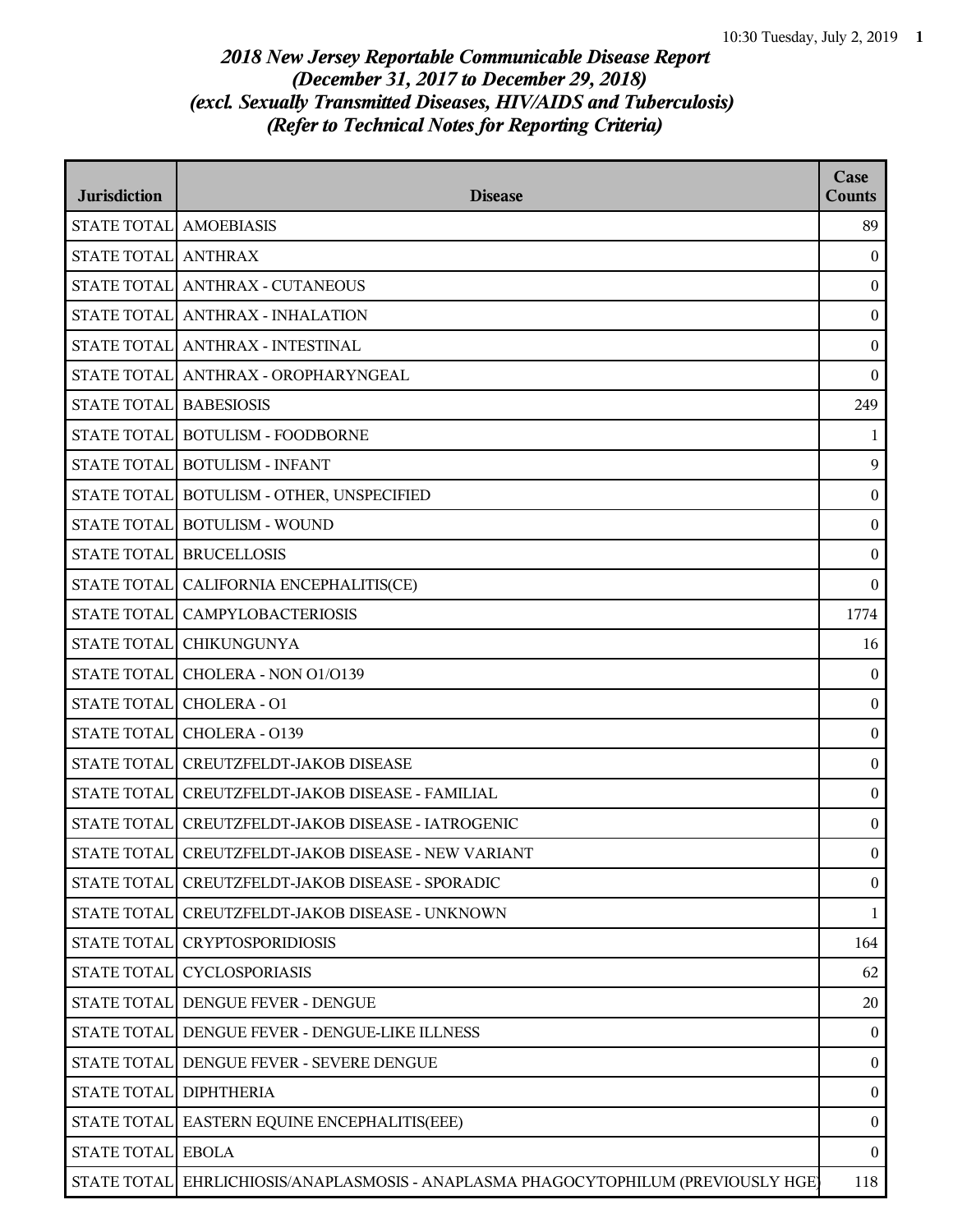| <b>Jurisdiction</b>     | <b>Disease</b>                                                                 | Case<br><b>Counts</b> |
|-------------------------|--------------------------------------------------------------------------------|-----------------------|
|                         | STATE TOTAL EHRLICHIOSIS/ANAPLASMOSIS - EHRLICHIA CHAFFEENSIS (PREVIOUSLY HME) | 94                    |
| <b>STATE TOTALI</b>     | EHRLICHIOSIS/ANAPLASMOSIS - EHRLICHIA EWINGII                                  | $\boldsymbol{0}$      |
|                         | STATE TOTAL EHRLICHIOSIS/ANAPLASMOSIS - UNDETERMINED                           | 7                     |
|                         | STATE TOTAL FOODBORNE INTOXICATIONS - CIGUATERA                                | $\boldsymbol{0}$      |
|                         | STATE TOTAL FOODBORNE INTOXICATIONS - MUSHROOM POISONING                       | $\overline{c}$        |
|                         | STATE TOTAL FOODBORNE INTOXICATIONS - PARALYTIC SHELLFISH POISONING            | $\boldsymbol{0}$      |
|                         | STATE TOTAL FOODBORNE INTOXICATIONS - SCOMBROID                                | $\mathbf{1}$          |
| STATE TOTAL GIARDIASIS  |                                                                                | 353                   |
|                         | STATE TOTAL HAEMOPHILUS INFLUENZAE                                             | 185                   |
|                         | STATE TOTAL HANTAVIRUS INFECTION                                               | $\bf{0}$              |
|                         | STATE TOTAL HANTAVIRUS PULMONARY SYNDROME                                      | $\boldsymbol{0}$      |
|                         | STATE TOTAL HEMOLYTIC UREMIC SYNDROME                                          | 5                     |
| STATE TOTAL HEPATITIS A |                                                                                | 70                    |
|                         | STATE TOTAL HEPATITIS B - ACUTE                                                | 64                    |
|                         | STATE TOTAL HEPATITIS B - CHRONIC                                              | 407                   |
|                         | STATE TOTAL HEPATITIS B - PERINATAL                                            | $\bf{0}$              |
|                         | STATE TOTAL HEPATITIS C - ACUTE                                                | 112                   |
|                         | STATE TOTAL HEPATITIS C - CHRONIC                                              | 7148                  |
|                         | STATE TOTAL HEPATITIS C - PERINATAL                                            | 10                    |
|                         | STATE TOTAL   INFLUENZA, HUMAN ISOLATES - NOVEL INFLUENZA A                    | $\boldsymbol{0}$      |
|                         | STATE TOTAL   INFLUENZA, HUMAN ISOLATES - TYPE 2009 H1N1                       | 1041                  |
|                         | STATE TOTAL   INFLUENZA, HUMAN ISOLATES - TYPE A (SUBTYPING NOT DONE)          | 15628                 |
|                         | STATE TOTAL NFLUENZA, HUMAN ISOLATES - TYPE A H1                               | 120                   |
|                         | STATE TOTAL   INFLUENZA, HUMAN ISOLATES - TYPE A H3                            | 1669                  |
|                         | STATE TOTAL   INFLUENZA, HUMAN ISOLATES - TYPE B                               | 10130                 |
|                         | STATE TOTAL JAMESTOWN CANYON VIRUS                                             | $\boldsymbol{0}$      |
|                         | STATE TOTAL   LACROSSE ENCEPHALITIS(LSE)                                       | $\boldsymbol{0}$      |
|                         | STATE TOTAL LASSA FEVER                                                        | $\boldsymbol{0}$      |
|                         | STATE TOTAL LEGIONELLOSIS                                                      | 369                   |
|                         | STATE TOTAL LEPROSY (HANSEN DISEASE)                                           | $\boldsymbol{0}$      |
|                         | STATE TOTAL LEPTOSPIROSIS                                                      | $\bf{0}$              |
| STATE TOTAL LISTERIOSIS |                                                                                | 36                    |
|                         | STATE TOTAL LYME DISEASE                                                       | 4000                  |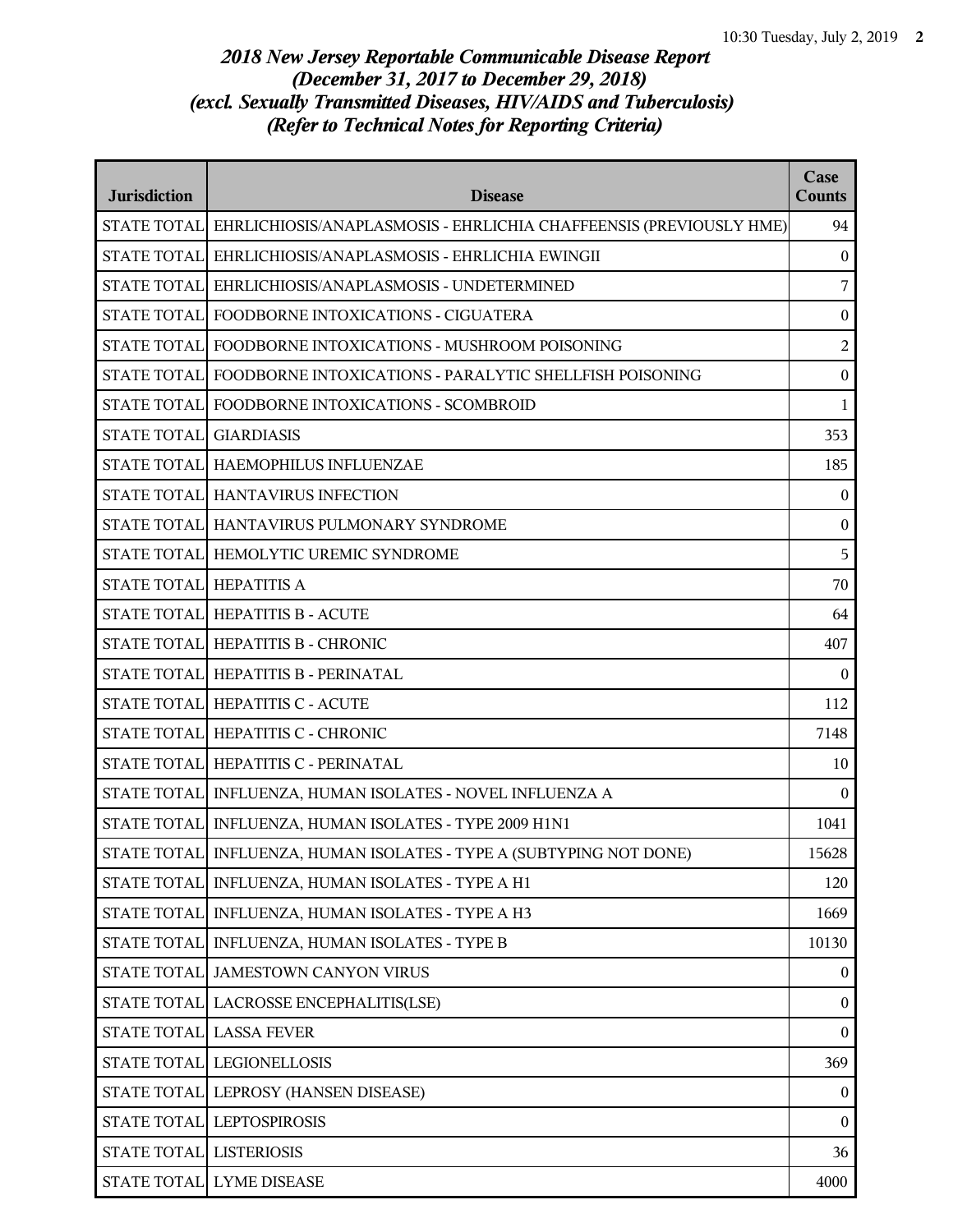| <b>Jurisdiction</b>        | <b>Disease</b>                                                | Case<br><b>Counts</b> |
|----------------------------|---------------------------------------------------------------|-----------------------|
| STATE TOTAL MALARIA        |                                                               | 93                    |
| STATE TOTAL MARBURG        |                                                               | $\boldsymbol{0}$      |
| <b>STATE TOTAL MEASLES</b> |                                                               | 37                    |
|                            | STATE TOTAL MENINGOCOCCAL DISEASE (NEISSERIA MENINGITIDIS)    | 6                     |
| <b>STATE TOTAL MUMPS</b>   |                                                               | 41                    |
| STATE TOTAL PERTUSSIS      |                                                               | 275                   |
| STATE TOTAL PLAGUE         |                                                               | $\mathbf{0}$          |
|                            | STATE TOTAL POLIOMYELITIS                                     | $\bf{0}$              |
| STATE TOTAL POWASSAN       |                                                               | 1                     |
| STATE TOTAL PSITTACOSIS    |                                                               | $\boldsymbol{0}$      |
|                            | STATE TOTAL Q FEVER - ACUTE                                   | $\mathbf{1}$          |
|                            | STATE TOTAL Q FEVER - CHRONIC                                 | $\bf{0}$              |
| <b>STATE TOTAL RABIES</b>  |                                                               | $\bf{0}$              |
|                            | STATE TOTAL RUBELLA - CONGENITAL                              | $\boldsymbol{0}$      |
|                            | STATE TOTAL RUBELLA - NON-CONGENITAL                          | $\boldsymbol{0}$      |
|                            | STATE TOTAL SALMONELLOSIS - NON TYPHOID                       | 1307                  |
|                            | STATE TOTAL SALMONELLOSIS - PARATYPHOID FEVER                 | $\overline{2}$        |
| STATE TOTAL SARS           |                                                               | $\theta$              |
|                            | STATE TOTAL SHIGA TOXIN-PRODUCING E.COLI (STEC) - NON O157:H7 | 141                   |
| <b>STATE TOTAL</b>         | SHIGA TOXIN-PRODUCING E.COLI (STEC) - O157:H7                 | 47                    |
| STATE TOTAL SHIGELLOSIS    |                                                               | 631                   |
| STATE TOTAL SMALLPOX       |                                                               | $\overline{0}$        |
|                            | STATE TOTAL SPOTTED FEVER GROUP RICKETTSIOSIS                 | 147                   |
|                            | STATE TOTAL ST LOUIS ENCEPHALITIS (SLE)                       | $\theta$              |
| <b>STATE TOTAL</b>         | STREPTOCOCCUS AGALACTIAE (GBS)                                | 36                    |
|                            | STATE TOTAL STREPTOCOCCUS PNEUMONIAE                          | 584                   |
| STATE TOTAL                | STREPTOCOCCUS PYOGENES (GAS) - WITH TOXIC SHOCK SYNDROME      | 8                     |
| <b>STATE TOTAL</b>         | STREPTOCOCCUS PYOGENES (GAS) - WITHOUT TOXIC SHOCK SYNDROME   | 354                   |
| <b>STATE TOTAL</b>         | <b>TETANUS</b>                                                | $\mathbf{0}$          |
| STATE TOTAL                | TOXIC SHOCK SYNDROME - STAPHYLOCOCCAL                         | $\boldsymbol{0}$      |
| STATE TOTAL                | <b>TRICHINOSIS</b>                                            | $\boldsymbol{0}$      |
| STATE TOTAL TULAREMIA      |                                                               | 1                     |
|                            | STATE TOTAL TYPHOID FEVER                                     | 26                    |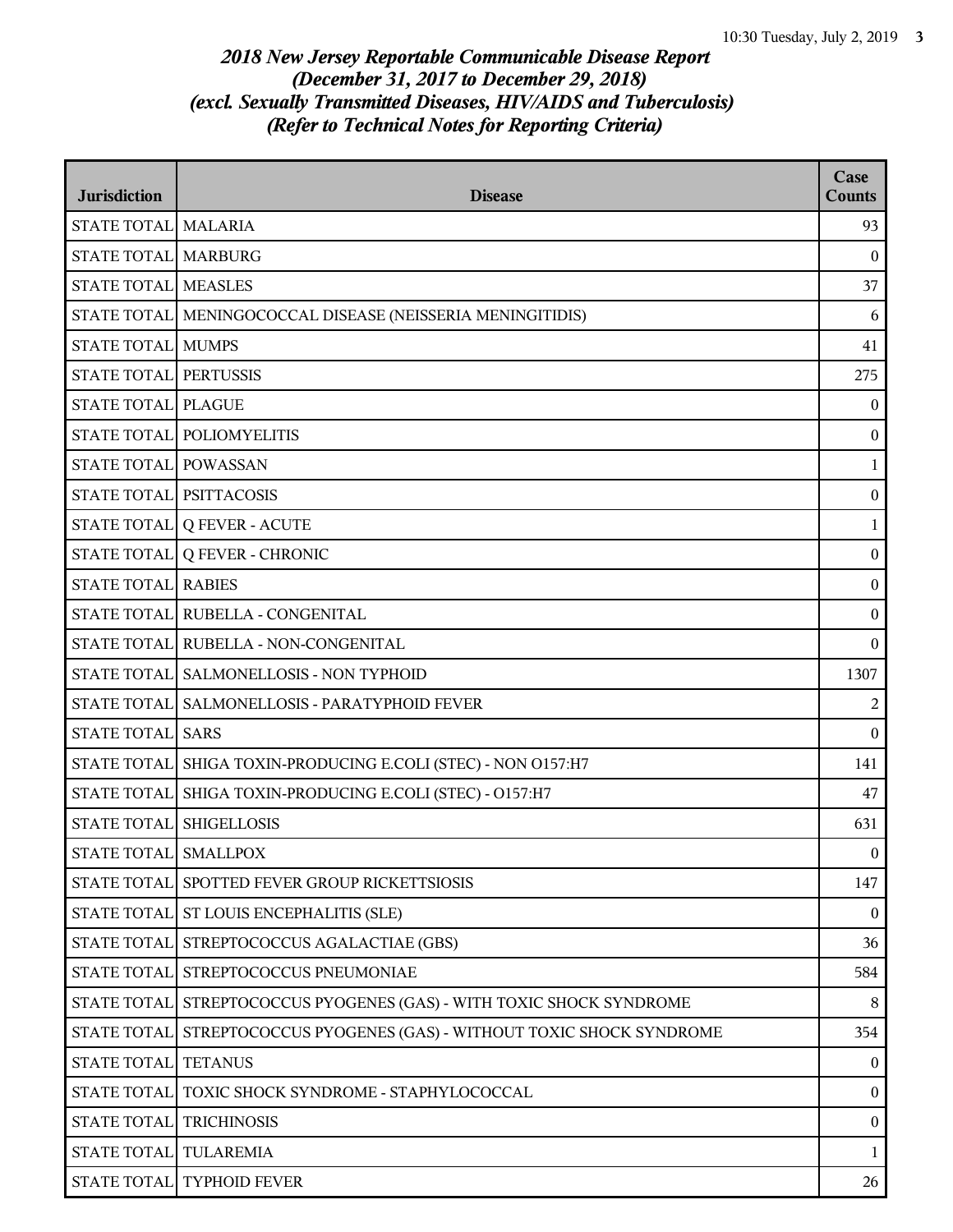| <b>Jurisdiction</b>     | <b>Disease</b>                                                           | Case<br><b>Counts</b> |
|-------------------------|--------------------------------------------------------------------------|-----------------------|
|                         | STATE TOTAL   VANCOMYCIN-INTERMEDIATE STAPHYLOCOCCUS AUREUS (VISA)       | 2                     |
|                         | STATE TOTAL VANCOMYCIN-RESISTANT STAPHYLOCOCCUS AUREUS (VRSA)            | $\bf{0}$              |
| STATE TOTAL VARICELLA   |                                                                          | 376                   |
|                         | STATE TOTAL VIBRIO INFECTIONS (OTHER THAN V.CHOLERAE SPP.)               | 84                    |
|                         | STATE TOTAL   VIRAL HEMORRHAGIC FEVERS OTHER (NOT MARBURG, EBOLA, LASSA) | $\mathbf{0}$          |
|                         | STATE TOTAL WEST NILE VIRUS (WNV)                                        | 61                    |
|                         | STATE TOTAL WESTERN EQUINE ENCEPHALITIS(WEE)                             | $\bf{0}$              |
|                         | STATE TOTAL YELLOW FEVER                                                 | $\bf{0}$              |
| STATE TOTAL YERSINIOSIS |                                                                          | 17                    |
|                         | STATE TOTAL ZIKA VIRUS - DISEASE, CONGENITAL                             | $\boldsymbol{0}$      |
|                         | STATE TOTAL ZIKA VIRUS - DISEASE, NON-CONGENITAL                         | 5                     |
|                         | STATE TOTAL ZIKA VIRUS - INFECTION, CONGENITAL                           | $\bf{0}$              |
|                         | STATE TOTAL ZIKA VIRUS - INFECTION, NON-CONGENITAL                       | 5                     |
| <b>ATLANTIC</b>         | <b>AMOEBIASIS</b>                                                        | 3                     |
| <b>ATLANTIC</b>         | <b>ANTHRAX</b>                                                           | $\boldsymbol{0}$      |
| <b>ATLANTIC</b>         | <b>ANTHRAX - CUTANEOUS</b>                                               | $\boldsymbol{0}$      |
| <b>ATLANTIC</b>         | <b>ANTHRAX - INHALATION</b>                                              | $\bf{0}$              |
| <b>ATLANTIC</b>         | <b>ANTHRAX - INTESTINAL</b>                                              | $\boldsymbol{0}$      |
| <b>ATLANTIC</b>         | ANTHRAX - OROPHARYNGEAL                                                  | $\bf{0}$              |
| <b>ATLANTIC</b>         | <b>BABESIOSIS</b>                                                        | 14                    |
| <b>ATLANTIC</b>         | <b>BOTULISM - FOODBORNE</b>                                              | $\mathbf{1}$          |
| <b>ATLANTIC</b>         | <b>BOTULISM - INFANT</b>                                                 | $\overline{0}$        |
| <b>ATLANTIC</b>         | BOTULISM - OTHER, UNSPECIFIED                                            | $\mathbf{0}$          |
| <b>ATLANTIC</b>         | <b>BOTULISM - WOUND</b>                                                  | $\boldsymbol{0}$      |
| <b>ATLANTIC</b>         | <b>BRUCELLOSIS</b>                                                       | $\boldsymbol{0}$      |
| <b>ATLANTIC</b>         | CALIFORNIA ENCEPHALITIS(CE)                                              | $\overline{0}$        |
| <b>ATLANTIC</b>         | <b>CAMPYLOBACTERIOSIS</b>                                                | 36                    |
| <b>ATLANTIC</b>         | <b>CHIKUNGUNYA</b>                                                       | $\overline{0}$        |
| <b>ATLANTIC</b>         | CHOLERA - NON 01/0139                                                    | $\boldsymbol{0}$      |
| <b>ATLANTIC</b>         | CHOLERA - O1                                                             | $\boldsymbol{0}$      |
| <b>ATLANTIC</b>         | CHOLERA - 0139                                                           | $\overline{0}$        |
| <b>ATLANTIC</b>         | CREUTZFELDT-JAKOB DISEASE                                                | $\overline{0}$        |
| <b>ATLANTIC</b>         | CREUTZFELDT-JAKOB DISEASE - FAMILIAL                                     | $\mathbf{0}$          |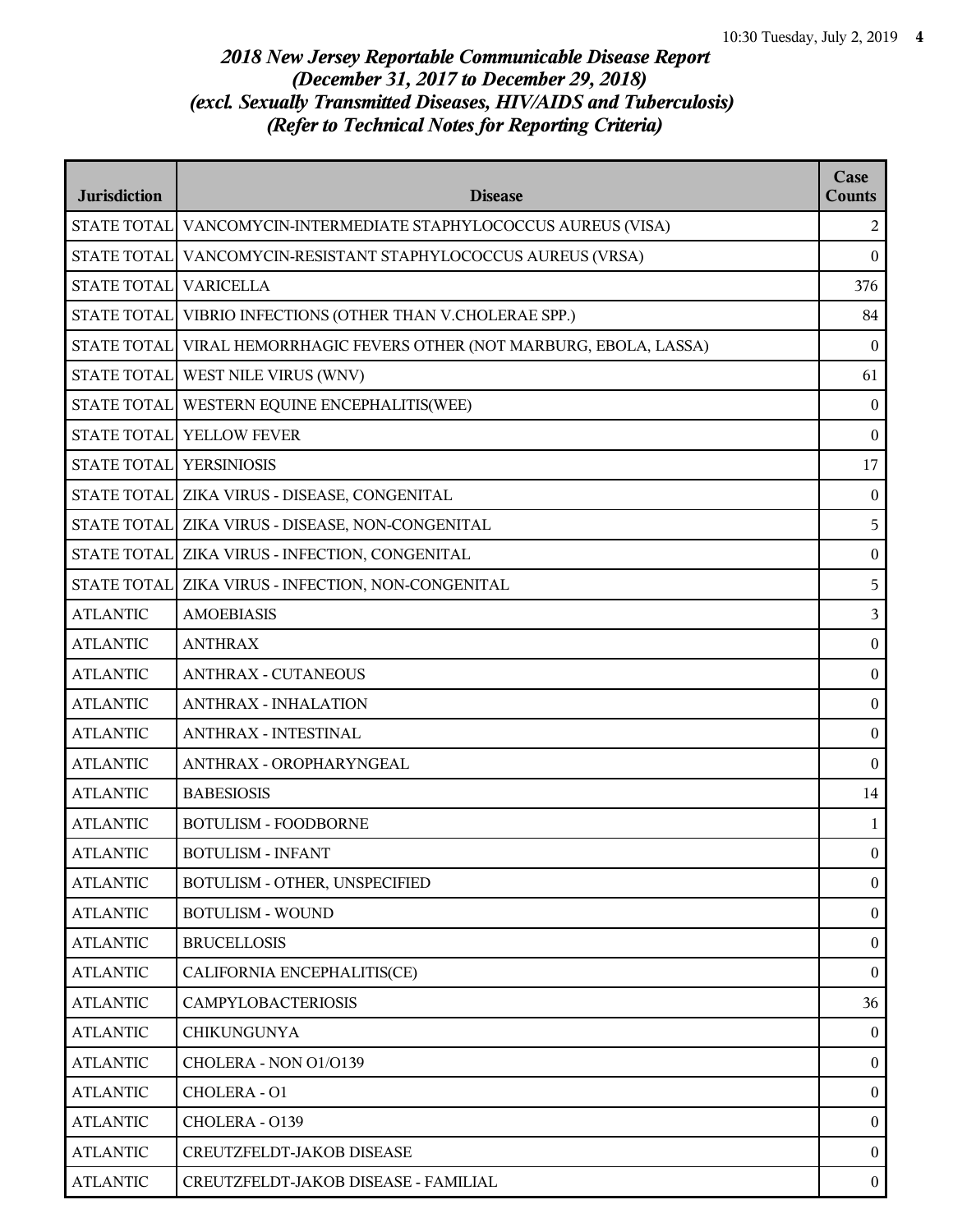| <b>Jurisdiction</b> | <b>Disease</b>                                                         | Case<br><b>Counts</b> |
|---------------------|------------------------------------------------------------------------|-----------------------|
| <b>ATLANTIC</b>     | CREUTZFELDT-JAKOB DISEASE - IATROGENIC                                 | $\theta$              |
| <b>ATLANTIC</b>     | CREUTZFELDT-JAKOB DISEASE - NEW VARIANT                                | $\boldsymbol{0}$      |
| <b>ATLANTIC</b>     | CREUTZFELDT-JAKOB DISEASE - SPORADIC                                   | $\boldsymbol{0}$      |
| <b>ATLANTIC</b>     | CREUTZFELDT-JAKOB DISEASE - UNKNOWN                                    | $\boldsymbol{0}$      |
| <b>ATLANTIC</b>     | <b>CRYPTOSPORIDIOSIS</b>                                               | $\overline{c}$        |
| <b>ATLANTIC</b>     | <b>CYCLOSPORIASIS</b>                                                  | $\boldsymbol{0}$      |
| <b>ATLANTIC</b>     | DENGUE FEVER - DENGUE                                                  | 1                     |
| <b>ATLANTIC</b>     | DENGUE FEVER - DENGUE-LIKE ILLNESS                                     | $\boldsymbol{0}$      |
| <b>ATLANTIC</b>     | DENGUE FEVER - SEVERE DENGUE                                           | $\boldsymbol{0}$      |
| <b>ATLANTIC</b>     | <b>DIPHTHERIA</b>                                                      | $\boldsymbol{0}$      |
| <b>ATLANTIC</b>     | EASTERN EQUINE ENCEPHALITIS(EEE)                                       | $\boldsymbol{0}$      |
| <b>ATLANTIC</b>     | <b>EBOLA</b>                                                           | $\boldsymbol{0}$      |
| <b>ATLANTIC</b>     | EHRLICHIOSIS/ANAPLASMOSIS - ANAPLASMA PHAGOCYTOPHILUM (PREVIOUSLY HGE) | $\mathfrak{Z}$        |
| <b>ATLANTIC</b>     | EHRLICHIOSIS/ANAPLASMOSIS - EHRLICHIA CHAFFEENSIS (PREVIOUSLY HME)     | 6                     |
| <b>ATLANTIC</b>     | EHRLICHIOSIS/ANAPLASMOSIS - EHRLICHIA EWINGII                          | $\boldsymbol{0}$      |
| <b>ATLANTIC</b>     | EHRLICHIOSIS/ANAPLASMOSIS - UNDETERMINED                               | $\bf{0}$              |
| <b>ATLANTIC</b>     | FOODBORNE INTOXICATIONS - CIGUATERA                                    | $\boldsymbol{0}$      |
| <b>ATLANTIC</b>     | FOODBORNE INTOXICATIONS - MUSHROOM POISONING                           | $\boldsymbol{0}$      |
| <b>ATLANTIC</b>     | FOODBORNE INTOXICATIONS - PARALYTIC SHELLFISH POISONING                | $\boldsymbol{0}$      |
| <b>ATLANTIC</b>     | FOODBORNE INTOXICATIONS - SCOMBROID                                    | $\boldsymbol{0}$      |
| <b>ATLANTIC</b>     | <b>GIARDIASIS</b>                                                      | 9                     |
| <b>ATLANTIC</b>     | <b>HAEMOPHILUS INFLUENZAE</b>                                          | 7                     |
| <b>ATLANTIC</b>     | <b>HANTAVIRUS INFECTION</b>                                            | $\boldsymbol{0}$      |
| <b>ATLANTIC</b>     | HANTAVIRUS PULMONARY SYNDROME                                          | $\boldsymbol{0}$      |
| <b>ATLANTIC</b>     | HEMOLYTIC UREMIC SYNDROME                                              | $\boldsymbol{0}$      |
| <b>ATLANTIC</b>     | <b>HEPATITIS A</b>                                                     | 2                     |
| <b>ATLANTIC</b>     | <b>HEPATITIS B - ACUTE</b>                                             | 6                     |
| <b>ATLANTIC</b>     | HEPATITIS B - CHRONIC                                                  | 15                    |
| <b>ATLANTIC</b>     | HEPATITIS B - PERINATAL                                                | $\boldsymbol{0}$      |
| <b>ATLANTIC</b>     | HEPATITIS C - ACUTE                                                    | 6                     |
| <b>ATLANTIC</b>     | HEPATITIS C - CHRONIC                                                  | 433                   |
| <b>ATLANTIC</b>     | HEPATITIS C - PERINATAL                                                | $\theta$              |
| <b>ATLANTIC</b>     | INFLUENZA, HUMAN ISOLATES - NOVEL INFLUENZA A                          | $\bf{0}$              |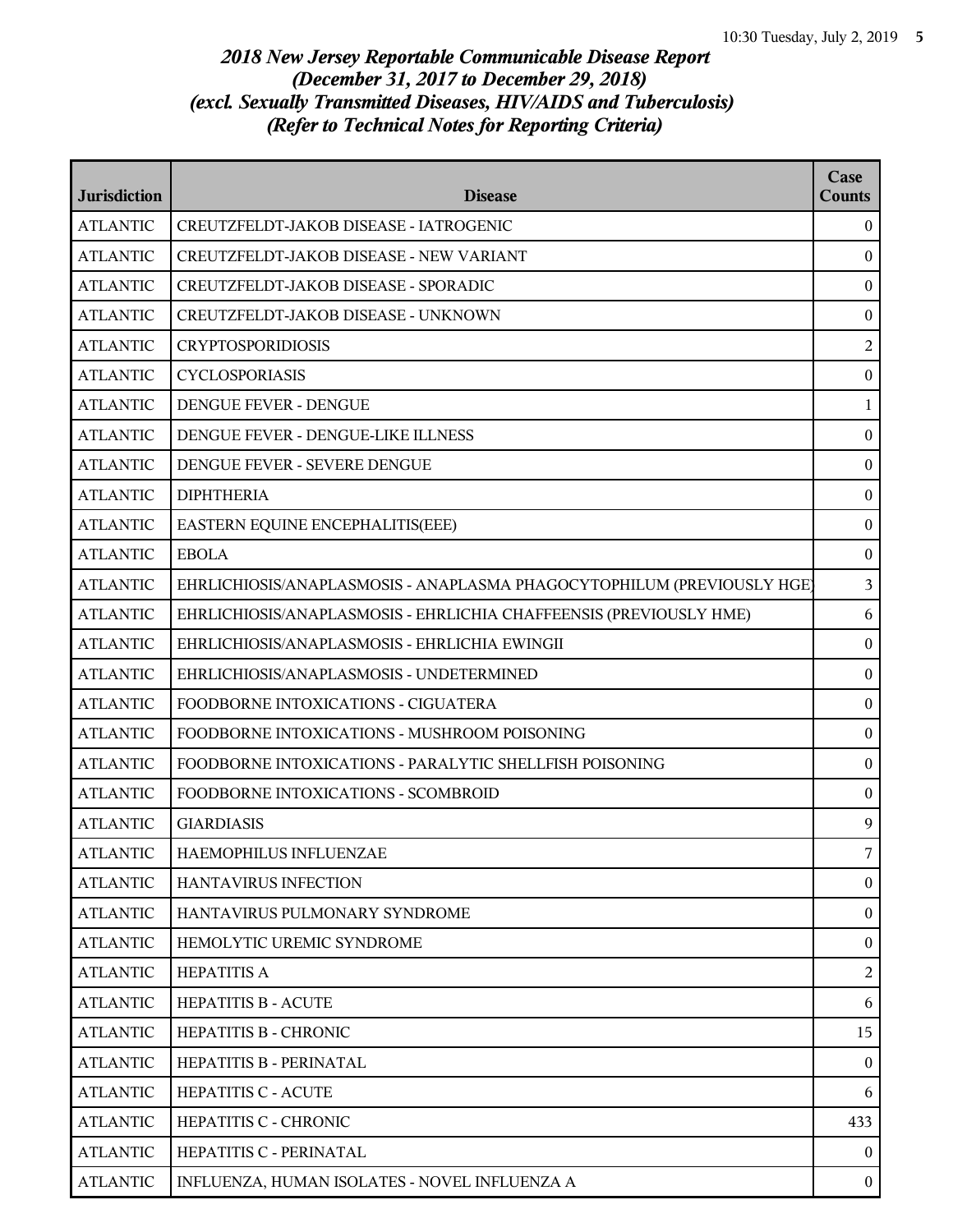| <b>Jurisdiction</b> | <b>Disease</b>                                          | Case<br><b>Counts</b> |
|---------------------|---------------------------------------------------------|-----------------------|
| <b>ATLANTIC</b>     | INFLUENZA, HUMAN ISOLATES - TYPE 2009 H1N1              | 12                    |
| <b>ATLANTIC</b>     | INFLUENZA, HUMAN ISOLATES - TYPE A (SUBTYPING NOT DONE) | 887                   |
| <b>ATLANTIC</b>     | INFLUENZA, HUMAN ISOLATES - TYPE A H1                   | $\theta$              |
| <b>ATLANTIC</b>     | INFLUENZA, HUMAN ISOLATES - TYPE A H3                   | 12                    |
| <b>ATLANTIC</b>     | INFLUENZA, HUMAN ISOLATES - TYPE B                      | 522                   |
| <b>ATLANTIC</b>     | <b>JAMESTOWN CANYON VIRUS</b>                           | $\overline{0}$        |
| <b>ATLANTIC</b>     | LACROSSE ENCEPHALITIS(LSE)                              | $\mathbf{0}$          |
| <b>ATLANTIC</b>     | <b>LASSA FEVER</b>                                      | $\boldsymbol{0}$      |
| <b>ATLANTIC</b>     | LEGIONELLOSIS                                           | $8\,$                 |
| <b>ATLANTIC</b>     | LEPROSY (HANSEN DISEASE)                                | $\boldsymbol{0}$      |
| <b>ATLANTIC</b>     | <b>LEPTOSPIROSIS</b>                                    | $\boldsymbol{0}$      |
| <b>ATLANTIC</b>     | <b>LISTERIOSIS</b>                                      | $\mathbf{1}$          |
| <b>ATLANTIC</b>     | <b>LYME DISEASE</b>                                     | 75                    |
| <b>ATLANTIC</b>     | <b>MALARIA</b>                                          | $\mathbf{1}$          |
| <b>ATLANTIC</b>     | <b>MARBURG</b>                                          | $\boldsymbol{0}$      |
| <b>ATLANTIC</b>     | <b>MEASLES</b>                                          | $\boldsymbol{0}$      |
| <b>ATLANTIC</b>     | MENINGOCOCCAL DISEASE (NEISSERIA MENINGITIDIS)          | $\boldsymbol{0}$      |
| <b>ATLANTIC</b>     | <b>MUMPS</b>                                            | $\boldsymbol{0}$      |
| <b>ATLANTIC</b>     | <b>PERTUSSIS</b>                                        | 12                    |
| <b>ATLANTIC</b>     | <b>PLAGUE</b>                                           | $\boldsymbol{0}$      |
| <b>ATLANTIC</b>     | <b>POLIOMYELITIS</b>                                    | $\boldsymbol{0}$      |
| <b>ATLANTIC</b>     | <b>POWASSAN</b>                                         | $\theta$              |
| <b>ATLANTIC</b>     | <b>PSITTACOSIS</b>                                      | $\mathbf{0}$          |
| <b>ATLANTIC</b>     | <b>Q FEVER - ACUTE</b>                                  | $\boldsymbol{0}$      |
| <b>ATLANTIC</b>     | <b>Q FEVER - CHRONIC</b>                                | $\boldsymbol{0}$      |
| <b>ATLANTIC</b>     | <b>RABIES</b>                                           | $\boldsymbol{0}$      |
| <b>ATLANTIC</b>     | RUBELLA - CONGENITAL                                    | $\overline{0}$        |
| <b>ATLANTIC</b>     | RUBELLA - NON-CONGENITAL                                | $\boldsymbol{0}$      |
| <b>ATLANTIC</b>     | SALMONELLOSIS - NON TYPHOID                             | 51                    |
| <b>ATLANTIC</b>     | SALMONELLOSIS - PARATYPHOID FEVER                       | $\mathbf{1}$          |
| <b>ATLANTIC</b>     | <b>SARS</b>                                             | $\mathbf{0}$          |
| <b>ATLANTIC</b>     | SHIGA TOXIN-PRODUCING E.COLI (STEC) - NON O157:H7       | $\mathfrak{Z}$        |
| <b>ATLANTIC</b>     | SHIGA TOXIN-PRODUCING E.COLI (STEC) - O157:H7           | $\mathbf{1}$          |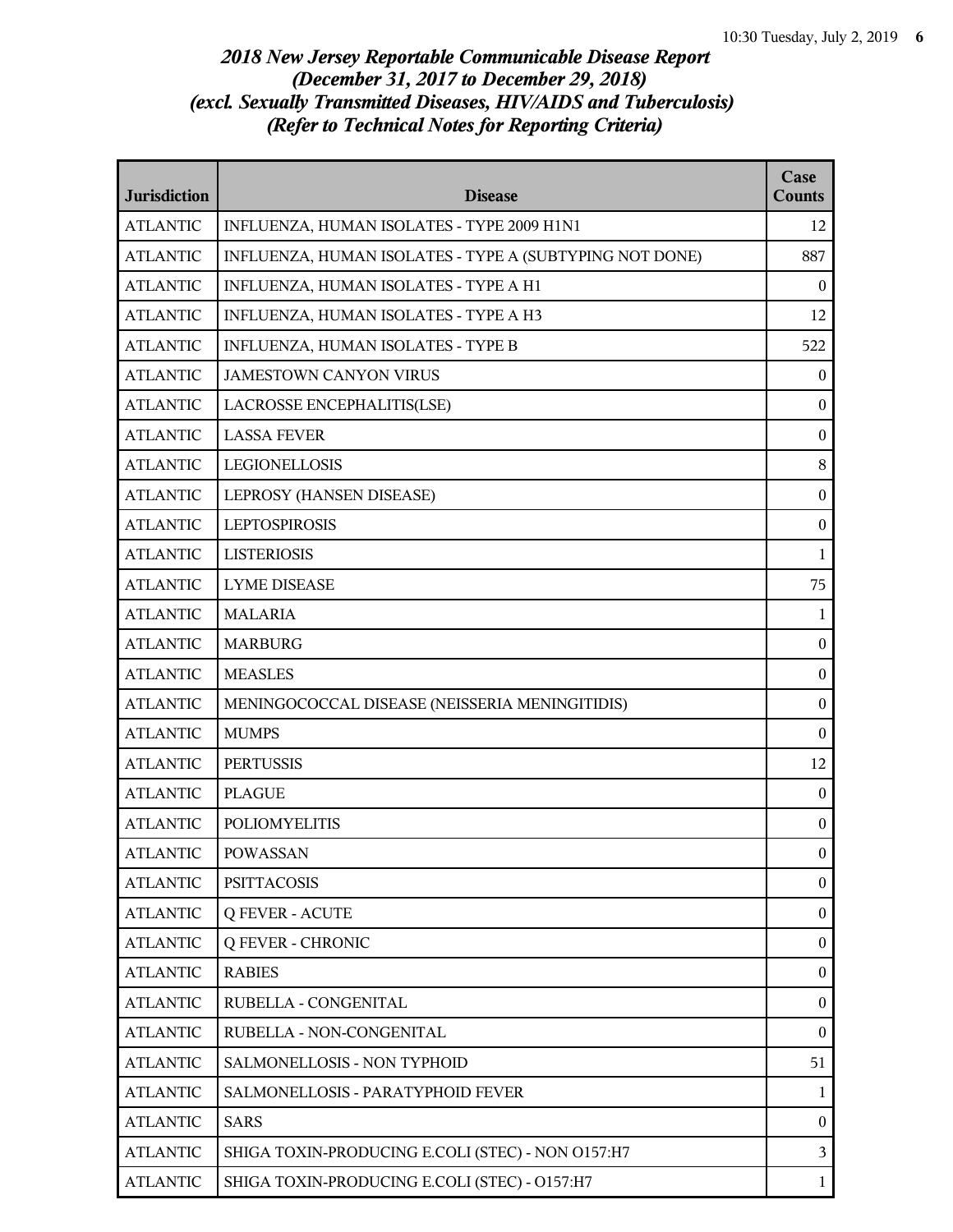| <b>Jurisdiction</b> | <b>Disease</b>                                              | Case<br><b>Counts</b> |
|---------------------|-------------------------------------------------------------|-----------------------|
| <b>ATLANTIC</b>     | <b>SHIGELLOSIS</b>                                          | 6                     |
| <b>ATLANTIC</b>     | <b>SMALLPOX</b>                                             | $\bf{0}$              |
| <b>ATLANTIC</b>     | SPOTTED FEVER GROUP RICKETTSIOSIS                           | 14                    |
| <b>ATLANTIC</b>     | ST LOUIS ENCEPHALITIS (SLE)                                 | $\boldsymbol{0}$      |
| <b>ATLANTIC</b>     | STREPTOCOCCUS AGALACTIAE (GBS)                              | $\mathbf{3}$          |
| <b>ATLANTIC</b>     | STREPTOCOCCUS PNEUMONIAE                                    | 14                    |
| <b>ATLANTIC</b>     | STREPTOCOCCUS PYOGENES (GAS) - WITH TOXIC SHOCK SYNDROME    | 1                     |
| <b>ATLANTIC</b>     | STREPTOCOCCUS PYOGENES (GAS) - WITHOUT TOXIC SHOCK SYNDROME | 11                    |
| <b>ATLANTIC</b>     | <b>TETANUS</b>                                              | $\bf{0}$              |
| <b>ATLANTIC</b>     | TOXIC SHOCK SYNDROME - STAPHYLOCOCCAL                       | $\boldsymbol{0}$      |
| <b>ATLANTIC</b>     | <b>TRICHINOSIS</b>                                          | $\bf{0}$              |
| <b>ATLANTIC</b>     | <b>TULAREMIA</b>                                            | $\mathbf{1}$          |
| <b>ATLANTIC</b>     | <b>TYPHOID FEVER</b>                                        | $\boldsymbol{0}$      |
| <b>ATLANTIC</b>     | VANCOMYCIN-INTERMEDIATE STAPHYLOCOCCUS AUREUS (VISA)        | $\bf{0}$              |
| <b>ATLANTIC</b>     | VANCOMYCIN-RESISTANT STAPHYLOCOCCUS AUREUS (VRSA)           | $\boldsymbol{0}$      |
| <b>ATLANTIC</b>     | <b>VARICELLA</b>                                            | 7                     |
| <b>ATLANTIC</b>     | VIBRIO INFECTIONS (OTHER THAN V.CHOLERAE SPP.)              | 3                     |
| <b>ATLANTIC</b>     | VIRAL HEMORRHAGIC FEVERS OTHER (NOT MARBURG, EBOLA, LASSA)  | $\boldsymbol{0}$      |
| <b>ATLANTIC</b>     | WEST NILE VIRUS (WNV)                                       | $\mathbf{1}$          |
| <b>ATLANTIC</b>     | WESTERN EQUINE ENCEPHALITIS(WEE)                            | $\boldsymbol{0}$      |
| <b>ATLANTIC</b>     | YELLOW FEVER                                                | $\mathbf{0}$          |
| <b>ATLANTIC</b>     | <b>YERSINIOSIS</b>                                          | $\overline{0}$        |
| <b>ATLANTIC</b>     | ZIKA VIRUS - DISEASE, CONGENITAL                            | $\overline{0}$        |
| <b>ATLANTIC</b>     | ZIKA VIRUS - DISEASE, NON-CONGENITAL                        | $\mathbf{0}$          |
| <b>ATLANTIC</b>     | ZIKA VIRUS - INFECTION, CONGENITAL                          | $\mathbf{0}$          |
| <b>ATLANTIC</b>     | ZIKA VIRUS - INFECTION, NON-CONGENITAL                      | $\mathbf{0}$          |
| <b>BERGEN</b>       | <b>AMOEBIASIS</b>                                           | 8                     |
| <b>BERGEN</b>       | <b>ANTHRAX</b>                                              | $\bf{0}$              |
| <b>BERGEN</b>       | <b>ANTHRAX - CUTANEOUS</b>                                  | $\mathbf{0}$          |
| <b>BERGEN</b>       | <b>ANTHRAX - INHALATION</b>                                 | $\mathbf{0}$          |
| <b>BERGEN</b>       | <b>ANTHRAX - INTESTINAL</b>                                 | $\mathbf{0}$          |
| <b>BERGEN</b>       | ANTHRAX - OROPHARYNGEAL                                     | $\overline{0}$        |
| <b>BERGEN</b>       | <b>BABESIOSIS</b>                                           | 11                    |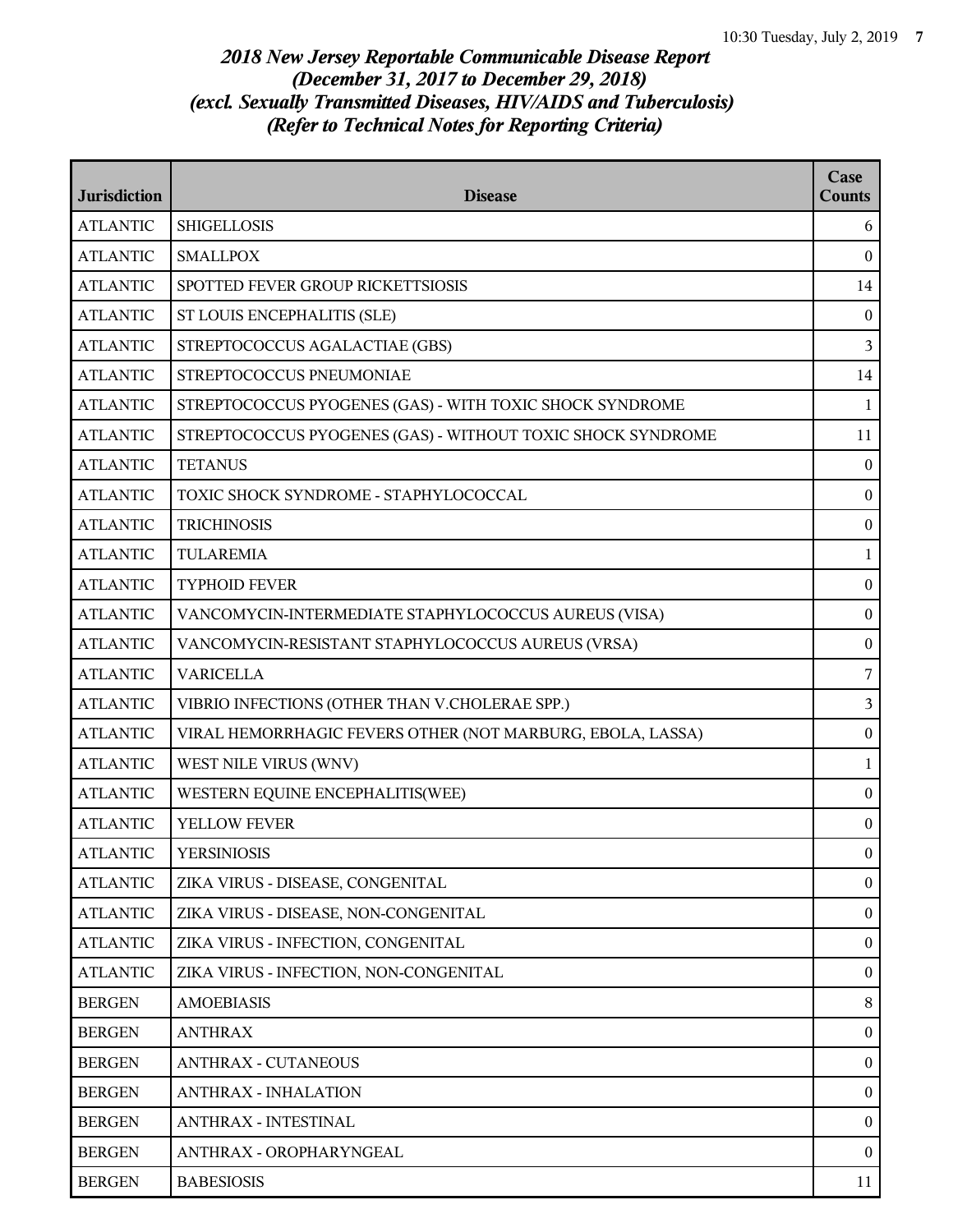| <b>Jurisdiction</b> | <b>Disease</b>                                                         | Case<br>Counts   |
|---------------------|------------------------------------------------------------------------|------------------|
| <b>BERGEN</b>       | <b>BOTULISM - FOODBORNE</b>                                            | $\mathbf{0}$     |
| <b>BERGEN</b>       | <b>BOTULISM - INFANT</b>                                               | $\mathbf{0}$     |
| <b>BERGEN</b>       | BOTULISM - OTHER, UNSPECIFIED                                          | $\bf{0}$         |
| <b>BERGEN</b>       | <b>BOTULISM - WOUND</b>                                                | $\bf{0}$         |
| <b>BERGEN</b>       | <b>BRUCELLOSIS</b>                                                     | $\bf{0}$         |
| <b>BERGEN</b>       | CALIFORNIA ENCEPHALITIS(CE)                                            | $\theta$         |
| <b>BERGEN</b>       | <b>CAMPYLOBACTERIOSIS</b>                                              | 211              |
| <b>BERGEN</b>       | <b>CHIKUNGUNYA</b>                                                     | 3                |
| <b>BERGEN</b>       | CHOLERA - NON O1/O139                                                  | $\bf{0}$         |
| <b>BERGEN</b>       | CHOLERA - O1                                                           | $\bf{0}$         |
| <b>BERGEN</b>       | CHOLERA - 0139                                                         | $\bf{0}$         |
| <b>BERGEN</b>       | CREUTZFELDT-JAKOB DISEASE                                              | $\boldsymbol{0}$ |
| <b>BERGEN</b>       | CREUTZFELDT-JAKOB DISEASE - FAMILIAL                                   | $\boldsymbol{0}$ |
| <b>BERGEN</b>       | CREUTZFELDT-JAKOB DISEASE - IATROGENIC                                 | $\bf{0}$         |
| <b>BERGEN</b>       | CREUTZFELDT-JAKOB DISEASE - NEW VARIANT                                | $\bf{0}$         |
| <b>BERGEN</b>       | CREUTZFELDT-JAKOB DISEASE - SPORADIC                                   | $\bf{0}$         |
| <b>BERGEN</b>       | <b>CREUTZFELDT-JAKOB DISEASE - UNKNOWN</b>                             | $\bf{0}$         |
| <b>BERGEN</b>       | <b>CRYPTOSPORIDIOSIS</b>                                               | 12               |
| <b>BERGEN</b>       | <b>CYCLOSPORIASIS</b>                                                  | 9                |
| <b>BERGEN</b>       | <b>DENGUE FEVER - DENGUE</b>                                           | $\mathbf{1}$     |
| <b>BERGEN</b>       | DENGUE FEVER - DENGUE-LIKE ILLNESS                                     | $\bf{0}$         |
| <b>BERGEN</b>       | DENGUE FEVER - SEVERE DENGUE                                           | $\mathbf{0}$     |
| <b>BERGEN</b>       | <b>DIPHTHERIA</b>                                                      | $\overline{0}$   |
| <b>BERGEN</b>       | EASTERN EQUINE ENCEPHALITIS(EEE)                                       | $\boldsymbol{0}$ |
| <b>BERGEN</b>       | <b>EBOLA</b>                                                           | $\bf{0}$         |
| <b>BERGEN</b>       | EHRLICHIOSIS/ANAPLASMOSIS - ANAPLASMA PHAGOCYTOPHILUM (PREVIOUSLY HGE) | 9                |
| <b>BERGEN</b>       | EHRLICHIOSIS/ANAPLASMOSIS - EHRLICHIA CHAFFEENSIS (PREVIOUSLY HME)     | $\overline{3}$   |
| <b>BERGEN</b>       | EHRLICHIOSIS/ANAPLASMOSIS - EHRLICHIA EWINGII                          | $\bf{0}$         |
| <b>BERGEN</b>       | EHRLICHIOSIS/ANAPLASMOSIS - UNDETERMINED                               | $\bf{0}$         |
| <b>BERGEN</b>       | FOODBORNE INTOXICATIONS - CIGUATERA                                    | $\bf{0}$         |
| <b>BERGEN</b>       | FOODBORNE INTOXICATIONS - MUSHROOM POISONING                           | $\bf{0}$         |
| <b>BERGEN</b>       | FOODBORNE INTOXICATIONS - PARALYTIC SHELLFISH POISONING                | $\bf{0}$         |
| <b>BERGEN</b>       | FOODBORNE INTOXICATIONS - SCOMBROID                                    | $\bf{0}$         |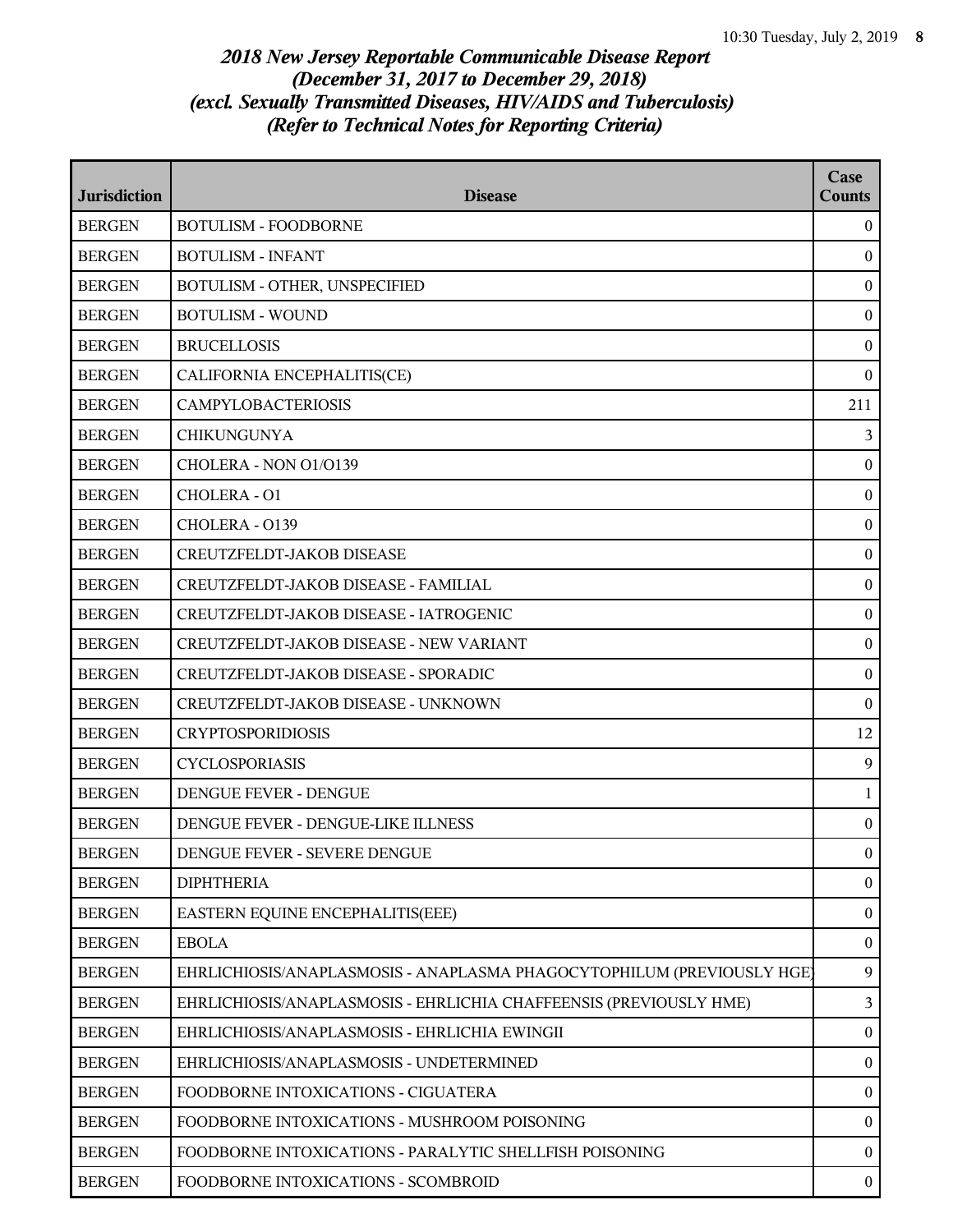| <b>Jurisdiction</b> | <b>Disease</b>                                          | Case<br><b>Counts</b> |
|---------------------|---------------------------------------------------------|-----------------------|
| <b>BERGEN</b>       | <b>GIARDIASIS</b>                                       | 39                    |
| <b>BERGEN</b>       | HAEMOPHILUS INFLUENZAE                                  | 15                    |
| <b>BERGEN</b>       | HANTAVIRUS INFECTION                                    | $\mathbf{0}$          |
| <b>BERGEN</b>       | HANTAVIRUS PULMONARY SYNDROME                           | $\boldsymbol{0}$      |
| <b>BERGEN</b>       | HEMOLYTIC UREMIC SYNDROME                               | $\overline{2}$        |
| <b>BERGEN</b>       | <b>HEPATITIS A</b>                                      | $\overline{4}$        |
| <b>BERGEN</b>       | <b>HEPATITIS B - ACUTE</b>                              | $\mathfrak{Z}$        |
| <b>BERGEN</b>       | HEPATITIS B - CHRONIC                                   | 50                    |
| <b>BERGEN</b>       | HEPATITIS B - PERINATAL                                 | $\boldsymbol{0}$      |
| <b>BERGEN</b>       | <b>HEPATITIS C - ACUTE</b>                              | 3                     |
| <b>BERGEN</b>       | HEPATITIS C - CHRONIC                                   | 336                   |
| <b>BERGEN</b>       | HEPATITIS C - PERINATAL                                 | 1                     |
| <b>BERGEN</b>       | INFLUENZA, HUMAN ISOLATES - NOVEL INFLUENZA A           | $\theta$              |
| <b>BERGEN</b>       | INFLUENZA, HUMAN ISOLATES - TYPE 2009 H1N1              | 124                   |
| <b>BERGEN</b>       | INFLUENZA, HUMAN ISOLATES - TYPE A (SUBTYPING NOT DONE) | 1985                  |
| <b>BERGEN</b>       | INFLUENZA, HUMAN ISOLATES - TYPE A H1                   | 6                     |
| <b>BERGEN</b>       | INFLUENZA, HUMAN ISOLATES - TYPE A H3                   | 237                   |
| <b>BERGEN</b>       | INFLUENZA, HUMAN ISOLATES - TYPE B                      | 1454                  |
| <b>BERGEN</b>       | <b>JAMESTOWN CANYON VIRUS</b>                           | $\mathbf{0}$          |
| <b>BERGEN</b>       | LACROSSE ENCEPHALITIS(LSE)                              | $\boldsymbol{0}$      |
| <b>BERGEN</b>       | <b>LASSA FEVER</b>                                      | $\boldsymbol{0}$      |
| <b>BERGEN</b>       | <b>LEGIONELLOSIS</b>                                    | 29                    |
| <b>BERGEN</b>       | LEPROSY (HANSEN DISEASE)                                | $\overline{0}$        |
| <b>BERGEN</b>       | <b>LEPTOSPIROSIS</b>                                    | $\boldsymbol{0}$      |
| <b>BERGEN</b>       | <b>LISTERIOSIS</b>                                      | 5                     |
| <b>BERGEN</b>       | <b>LYME DISEASE</b>                                     | 232                   |
| <b>BERGEN</b>       | <b>MALARIA</b>                                          | 5                     |
| <b>BERGEN</b>       | <b>MARBURG</b>                                          | $\bf{0}$              |
| <b>BERGEN</b>       | <b>MEASLES</b>                                          | $\overline{2}$        |
| <b>BERGEN</b>       | MENINGOCOCCAL DISEASE (NEISSERIA MENINGITIDIS)          | $\mathbf{1}$          |
| <b>BERGEN</b>       | <b>MUMPS</b>                                            | 5                     |
| <b>BERGEN</b>       | <b>PERTUSSIS</b>                                        | 40                    |
| <b>BERGEN</b>       | <b>PLAGUE</b>                                           | $\bf{0}$              |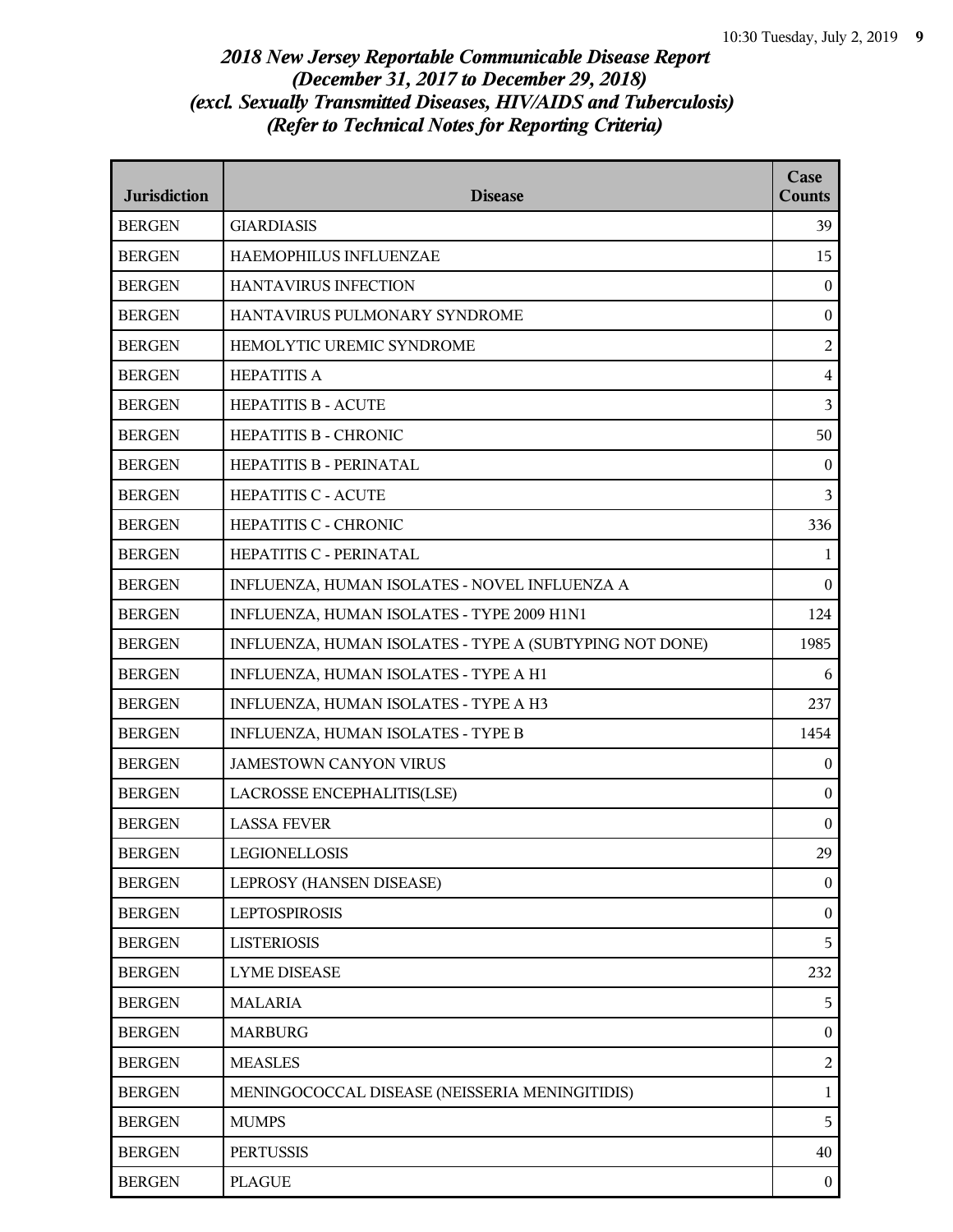| <b>Jurisdiction</b> | <b>Disease</b>                                              | Case<br><b>Counts</b> |
|---------------------|-------------------------------------------------------------|-----------------------|
| <b>BERGEN</b>       | <b>POLIOMYELITIS</b>                                        | $\boldsymbol{0}$      |
| <b>BERGEN</b>       | <b>POWASSAN</b>                                             | $\boldsymbol{0}$      |
| <b>BERGEN</b>       | <b>PSITTACOSIS</b>                                          | $\boldsymbol{0}$      |
| <b>BERGEN</b>       | <b>Q FEVER - ACUTE</b>                                      | $\mathbf 1$           |
| <b>BERGEN</b>       | <b>Q FEVER - CHRONIC</b>                                    | $\boldsymbol{0}$      |
| <b>BERGEN</b>       | <b>RABIES</b>                                               | $\boldsymbol{0}$      |
| <b>BERGEN</b>       | RUBELLA - CONGENITAL                                        | $\boldsymbol{0}$      |
| <b>BERGEN</b>       | RUBELLA - NON-CONGENITAL                                    | $\theta$              |
| <b>BERGEN</b>       | SALMONELLOSIS - NON TYPHOID                                 | 121                   |
| <b>BERGEN</b>       | SALMONELLOSIS - PARATYPHOID FEVER                           | $\boldsymbol{0}$      |
| <b>BERGEN</b>       | <b>SARS</b>                                                 | $\boldsymbol{0}$      |
| <b>BERGEN</b>       | SHIGA TOXIN-PRODUCING E.COLI (STEC) - NON 0157:H7           | 19                    |
| <b>BERGEN</b>       | SHIGA TOXIN-PRODUCING E.COLI (STEC) - O157:H7               | 9                     |
| <b>BERGEN</b>       | <b>SHIGELLOSIS</b>                                          | 84                    |
| <b>BERGEN</b>       | <b>SMALLPOX</b>                                             | $\boldsymbol{0}$      |
| <b>BERGEN</b>       | SPOTTED FEVER GROUP RICKETTSIOSIS                           | 6                     |
| <b>BERGEN</b>       | ST LOUIS ENCEPHALITIS (SLE)                                 | $\boldsymbol{0}$      |
| <b>BERGEN</b>       | STREPTOCOCCUS AGALACTIAE (GBS)                              | 3                     |
| <b>BERGEN</b>       | STREPTOCOCCUS PNEUMONIAE                                    | 39                    |
| <b>BERGEN</b>       | STREPTOCOCCUS PYOGENES (GAS) - WITH TOXIC SHOCK SYNDROME    | $\mathbf{1}$          |
| <b>BERGEN</b>       | STREPTOCOCCUS PYOGENES (GAS) - WITHOUT TOXIC SHOCK SYNDROME | 29                    |
| <b>BERGEN</b>       | <b>TETANUS</b>                                              | $\boldsymbol{0}$      |
| <b>BERGEN</b>       | TOXIC SHOCK SYNDROME - STAPHYLOCOCCAL                       | $\boldsymbol{0}$      |
| <b>BERGEN</b>       | <b>TRICHINOSIS</b>                                          | $\overline{0}$        |
| <b>BERGEN</b>       | <b>TULAREMIA</b>                                            | $\boldsymbol{0}$      |
| <b>BERGEN</b>       | <b>TYPHOID FEVER</b>                                        | $\mathbf{1}$          |
| <b>BERGEN</b>       | VANCOMYCIN-INTERMEDIATE STAPHYLOCOCCUS AUREUS (VISA)        | $\boldsymbol{0}$      |
| <b>BERGEN</b>       | VANCOMYCIN-RESISTANT STAPHYLOCOCCUS AUREUS (VRSA)           | $\boldsymbol{0}$      |
| <b>BERGEN</b>       | <b>VARICELLA</b>                                            | $44\,$                |
| <b>BERGEN</b>       | VIBRIO INFECTIONS (OTHER THAN V.CHOLERAE SPP.)              | 7                     |
| <b>BERGEN</b>       | VIRAL HEMORRHAGIC FEVERS OTHER (NOT MARBURG, EBOLA, LASSA)  | $\boldsymbol{0}$      |
| <b>BERGEN</b>       | WEST NILE VIRUS (WNV)                                       | $10\,$                |
| <b>BERGEN</b>       | WESTERN EQUINE ENCEPHALITIS(WEE)                            | $\overline{0}$        |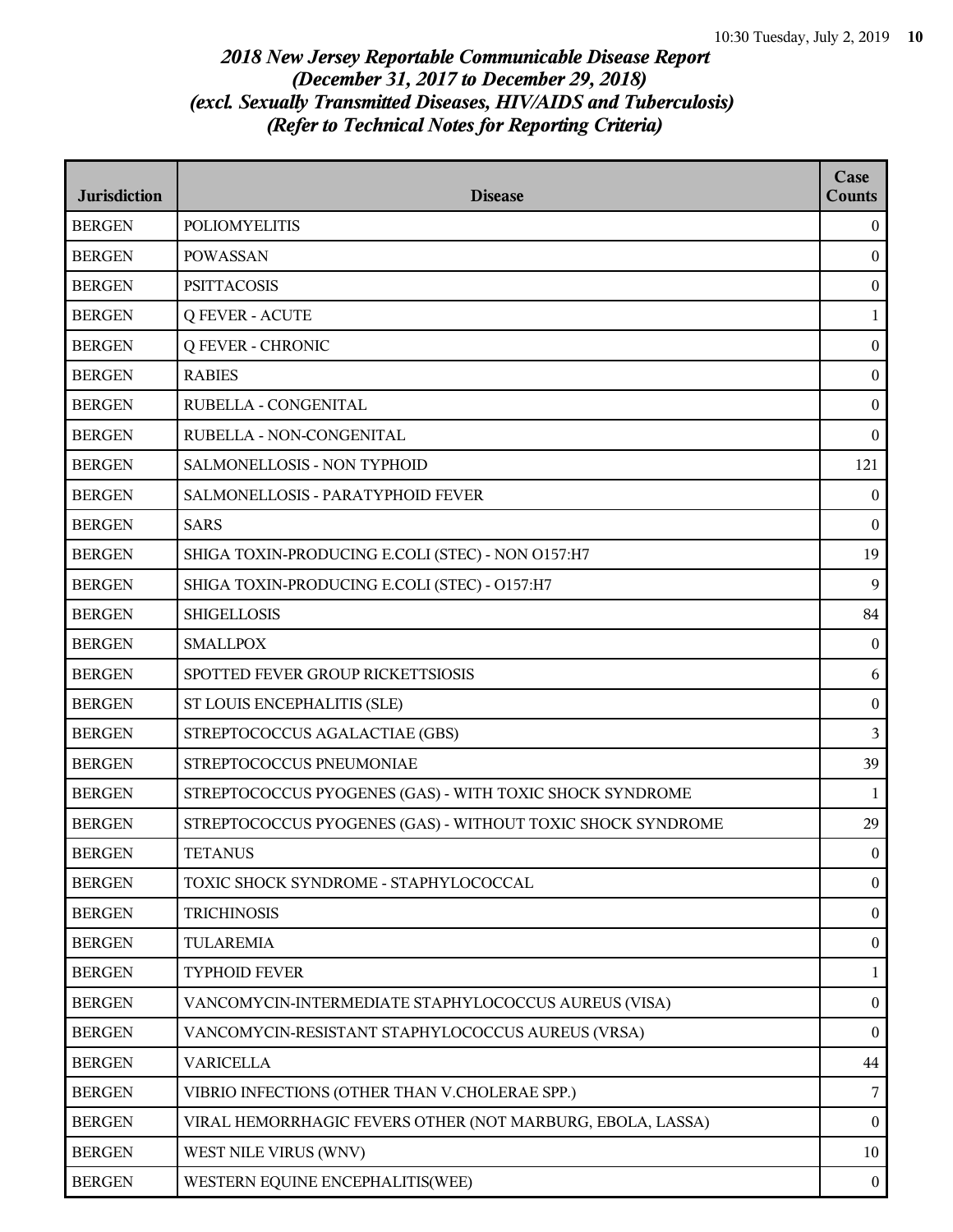| <b>Jurisdiction</b> | <b>Disease</b>                          | Case<br><b>Counts</b> |
|---------------------|-----------------------------------------|-----------------------|
| <b>BERGEN</b>       | YELLOW FEVER                            | $\boldsymbol{0}$      |
| <b>BERGEN</b>       | <b>YERSINIOSIS</b>                      | 1                     |
| <b>BERGEN</b>       | ZIKA VIRUS - DISEASE, CONGENITAL        | $\boldsymbol{0}$      |
| <b>BERGEN</b>       | ZIKA VIRUS - DISEASE, NON-CONGENITAL    | $\mathbf{0}$          |
| <b>BERGEN</b>       | ZIKA VIRUS - INFECTION, CONGENITAL      | $\boldsymbol{0}$      |
| <b>BERGEN</b>       | ZIKA VIRUS - INFECTION, NON-CONGENITAL  | $\mathbf{1}$          |
| <b>BURLINGTON</b>   | <b>AMOEBIASIS</b>                       | $\overline{4}$        |
| <b>BURLINGTON</b>   | <b>ANTHRAX</b>                          | $\boldsymbol{0}$      |
| <b>BURLINGTON</b>   | <b>ANTHRAX - CUTANEOUS</b>              | $\boldsymbol{0}$      |
| <b>BURLINGTON</b>   | <b>ANTHRAX - INHALATION</b>             | $\boldsymbol{0}$      |
|                     | BURLINGTON   ANTHRAX - INTESTINAL       | $\boldsymbol{0}$      |
| <b>BURLINGTON</b>   | ANTHRAX - OROPHARYNGEAL                 | $\boldsymbol{0}$      |
| <b>BURLINGTON</b>   | <b>BABESIOSIS</b>                       | 22                    |
| <b>BURLINGTON</b>   | <b>BOTULISM - FOODBORNE</b>             | $\mathbf{0}$          |
| <b>BURLINGTON</b>   | <b>BOTULISM - INFANT</b>                | $\mathbf{1}$          |
| <b>BURLINGTON</b>   | BOTULISM - OTHER, UNSPECIFIED           | $\boldsymbol{0}$      |
| <b>BURLINGTON</b>   | <b>BOTULISM - WOUND</b>                 | $\boldsymbol{0}$      |
| <b>BURLINGTON</b>   | <b>BRUCELLOSIS</b>                      | $\boldsymbol{0}$      |
| <b>BURLINGTON</b>   | CALIFORNIA ENCEPHALITIS(CE)             | $\mathbf{0}$          |
| <b>BURLINGTON</b>   | <b>CAMPYLOBACTERIOSIS</b>               | 58                    |
| <b>BURLINGTON</b>   | <b>CHIKUNGUNYA</b>                      | $\boldsymbol{0}$      |
|                     | BURLINGTON   CHOLERA - NON 01/0139      | $\boldsymbol{0}$      |
| <b>BURLINGTON</b>   | CHOLERA - O1                            | $\boldsymbol{0}$      |
| <b>BURLINGTON</b>   | CHOLERA - 0139                          | $\overline{0}$        |
| <b>BURLINGTON</b>   | CREUTZFELDT-JAKOB DISEASE               | $\boldsymbol{0}$      |
| <b>BURLINGTON</b>   | CREUTZFELDT-JAKOB DISEASE - FAMILIAL    | $\boldsymbol{0}$      |
| <b>BURLINGTON</b>   | CREUTZFELDT-JAKOB DISEASE - IATROGENIC  | $\overline{0}$        |
| <b>BURLINGTON</b>   | CREUTZFELDT-JAKOB DISEASE - NEW VARIANT | $\boldsymbol{0}$      |
| <b>BURLINGTON</b>   | CREUTZFELDT-JAKOB DISEASE - SPORADIC    | $\boldsymbol{0}$      |
| <b>BURLINGTON</b>   | CREUTZFELDT-JAKOB DISEASE - UNKNOWN     | $\overline{0}$        |
| <b>BURLINGTON</b>   | <b>CRYPTOSPORIDIOSIS</b>                | $\boldsymbol{2}$      |
| <b>BURLINGTON</b>   | <b>CYCLOSPORIASIS</b>                   | $\theta$              |
| <b>BURLINGTON</b>   | DENGUE FEVER - DENGUE                   | $\boldsymbol{0}$      |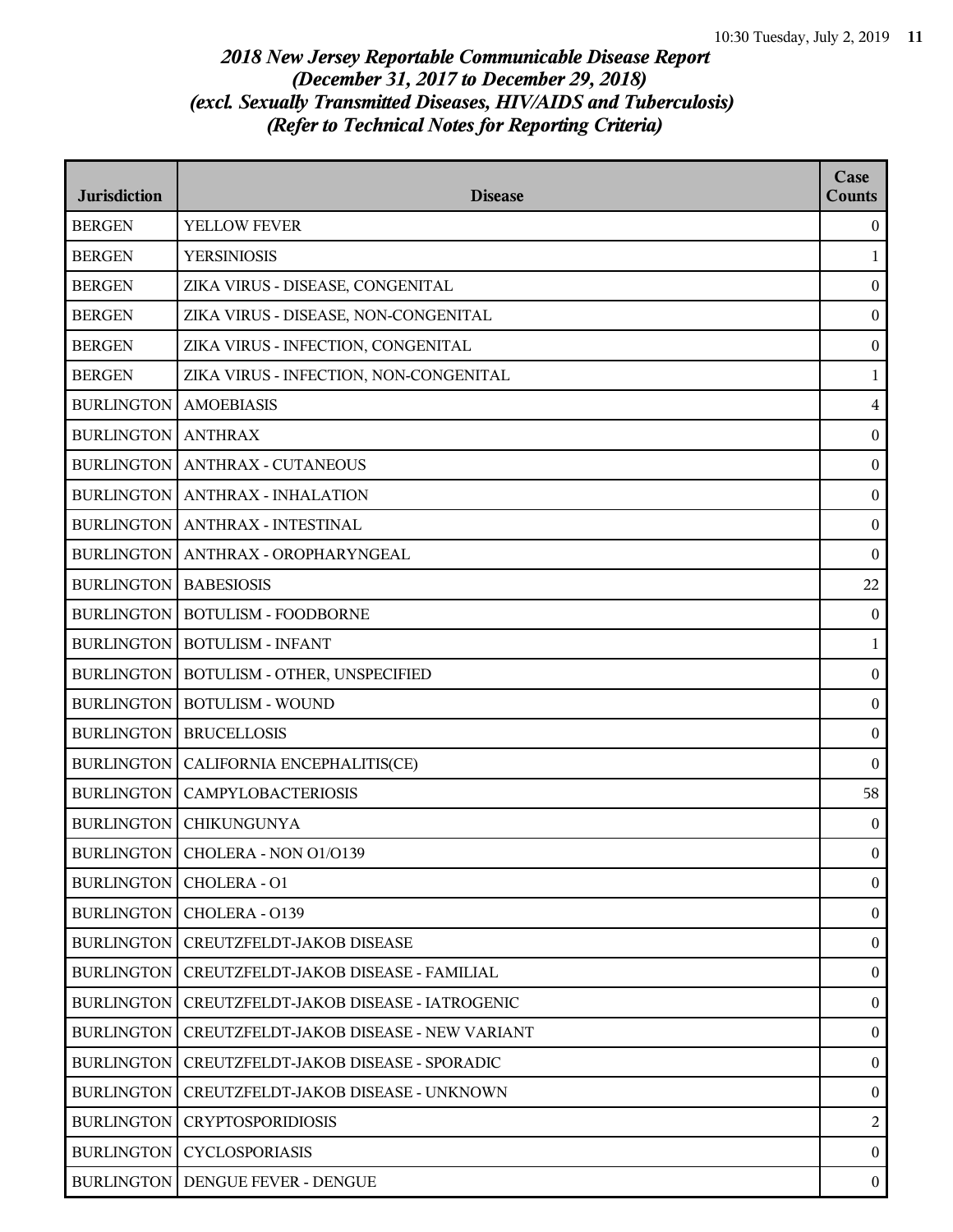| <b>Jurisdiction</b> | <b>Disease</b>                                                         | Case<br><b>Counts</b> |
|---------------------|------------------------------------------------------------------------|-----------------------|
|                     | BURLINGTON   DENGUE FEVER - DENGUE-LIKE ILLNESS                        | $\overline{0}$        |
| <b>BURLINGTON</b>   | DENGUE FEVER - SEVERE DENGUE                                           | $\mathbf{0}$          |
| <b>BURLINGTON</b>   | <b>DIPHTHERIA</b>                                                      | $\boldsymbol{0}$      |
| <b>BURLINGTON</b>   | EASTERN EQUINE ENCEPHALITIS(EEE)                                       | $\boldsymbol{0}$      |
| <b>BURLINGTON</b>   | <b>EBOLA</b>                                                           | $\boldsymbol{0}$      |
| <b>BURLINGTON</b>   | EHRLICHIOSIS/ANAPLASMOSIS - ANAPLASMA PHAGOCYTOPHILUM (PREVIOUSLY HGE) | $\overline{3}$        |
| <b>BURLINGTON</b>   | EHRLICHIOSIS/ANAPLASMOSIS - EHRLICHIA CHAFFEENSIS (PREVIOUSLY HME)     | $8\,$                 |
| <b>BURLINGTON</b>   | EHRLICHIOSIS/ANAPLASMOSIS - EHRLICHIA EWINGII                          | $\boldsymbol{0}$      |
| <b>BURLINGTON</b>   | EHRLICHIOSIS/ANAPLASMOSIS - UNDETERMINED                               | $\mathbf{1}$          |
| <b>BURLINGTON</b>   | FOODBORNE INTOXICATIONS - CIGUATERA                                    | $\boldsymbol{0}$      |
| <b>BURLINGTON</b>   | FOODBORNE INTOXICATIONS - MUSHROOM POISONING                           | $\boldsymbol{0}$      |
| <b>BURLINGTON</b>   | FOODBORNE INTOXICATIONS - PARALYTIC SHELLFISH POISONING                | $\boldsymbol{0}$      |
| <b>BURLINGTON</b>   | FOODBORNE INTOXICATIONS - SCOMBROID                                    | $\boldsymbol{0}$      |
| <b>BURLINGTON</b>   | <b>GIARDIASIS</b>                                                      | 12                    |
|                     | <b>BURLINGTON   HAEMOPHILUS INFLUENZAE</b>                             | 9                     |
|                     | <b>BURLINGTON   HANTAVIRUS INFECTION</b>                               | $\boldsymbol{0}$      |
| <b>BURLINGTON</b>   | HANTAVIRUS PULMONARY SYNDROME                                          | $\boldsymbol{0}$      |
| <b>BURLINGTON</b>   | HEMOLYTIC UREMIC SYNDROME                                              | $\boldsymbol{0}$      |
| <b>BURLINGTON</b>   | <b>HEPATITIS A</b>                                                     | $\overline{4}$        |
|                     | <b>BURLINGTON   HEPATITIS B - ACUTE</b>                                | 3                     |
|                     | BURLINGTON   HEPATITIS B - CHRONIC                                     | 13                    |
|                     | BURLINGTON   HEPATITIS B - PERINATAL                                   | $\overline{0}$        |
| <b>BURLINGTON</b>   | <b>HEPATITIS C - ACUTE</b>                                             | 18                    |
|                     | BURLINGTON   HEPATITIS C - CHRONIC                                     | 424                   |
| <b>BURLINGTON</b>   | HEPATITIS C - PERINATAL                                                | 1                     |
| <b>BURLINGTON</b>   | INFLUENZA, HUMAN ISOLATES - NOVEL INFLUENZA A                          | $\boldsymbol{0}$      |
| <b>BURLINGTON</b>   | INFLUENZA, HUMAN ISOLATES - TYPE 2009 H1N1                             | $\mathbf{1}$          |
| <b>BURLINGTON</b>   | INFLUENZA, HUMAN ISOLATES - TYPE A (SUBTYPING NOT DONE)                | 651                   |
| <b>BURLINGTON</b>   | INFLUENZA, HUMAN ISOLATES - TYPE A H1                                  | $\overline{4}$        |
| <b>BURLINGTON</b>   | INFLUENZA, HUMAN ISOLATES - TYPE A H3                                  | 7                     |
| <b>BURLINGTON</b>   | INFLUENZA, HUMAN ISOLATES - TYPE B                                     | 385                   |
| <b>BURLINGTON</b>   | JAMESTOWN CANYON VIRUS                                                 | $\overline{0}$        |
| <b>BURLINGTON</b>   | <b>LACROSSE ENCEPHALITIS(LSE)</b>                                      | $\bf{0}$              |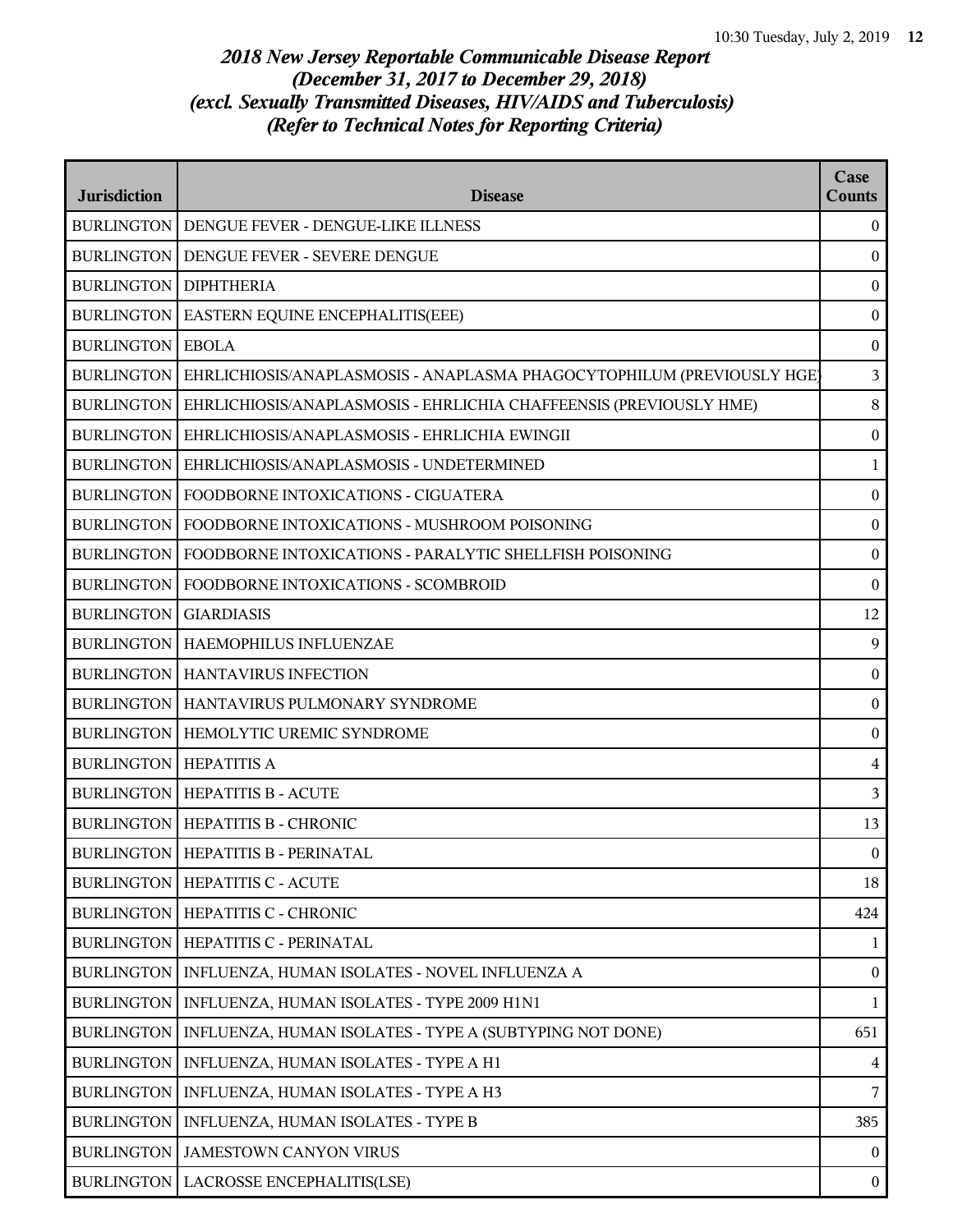| <b>Jurisdiction</b>             | <b>Disease</b>                                           | Case<br><b>Counts</b> |
|---------------------------------|----------------------------------------------------------|-----------------------|
|                                 | <b>BURLINGTON LASSA FEVER</b>                            | $\bf{0}$              |
|                                 | <b>BURLINGTON LEGIONELLOSIS</b>                          | 13                    |
|                                 | BURLINGTON   LEPROSY (HANSEN DISEASE)                    | $\mathbf{0}$          |
| <b>BURLINGTON</b>               | <b>LEPTOSPIROSIS</b>                                     | $\boldsymbol{0}$      |
| <b>BURLINGTON</b>               | <b>LISTERIOSIS</b>                                       | $\overline{2}$        |
| <b>BURLINGTON</b>               | <b>LYME DISEASE</b>                                      | 186                   |
| <b>BURLINGTON   MALARIA</b>     |                                                          | 7                     |
| <b>BURLINGTON   MARBURG</b>     |                                                          | $\mathbf{0}$          |
| <b>BURLINGTON</b>               | <b>MEASLES</b>                                           | $\mathbf{1}$          |
| <b>BURLINGTON</b>               | MENINGOCOCCAL DISEASE (NEISSERIA MENINGITIDIS)           | $\boldsymbol{0}$      |
| <b>BURLINGTON</b>               | <b>MUMPS</b>                                             | 1                     |
| <b>BURLINGTON</b>               | <b>PERTUSSIS</b>                                         | 12                    |
| <b>BURLINGTON   PLAGUE</b>      |                                                          | $\mathbf{0}$          |
| <b>BURLINGTON</b>               | <b>POLIOMYELITIS</b>                                     | $\boldsymbol{0}$      |
| <b>BURLINGTON</b>               | <b>POWASSAN</b>                                          | $\boldsymbol{0}$      |
| <b>BURLINGTON   PSITTACOSIS</b> |                                                          | $\boldsymbol{0}$      |
| <b>BURLINGTON</b>               | <b>Q FEVER - ACUTE</b>                                   | $\boldsymbol{0}$      |
| <b>BURLINGTON</b>               | <b>Q FEVER - CHRONIC</b>                                 | $\boldsymbol{0}$      |
| <b>BURLINGTON</b>               | <b>RABIES</b>                                            | $\boldsymbol{0}$      |
| <b>BURLINGTON</b>               | RUBELLA - CONGENITAL                                     | $\boldsymbol{0}$      |
|                                 | BURLINGTON   RUBELLA - NON-CONGENITAL                    | $\mathbf{0}$          |
|                                 | BURLINGTON   SALMONELLOSIS - NON TYPHOID                 | 44                    |
| <b>BURLINGTON</b>               | SALMONELLOSIS - PARATYPHOID FEVER                        | $\boldsymbol{0}$      |
| <b>BURLINGTON</b>               | <b>SARS</b>                                              | $\boldsymbol{0}$      |
| <b>BURLINGTON</b>               | SHIGA TOXIN-PRODUCING E.COLI (STEC) - NON O157:H7        | $\overline{4}$        |
| <b>BURLINGTON</b>               | SHIGA TOXIN-PRODUCING E.COLI (STEC) - O157:H7            | $\boldsymbol{0}$      |
| <b>BURLINGTON</b>               | <b>SHIGELLOSIS</b>                                       | 9                     |
| <b>BURLINGTON</b>               | <b>SMALLPOX</b>                                          | $\boldsymbol{0}$      |
| <b>BURLINGTON</b>               | SPOTTED FEVER GROUP RICKETTSIOSIS                        | $\overline{7}$        |
| <b>BURLINGTON</b>               | ST LOUIS ENCEPHALITIS (SLE)                              | $\bf{0}$              |
| <b>BURLINGTON</b>               | STREPTOCOCCUS AGALACTIAE (GBS)                           | $\mathfrak{Z}$        |
| <b>BURLINGTON</b>               | STREPTOCOCCUS PNEUMONIAE                                 | 21                    |
| <b>BURLINGTON</b>               | STREPTOCOCCUS PYOGENES (GAS) - WITH TOXIC SHOCK SYNDROME | $\mathbf{1}$          |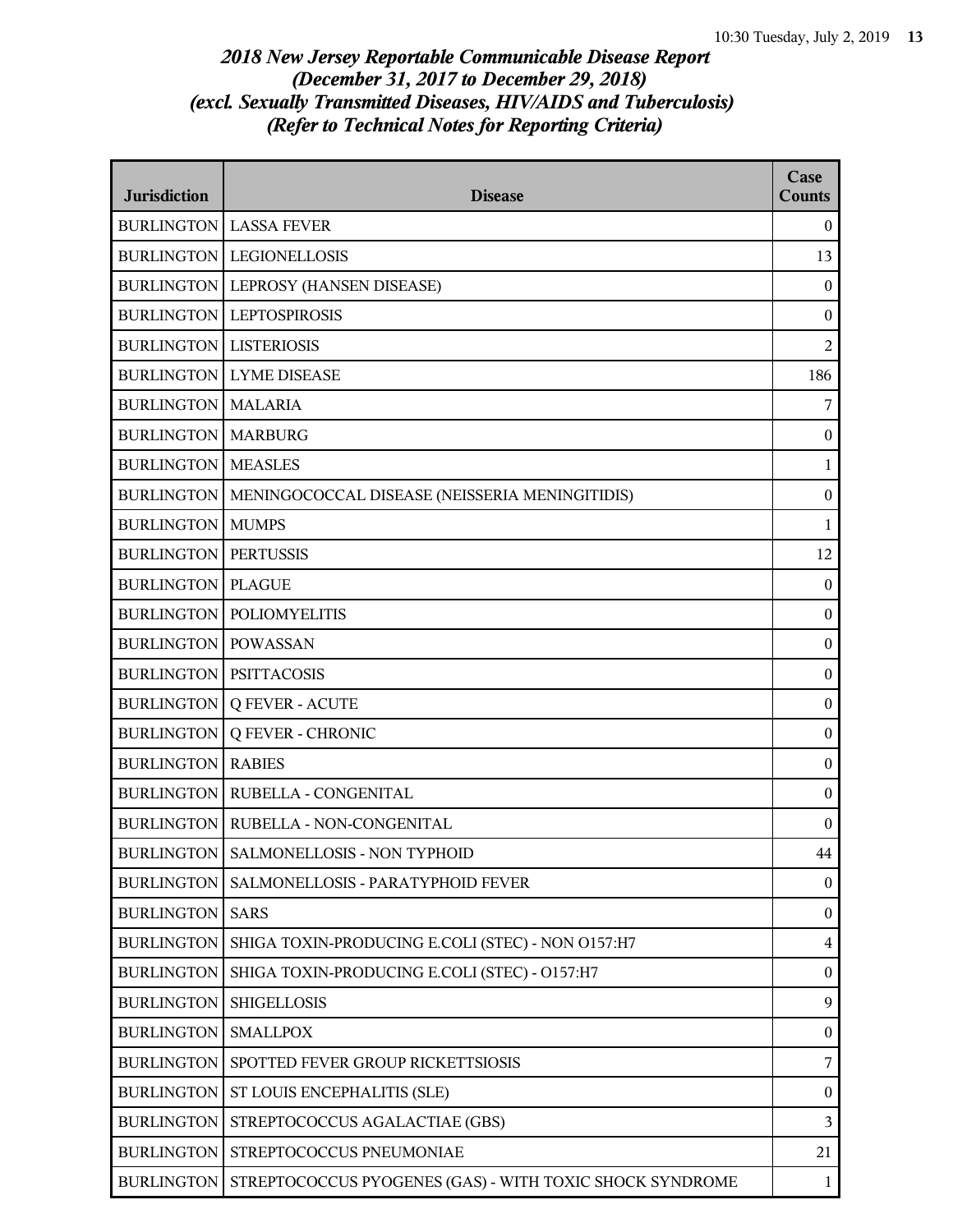| <b>Jurisdiction</b> | <b>Disease</b>                                              | Case<br>Counts   |
|---------------------|-------------------------------------------------------------|------------------|
| <b>BURLINGTON</b>   | STREPTOCOCCUS PYOGENES (GAS) - WITHOUT TOXIC SHOCK SYNDROME | 13               |
| <b>BURLINGTON</b>   | <b>TETANUS</b>                                              | $\mathbf{0}$     |
| <b>BURLINGTON</b>   | TOXIC SHOCK SYNDROME - STAPHYLOCOCCAL                       | $\boldsymbol{0}$ |
| <b>BURLINGTON</b>   | <b>TRICHINOSIS</b>                                          | $\boldsymbol{0}$ |
| <b>BURLINGTON</b>   | <b>TULAREMIA</b>                                            | $\boldsymbol{0}$ |
| <b>BURLINGTON</b>   | <b>TYPHOID FEVER</b>                                        | 3                |
| <b>BURLINGTON</b>   | VANCOMYCIN-INTERMEDIATE STAPHYLOCOCCUS AUREUS (VISA)        | $\mathbf{1}$     |
| <b>BURLINGTON</b>   | VANCOMYCIN-RESISTANT STAPHYLOCOCCUS AUREUS (VRSA)           | $\boldsymbol{0}$ |
| <b>BURLINGTON</b>   | <b>VARICELLA</b>                                            | 14               |
| <b>BURLINGTON</b>   | VIBRIO INFECTIONS (OTHER THAN V.CHOLERAE SPP.)              | 6                |
| <b>BURLINGTON</b>   | VIRAL HEMORRHAGIC FEVERS OTHER (NOT MARBURG, EBOLA, LASSA)  | $\boldsymbol{0}$ |
| <b>BURLINGTON</b>   | WEST NILE VIRUS (WNV)                                       | $\overline{3}$   |
| <b>BURLINGTON</b>   | WESTERN EQUINE ENCEPHALITIS(WEE)                            | $\boldsymbol{0}$ |
| <b>BURLINGTON</b>   | YELLOW FEVER                                                | $\boldsymbol{0}$ |
| <b>BURLINGTON</b>   | <b>YERSINIOSIS</b>                                          | $\mathfrak{Z}$   |
| <b>BURLINGTON</b>   | ZIKA VIRUS - DISEASE, CONGENITAL                            | $\boldsymbol{0}$ |
| <b>BURLINGTON</b>   | ZIKA VIRUS - DISEASE, NON-CONGENITAL                        | $\boldsymbol{0}$ |
| <b>BURLINGTON</b>   | ZIKA VIRUS - INFECTION, CONGENITAL                          | $\boldsymbol{0}$ |
| <b>BURLINGTON</b>   | ZIKA VIRUS - INFECTION, NON-CONGENITAL                      | $\mathbf{0}$     |
| <b>CAMDEN</b>       | <b>AMOEBIASIS</b>                                           | $\boldsymbol{0}$ |
| <b>CAMDEN</b>       | <b>ANTHRAX</b>                                              | $\boldsymbol{0}$ |
| <b>CAMDEN</b>       | <b>ANTHRAX - CUTANEOUS</b>                                  | $\boldsymbol{0}$ |
| <b>CAMDEN</b>       | <b>ANTHRAX - INHALATION</b>                                 | $\mathbf{0}$     |
| <b>CAMDEN</b>       | <b>ANTHRAX - INTESTINAL</b>                                 | $\overline{0}$   |
| <b>CAMDEN</b>       | ANTHRAX - OROPHARYNGEAL                                     | $\overline{0}$   |
| <b>CAMDEN</b>       | <b>BABESIOSIS</b>                                           | 13               |
| <b>CAMDEN</b>       | <b>BOTULISM - FOODBORNE</b>                                 | $\theta$         |
| <b>CAMDEN</b>       | <b>BOTULISM - INFANT</b>                                    | 1                |
| <b>CAMDEN</b>       | BOTULISM - OTHER, UNSPECIFIED                               | $\overline{0}$   |
| <b>CAMDEN</b>       | <b>BOTULISM - WOUND</b>                                     | $\overline{0}$   |
| <b>CAMDEN</b>       | <b>BRUCELLOSIS</b>                                          | $\bf{0}$         |
| <b>CAMDEN</b>       | CALIFORNIA ENCEPHALITIS(CE)                                 | $\theta$         |
| <b>CAMDEN</b>       | <b>CAMPYLOBACTERIOSIS</b>                                   | 58               |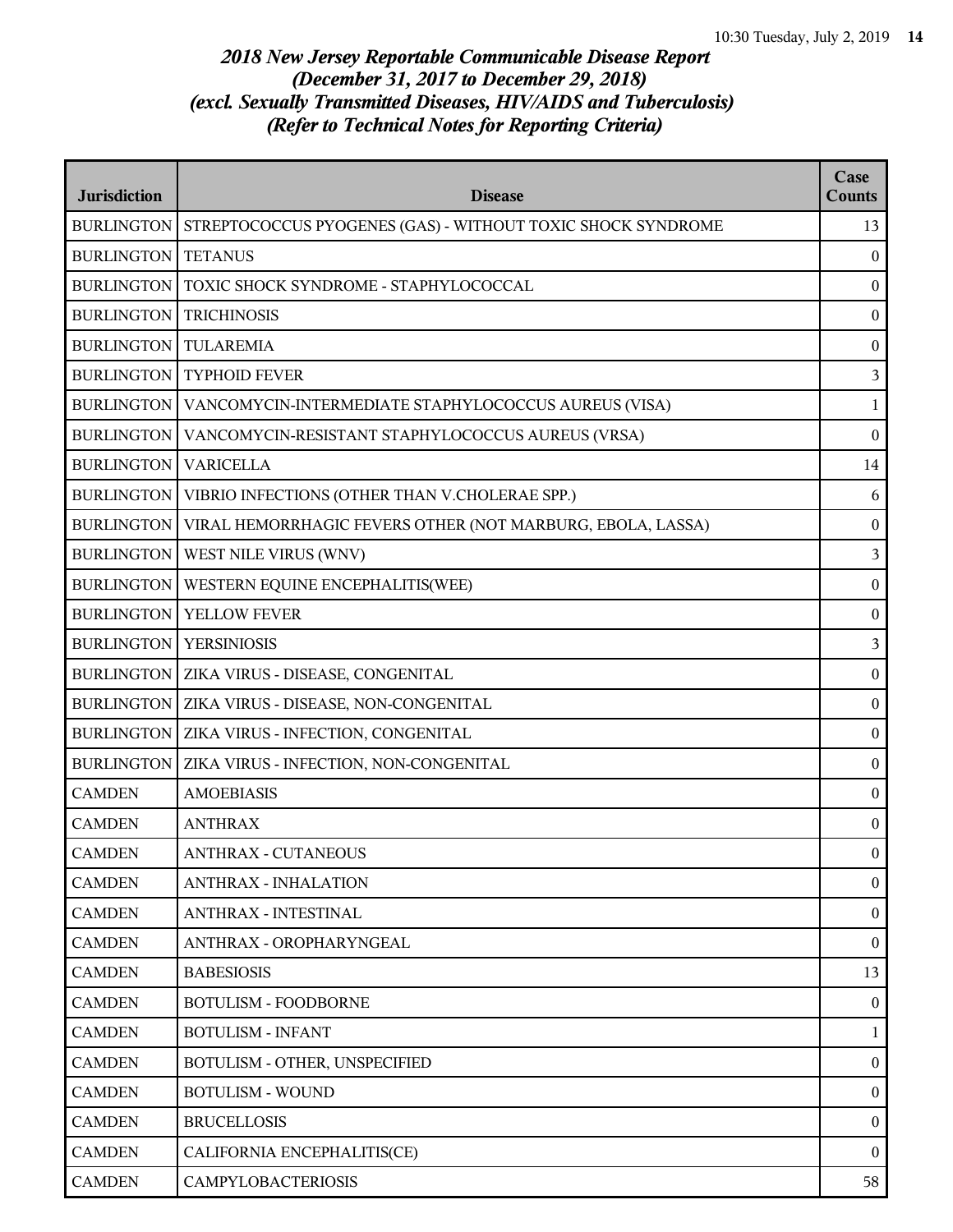| <b>Jurisdiction</b> | <b>Disease</b>                                                         | Case<br>Counts   |
|---------------------|------------------------------------------------------------------------|------------------|
| <b>CAMDEN</b>       | <b>CHIKUNGUNYA</b>                                                     | $\mathbf{0}$     |
| <b>CAMDEN</b>       | CHOLERA - NON 01/0139                                                  | $\mathbf{0}$     |
| <b>CAMDEN</b>       | <b>CHOLERA - O1</b>                                                    | $\boldsymbol{0}$ |
| <b>CAMDEN</b>       | CHOLERA - 0139                                                         | $\bf{0}$         |
| <b>CAMDEN</b>       | <b>CREUTZFELDT-JAKOB DISEASE</b>                                       | $\mathbf{0}$     |
| <b>CAMDEN</b>       | CREUTZFELDT-JAKOB DISEASE - FAMILIAL                                   | $\bf{0}$         |
| <b>CAMDEN</b>       | CREUTZFELDT-JAKOB DISEASE - IATROGENIC                                 | $\bf{0}$         |
| <b>CAMDEN</b>       | <b>CREUTZFELDT-JAKOB DISEASE - NEW VARIANT</b>                         | $\boldsymbol{0}$ |
| <b>CAMDEN</b>       | CREUTZFELDT-JAKOB DISEASE - SPORADIC                                   | $\bf{0}$         |
| <b>CAMDEN</b>       | CREUTZFELDT-JAKOB DISEASE - UNKNOWN                                    | $\mathbf{0}$     |
| <b>CAMDEN</b>       | <b>CRYPTOSPORIDIOSIS</b>                                               | 7                |
| <b>CAMDEN</b>       | <b>CYCLOSPORIASIS</b>                                                  | $\mathbf{1}$     |
| <b>CAMDEN</b>       | DENGUE FEVER - DENGUE                                                  | $\mathbf{1}$     |
| <b>CAMDEN</b>       | DENGUE FEVER - DENGUE-LIKE ILLNESS                                     | $\bf{0}$         |
| <b>CAMDEN</b>       | DENGUE FEVER - SEVERE DENGUE                                           | $\bf{0}$         |
| <b>CAMDEN</b>       | <b>DIPHTHERIA</b>                                                      | $\bf{0}$         |
| <b>CAMDEN</b>       | EASTERN EQUINE ENCEPHALITIS(EEE)                                       | $\bf{0}$         |
| <b>CAMDEN</b>       | <b>EBOLA</b>                                                           | $\bf{0}$         |
| <b>CAMDEN</b>       | EHRLICHIOSIS/ANAPLASMOSIS - ANAPLASMA PHAGOCYTOPHILUM (PREVIOUSLY HGE) | 3                |
| <b>CAMDEN</b>       | EHRLICHIOSIS/ANAPLASMOSIS - EHRLICHIA CHAFFEENSIS (PREVIOUSLY HME)     | 2                |
| <b>CAMDEN</b>       | EHRLICHIOSIS/ANAPLASMOSIS - EHRLICHIA EWINGII                          | $\bf{0}$         |
| <b>CAMDEN</b>       | EHRLICHIOSIS/ANAPLASMOSIS - UNDETERMINED                               | $\mathbf{0}$     |
| <b>CAMDEN</b>       | FOODBORNE INTOXICATIONS - CIGUATERA                                    | $\overline{0}$   |
| <b>CAMDEN</b>       | FOODBORNE INTOXICATIONS - MUSHROOM POISONING                           | $\bf{0}$         |
| <b>CAMDEN</b>       | FOODBORNE INTOXICATIONS - PARALYTIC SHELLFISH POISONING                | $\overline{0}$   |
| <b>CAMDEN</b>       | FOODBORNE INTOXICATIONS - SCOMBROID                                    | $\bf{0}$         |
| <b>CAMDEN</b>       | <b>GIARDIASIS</b>                                                      | 10               |
| <b>CAMDEN</b>       | HAEMOPHILUS INFLUENZAE                                                 | 8                |
| <b>CAMDEN</b>       | HANTAVIRUS INFECTION                                                   | $\bf{0}$         |
| <b>CAMDEN</b>       | HANTAVIRUS PULMONARY SYNDROME                                          | $\overline{0}$   |
| <b>CAMDEN</b>       | HEMOLYTIC UREMIC SYNDROME                                              | $\bf{0}$         |
| <b>CAMDEN</b>       | <b>HEPATITIS A</b>                                                     | 9                |
| <b>CAMDEN</b>       | <b>HEPATITIS B - ACUTE</b>                                             | 7                |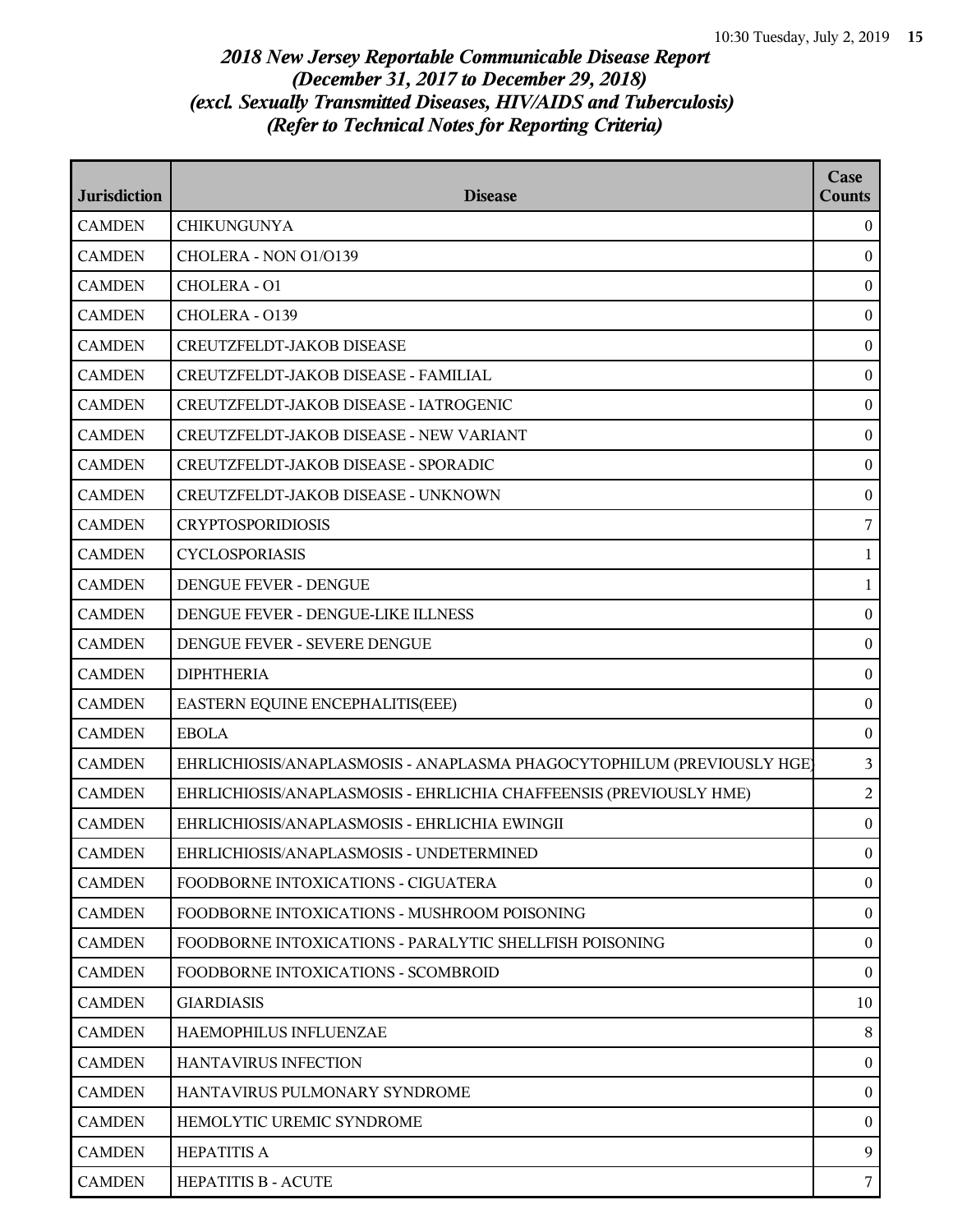| <b>Jurisdiction</b> | <b>Disease</b>                                          | Case<br><b>Counts</b> |
|---------------------|---------------------------------------------------------|-----------------------|
| <b>CAMDEN</b>       | HEPATITIS B - CHRONIC                                   | 18                    |
| <b>CAMDEN</b>       | <b>HEPATITIS B - PERINATAL</b>                          | $\mathbf{0}$          |
| <b>CAMDEN</b>       | HEPATITIS C - ACUTE                                     | 7                     |
| <b>CAMDEN</b>       | HEPATITIS C - CHRONIC                                   | 686                   |
| <b>CAMDEN</b>       | HEPATITIS C - PERINATAL                                 | $\mathbf{1}$          |
| <b>CAMDEN</b>       | INFLUENZA, HUMAN ISOLATES - NOVEL INFLUENZA A           | $\boldsymbol{0}$      |
| <b>CAMDEN</b>       | INFLUENZA, HUMAN ISOLATES - TYPE 2009 H1N1              | $\overline{2}$        |
| <b>CAMDEN</b>       | INFLUENZA, HUMAN ISOLATES - TYPE A (SUBTYPING NOT DONE) | 1097                  |
| <b>CAMDEN</b>       | INFLUENZA, HUMAN ISOLATES - TYPE A H1                   | 22                    |
| <b>CAMDEN</b>       | INFLUENZA, HUMAN ISOLATES - TYPE A H3                   | 31                    |
| <b>CAMDEN</b>       | INFLUENZA, HUMAN ISOLATES - TYPE B                      | 703                   |
| <b>CAMDEN</b>       | <b>JAMESTOWN CANYON VIRUS</b>                           | $\boldsymbol{0}$      |
| <b>CAMDEN</b>       | LACROSSE ENCEPHALITIS(LSE)                              | $\mathbf{0}$          |
| <b>CAMDEN</b>       | <b>LASSA FEVER</b>                                      | $\boldsymbol{0}$      |
| <b>CAMDEN</b>       | LEGIONELLOSIS                                           | 28                    |
| <b>CAMDEN</b>       | LEPROSY (HANSEN DISEASE)                                | $\boldsymbol{0}$      |
| <b>CAMDEN</b>       | <b>LEPTOSPIROSIS</b>                                    | $\boldsymbol{0}$      |
| <b>CAMDEN</b>       | <b>LISTERIOSIS</b>                                      | $\mathbf{0}$          |
| <b>CAMDEN</b>       | <b>LYME DISEASE</b>                                     | 157                   |
| <b>CAMDEN</b>       | <b>MALARIA</b>                                          | 5                     |
| <b>CAMDEN</b>       | <b>MARBURG</b>                                          | $\boldsymbol{0}$      |
| <b>CAMDEN</b>       | <b>MEASLES</b>                                          | 1                     |
| <b>CAMDEN</b>       | MENINGOCOCCAL DISEASE (NEISSERIA MENINGITIDIS)          | $\boldsymbol{0}$      |
| <b>CAMDEN</b>       | <b>MUMPS</b>                                            | $\mathbf{1}$          |
| <b>CAMDEN</b>       | <b>PERTUSSIS</b>                                        | 9                     |
| <b>CAMDEN</b>       | <b>PLAGUE</b>                                           | $\boldsymbol{0}$      |
| <b>CAMDEN</b>       | <b>POLIOMYELITIS</b>                                    | $\boldsymbol{0}$      |
| <b>CAMDEN</b>       | <b>POWASSAN</b>                                         | $\boldsymbol{0}$      |
| <b>CAMDEN</b>       | <b>PSITTACOSIS</b>                                      | $\boldsymbol{0}$      |
| <b>CAMDEN</b>       | <b>Q FEVER - ACUTE</b>                                  | $\boldsymbol{0}$      |
| <b>CAMDEN</b>       | <b>Q FEVER - CHRONIC</b>                                | $\boldsymbol{0}$      |
| <b>CAMDEN</b>       | <b>RABIES</b>                                           | $\mathbf{0}$          |
| <b>CAMDEN</b>       | RUBELLA - CONGENITAL                                    | $\mathbf{0}$          |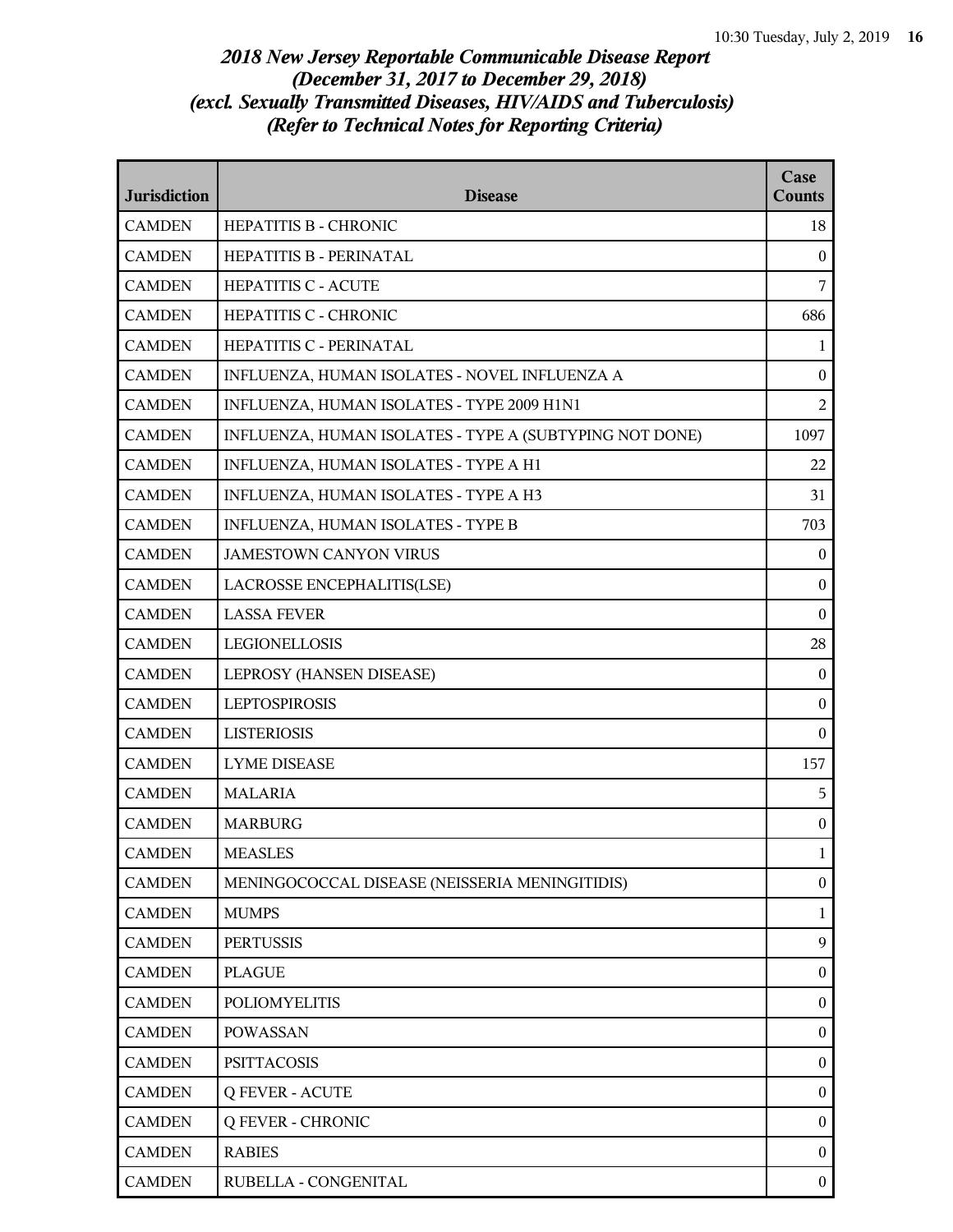| <b>Jurisdiction</b> | <b>Disease</b>                                              | Case<br><b>Counts</b> |
|---------------------|-------------------------------------------------------------|-----------------------|
| <b>CAMDEN</b>       | RUBELLA - NON-CONGENITAL                                    | $\Omega$              |
| <b>CAMDEN</b>       | SALMONELLOSIS - NON TYPHOID                                 | 69                    |
| <b>CAMDEN</b>       | SALMONELLOSIS - PARATYPHOID FEVER                           | $\overline{0}$        |
| <b>CAMDEN</b>       | <b>SARS</b>                                                 | $\bf{0}$              |
| <b>CAMDEN</b>       | SHIGA TOXIN-PRODUCING E.COLI (STEC) - NON 0157:H7           | $\overline{4}$        |
| <b>CAMDEN</b>       | SHIGA TOXIN-PRODUCING E.COLI (STEC) - O157:H7               | $\mathbf{1}$          |
| <b>CAMDEN</b>       | <b>SHIGELLOSIS</b>                                          | 17                    |
| <b>CAMDEN</b>       | <b>SMALLPOX</b>                                             | $\bf{0}$              |
| <b>CAMDEN</b>       | SPOTTED FEVER GROUP RICKETTSIOSIS                           | $\overline{4}$        |
| <b>CAMDEN</b>       | ST LOUIS ENCEPHALITIS (SLE)                                 | $\mathbf{0}$          |
| <b>CAMDEN</b>       | STREPTOCOCCUS AGALACTIAE (GBS)                              | $\mathbf{1}$          |
| <b>CAMDEN</b>       | STREPTOCOCCUS PNEUMONIAE                                    | 36                    |
| <b>CAMDEN</b>       | STREPTOCOCCUS PYOGENES (GAS) - WITH TOXIC SHOCK SYNDROME    | $\theta$              |
| <b>CAMDEN</b>       | STREPTOCOCCUS PYOGENES (GAS) - WITHOUT TOXIC SHOCK SYNDROME | 42                    |
| <b>CAMDEN</b>       | <b>TETANUS</b>                                              | $\bf{0}$              |
| <b>CAMDEN</b>       | TOXIC SHOCK SYNDROME - STAPHYLOCOCCAL                       | $\bf{0}$              |
| <b>CAMDEN</b>       | <b>TRICHINOSIS</b>                                          | $\bf{0}$              |
| <b>CAMDEN</b>       | <b>TULAREMIA</b>                                            | $\boldsymbol{0}$      |
| <b>CAMDEN</b>       | <b>TYPHOID FEVER</b>                                        | 2                     |
| <b>CAMDEN</b>       | VANCOMYCIN-INTERMEDIATE STAPHYLOCOCCUS AUREUS (VISA)        | $\mathbf{0}$          |
| <b>CAMDEN</b>       | VANCOMYCIN-RESISTANT STAPHYLOCOCCUS AUREUS (VRSA)           | $\bf{0}$              |
| <b>CAMDEN</b>       | <b>VARICELLA</b>                                            | 11                    |
| <b>CAMDEN</b>       | VIBRIO INFECTIONS (OTHER THAN V.CHOLERAE SPP.)              | 3                     |
| <b>CAMDEN</b>       | VIRAL HEMORRHAGIC FEVERS OTHER (NOT MARBURG, EBOLA, LASSA)  | $\mathbf{0}$          |
| <b>CAMDEN</b>       | WEST NILE VIRUS (WNV)                                       | 3                     |
| <b>CAMDEN</b>       | WESTERN EQUINE ENCEPHALITIS(WEE)                            | $\overline{0}$        |
| <b>CAMDEN</b>       | YELLOW FEVER                                                | $\mathbf{0}$          |
| <b>CAMDEN</b>       | <b>YERSINIOSIS</b>                                          | 3                     |
| <b>CAMDEN</b>       | ZIKA VIRUS - DISEASE, CONGENITAL                            | $\mathbf{0}$          |
| <b>CAMDEN</b>       | ZIKA VIRUS - DISEASE, NON-CONGENITAL                        | $\mathbf{0}$          |
| <b>CAMDEN</b>       | ZIKA VIRUS - INFECTION, CONGENITAL                          | $\overline{0}$        |
| <b>CAMDEN</b>       | ZIKA VIRUS - INFECTION, NON-CONGENITAL                      | $\bf{0}$              |
| <b>CAPE MAY</b>     | <b>AMOEBIASIS</b>                                           | $\mathbf{0}$          |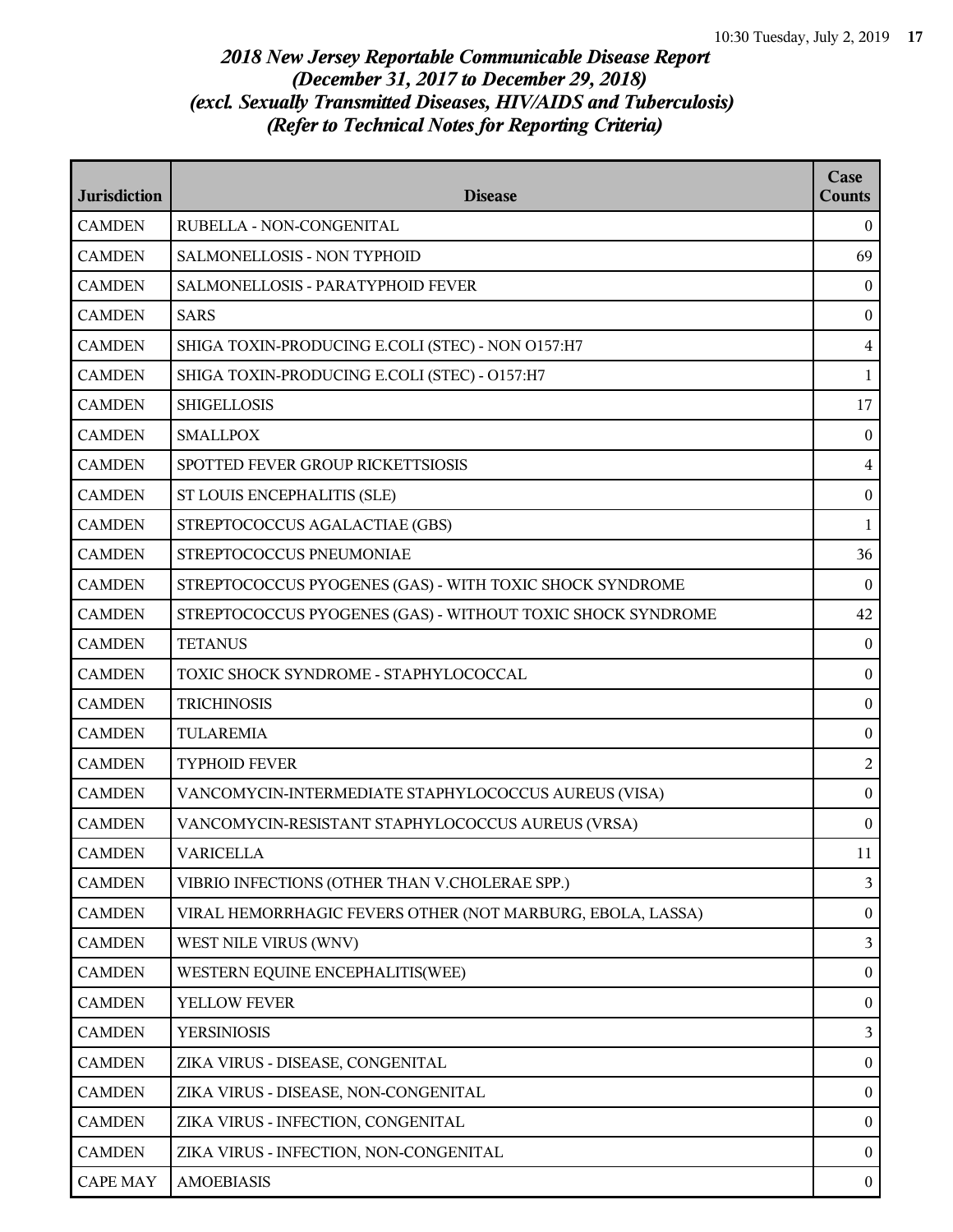| <b>Jurisdiction</b> | <b>Disease</b>                                                         | Case<br>Counts   |
|---------------------|------------------------------------------------------------------------|------------------|
| <b>CAPE MAY</b>     | <b>ANTHRAX</b>                                                         | $\overline{0}$   |
| <b>CAPE MAY</b>     | <b>ANTHRAX - CUTANEOUS</b>                                             | $\bf{0}$         |
| <b>CAPE MAY</b>     | <b>ANTHRAX - INHALATION</b>                                            | $\boldsymbol{0}$ |
| <b>CAPE MAY</b>     | ANTHRAX - INTESTINAL                                                   | $\bf{0}$         |
| <b>CAPE MAY</b>     | ANTHRAX - OROPHARYNGEAL                                                | $\bf{0}$         |
| <b>CAPE MAY</b>     | <b>BABESIOSIS</b>                                                      | $\mathbf{1}$     |
| <b>CAPE MAY</b>     | <b>BOTULISM - FOODBORNE</b>                                            | $\boldsymbol{0}$ |
| <b>CAPE MAY</b>     | <b>BOTULISM - INFANT</b>                                               | $\boldsymbol{0}$ |
| <b>CAPE MAY</b>     | BOTULISM - OTHER, UNSPECIFIED                                          | $\bf{0}$         |
| <b>CAPE MAY</b>     | <b>BOTULISM - WOUND</b>                                                | $\boldsymbol{0}$ |
| <b>CAPE MAY</b>     | <b>BRUCELLOSIS</b>                                                     | $\boldsymbol{0}$ |
| <b>CAPE MAY</b>     | CALIFORNIA ENCEPHALITIS(CE)                                            | $\bf{0}$         |
| <b>CAPE MAY</b>     | <b>CAMPYLOBACTERIOSIS</b>                                              | 16               |
| <b>CAPE MAY</b>     | <b>CHIKUNGUNYA</b>                                                     | $\bf{0}$         |
| <b>CAPE MAY</b>     | CHOLERA - NON 01/0139                                                  | $\bf{0}$         |
| <b>CAPE MAY</b>     | CHOLERA - O1                                                           | $\boldsymbol{0}$ |
| <b>CAPE MAY</b>     | CHOLERA - 0139                                                         | $\boldsymbol{0}$ |
| <b>CAPE MAY</b>     | CREUTZFELDT-JAKOB DISEASE                                              | $\boldsymbol{0}$ |
| <b>CAPE MAY</b>     | CREUTZFELDT-JAKOB DISEASE - FAMILIAL                                   | $\bf{0}$         |
| <b>CAPE MAY</b>     | CREUTZFELDT-JAKOB DISEASE - IATROGENIC                                 | $\boldsymbol{0}$ |
| <b>CAPE MAY</b>     | CREUTZFELDT-JAKOB DISEASE - NEW VARIANT                                | $\boldsymbol{0}$ |
| <b>CAPE MAY</b>     | CREUTZFELDT-JAKOB DISEASE - SPORADIC                                   | $\mathbf{0}$     |
| <b>CAPE MAY</b>     | CREUTZFELDT-JAKOB DISEASE - UNKNOWN                                    | $\bf{0}$         |
| <b>CAPE MAY</b>     | <b>CRYPTOSPORIDIOSIS</b>                                               | $\mathbf{1}$     |
| <b>CAPE MAY</b>     | <b>CYCLOSPORIASIS</b>                                                  | $\overline{0}$   |
| <b>CAPE MAY</b>     | DENGUE FEVER - DENGUE                                                  | $\bf{0}$         |
| <b>CAPE MAY</b>     | DENGUE FEVER - DENGUE-LIKE ILLNESS                                     | $\overline{0}$   |
| <b>CAPE MAY</b>     | DENGUE FEVER - SEVERE DENGUE                                           | $\bf{0}$         |
| <b>CAPE MAY</b>     | <b>DIPHTHERIA</b>                                                      | $\bf{0}$         |
| <b>CAPE MAY</b>     | EASTERN EQUINE ENCEPHALITIS(EEE)                                       | $\bf{0}$         |
| <b>CAPE MAY</b>     | <b>EBOLA</b>                                                           | $\bf{0}$         |
| <b>CAPE MAY</b>     | EHRLICHIOSIS/ANAPLASMOSIS - ANAPLASMA PHAGOCYTOPHILUM (PREVIOUSLY HGE) | $\overline{0}$   |
| <b>CAPE MAY</b>     | EHRLICHIOSIS/ANAPLASMOSIS - EHRLICHIA CHAFFEENSIS (PREVIOUSLY HME)     | 3                |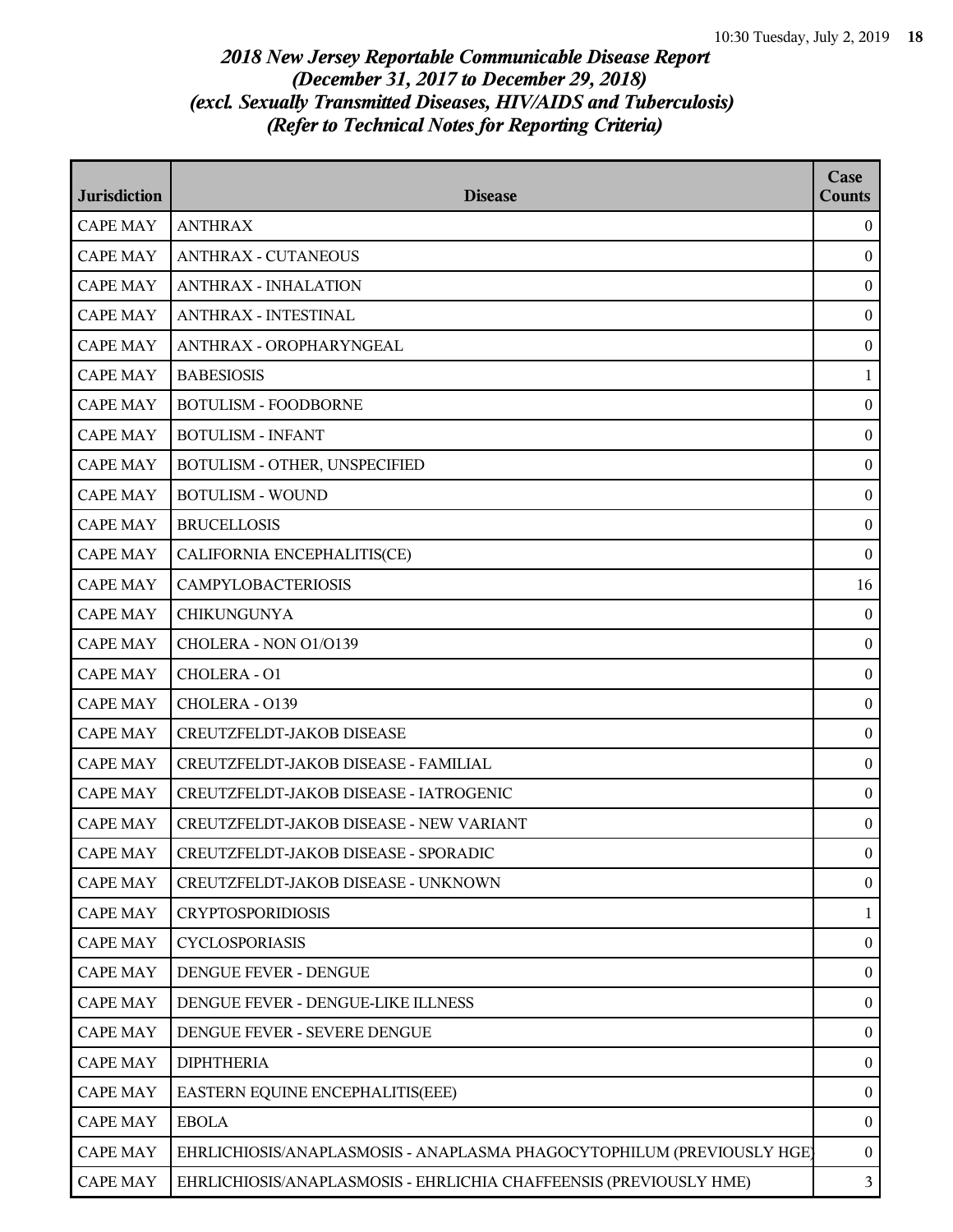| <b>Jurisdiction</b> | <b>Disease</b>                                          | Case<br><b>Counts</b> |
|---------------------|---------------------------------------------------------|-----------------------|
| <b>CAPE MAY</b>     | EHRLICHIOSIS/ANAPLASMOSIS - EHRLICHIA EWINGII           | $\boldsymbol{0}$      |
| <b>CAPE MAY</b>     | EHRLICHIOSIS/ANAPLASMOSIS - UNDETERMINED                | $\boldsymbol{0}$      |
| <b>CAPE MAY</b>     | FOODBORNE INTOXICATIONS - CIGUATERA                     | $\boldsymbol{0}$      |
| <b>CAPE MAY</b>     | FOODBORNE INTOXICATIONS - MUSHROOM POISONING            | $\boldsymbol{0}$      |
| <b>CAPE MAY</b>     | FOODBORNE INTOXICATIONS - PARALYTIC SHELLFISH POISONING | $\boldsymbol{0}$      |
| <b>CAPE MAY</b>     | FOODBORNE INTOXICATIONS - SCOMBROID                     | $\boldsymbol{0}$      |
| <b>CAPE MAY</b>     | <b>GIARDIASIS</b>                                       | 3                     |
| <b>CAPE MAY</b>     | HAEMOPHILUS INFLUENZAE                                  | $\mathbf{1}$          |
| <b>CAPE MAY</b>     | <b>HANTAVIRUS INFECTION</b>                             | $\boldsymbol{0}$      |
| <b>CAPE MAY</b>     | HANTAVIRUS PULMONARY SYNDROME                           | $\boldsymbol{0}$      |
| <b>CAPE MAY</b>     | HEMOLYTIC UREMIC SYNDROME                               | $\boldsymbol{0}$      |
| <b>CAPE MAY</b>     | <b>HEPATITIS A</b>                                      | $\overline{c}$        |
| <b>CAPE MAY</b>     | <b>HEPATITIS B - ACUTE</b>                              | $\boldsymbol{0}$      |
| <b>CAPE MAY</b>     | <b>HEPATITIS B - CHRONIC</b>                            | $\mathfrak{Z}$        |
| <b>CAPE MAY</b>     | HEPATITIS B - PERINATAL                                 | $\boldsymbol{0}$      |
| <b>CAPE MAY</b>     | <b>HEPATITIS C - ACUTE</b>                              | 2                     |
| <b>CAPE MAY</b>     | <b>HEPATITIS C - CHRONIC</b>                            | 176                   |
| <b>CAPE MAY</b>     | HEPATITIS C - PERINATAL                                 | 0                     |
| <b>CAPE MAY</b>     | INFLUENZA, HUMAN ISOLATES - NOVEL INFLUENZA A           | $\boldsymbol{0}$      |
| <b>CAPE MAY</b>     | INFLUENZA, HUMAN ISOLATES - TYPE 2009 H1N1              | $\mathbf{1}$          |
| <b>CAPE MAY</b>     | INFLUENZA, HUMAN ISOLATES - TYPE A (SUBTYPING NOT DONE) | 328                   |
| <b>CAPE MAY</b>     | INFLUENZA, HUMAN ISOLATES - TYPE A H1                   | $\overline{0}$        |
| <b>CAPE MAY</b>     | INFLUENZA, HUMAN ISOLATES - TYPE A H3                   | $\boldsymbol{0}$      |
| <b>CAPE MAY</b>     | INFLUENZA, HUMAN ISOLATES - TYPE B                      | 158                   |
| <b>CAPE MAY</b>     | <b>JAMESTOWN CANYON VIRUS</b>                           | $\boldsymbol{0}$      |
| <b>CAPE MAY</b>     | LACROSSE ENCEPHALITIS(LSE)                              | $\boldsymbol{0}$      |
| <b>CAPE MAY</b>     | <b>LASSA FEVER</b>                                      | $\boldsymbol{0}$      |
| <b>CAPE MAY</b>     | LEGIONELLOSIS                                           | $\overline{c}$        |
| <b>CAPE MAY</b>     | LEPROSY (HANSEN DISEASE)                                | $\boldsymbol{0}$      |
| <b>CAPE MAY</b>     | <b>LEPTOSPIROSIS</b>                                    | $\boldsymbol{0}$      |
| <b>CAPE MAY</b>     | <b>LISTERIOSIS</b>                                      | $\mathbf 1$           |
| <b>CAPE MAY</b>     | <b>LYME DISEASE</b>                                     | 31                    |
| <b>CAPE MAY</b>     | <b>MALARIA</b>                                          | $\boldsymbol{0}$      |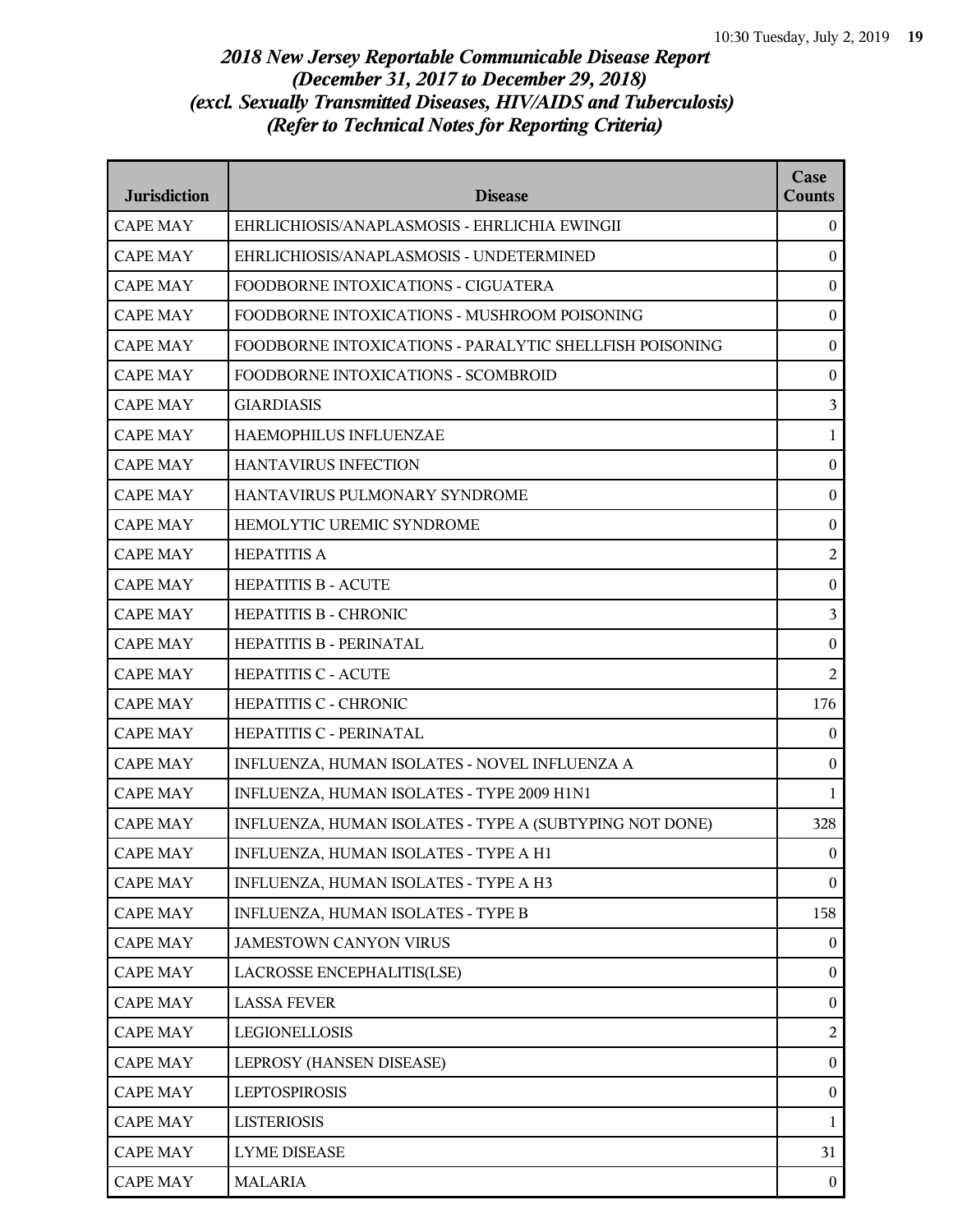| <b>Jurisdiction</b> | <b>Disease</b>                                              | Case<br><b>Counts</b> |
|---------------------|-------------------------------------------------------------|-----------------------|
| <b>CAPE MAY</b>     | <b>MARBURG</b>                                              | $\overline{0}$        |
| <b>CAPE MAY</b>     | <b>MEASLES</b>                                              | $\mathbf{0}$          |
| <b>CAPE MAY</b>     | MENINGOCOCCAL DISEASE (NEISSERIA MENINGITIDIS)              | $\boldsymbol{0}$      |
| <b>CAPE MAY</b>     | <b>MUMPS</b>                                                | $\boldsymbol{0}$      |
| <b>CAPE MAY</b>     | <b>PERTUSSIS</b>                                            | $\mathfrak{Z}$        |
| <b>CAPE MAY</b>     | <b>PLAGUE</b>                                               | $\bf{0}$              |
| <b>CAPE MAY</b>     | <b>POLIOMYELITIS</b>                                        | $\boldsymbol{0}$      |
| <b>CAPE MAY</b>     | <b>POWASSAN</b>                                             | $\boldsymbol{0}$      |
| <b>CAPE MAY</b>     | <b>PSITTACOSIS</b>                                          | $\boldsymbol{0}$      |
| <b>CAPE MAY</b>     | <b>Q FEVER - ACUTE</b>                                      | $\boldsymbol{0}$      |
| <b>CAPE MAY</b>     | <b>Q FEVER - CHRONIC</b>                                    | $\bf{0}$              |
| <b>CAPE MAY</b>     | <b>RABIES</b>                                               | $\boldsymbol{0}$      |
| <b>CAPE MAY</b>     | RUBELLA - CONGENITAL                                        | $\boldsymbol{0}$      |
| <b>CAPE MAY</b>     | RUBELLA - NON-CONGENITAL                                    | $\boldsymbol{0}$      |
| <b>CAPE MAY</b>     | SALMONELLOSIS - NON TYPHOID                                 | 25                    |
| <b>CAPE MAY</b>     | SALMONELLOSIS - PARATYPHOID FEVER                           | $\overline{0}$        |
| <b>CAPE MAY</b>     | <b>SARS</b>                                                 | $\boldsymbol{0}$      |
| <b>CAPE MAY</b>     | SHIGA TOXIN-PRODUCING E.COLI (STEC) - NON O157:H7           | $\boldsymbol{0}$      |
| <b>CAPE MAY</b>     | SHIGA TOXIN-PRODUCING E.COLI (STEC) - O157:H7               | $\boldsymbol{0}$      |
| <b>CAPE MAY</b>     | <b>SHIGELLOSIS</b>                                          | $\boldsymbol{0}$      |
| <b>CAPE MAY</b>     | <b>SMALLPOX</b>                                             | $\boldsymbol{0}$      |
| <b>CAPE MAY</b>     | SPOTTED FEVER GROUP RICKETTSIOSIS                           | 1                     |
| <b>CAPE MAY</b>     | ST LOUIS ENCEPHALITIS (SLE)                                 | $\bf{0}$              |
| <b>CAPE MAY</b>     | STREPTOCOCCUS AGALACTIAE (GBS)                              | $\boldsymbol{0}$      |
| <b>CAPE MAY</b>     | STREPTOCOCCUS PNEUMONIAE                                    | $\,8\,$               |
| <b>CAPE MAY</b>     | STREPTOCOCCUS PYOGENES (GAS) - WITH TOXIC SHOCK SYNDROME    | $\bf{0}$              |
| <b>CAPE MAY</b>     | STREPTOCOCCUS PYOGENES (GAS) - WITHOUT TOXIC SHOCK SYNDROME | 2                     |
| <b>CAPE MAY</b>     | <b>TETANUS</b>                                              | $\boldsymbol{0}$      |
| <b>CAPE MAY</b>     | TOXIC SHOCK SYNDROME - STAPHYLOCOCCAL                       | $\boldsymbol{0}$      |
| <b>CAPE MAY</b>     | <b>TRICHINOSIS</b>                                          | $\boldsymbol{0}$      |
| <b>CAPE MAY</b>     | <b>TULAREMIA</b>                                            | $\boldsymbol{0}$      |
| <b>CAPE MAY</b>     | <b>TYPHOID FEVER</b>                                        | $\overline{0}$        |
| <b>CAPE MAY</b>     | VANCOMYCIN-INTERMEDIATE STAPHYLOCOCCUS AUREUS (VISA)        | $\bf{0}$              |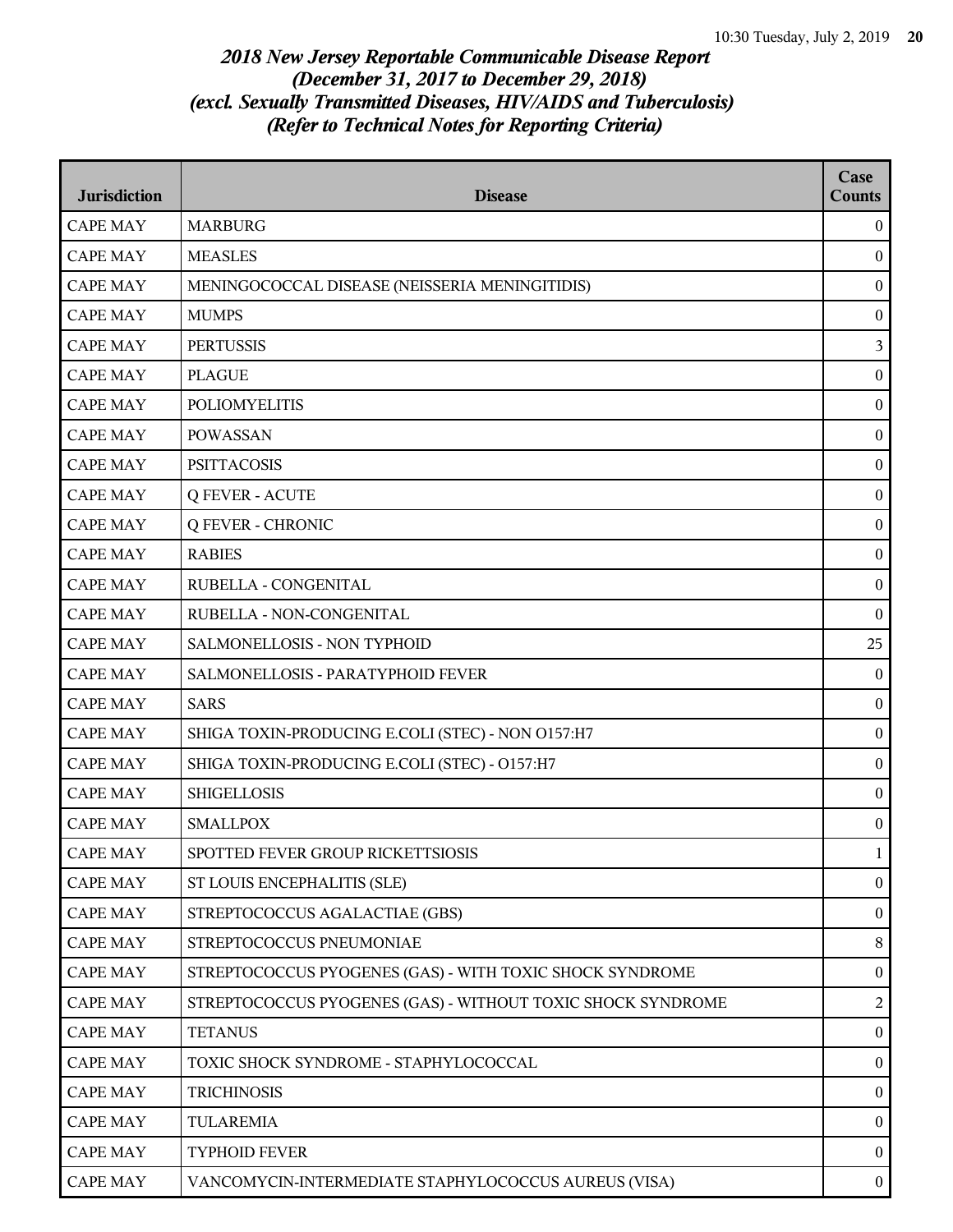| <b>Jurisdiction</b> | <b>Disease</b>                                             | Case<br><b>Counts</b> |
|---------------------|------------------------------------------------------------|-----------------------|
| <b>CAPE MAY</b>     | VANCOMYCIN-RESISTANT STAPHYLOCOCCUS AUREUS (VRSA)          | $\overline{0}$        |
| <b>CAPE MAY</b>     | <b>VARICELLA</b>                                           | $\mathbf{1}$          |
| <b>CAPE MAY</b>     | VIBRIO INFECTIONS (OTHER THAN V.CHOLERAE SPP.)             | $\mathbf{1}$          |
| <b>CAPE MAY</b>     | VIRAL HEMORRHAGIC FEVERS OTHER (NOT MARBURG, EBOLA, LASSA) | $\boldsymbol{0}$      |
| <b>CAPE MAY</b>     | WEST NILE VIRUS (WNV)                                      | $\overline{2}$        |
| <b>CAPE MAY</b>     | WESTERN EQUINE ENCEPHALITIS(WEE)                           | $\bf{0}$              |
| <b>CAPE MAY</b>     | YELLOW FEVER                                               | $\boldsymbol{0}$      |
| <b>CAPE MAY</b>     | <b>YERSINIOSIS</b>                                         | $\overline{c}$        |
| <b>CAPE MAY</b>     | ZIKA VIRUS - DISEASE, CONGENITAL                           | $\boldsymbol{0}$      |
| <b>CAPE MAY</b>     | ZIKA VIRUS - DISEASE, NON-CONGENITAL                       | $\boldsymbol{0}$      |
| <b>CAPE MAY</b>     | ZIKA VIRUS - INFECTION, CONGENITAL                         | $\bf{0}$              |
| <b>CAPE MAY</b>     | ZIKA VIRUS - INFECTION, NON-CONGENITAL                     | $\boldsymbol{0}$      |
| <b>CUMBERLAND</b>   | <b>AMOEBIASIS</b>                                          | $\boldsymbol{0}$      |
| <b>CUMBERLAND</b>   | <b>ANTHRAX</b>                                             | $\boldsymbol{0}$      |
| <b>CUMBERLAND</b>   | <b>ANTHRAX - CUTANEOUS</b>                                 | $\boldsymbol{0}$      |
| <b>CUMBERLAND</b>   | <b>ANTHRAX - INHALATION</b>                                | $\boldsymbol{0}$      |
| <b>CUMBERLAND</b>   | <b>ANTHRAX - INTESTINAL</b>                                | $\boldsymbol{0}$      |
| <b>CUMBERLAND</b>   | ANTHRAX - OROPHARYNGEAL                                    | $\boldsymbol{0}$      |
| <b>CUMBERLAND</b>   | <b>BABESIOSIS</b>                                          | $\overline{c}$        |
| <b>CUMBERLAND</b>   | <b>BOTULISM - FOODBORNE</b>                                | $\boldsymbol{0}$      |
| <b>CUMBERLAND</b>   | <b>BOTULISM - INFANT</b>                                   | $\boldsymbol{0}$      |
|                     | CUMBERLAND   BOTULISM - OTHER, UNSPECIFIED                 | $\overline{0}$        |
| <b>CUMBERLAND</b>   | <b>BOTULISM - WOUND</b>                                    | $\overline{0}$        |
| <b>CUMBERLAND</b>   | <b>BRUCELLOSIS</b>                                         | $\boldsymbol{0}$      |
| <b>CUMBERLAND</b>   | CALIFORNIA ENCEPHALITIS(CE)                                | $\overline{0}$        |
| <b>CUMBERLAND</b>   | <b>CAMPYLOBACTERIOSIS</b>                                  | 40                    |
| <b>CUMBERLAND</b>   | <b>CHIKUNGUNYA</b>                                         | $\overline{0}$        |
| <b>CUMBERLAND</b>   | CHOLERA - NON 01/0139                                      | $\boldsymbol{0}$      |
| <b>CUMBERLAND</b>   | CHOLERA - O1                                               | $\boldsymbol{0}$      |
| <b>CUMBERLAND</b>   | CHOLERA - 0139                                             | $\overline{0}$        |
| <b>CUMBERLAND</b>   | CREUTZFELDT-JAKOB DISEASE                                  | $\overline{0}$        |
| <b>CUMBERLAND</b>   | CREUTZFELDT-JAKOB DISEASE - FAMILIAL                       | $\overline{0}$        |
| <b>CUMBERLAND</b>   | CREUTZFELDT-JAKOB DISEASE - IATROGENIC                     | $\bf{0}$              |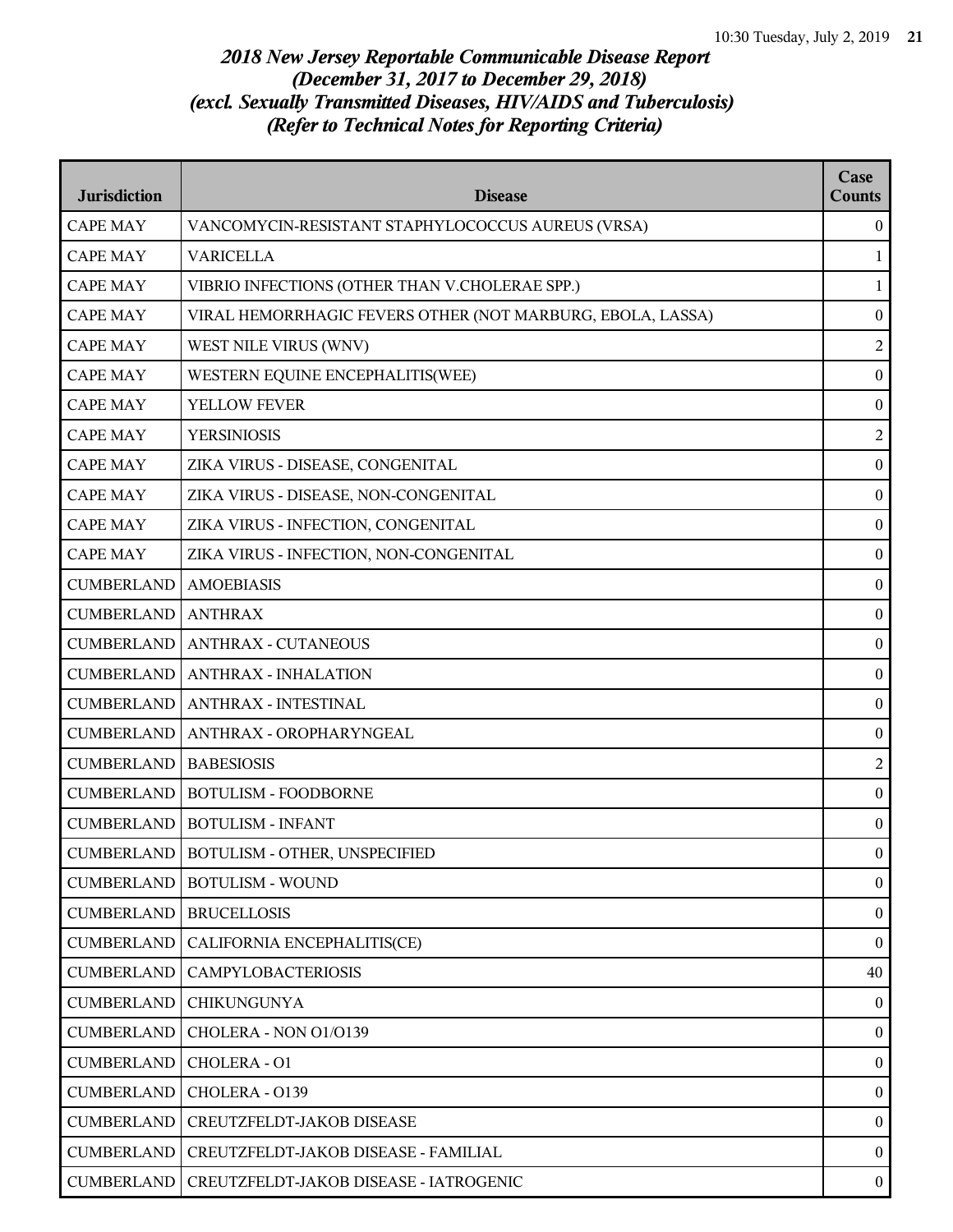| <b>Jurisdiction</b> | <b>Disease</b>                                                         | Case<br><b>Counts</b> |
|---------------------|------------------------------------------------------------------------|-----------------------|
| <b>CUMBERLAND</b>   | <b>CREUTZFELDT-JAKOB DISEASE - NEW VARIANT</b>                         | $\overline{0}$        |
| <b>CUMBERLAND</b>   | CREUTZFELDT-JAKOB DISEASE - SPORADIC                                   | $\boldsymbol{0}$      |
| <b>CUMBERLAND</b>   | CREUTZFELDT-JAKOB DISEASE - UNKNOWN                                    | $\boldsymbol{0}$      |
| <b>CUMBERLAND</b>   | <b>CRYPTOSPORIDIOSIS</b>                                               | $\overline{2}$        |
| <b>CUMBERLAND</b>   | <b>CYCLOSPORIASIS</b>                                                  | $\boldsymbol{0}$      |
|                     | <b>CUMBERLAND   DENGUE FEVER - DENGUE</b>                              | $\boldsymbol{0}$      |
| <b>CUMBERLAND</b>   | DENGUE FEVER - DENGUE-LIKE ILLNESS                                     | $\boldsymbol{0}$      |
| <b>CUMBERLAND</b>   | DENGUE FEVER - SEVERE DENGUE                                           | $\boldsymbol{0}$      |
| <b>CUMBERLAND</b>   | <b>DIPHTHERIA</b>                                                      | $\boldsymbol{0}$      |
| <b>CUMBERLAND</b>   | EASTERN EQUINE ENCEPHALITIS(EEE)                                       | $\boldsymbol{0}$      |
| <b>CUMBERLAND</b>   | <b>EBOLA</b>                                                           | $\boldsymbol{0}$      |
| <b>CUMBERLAND</b>   | EHRLICHIOSIS/ANAPLASMOSIS - ANAPLASMA PHAGOCYTOPHILUM (PREVIOUSLY HGE) | $\mathbf{1}$          |
| <b>CUMBERLAND</b>   | EHRLICHIOSIS/ANAPLASMOSIS - EHRLICHIA CHAFFEENSIS (PREVIOUSLY HME)     | $\overline{4}$        |
| <b>CUMBERLAND</b>   | EHRLICHIOSIS/ANAPLASMOSIS - EHRLICHIA EWINGII                          | $\boldsymbol{0}$      |
| <b>CUMBERLAND</b>   | EHRLICHIOSIS/ANAPLASMOSIS - UNDETERMINED                               | $\boldsymbol{0}$      |
| <b>CUMBERLAND</b>   | FOODBORNE INTOXICATIONS - CIGUATERA                                    | $\boldsymbol{0}$      |
| <b>CUMBERLAND</b>   | FOODBORNE INTOXICATIONS - MUSHROOM POISONING                           | $\boldsymbol{0}$      |
| <b>CUMBERLAND</b>   | FOODBORNE INTOXICATIONS - PARALYTIC SHELLFISH POISONING                | $\boldsymbol{0}$      |
| <b>CUMBERLAND</b>   | FOODBORNE INTOXICATIONS - SCOMBROID                                    | $\boldsymbol{0}$      |
| <b>CUMBERLAND</b>   | <b>GIARDIASIS</b>                                                      | 5                     |
|                     | CUMBERLAND   HAEMOPHILUS INFLUENZAE                                    | $\overline{4}$        |
|                     | <b>CUMBERLAND   HANTAVIRUS INFECTION</b>                               | $\overline{0}$        |
| <b>CUMBERLAND</b>   | HANTAVIRUS PULMONARY SYNDROME                                          | $\overline{0}$        |
| <b>CUMBERLAND</b>   | HEMOLYTIC UREMIC SYNDROME                                              | $\boldsymbol{0}$      |
| <b>CUMBERLAND</b>   | <b>HEPATITIS A</b>                                                     | $\mathbf{1}$          |
|                     | <b>CUMBERLAND   HEPATITIS B - ACUTE</b>                                | 3                     |
| <b>CUMBERLAND</b>   | HEPATITIS B - CHRONIC                                                  | $\overline{7}$        |
| <b>CUMBERLAND</b>   | HEPATITIS B - PERINATAL                                                | $\mathbf{0}$          |
| <b>CUMBERLAND</b>   | HEPATITIS C - ACUTE                                                    | $\overline{4}$        |
| <b>CUMBERLAND</b>   | HEPATITIS C - CHRONIC                                                  | 270                   |
| <b>CUMBERLAND</b>   | HEPATITIS C - PERINATAL                                                | $\overline{0}$        |
| <b>CUMBERLAND</b>   | INFLUENZA, HUMAN ISOLATES - NOVEL INFLUENZA A                          | $\bf{0}$              |
|                     | CUMBERLAND   INFLUENZA, HUMAN ISOLATES - TYPE 2009 H1N1                | $\mathbf{1}$          |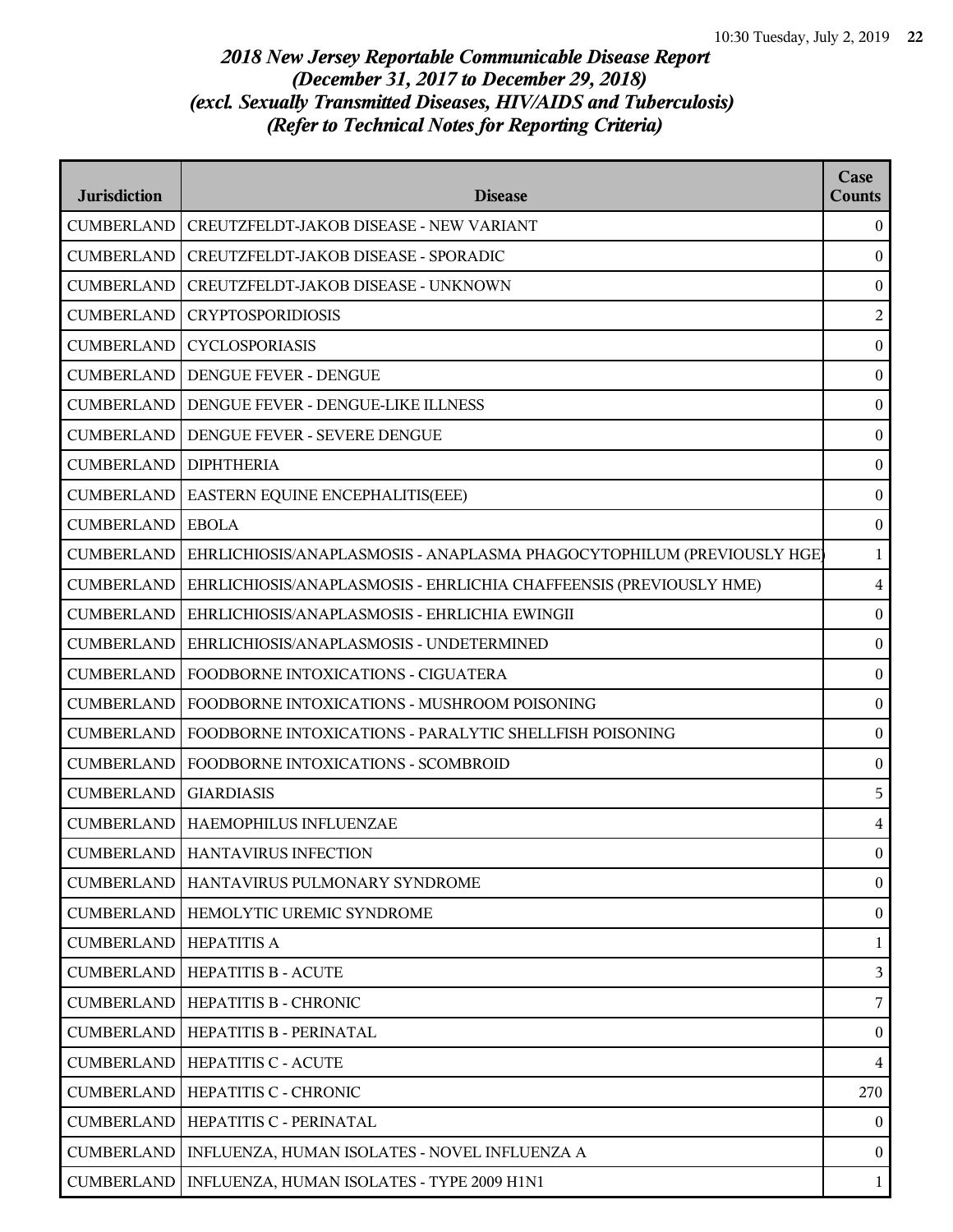| <b>Jurisdiction</b>             | <b>Disease</b>                                          | Case<br><b>Counts</b> |
|---------------------------------|---------------------------------------------------------|-----------------------|
| <b>CUMBERLAND</b>               | INFLUENZA, HUMAN ISOLATES - TYPE A (SUBTYPING NOT DONE) | 35                    |
| <b>CUMBERLAND</b>               | INFLUENZA, HUMAN ISOLATES - TYPE A H1                   | 1                     |
| <b>CUMBERLAND</b>               | INFLUENZA, HUMAN ISOLATES - TYPE A H3                   | 2                     |
| <b>CUMBERLAND</b>               | INFLUENZA, HUMAN ISOLATES - TYPE B                      | 40                    |
| <b>CUMBERLAND</b>               | <b>JAMESTOWN CANYON VIRUS</b>                           | $\boldsymbol{0}$      |
| <b>CUMBERLAND</b>               | LACROSSE ENCEPHALITIS(LSE)                              | $\boldsymbol{0}$      |
| <b>CUMBERLAND</b>               | <b>LASSA FEVER</b>                                      | $\boldsymbol{0}$      |
| <b>CUMBERLAND</b>               | <b>LEGIONELLOSIS</b>                                    | 3                     |
| <b>CUMBERLAND</b>               | LEPROSY (HANSEN DISEASE)                                | $\boldsymbol{0}$      |
| <b>CUMBERLAND</b>               | <b>LEPTOSPIROSIS</b>                                    | $\boldsymbol{0}$      |
| <b>CUMBERLAND</b>               | <b>LISTERIOSIS</b>                                      | $\mathbf{0}$          |
| <b>CUMBERLAND</b>               | <b>LYME DISEASE</b>                                     | 81                    |
| <b>CUMBERLAND</b>               | <b>MALARIA</b>                                          | $\boldsymbol{0}$      |
| <b>CUMBERLAND</b>               | <b>MARBURG</b>                                          | $\boldsymbol{0}$      |
| <b>CUMBERLAND</b>               | <b>MEASLES</b>                                          | $\boldsymbol{0}$      |
| <b>CUMBERLAND</b>               | MENINGOCOCCAL DISEASE (NEISSERIA MENINGITIDIS)          | $\boldsymbol{0}$      |
| <b>CUMBERLAND</b>               | <b>MUMPS</b>                                            | 5                     |
| <b>CUMBERLAND</b>               | <b>PERTUSSIS</b>                                        | 10                    |
| <b>CUMBERLAND</b>               | <b>PLAGUE</b>                                           | $\boldsymbol{0}$      |
| <b>CUMBERLAND</b>               | <b>POLIOMYELITIS</b>                                    | $\boldsymbol{0}$      |
| <b>CUMBERLAND</b>               | <b>POWASSAN</b>                                         | $\boldsymbol{0}$      |
| <b>CUMBERLAND   PSITTACOSIS</b> |                                                         | $\mathbf{0}$          |
| <b>CUMBERLAND</b>               | <b>Q FEVER - ACUTE</b>                                  | $\boldsymbol{0}$      |
| <b>CUMBERLAND</b>               | <b>Q FEVER - CHRONIC</b>                                | $\boldsymbol{0}$      |
| <b>CUMBERLAND</b>               | <b>RABIES</b>                                           | $\boldsymbol{0}$      |
| <b>CUMBERLAND</b>               | RUBELLA - CONGENITAL                                    | $\boldsymbol{0}$      |
| <b>CUMBERLAND</b>               | RUBELLA - NON-CONGENITAL                                | $\mathbf{0}$          |
| <b>CUMBERLAND</b>               | SALMONELLOSIS - NON TYPHOID                             | 16                    |
| <b>CUMBERLAND</b>               | SALMONELLOSIS - PARATYPHOID FEVER                       | $\boldsymbol{0}$      |
| <b>CUMBERLAND</b>               | <b>SARS</b>                                             | $\boldsymbol{0}$      |
| <b>CUMBERLAND</b>               | SHIGA TOXIN-PRODUCING E.COLI (STEC) - NON O157:H7       | $\mathbf 1$           |
| <b>CUMBERLAND</b>               | SHIGA TOXIN-PRODUCING E.COLI (STEC) - O157:H7           | $\boldsymbol{0}$      |
| <b>CUMBERLAND</b>               | <b>SHIGELLOSIS</b>                                      | $\mathfrak{Z}$        |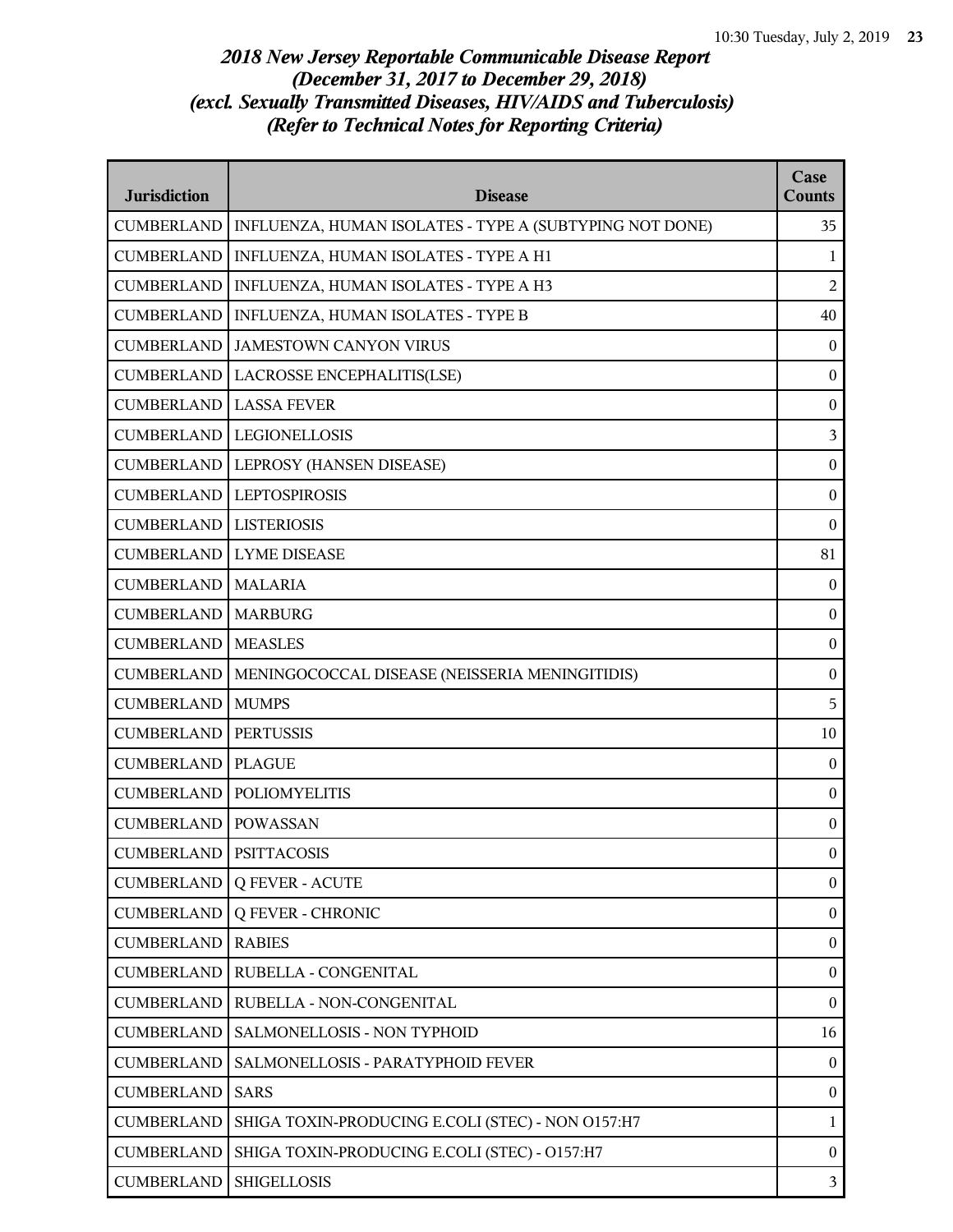| <b>Jurisdiction</b> | <b>Disease</b>                                              | Case<br><b>Counts</b> |
|---------------------|-------------------------------------------------------------|-----------------------|
| <b>CUMBERLAND</b>   | <b>SMALLPOX</b>                                             | $\mathbf{0}$          |
| <b>CUMBERLAND</b>   | SPOTTED FEVER GROUP RICKETTSIOSIS                           | $\overline{4}$        |
| <b>CUMBERLAND</b>   | ST LOUIS ENCEPHALITIS (SLE)                                 | $\bf{0}$              |
| <b>CUMBERLAND</b>   | STREPTOCOCCUS AGALACTIAE (GBS)                              | 3                     |
| <b>CUMBERLAND</b>   | STREPTOCOCCUS PNEUMONIAE                                    | 13                    |
| CUMBERLAND          | STREPTOCOCCUS PYOGENES (GAS) - WITH TOXIC SHOCK SYNDROME    | $\boldsymbol{0}$      |
| <b>CUMBERLAND</b>   | STREPTOCOCCUS PYOGENES (GAS) - WITHOUT TOXIC SHOCK SYNDROME | 10                    |
| <b>CUMBERLAND</b>   | <b>TETANUS</b>                                              | $\boldsymbol{0}$      |
| <b>CUMBERLAND</b>   | TOXIC SHOCK SYNDROME - STAPHYLOCOCCAL                       | $\boldsymbol{0}$      |
| <b>CUMBERLAND</b>   | <b>TRICHINOSIS</b>                                          | $\boldsymbol{0}$      |
| <b>CUMBERLAND</b>   | <b>TULAREMIA</b>                                            | $\bf{0}$              |
| <b>CUMBERLAND</b>   | <b>TYPHOID FEVER</b>                                        | $\boldsymbol{0}$      |
| <b>CUMBERLAND</b>   | VANCOMYCIN-INTERMEDIATE STAPHYLOCOCCUS AUREUS (VISA)        | $\boldsymbol{0}$      |
| <b>CUMBERLAND</b>   | VANCOMYCIN-RESISTANT STAPHYLOCOCCUS AUREUS (VRSA)           | $\boldsymbol{0}$      |
| <b>CUMBERLAND</b>   | <b>VARICELLA</b>                                            | 11                    |
| <b>CUMBERLAND</b>   | VIBRIO INFECTIONS (OTHER THAN V.CHOLERAE SPP.)              | 5                     |
| <b>CUMBERLAND</b>   | VIRAL HEMORRHAGIC FEVERS OTHER (NOT MARBURG, EBOLA, LASSA)  | $\boldsymbol{0}$      |
| <b>CUMBERLAND</b>   | WEST NILE VIRUS (WNV)                                       | $\overline{2}$        |
| <b>CUMBERLAND</b>   | WESTERN EQUINE ENCEPHALITIS(WEE)                            | $\boldsymbol{0}$      |
| <b>CUMBERLAND</b>   | YELLOW FEVER                                                | $\boldsymbol{0}$      |
| <b>CUMBERLAND</b>   | <b>YERSINIOSIS</b>                                          | $\mathbf{0}$          |
|                     | CUMBERLAND   ZIKA VIRUS - DISEASE, CONGENITAL               | $\bf{0}$              |
| <b>CUMBERLAND</b>   | ZIKA VIRUS - DISEASE, NON-CONGENITAL                        | $\mathbf{0}$          |
| <b>CUMBERLAND</b>   | ZIKA VIRUS - INFECTION, CONGENITAL                          | $\boldsymbol{0}$      |
| <b>CUMBERLAND</b>   | ZIKA VIRUS - INFECTION, NON-CONGENITAL                      | $\bf{0}$              |
| <b>ESSEX</b>        | <b>AMOEBIASIS</b>                                           | 10                    |
| <b>ESSEX</b>        | <b>ANTHRAX</b>                                              | $\theta$              |
| <b>ESSEX</b>        | <b>ANTHRAX - CUTANEOUS</b>                                  | $\mathbf{0}$          |
| <b>ESSEX</b>        | <b>ANTHRAX - INHALATION</b>                                 | $\boldsymbol{0}$      |
| <b>ESSEX</b>        | ANTHRAX - INTESTINAL                                        | $\bf{0}$              |
| <b>ESSEX</b>        | ANTHRAX - OROPHARYNGEAL                                     | $\bf{0}$              |
| <b>ESSEX</b>        | <b>BABESIOSIS</b>                                           | $\mathbf{3}$          |
| <b>ESSEX</b>        | <b>BOTULISM - FOODBORNE</b>                                 | $\bf{0}$              |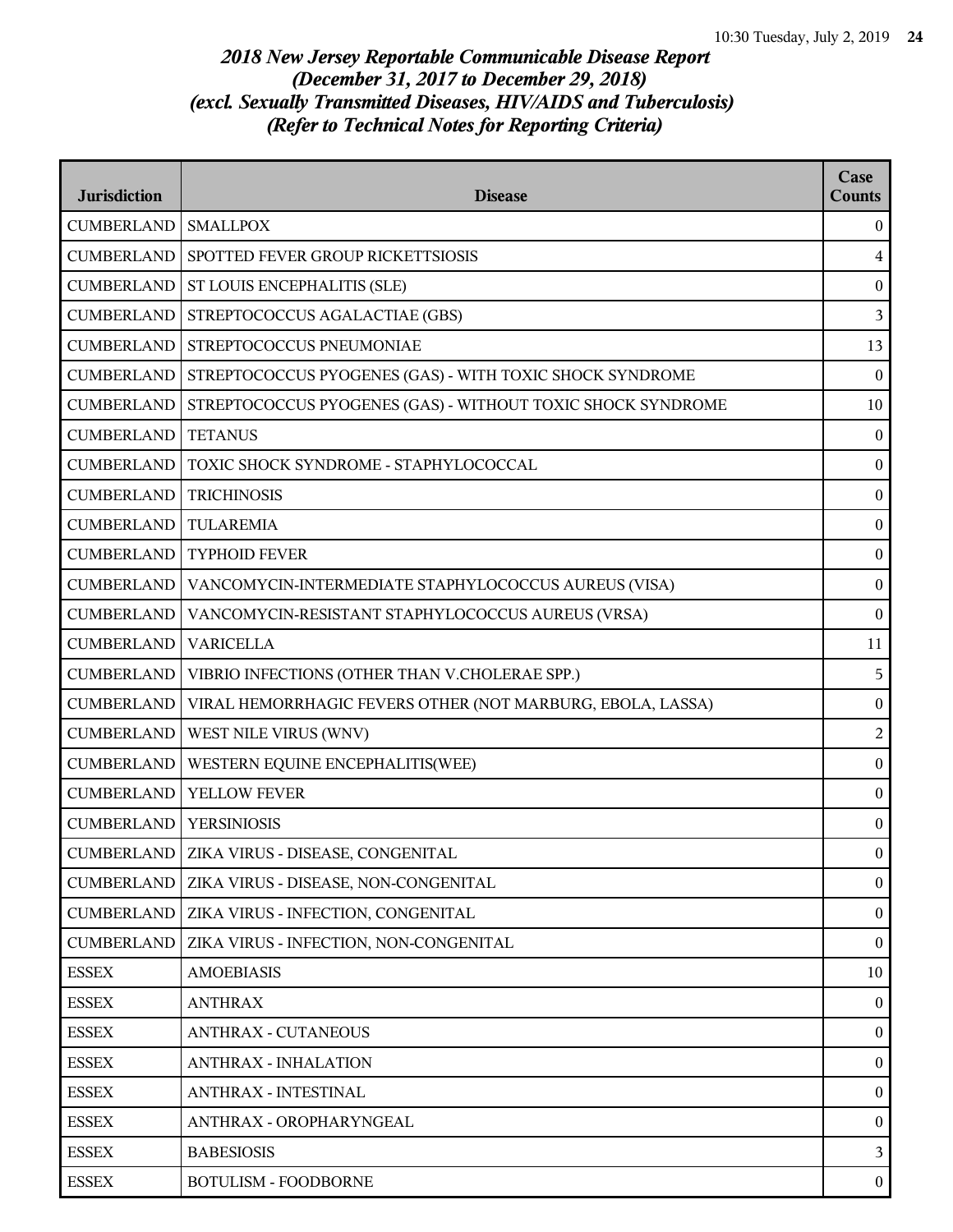| <b>Jurisdiction</b> | <b>Disease</b>                                                         | Case<br><b>Counts</b> |
|---------------------|------------------------------------------------------------------------|-----------------------|
| <b>ESSEX</b>        | <b>BOTULISM - INFANT</b>                                               | $\theta$              |
| <b>ESSEX</b>        | BOTULISM - OTHER, UNSPECIFIED                                          | $\boldsymbol{0}$      |
| <b>ESSEX</b>        | <b>BOTULISM - WOUND</b>                                                | $\boldsymbol{0}$      |
| <b>ESSEX</b>        | <b>BRUCELLOSIS</b>                                                     | $\mathbf{0}$          |
| <b>ESSEX</b>        | CALIFORNIA ENCEPHALITIS(CE)                                            | $\boldsymbol{0}$      |
| <b>ESSEX</b>        | <b>CAMPYLOBACTERIOSIS</b>                                              | 168                   |
| <b>ESSEX</b>        | <b>CHIKUNGUNYA</b>                                                     | $\bf{0}$              |
| <b>ESSEX</b>        | CHOLERA - NON 01/0139                                                  | $\bf{0}$              |
| <b>ESSEX</b>        | CHOLERA - O1                                                           | $\mathbf{0}$          |
| <b>ESSEX</b>        | CHOLERA - O139                                                         | $\boldsymbol{0}$      |
| <b>ESSEX</b>        | CREUTZFELDT-JAKOB DISEASE                                              | $\bf{0}$              |
| <b>ESSEX</b>        | CREUTZFELDT-JAKOB DISEASE - FAMILIAL                                   | $\boldsymbol{0}$      |
| <b>ESSEX</b>        | CREUTZFELDT-JAKOB DISEASE - IATROGENIC                                 | $\boldsymbol{0}$      |
| <b>ESSEX</b>        | <b>CREUTZFELDT-JAKOB DISEASE - NEW VARIANT</b>                         | $\mathbf{0}$          |
| <b>ESSEX</b>        | CREUTZFELDT-JAKOB DISEASE - SPORADIC                                   | $\boldsymbol{0}$      |
| <b>ESSEX</b>        | <b>CREUTZFELDT-JAKOB DISEASE - UNKNOWN</b>                             | $\mathbf{0}$          |
| <b>ESSEX</b>        | <b>CRYPTOSPORIDIOSIS</b>                                               | 16                    |
| <b>ESSEX</b>        | <b>CYCLOSPORIASIS</b>                                                  | $\overline{2}$        |
| <b>ESSEX</b>        | <b>DENGUE FEVER - DENGUE</b>                                           | 3                     |
| <b>ESSEX</b>        | DENGUE FEVER - DENGUE-LIKE ILLNESS                                     | $\boldsymbol{0}$      |
| <b>ESSEX</b>        | DENGUE FEVER - SEVERE DENGUE                                           | $\mathbf{0}$          |
| <b>ESSEX</b>        | <b>DIPHTHERIA</b>                                                      | $\boldsymbol{0}$      |
| <b>ESSEX</b>        | EASTERN EQUINE ENCEPHALITIS(EEE)                                       | $\mathbf{0}$          |
| <b>ESSEX</b>        | <b>EBOLA</b>                                                           | $\boldsymbol{0}$      |
| <b>ESSEX</b>        | EHRLICHIOSIS/ANAPLASMOSIS - ANAPLASMA PHAGOCYTOPHILUM (PREVIOUSLY HGE) | 6                     |
| <b>ESSEX</b>        | EHRLICHIOSIS/ANAPLASMOSIS - EHRLICHIA CHAFFEENSIS (PREVIOUSLY HME)     | 1                     |
| <b>ESSEX</b>        | EHRLICHIOSIS/ANAPLASMOSIS - EHRLICHIA EWINGII                          | $\boldsymbol{0}$      |
| <b>ESSEX</b>        | EHRLICHIOSIS/ANAPLASMOSIS - UNDETERMINED                               | $\boldsymbol{0}$      |
| <b>ESSEX</b>        | FOODBORNE INTOXICATIONS - CIGUATERA                                    | $\boldsymbol{0}$      |
| <b>ESSEX</b>        | FOODBORNE INTOXICATIONS - MUSHROOM POISONING                           | $\boldsymbol{0}$      |
| <b>ESSEX</b>        | FOODBORNE INTOXICATIONS - PARALYTIC SHELLFISH POISONING                | $\boldsymbol{0}$      |
| <b>ESSEX</b>        | FOODBORNE INTOXICATIONS - SCOMBROID                                    | $\theta$              |
| <b>ESSEX</b>        | <b>GIARDIASIS</b>                                                      | 44                    |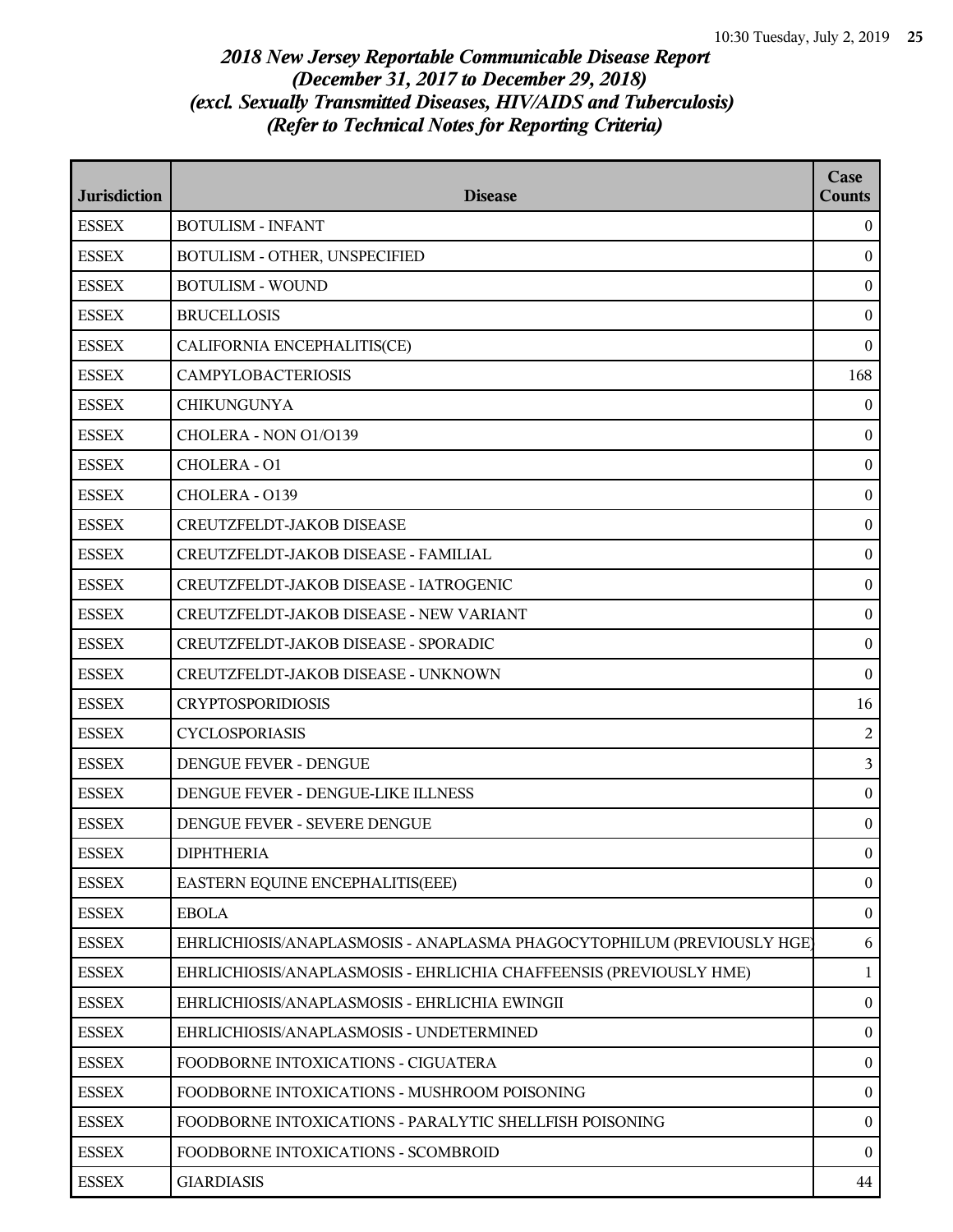| <b>Jurisdiction</b> | <b>Disease</b>                                          | Case<br><b>Counts</b> |
|---------------------|---------------------------------------------------------|-----------------------|
| <b>ESSEX</b>        | HAEMOPHILUS INFLUENZAE                                  | 17                    |
| <b>ESSEX</b>        | HANTAVIRUS INFECTION                                    | $\overline{0}$        |
| <b>ESSEX</b>        | HANTAVIRUS PULMONARY SYNDROME                           | $\overline{0}$        |
| <b>ESSEX</b>        | HEMOLYTIC UREMIC SYNDROME                               | $\mathbf{0}$          |
| <b>ESSEX</b>        | <b>HEPATITIS A</b>                                      | 13                    |
| <b>ESSEX</b>        | <b>HEPATITIS B - ACUTE</b>                              | 9                     |
| <b>ESSEX</b>        | HEPATITIS B - CHRONIC                                   | 67                    |
| <b>ESSEX</b>        | HEPATITIS B - PERINATAL                                 | $\overline{0}$        |
| <b>ESSEX</b>        | <b>HEPATITIS C - ACUTE</b>                              | $\overline{2}$        |
| <b>ESSEX</b>        | HEPATITIS C - CHRONIC                                   | 858                   |
| <b>ESSEX</b>        | HEPATITIS C - PERINATAL                                 | $\boldsymbol{0}$      |
| <b>ESSEX</b>        | INFLUENZA, HUMAN ISOLATES - NOVEL INFLUENZA A           | $\theta$              |
| <b>ESSEX</b>        | INFLUENZA, HUMAN ISOLATES - TYPE 2009 H1N1              | 96                    |
| <b>ESSEX</b>        | INFLUENZA, HUMAN ISOLATES - TYPE A (SUBTYPING NOT DONE) | 1297                  |
| <b>ESSEX</b>        | INFLUENZA, HUMAN ISOLATES - TYPE A H1                   | 14                    |
| <b>ESSEX</b>        | INFLUENZA, HUMAN ISOLATES - TYPE A H3                   | 145                   |
| <b>ESSEX</b>        | INFLUENZA, HUMAN ISOLATES - TYPE B                      | 817                   |
| <b>ESSEX</b>        | <b>JAMESTOWN CANYON VIRUS</b>                           | $\overline{0}$        |
| <b>ESSEX</b>        | LACROSSE ENCEPHALITIS(LSE)                              | $\bf{0}$              |
| <b>ESSEX</b>        | <b>LASSA FEVER</b>                                      | $\bf{0}$              |
| <b>ESSEX</b>        | <b>LEGIONELLOSIS</b>                                    | 56                    |
| <b>ESSEX</b>        | LEPROSY (HANSEN DISEASE)                                | $\overline{0}$        |
| <b>ESSEX</b>        | <b>LEPTOSPIROSIS</b>                                    | $\overline{0}$        |
| <b>ESSEX</b>        | <b>LISTERIOSIS</b>                                      | 5                     |
| <b>ESSEX</b>        | <b>LYME DISEASE</b>                                     | 167                   |
| <b>ESSEX</b>        | <b>MALARIA</b>                                          | 31                    |
| <b>ESSEX</b>        | <b>MARBURG</b>                                          | $\overline{0}$        |
| <b>ESSEX</b>        | <b>MEASLES</b>                                          | $\overline{0}$        |
| <b>ESSEX</b>        | MENINGOCOCCAL DISEASE (NEISSERIA MENINGITIDIS)          | $\mathbf{1}$          |
| <b>ESSEX</b>        | <b>MUMPS</b>                                            | $\boldsymbol{0}$      |
| <b>ESSEX</b>        | <b>PERTUSSIS</b>                                        | 18                    |
| <b>ESSEX</b>        | <b>PLAGUE</b>                                           | $\mathbf{0}$          |
| <b>ESSEX</b>        | <b>POLIOMYELITIS</b>                                    | $\mathbf{0}$          |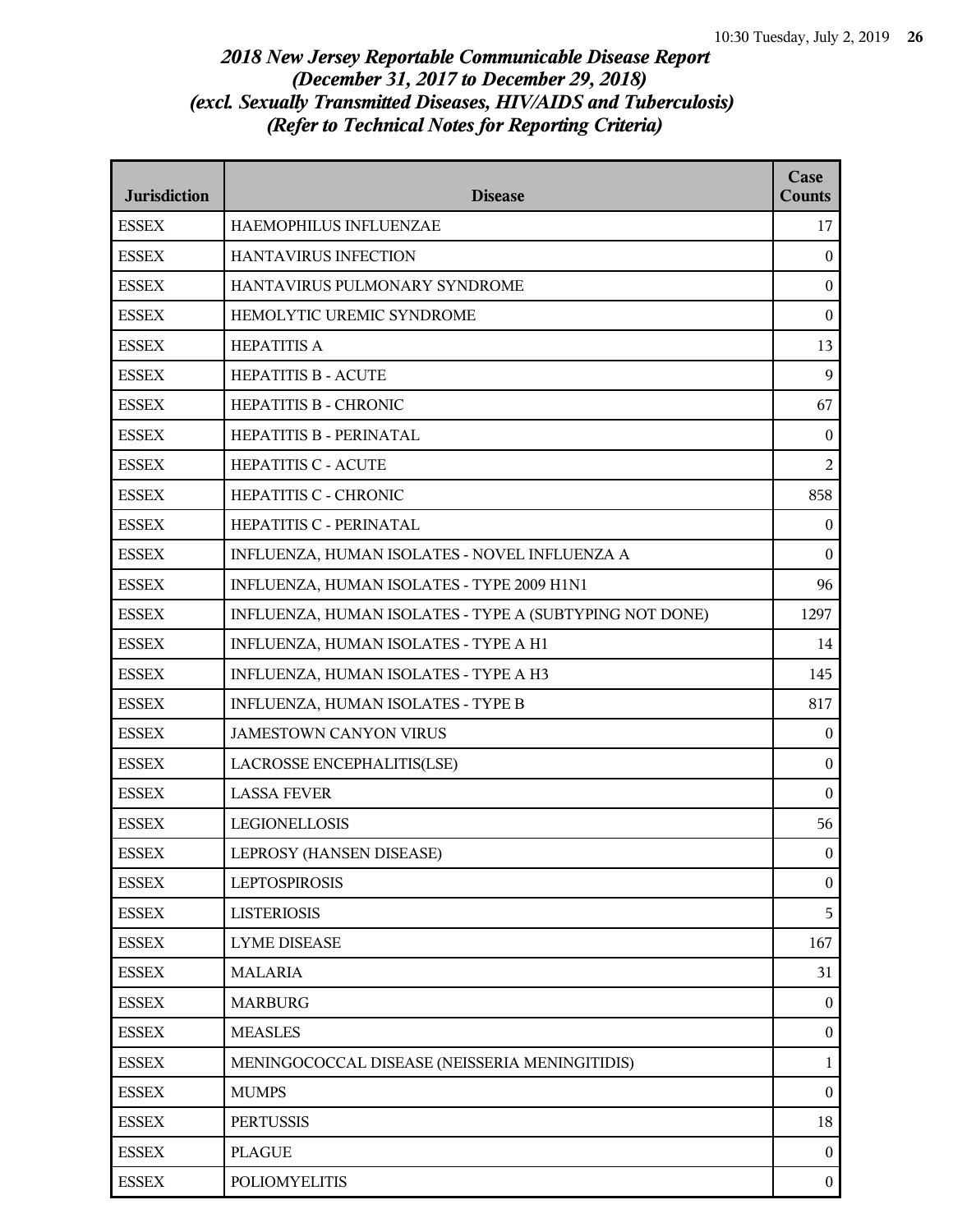| <b>Jurisdiction</b> | <b>Disease</b>                                              | Case<br><b>Counts</b> |
|---------------------|-------------------------------------------------------------|-----------------------|
| <b>ESSEX</b>        | <b>POWASSAN</b>                                             | $\overline{0}$        |
| <b>ESSEX</b>        | <b>PSITTACOSIS</b>                                          | $\boldsymbol{0}$      |
| <b>ESSEX</b>        | <b>Q FEVER - ACUTE</b>                                      | $\boldsymbol{0}$      |
| <b>ESSEX</b>        | <b>Q FEVER - CHRONIC</b>                                    | $\mathbf{0}$          |
| <b>ESSEX</b>        | <b>RABIES</b>                                               | $\boldsymbol{0}$      |
| <b>ESSEX</b>        | RUBELLA - CONGENITAL                                        | $\boldsymbol{0}$      |
| <b>ESSEX</b>        | RUBELLA - NON-CONGENITAL                                    | $\boldsymbol{0}$      |
| <b>ESSEX</b>        | SALMONELLOSIS - NON TYPHOID                                 | 138                   |
| <b>ESSEX</b>        | SALMONELLOSIS - PARATYPHOID FEVER                           | $\mathbf{0}$          |
| <b>ESSEX</b>        | <b>SARS</b>                                                 | $\boldsymbol{0}$      |
| <b>ESSEX</b>        | SHIGA TOXIN-PRODUCING E.COLI (STEC) - NON O157:H7           | $8\,$                 |
| <b>ESSEX</b>        | SHIGA TOXIN-PRODUCING E.COLI (STEC) - O157:H7               | $\overline{3}$        |
| <b>ESSEX</b>        | <b>SHIGELLOSIS</b>                                          | 37                    |
| <b>ESSEX</b>        | <b>SMALLPOX</b>                                             | $\mathbf{0}$          |
| <b>ESSEX</b>        | SPOTTED FEVER GROUP RICKETTSIOSIS                           | $\overline{4}$        |
| <b>ESSEX</b>        | ST LOUIS ENCEPHALITIS (SLE)                                 | $\boldsymbol{0}$      |
| <b>ESSEX</b>        | STREPTOCOCCUS AGALACTIAE (GBS)                              | 6                     |
| <b>ESSEX</b>        | STREPTOCOCCUS PNEUMONIAE                                    | 80                    |
| <b>ESSEX</b>        | STREPTOCOCCUS PYOGENES (GAS) - WITH TOXIC SHOCK SYNDROME    | 1                     |
| <b>ESSEX</b>        | STREPTOCOCCUS PYOGENES (GAS) - WITHOUT TOXIC SHOCK SYNDROME | 38                    |
| <b>ESSEX</b>        | <b>TETANUS</b>                                              | $\bf{0}$              |
| <b>ESSEX</b>        | TOXIC SHOCK SYNDROME - STAPHYLOCOCCAL                       | $\overline{0}$        |
| <b>ESSEX</b>        | <b>TRICHINOSIS</b>                                          | $\boldsymbol{0}$      |
| <b>ESSEX</b>        | <b>TULAREMIA</b>                                            | $\boldsymbol{0}$      |
| <b>ESSEX</b>        | TYPHOID FEVER                                               | $\boldsymbol{0}$      |
| <b>ESSEX</b>        | VANCOMYCIN-INTERMEDIATE STAPHYLOCOCCUS AUREUS (VISA)        | $\boldsymbol{0}$      |
| <b>ESSEX</b>        | VANCOMYCIN-RESISTANT STAPHYLOCOCCUS AUREUS (VRSA)           | $\bf{0}$              |
| <b>ESSEX</b>        | <b>VARICELLA</b>                                            | 21                    |
| <b>ESSEX</b>        | VIBRIO INFECTIONS (OTHER THAN V.CHOLERAE SPP.)              | 7                     |
| <b>ESSEX</b>        | VIRAL HEMORRHAGIC FEVERS OTHER (NOT MARBURG, EBOLA, LASSA)  | $\boldsymbol{0}$      |
| <b>ESSEX</b>        | WEST NILE VIRUS (WNV)                                       | $\mathbf{1}$          |
| <b>ESSEX</b>        | WESTERN EQUINE ENCEPHALITIS(WEE)                            | $\overline{0}$        |
| <b>ESSEX</b>        | YELLOW FEVER                                                | $\boldsymbol{0}$      |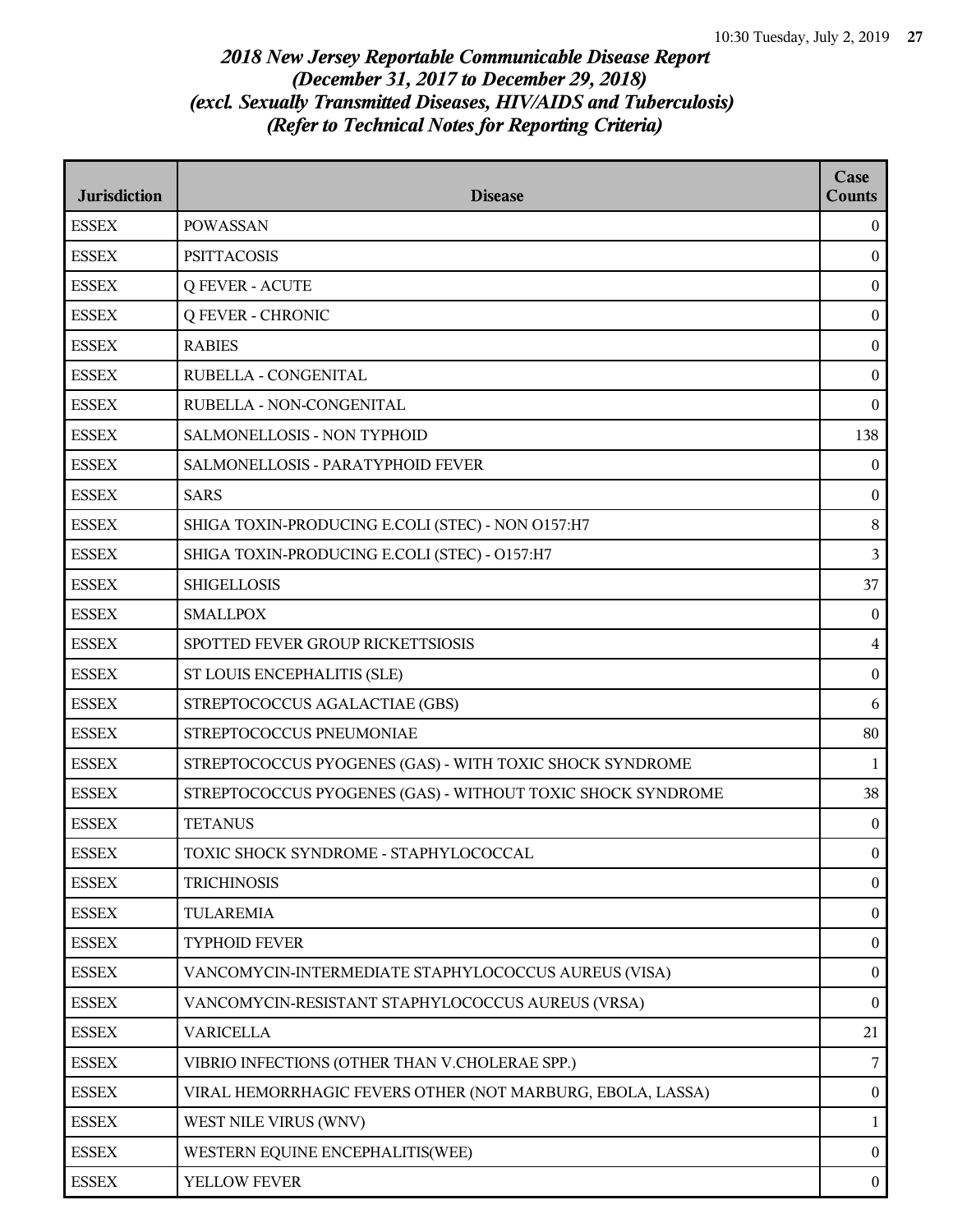| <b>Jurisdiction</b> | <b>Disease</b>                                  | Case<br><b>Counts</b> |
|---------------------|-------------------------------------------------|-----------------------|
| <b>ESSEX</b>        | <b>YERSINIOSIS</b>                              | $\boldsymbol{0}$      |
| <b>ESSEX</b>        | ZIKA VIRUS - DISEASE, CONGENITAL                | $\boldsymbol{0}$      |
| <b>ESSEX</b>        | ZIKA VIRUS - DISEASE, NON-CONGENITAL            | $\boldsymbol{0}$      |
| <b>ESSEX</b>        | ZIKA VIRUS - INFECTION, CONGENITAL              | $\boldsymbol{0}$      |
| <b>ESSEX</b>        | ZIKA VIRUS - INFECTION, NON-CONGENITAL          | $\boldsymbol{0}$      |
| <b>GLOUCESTER</b>   | <b>AMOEBIASIS</b>                               | $\mathbf{1}$          |
| <b>GLOUCESTER</b>   | <b>ANTHRAX</b>                                  | $\boldsymbol{0}$      |
| <b>GLOUCESTER</b>   | <b>ANTHRAX - CUTANEOUS</b>                      | $\boldsymbol{0}$      |
| <b>GLOUCESTER</b>   | <b>ANTHRAX - INHALATION</b>                     | $\boldsymbol{0}$      |
| <b>GLOUCESTER</b>   | <b>ANTHRAX - INTESTINAL</b>                     | $\boldsymbol{0}$      |
|                     | GLOUCESTER   ANTHRAX - OROPHARYNGEAL            | $\boldsymbol{0}$      |
| <b>GLOUCESTER</b>   | <b>BABESIOSIS</b>                               | 6                     |
| <b>GLOUCESTER</b>   | <b>BOTULISM - FOODBORNE</b>                     | $\boldsymbol{0}$      |
| <b>GLOUCESTER</b>   | <b>BOTULISM - INFANT</b>                        | $\boldsymbol{0}$      |
| <b>GLOUCESTER</b>   | BOTULISM - OTHER, UNSPECIFIED                   | $\boldsymbol{0}$      |
| <b>GLOUCESTER</b>   | <b>BOTULISM - WOUND</b>                         | $\boldsymbol{0}$      |
| <b>GLOUCESTER</b>   | <b>BRUCELLOSIS</b>                              | $\boldsymbol{0}$      |
| <b>GLOUCESTER</b>   | CALIFORNIA ENCEPHALITIS(CE)                     | $\boldsymbol{0}$      |
| <b>GLOUCESTER</b>   | <b>CAMPYLOBACTERIOSIS</b>                       | 45                    |
| <b>GLOUCESTER</b>   | <b>CHIKUNGUNYA</b>                              | $\boldsymbol{0}$      |
| <b>GLOUCESTER</b>   | CHOLERA - NON O1/O139                           | $\boldsymbol{0}$      |
|                     | GLOUCESTER   CHOLERA - O1                       | $\boldsymbol{0}$      |
| <b>GLOUCESTER</b>   | CHOLERA - 0139                                  | $\boldsymbol{0}$      |
| <b>GLOUCESTER</b>   | CREUTZFELDT-JAKOB DISEASE                       | $\boldsymbol{0}$      |
| <b>GLOUCESTER</b>   | CREUTZFELDT-JAKOB DISEASE - FAMILIAL            | $\overline{0}$        |
| <b>GLOUCESTER</b>   | CREUTZFELDT-JAKOB DISEASE - IATROGENIC          | $\boldsymbol{0}$      |
| <b>GLOUCESTER</b>   | CREUTZFELDT-JAKOB DISEASE - NEW VARIANT         | $\overline{0}$        |
| <b>GLOUCESTER</b>   | CREUTZFELDT-JAKOB DISEASE - SPORADIC            | $\boldsymbol{0}$      |
| <b>GLOUCESTER</b>   | CREUTZFELDT-JAKOB DISEASE - UNKNOWN             | $\boldsymbol{0}$      |
| <b>GLOUCESTER</b>   | <b>CRYPTOSPORIDIOSIS</b>                        | 5                     |
| <b>GLOUCESTER</b>   | <b>CYCLOSPORIASIS</b>                           | $\mathbf{1}$          |
| <b>GLOUCESTER</b>   | DENGUE FEVER - DENGUE                           | $\overline{0}$        |
|                     | GLOUCESTER   DENGUE FEVER - DENGUE-LIKE ILLNESS | $\overline{0}$        |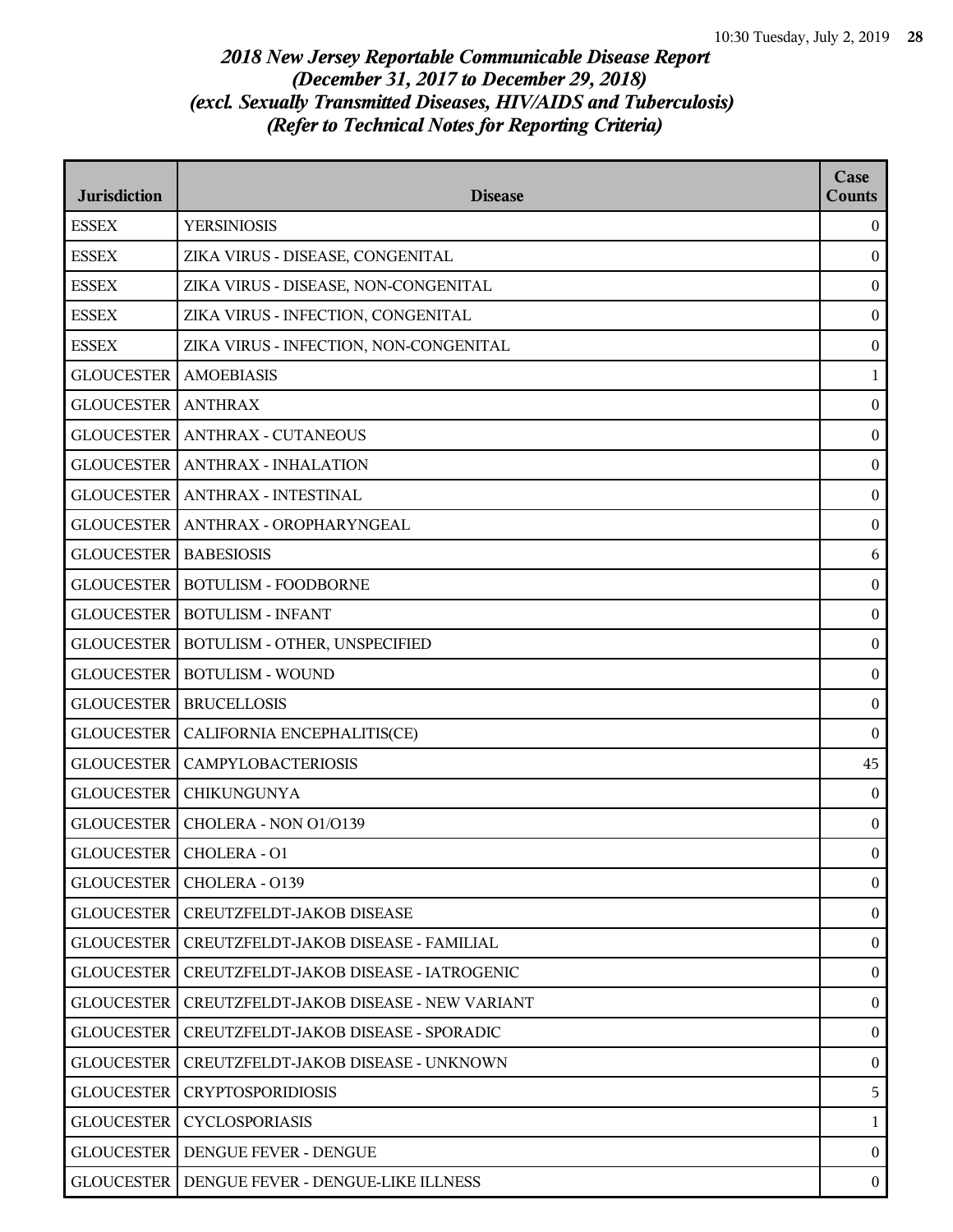| <b>Jurisdiction</b>          | <b>Disease</b>                                                         | Case<br><b>Counts</b> |
|------------------------------|------------------------------------------------------------------------|-----------------------|
|                              | <b>GLOUCESTER   DENGUE FEVER - SEVERE DENGUE</b>                       | $\overline{0}$        |
| <b>GLOUCESTER DIPHTHERIA</b> |                                                                        | $\mathbf{0}$          |
| <b>GLOUCESTER</b>            | EASTERN EQUINE ENCEPHALITIS(EEE)                                       | $\boldsymbol{0}$      |
| <b>GLOUCESTER</b>            | <b>EBOLA</b>                                                           | $\boldsymbol{0}$      |
| <b>GLOUCESTER</b>            | EHRLICHIOSIS/ANAPLASMOSIS - ANAPLASMA PHAGOCYTOPHILUM (PREVIOUSLY HGE) | $\mathbf{1}$          |
| <b>GLOUCESTER</b>            | EHRLICHIOSIS/ANAPLASMOSIS - EHRLICHIA CHAFFEENSIS (PREVIOUSLY HME)     | $\overline{4}$        |
| <b>GLOUCESTER</b>            | EHRLICHIOSIS/ANAPLASMOSIS - EHRLICHIA EWINGII                          | $\boldsymbol{0}$      |
| <b>GLOUCESTER</b>            | EHRLICHIOSIS/ANAPLASMOSIS - UNDETERMINED                               | $\boldsymbol{0}$      |
| <b>GLOUCESTER</b>            | FOODBORNE INTOXICATIONS - CIGUATERA                                    | $\boldsymbol{0}$      |
| <b>GLOUCESTER</b>            | FOODBORNE INTOXICATIONS - MUSHROOM POISONING                           | $\boldsymbol{0}$      |
| <b>GLOUCESTER</b>            | FOODBORNE INTOXICATIONS - PARALYTIC SHELLFISH POISONING                | $\boldsymbol{0}$      |
| <b>GLOUCESTER</b>            | FOODBORNE INTOXICATIONS - SCOMBROID                                    | $\boldsymbol{0}$      |
| <b>GLOUCESTER</b>            | <b>GIARDIASIS</b>                                                      | 9                     |
| <b>GLOUCESTER</b>            | HAEMOPHILUS INFLUENZAE                                                 | 3                     |
| <b>GLOUCESTER</b>            | HANTAVIRUS INFECTION                                                   | $\boldsymbol{0}$      |
| <b>GLOUCESTER</b>            | HANTAVIRUS PULMONARY SYNDROME                                          | $\boldsymbol{0}$      |
| <b>GLOUCESTER</b>            | HEMOLYTIC UREMIC SYNDROME                                              | $\boldsymbol{0}$      |
| <b>GLOUCESTER</b>            | <b>HEPATITIS A</b>                                                     | 3                     |
|                              | <b>GLOUCESTER   HEPATITIS B - ACUTE</b>                                | 9                     |
|                              | <b>GLOUCESTER   HEPATITIS B - CHRONIC</b>                              | 5                     |
|                              | <b>GLOUCESTER   HEPATITIS B - PERINATAL</b>                            | $\boldsymbol{0}$      |
|                              | <b>GLOUCESTER   HEPATITIS C - ACUTE</b>                                | 5.                    |
| <b>GLOUCESTER</b>            | HEPATITIS C - CHRONIC                                                  | 312                   |
| <b>GLOUCESTER</b>            | HEPATITIS C - PERINATAL                                                | 1                     |
| <b>GLOUCESTER</b>            | INFLUENZA, HUMAN ISOLATES - NOVEL INFLUENZA A                          | $\boldsymbol{0}$      |
| <b>GLOUCESTER</b>            | INFLUENZA, HUMAN ISOLATES - TYPE 2009 H1N1                             | 10                    |
| <b>GLOUCESTER</b>            | INFLUENZA, HUMAN ISOLATES - TYPE A (SUBTYPING NOT DONE)                | 262                   |
| <b>GLOUCESTER</b>            | INFLUENZA, HUMAN ISOLATES - TYPE A H1                                  | 1                     |
| <b>GLOUCESTER</b>            | INFLUENZA, HUMAN ISOLATES - TYPE A H3                                  | $20\,$                |
| <b>GLOUCESTER</b>            | INFLUENZA, HUMAN ISOLATES - TYPE B                                     | 143                   |
| <b>GLOUCESTER</b>            | <b>JAMESTOWN CANYON VIRUS</b>                                          | $\boldsymbol{0}$      |
| <b>GLOUCESTER</b>            | LACROSSE ENCEPHALITIS(LSE)                                             | $\overline{0}$        |
|                              | <b>GLOUCESTER   LASSA FEVER</b>                                        | $\boldsymbol{0}$      |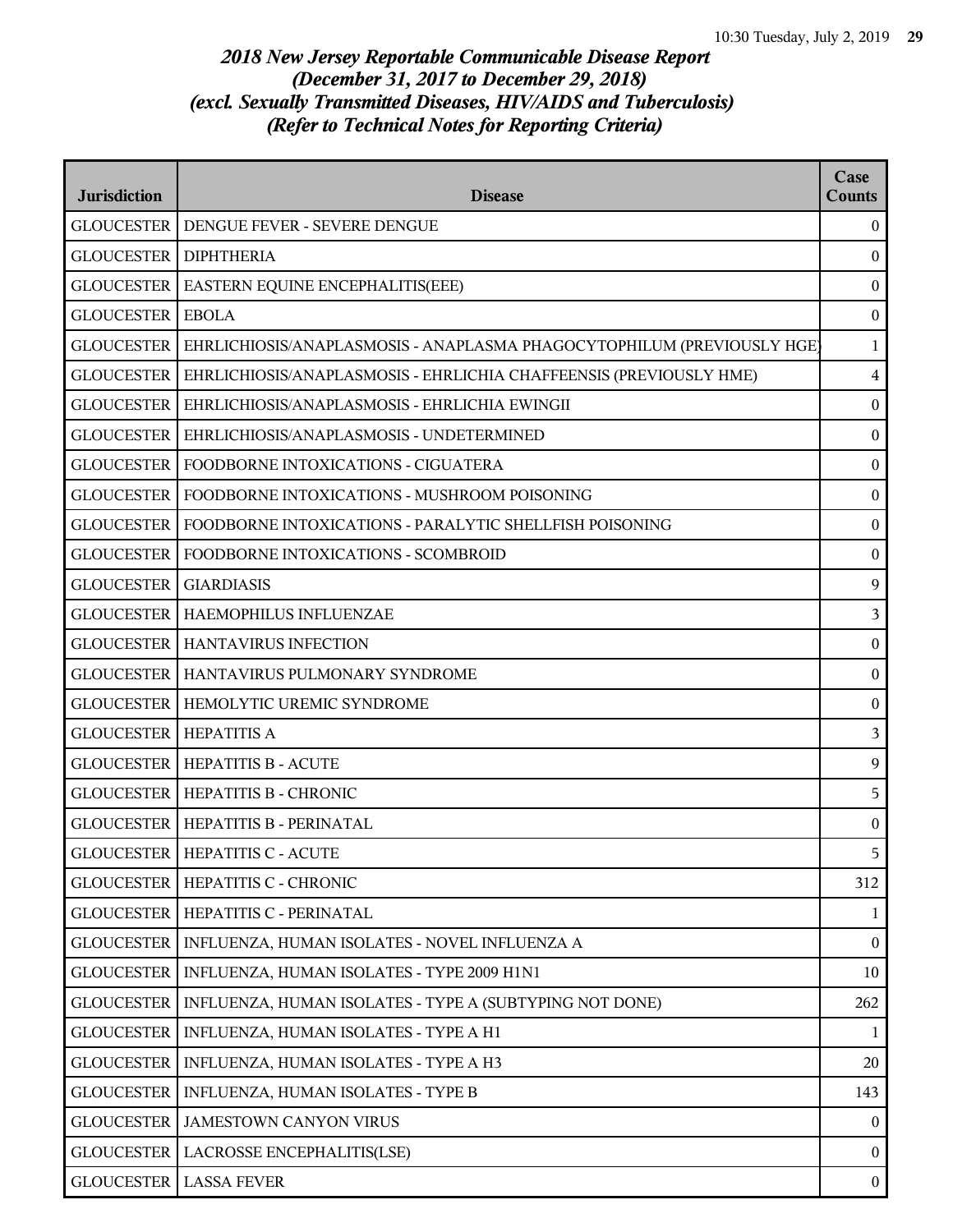| <b>Jurisdiction</b> | <b>Disease</b>                                              | Case<br><b>Counts</b> |
|---------------------|-------------------------------------------------------------|-----------------------|
| <b>GLOUCESTER</b>   | <b>LEGIONELLOSIS</b>                                        | 14                    |
| <b>GLOUCESTER</b>   | LEPROSY (HANSEN DISEASE)                                    | $\boldsymbol{0}$      |
| <b>GLOUCESTER</b>   | <b>LEPTOSPIROSIS</b>                                        | $\boldsymbol{0}$      |
| <b>GLOUCESTER</b>   | <b>LISTERIOSIS</b>                                          | $\mathbf{0}$          |
| <b>GLOUCESTER</b>   | <b>LYME DISEASE</b>                                         | 109                   |
| <b>GLOUCESTER</b>   | <b>MALARIA</b>                                              | $\boldsymbol{0}$      |
| <b>GLOUCESTER</b>   | <b>MARBURG</b>                                              | $\boldsymbol{0}$      |
| <b>GLOUCESTER</b>   | <b>MEASLES</b>                                              | $\boldsymbol{0}$      |
| <b>GLOUCESTER</b>   | MENINGOCOCCAL DISEASE (NEISSERIA MENINGITIDIS)              | $\boldsymbol{0}$      |
| <b>GLOUCESTER</b>   | <b>MUMPS</b>                                                | $\boldsymbol{0}$      |
| <b>GLOUCESTER</b>   | <b>PERTUSSIS</b>                                            | 9                     |
| <b>GLOUCESTER</b>   | <b>PLAGUE</b>                                               | $\boldsymbol{0}$      |
| <b>GLOUCESTER</b>   | <b>POLIOMYELITIS</b>                                        | $\boldsymbol{0}$      |
| <b>GLOUCESTER</b>   | <b>POWASSAN</b>                                             | $\boldsymbol{0}$      |
| <b>GLOUCESTER</b>   | <b>PSITTACOSIS</b>                                          | $\boldsymbol{0}$      |
| <b>GLOUCESTER</b>   | <b>Q FEVER - ACUTE</b>                                      | $\boldsymbol{0}$      |
| <b>GLOUCESTER</b>   | <b>Q FEVER - CHRONIC</b>                                    | $\boldsymbol{0}$      |
| <b>GLOUCESTER</b>   | <b>RABIES</b>                                               | $\boldsymbol{0}$      |
| <b>GLOUCESTER</b>   | RUBELLA - CONGENITAL                                        | $\boldsymbol{0}$      |
| <b>GLOUCESTER</b>   | RUBELLA - NON-CONGENITAL                                    | $\boldsymbol{0}$      |
| <b>GLOUCESTER</b>   | SALMONELLOSIS - NON TYPHOID                                 | 47                    |
|                     | GLOUCESTER   SALMONELLOSIS - PARATYPHOID FEVER              | $\boldsymbol{0}$      |
| <b>GLOUCESTER</b>   | <b>SARS</b>                                                 | $\boldsymbol{0}$      |
| <b>GLOUCESTER</b>   | SHIGA TOXIN-PRODUCING E.COLI (STEC) - NON 0157:H7           | $\overline{7}$        |
| <b>GLOUCESTER</b>   | SHIGA TOXIN-PRODUCING E.COLI (STEC) - O157:H7               | $\overline{2}$        |
| <b>GLOUCESTER</b>   | <b>SHIGELLOSIS</b>                                          | $\boldsymbol{6}$      |
| <b>GLOUCESTER</b>   | <b>SMALLPOX</b>                                             | $\boldsymbol{0}$      |
| <b>GLOUCESTER</b>   | SPOTTED FEVER GROUP RICKETTSIOSIS                           | 12                    |
| <b>GLOUCESTER</b>   | ST LOUIS ENCEPHALITIS (SLE)                                 | $\boldsymbol{0}$      |
| <b>GLOUCESTER</b>   | STREPTOCOCCUS AGALACTIAE (GBS)                              | $\overline{2}$        |
| <b>GLOUCESTER</b>   | STREPTOCOCCUS PNEUMONIAE                                    | 29                    |
| <b>GLOUCESTER</b>   | STREPTOCOCCUS PYOGENES (GAS) - WITH TOXIC SHOCK SYNDROME    | $\overline{0}$        |
| <b>GLOUCESTER</b>   | STREPTOCOCCUS PYOGENES (GAS) - WITHOUT TOXIC SHOCK SYNDROME | 10                    |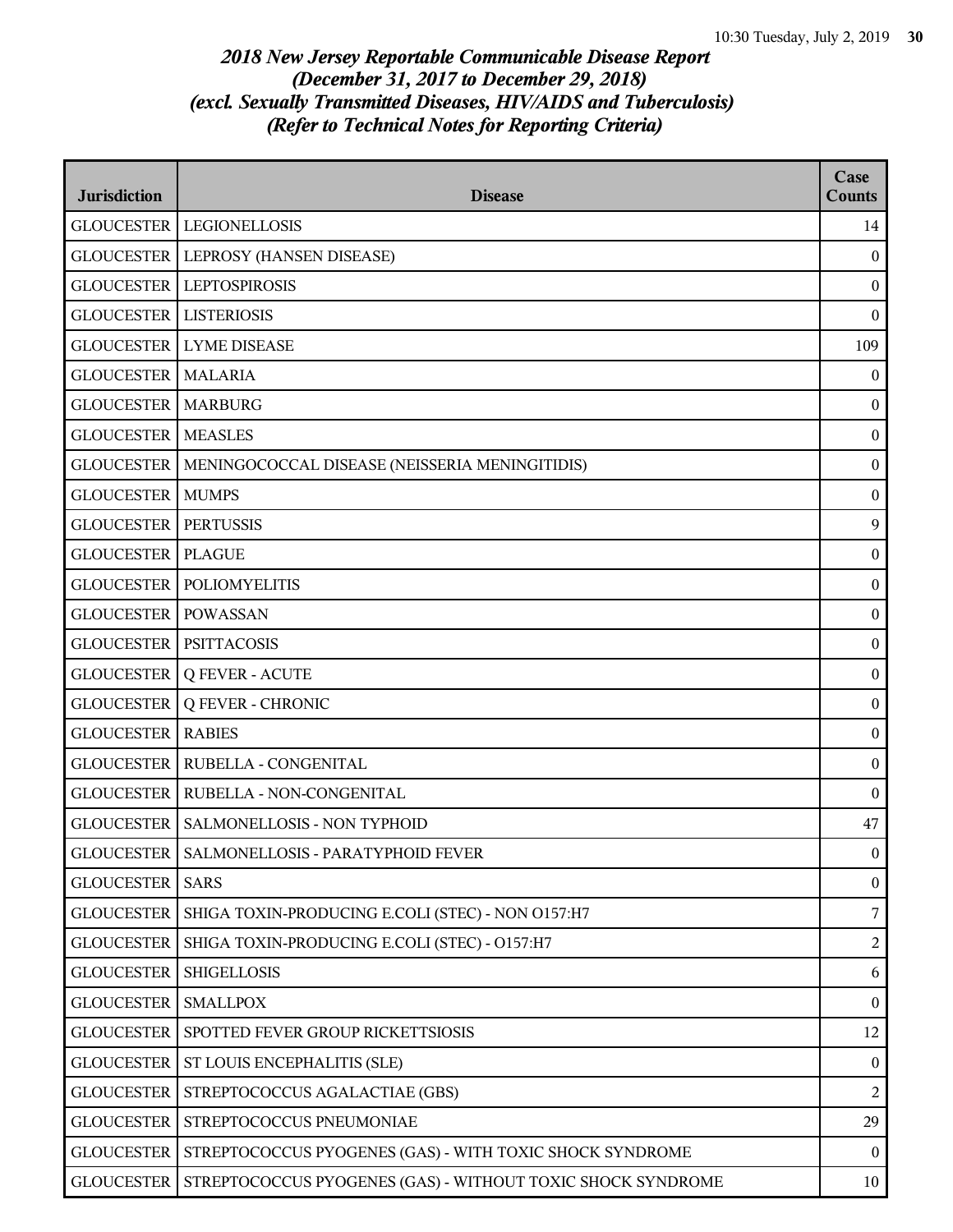| <b>Jurisdiction</b> | <b>Disease</b>                                             | Case<br><b>Counts</b> |
|---------------------|------------------------------------------------------------|-----------------------|
| <b>GLOUCESTER</b>   | <b>TETANUS</b>                                             | $\overline{0}$        |
| <b>GLOUCESTER</b>   | TOXIC SHOCK SYNDROME - STAPHYLOCOCCAL                      | $\mathbf{0}$          |
| <b>GLOUCESTER</b>   | <b>TRICHINOSIS</b>                                         | $\boldsymbol{0}$      |
| <b>GLOUCESTER</b>   | <b>TULAREMIA</b>                                           | $\boldsymbol{0}$      |
| <b>GLOUCESTER</b>   | <b>TYPHOID FEVER</b>                                       | $\boldsymbol{0}$      |
| <b>GLOUCESTER</b>   | VANCOMYCIN-INTERMEDIATE STAPHYLOCOCCUS AUREUS (VISA)       | $\boldsymbol{0}$      |
| <b>GLOUCESTER</b>   | VANCOMYCIN-RESISTANT STAPHYLOCOCCUS AUREUS (VRSA)          | $\boldsymbol{0}$      |
| <b>GLOUCESTER</b>   | <b>VARICELLA</b>                                           | 12                    |
| <b>GLOUCESTER</b>   | VIBRIO INFECTIONS (OTHER THAN V.CHOLERAE SPP.)             | 3                     |
| <b>GLOUCESTER</b>   | VIRAL HEMORRHAGIC FEVERS OTHER (NOT MARBURG, EBOLA, LASSA) | $\boldsymbol{0}$      |
| <b>GLOUCESTER</b>   | WEST NILE VIRUS (WNV)                                      | $\mathbf{1}$          |
| <b>GLOUCESTER</b>   | WESTERN EQUINE ENCEPHALITIS(WEE)                           | $\boldsymbol{0}$      |
| <b>GLOUCESTER</b>   | YELLOW FEVER                                               | $\boldsymbol{0}$      |
| <b>GLOUCESTER</b>   | <b>YERSINIOSIS</b>                                         | 1                     |
| <b>GLOUCESTER</b>   | ZIKA VIRUS - DISEASE, CONGENITAL                           | $\boldsymbol{0}$      |
| <b>GLOUCESTER</b>   | ZIKA VIRUS - DISEASE, NON-CONGENITAL                       | $\boldsymbol{0}$      |
| <b>GLOUCESTER</b>   | ZIKA VIRUS - INFECTION, CONGENITAL                         | $\boldsymbol{0}$      |
| <b>GLOUCESTER</b>   | ZIKA VIRUS - INFECTION, NON-CONGENITAL                     | $\boldsymbol{0}$      |
| <b>HUDSON</b>       | <b>AMOEBIASIS</b>                                          | 15                    |
| <b>HUDSON</b>       | <b>ANTHRAX</b>                                             | $\boldsymbol{0}$      |
| <b>HUDSON</b>       | <b>ANTHRAX - CUTANEOUS</b>                                 | $\boldsymbol{0}$      |
| <b>HUDSON</b>       | <b>ANTHRAX - INHALATION</b>                                | $\boldsymbol{0}$      |
| <b>HUDSON</b>       | <b>ANTHRAX - INTESTINAL</b>                                | $\boldsymbol{0}$      |
| <b>HUDSON</b>       | ANTHRAX - OROPHARYNGEAL                                    | $\overline{0}$        |
| <b>HUDSON</b>       | <b>BABESIOSIS</b>                                          | $\overline{2}$        |
| <b>HUDSON</b>       | <b>BOTULISM - FOODBORNE</b>                                | $\boldsymbol{0}$      |
| <b>HUDSON</b>       | <b>BOTULISM - INFANT</b>                                   | 2                     |
| <b>HUDSON</b>       | BOTULISM - OTHER, UNSPECIFIED                              | $\overline{0}$        |
| <b>HUDSON</b>       | <b>BOTULISM - WOUND</b>                                    | $\boldsymbol{0}$      |
| <b>HUDSON</b>       | <b>BRUCELLOSIS</b>                                         | $\boldsymbol{0}$      |
| <b>HUDSON</b>       | CALIFORNIA ENCEPHALITIS(CE)                                | $\boldsymbol{0}$      |
| <b>HUDSON</b>       | CAMPYLOBACTERIOSIS                                         | 89                    |
| <b>HUDSON</b>       | <b>CHIKUNGUNYA</b>                                         | $\overline{0}$        |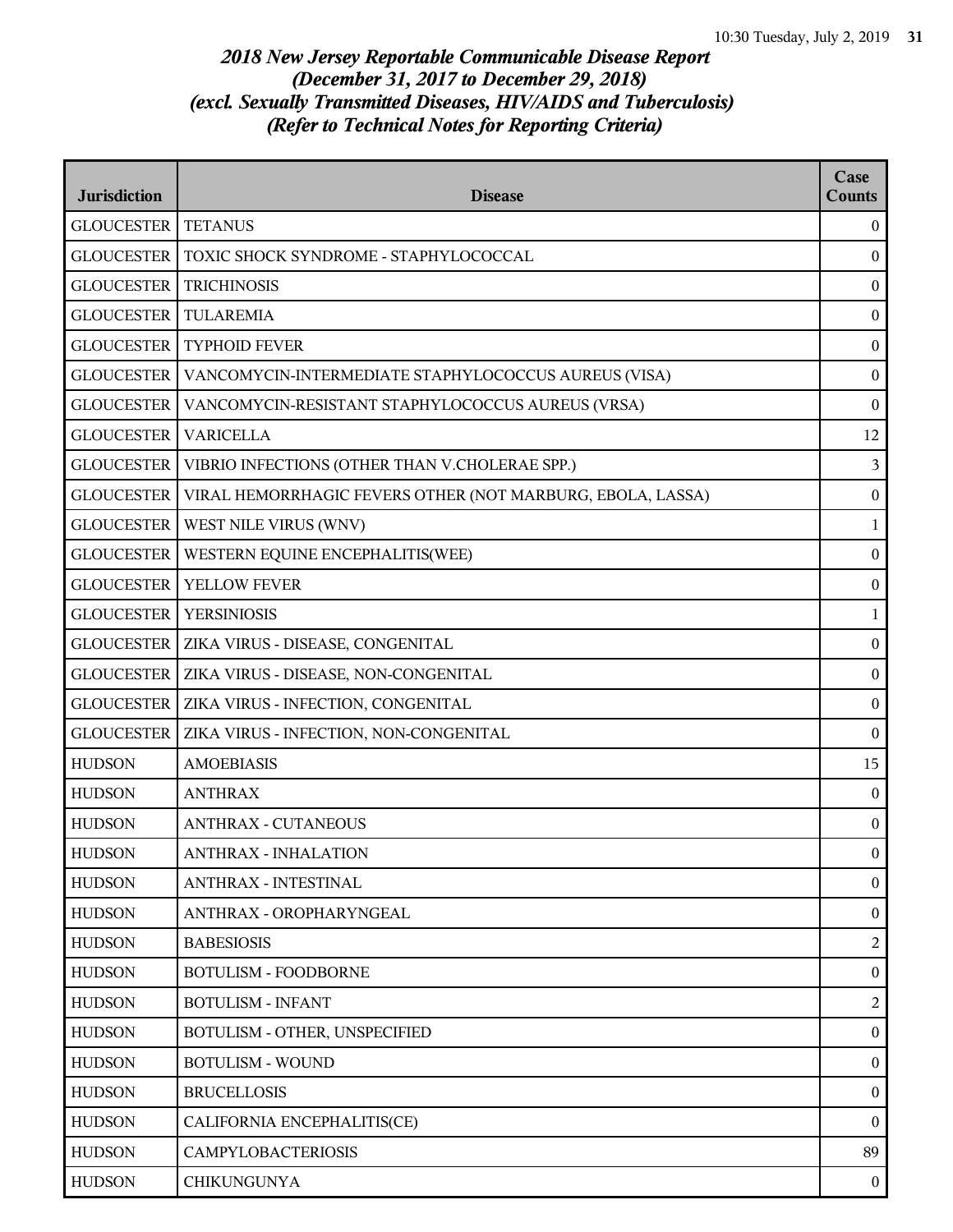| <b>Jurisdiction</b> | <b>Disease</b>                                                         | Case<br><b>Counts</b> |
|---------------------|------------------------------------------------------------------------|-----------------------|
| <b>HUDSON</b>       | CHOLERA - NON 01/0139                                                  | $\theta$              |
| <b>HUDSON</b>       | CHOLERA - O1                                                           | $\mathbf{0}$          |
| <b>HUDSON</b>       | CHOLERA - 0139                                                         | $\boldsymbol{0}$      |
| <b>HUDSON</b>       | <b>CREUTZFELDT-JAKOB DISEASE</b>                                       | $\boldsymbol{0}$      |
| <b>HUDSON</b>       | CREUTZFELDT-JAKOB DISEASE - FAMILIAL                                   | $\boldsymbol{0}$      |
| <b>HUDSON</b>       | CREUTZFELDT-JAKOB DISEASE - IATROGENIC                                 | $\boldsymbol{0}$      |
| <b>HUDSON</b>       | CREUTZFELDT-JAKOB DISEASE - NEW VARIANT                                | $\boldsymbol{0}$      |
| <b>HUDSON</b>       | CREUTZFELDT-JAKOB DISEASE - SPORADIC                                   | $\boldsymbol{0}$      |
| <b>HUDSON</b>       | CREUTZFELDT-JAKOB DISEASE - UNKNOWN                                    | $\boldsymbol{0}$      |
| <b>HUDSON</b>       | <b>CRYPTOSPORIDIOSIS</b>                                               | $\overline{4}$        |
| <b>HUDSON</b>       | <b>CYCLOSPORIASIS</b>                                                  | $\, 8$                |
| <b>HUDSON</b>       | DENGUE FEVER - DENGUE                                                  | 3                     |
| <b>HUDSON</b>       | DENGUE FEVER - DENGUE-LIKE ILLNESS                                     | $\boldsymbol{0}$      |
| <b>HUDSON</b>       | DENGUE FEVER - SEVERE DENGUE                                           | $\boldsymbol{0}$      |
| <b>HUDSON</b>       | <b>DIPHTHERIA</b>                                                      | $\boldsymbol{0}$      |
| <b>HUDSON</b>       | EASTERN EQUINE ENCEPHALITIS(EEE)                                       | $\boldsymbol{0}$      |
| <b>HUDSON</b>       | <b>EBOLA</b>                                                           | $\mathbf{0}$          |
| <b>HUDSON</b>       | EHRLICHIOSIS/ANAPLASMOSIS - ANAPLASMA PHAGOCYTOPHILUM (PREVIOUSLY HGE) | $\mathfrak{Z}$        |
| <b>HUDSON</b>       | EHRLICHIOSIS/ANAPLASMOSIS - EHRLICHIA CHAFFEENSIS (PREVIOUSLY HME)     | $\boldsymbol{0}$      |
| <b>HUDSON</b>       | EHRLICHIOSIS/ANAPLASMOSIS - EHRLICHIA EWINGII                          | $\boldsymbol{0}$      |
| <b>HUDSON</b>       | EHRLICHIOSIS/ANAPLASMOSIS - UNDETERMINED                               | $\mathbf{0}$          |
| <b>HUDSON</b>       | FOODBORNE INTOXICATIONS - CIGUATERA                                    | $\Omega$              |
| <b>HUDSON</b>       | FOODBORNE INTOXICATIONS - MUSHROOM POISONING                           | $\mathbf{0}$          |
| <b>HUDSON</b>       | FOODBORNE INTOXICATIONS - PARALYTIC SHELLFISH POISONING                | $\boldsymbol{0}$      |
| <b>HUDSON</b>       | FOODBORNE INTOXICATIONS - SCOMBROID                                    | $\mathbf{0}$          |
| <b>HUDSON</b>       | <b>GIARDIASIS</b>                                                      | 26                    |
| <b>HUDSON</b>       | HAEMOPHILUS INFLUENZAE                                                 | 8                     |
| <b>HUDSON</b>       | <b>HANTAVIRUS INFECTION</b>                                            | $\mathbf{0}$          |
| <b>HUDSON</b>       | HANTAVIRUS PULMONARY SYNDROME                                          | $\boldsymbol{0}$      |
| <b>HUDSON</b>       | HEMOLYTIC UREMIC SYNDROME                                              | $\mathbf{0}$          |
| <b>HUDSON</b>       | <b>HEPATITIS A</b>                                                     | 6                     |
| <b>HUDSON</b>       | <b>HEPATITIS B - ACUTE</b>                                             | 2                     |
| <b>HUDSON</b>       | HEPATITIS B - CHRONIC                                                  | 45                    |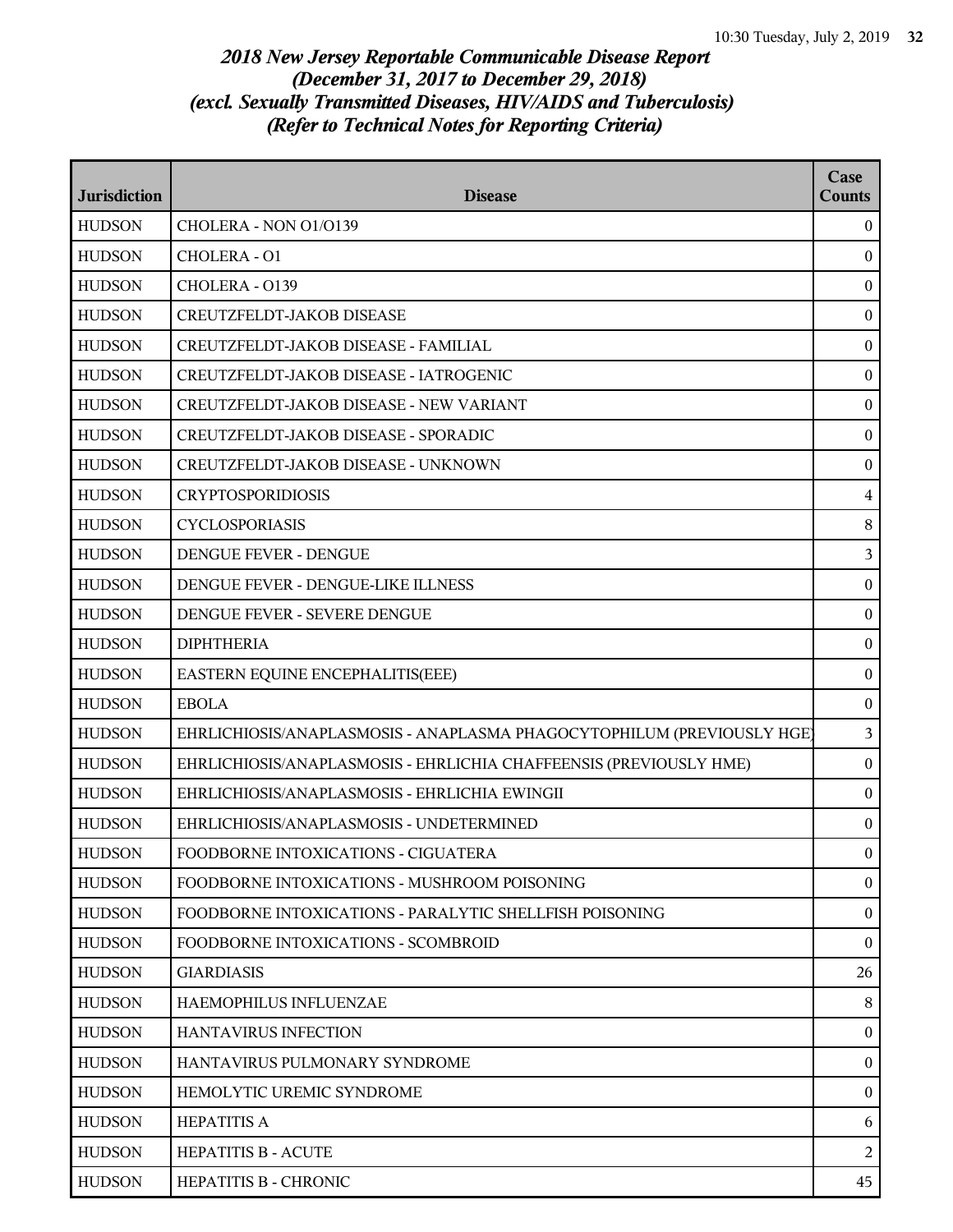| <b>Jurisdiction</b> | <b>Disease</b>                                          | Case<br><b>Counts</b> |
|---------------------|---------------------------------------------------------|-----------------------|
| <b>HUDSON</b>       | HEPATITIS B - PERINATAL                                 | $\overline{0}$        |
| <b>HUDSON</b>       | <b>HEPATITIS C - ACUTE</b>                              | $\overline{4}$        |
| <b>HUDSON</b>       | <b>HEPATITIS C - CHRONIC</b>                            | 531                   |
| <b>HUDSON</b>       | HEPATITIS C - PERINATAL                                 | 1                     |
| <b>HUDSON</b>       | INFLUENZA, HUMAN ISOLATES - NOVEL INFLUENZA A           | $\theta$              |
| <b>HUDSON</b>       | INFLUENZA, HUMAN ISOLATES - TYPE 2009 H1N1              | 42                    |
| <b>HUDSON</b>       | INFLUENZA, HUMAN ISOLATES - TYPE A (SUBTYPING NOT DONE) | 1713                  |
| <b>HUDSON</b>       | INFLUENZA, HUMAN ISOLATES - TYPE A H1                   | $\overline{3}$        |
| <b>HUDSON</b>       | INFLUENZA, HUMAN ISOLATES - TYPE A H3                   | 64                    |
| <b>HUDSON</b>       | INFLUENZA, HUMAN ISOLATES - TYPE B                      | 800                   |
| <b>HUDSON</b>       | <b>JAMESTOWN CANYON VIRUS</b>                           | $\overline{0}$        |
| <b>HUDSON</b>       | LACROSSE ENCEPHALITIS(LSE)                              | $\boldsymbol{0}$      |
| <b>HUDSON</b>       | <b>LASSA FEVER</b>                                      | $\theta$              |
| <b>HUDSON</b>       | <b>LEGIONELLOSIS</b>                                    | 16                    |
| <b>HUDSON</b>       | LEPROSY (HANSEN DISEASE)                                | $\bf{0}$              |
| <b>HUDSON</b>       | <b>LEPTOSPIROSIS</b>                                    | $\boldsymbol{0}$      |
| <b>HUDSON</b>       | <b>LISTERIOSIS</b>                                      | $\overline{4}$        |
| <b>HUDSON</b>       | <b>LYME DISEASE</b>                                     | 26                    |
| <b>HUDSON</b>       | <b>MALARIA</b>                                          | 10                    |
| <b>HUDSON</b>       | <b>MARBURG</b>                                          | $\bf{0}$              |
| <b>HUDSON</b>       | <b>MEASLES</b>                                          | $\boldsymbol{0}$      |
| <b>HUDSON</b>       | MENINGOCOCCAL DISEASE (NEISSERIA MENINGITIDIS)          | $\overline{2}$        |
| <b>HUDSON</b>       | <b>MUMPS</b>                                            | 6                     |
| <b>HUDSON</b>       | <b>PERTUSSIS</b>                                        | 9                     |
| <b>HUDSON</b>       | <b>PLAGUE</b>                                           | $\boldsymbol{0}$      |
| <b>HUDSON</b>       | <b>POLIOMYELITIS</b>                                    | $\mathbf{0}$          |
| <b>HUDSON</b>       | <b>POWASSAN</b>                                         | $\overline{0}$        |
| <b>HUDSON</b>       | <b>PSITTACOSIS</b>                                      | $\overline{0}$        |
| <b>HUDSON</b>       | <b>Q FEVER - ACUTE</b>                                  | $\boldsymbol{0}$      |
| <b>HUDSON</b>       | <b>Q FEVER - CHRONIC</b>                                | $\boldsymbol{0}$      |
| <b>HUDSON</b>       | <b>RABIES</b>                                           | $\mathbf{0}$          |
| <b>HUDSON</b>       | RUBELLA - CONGENITAL                                    | $\overline{0}$        |
| <b>HUDSON</b>       | RUBELLA - NON-CONGENITAL                                | $\overline{0}$        |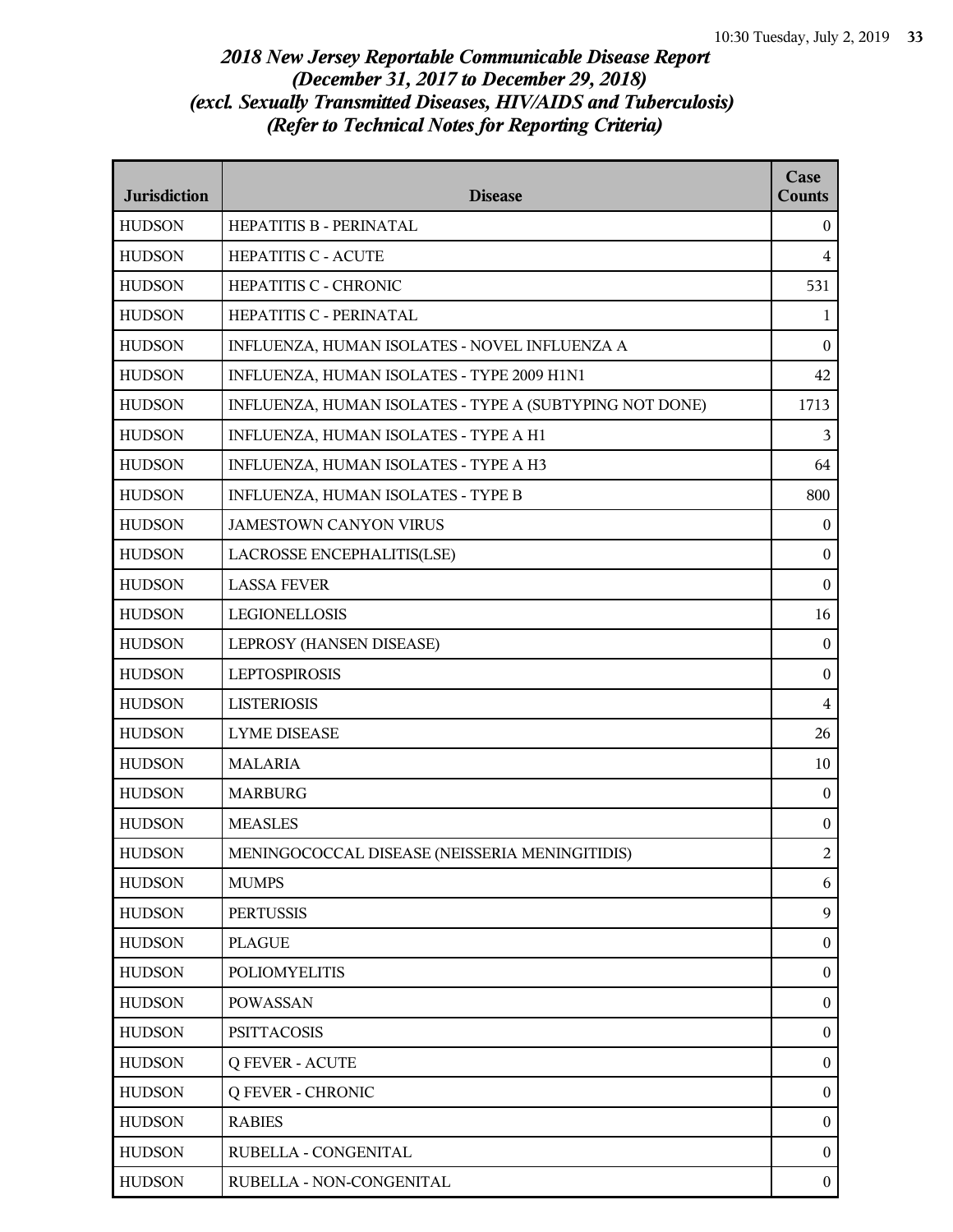| <b>Jurisdiction</b> | <b>Disease</b>                                              | Case<br><b>Counts</b> |
|---------------------|-------------------------------------------------------------|-----------------------|
| <b>HUDSON</b>       | SALMONELLOSIS - NON TYPHOID                                 | 80                    |
| <b>HUDSON</b>       | SALMONELLOSIS - PARATYPHOID FEVER                           | $\mathbf{0}$          |
| <b>HUDSON</b>       | <b>SARS</b>                                                 | $\bf{0}$              |
| <b>HUDSON</b>       | SHIGA TOXIN-PRODUCING E.COLI (STEC) - NON 0157:H7           | 13                    |
| <b>HUDSON</b>       | SHIGA TOXIN-PRODUCING E.COLI (STEC) - O157:H7               | 6                     |
| <b>HUDSON</b>       | <b>SHIGELLOSIS</b>                                          | 33                    |
| <b>HUDSON</b>       | <b>SMALLPOX</b>                                             | $\bf{0}$              |
| <b>HUDSON</b>       | SPOTTED FEVER GROUP RICKETTSIOSIS                           | $\mathbf{1}$          |
| <b>HUDSON</b>       | ST LOUIS ENCEPHALITIS (SLE)                                 | $\bf{0}$              |
| <b>HUDSON</b>       | STREPTOCOCCUS AGALACTIAE (GBS)                              | $\overline{3}$        |
| <b>HUDSON</b>       | STREPTOCOCCUS PNEUMONIAE                                    | 38                    |
| <b>HUDSON</b>       | STREPTOCOCCUS PYOGENES (GAS) - WITH TOXIC SHOCK SYNDROME    | $\mathbf{0}$          |
| <b>HUDSON</b>       | STREPTOCOCCUS PYOGENES (GAS) - WITHOUT TOXIC SHOCK SYNDROME | 17                    |
| <b>HUDSON</b>       | <b>TETANUS</b>                                              | $\bf{0}$              |
| <b>HUDSON</b>       | TOXIC SHOCK SYNDROME - STAPHYLOCOCCAL                       | $\boldsymbol{0}$      |
| <b>HUDSON</b>       | <b>TRICHINOSIS</b>                                          | $\bf{0}$              |
| <b>HUDSON</b>       | <b>TULAREMIA</b>                                            | $\boldsymbol{0}$      |
| <b>HUDSON</b>       | <b>TYPHOID FEVER</b>                                        | $\overline{7}$        |
| <b>HUDSON</b>       | VANCOMYCIN-INTERMEDIATE STAPHYLOCOCCUS AUREUS (VISA)        | $\bf{0}$              |
| <b>HUDSON</b>       | VANCOMYCIN-RESISTANT STAPHYLOCOCCUS AUREUS (VRSA)           | $\boldsymbol{0}$      |
| <b>HUDSON</b>       | <b>VARICELLA</b>                                            | 23                    |
| <b>HUDSON</b>       | VIBRIO INFECTIONS (OTHER THAN V.CHOLERAE SPP.)              | $\overline{2}$        |
| <b>HUDSON</b>       | VIRAL HEMORRHAGIC FEVERS OTHER (NOT MARBURG, EBOLA, LASSA)  | $\overline{0}$        |
| <b>HUDSON</b>       | WEST NILE VIRUS (WNV)                                       | $\overline{4}$        |
| <b>HUDSON</b>       | WESTERN EQUINE ENCEPHALITIS(WEE)                            | $\mathbf{0}$          |
| <b>HUDSON</b>       | YELLOW FEVER                                                | $\bf{0}$              |
| <b>HUDSON</b>       | <b>YERSINIOSIS</b>                                          | $\mathbf{1}$          |
| <b>HUDSON</b>       | ZIKA VIRUS - DISEASE, CONGENITAL                            | $\boldsymbol{0}$      |
| <b>HUDSON</b>       | ZIKA VIRUS - DISEASE, NON-CONGENITAL                        | 2                     |
| <b>HUDSON</b>       | ZIKA VIRUS - INFECTION, CONGENITAL                          | $\overline{0}$        |
| <b>HUDSON</b>       | ZIKA VIRUS - INFECTION, NON-CONGENITAL                      | 2                     |
| <b>HUNTERDON</b>    | <b>AMOEBIASIS</b>                                           | $\mathbf{1}$          |
| <b>HUNTERDON</b>    | <b>ANTHRAX</b>                                              | $\bf{0}$              |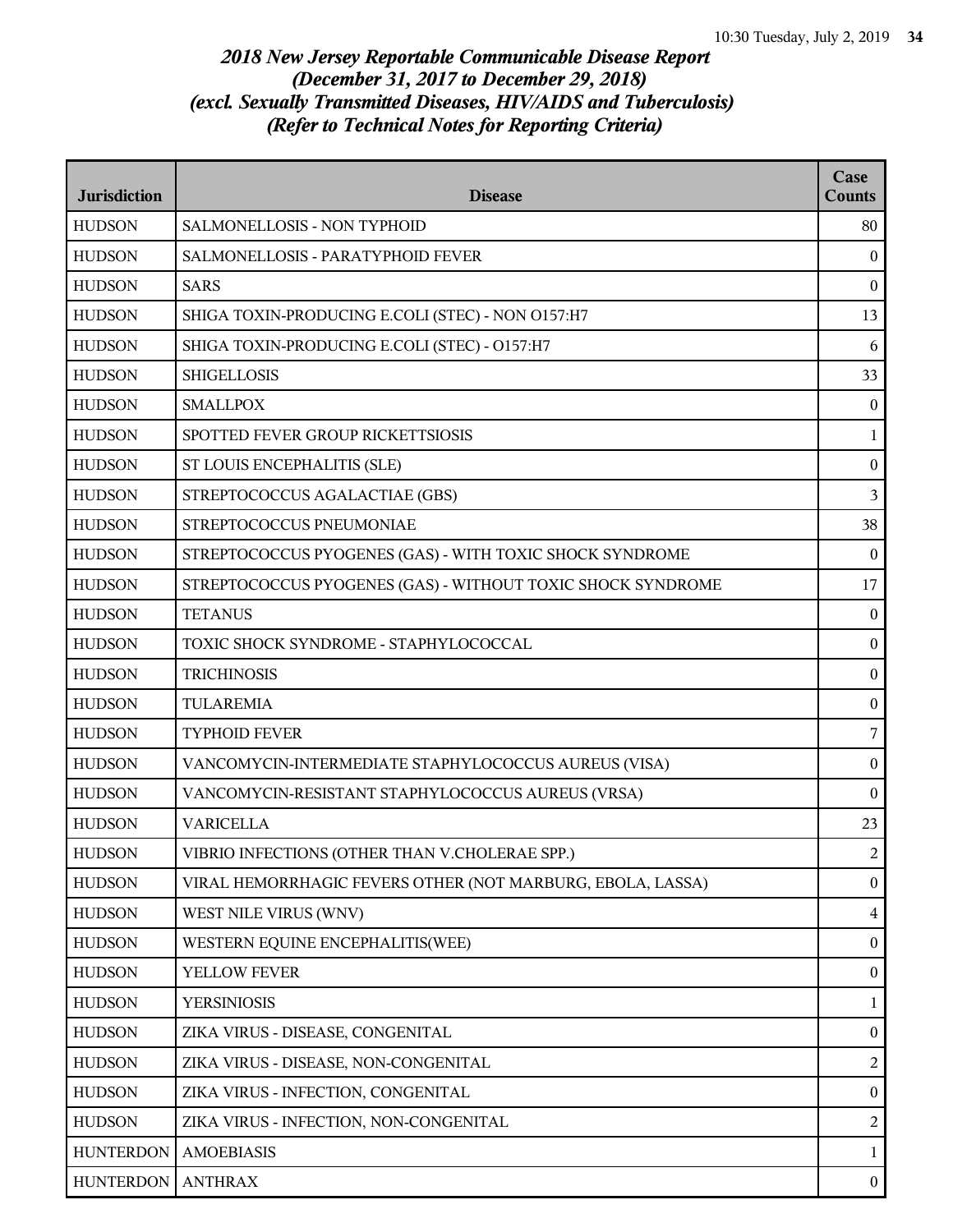| <b>Jurisdiction</b> | <b>Disease</b>                                                         | Case<br><b>Counts</b> |
|---------------------|------------------------------------------------------------------------|-----------------------|
| <b>HUNTERDON</b>    | <b>ANTHRAX - CUTANEOUS</b>                                             | $\bf{0}$              |
| <b>HUNTERDON</b>    | <b>ANTHRAX - INHALATION</b>                                            | $\mathbf{0}$          |
| <b>HUNTERDON</b>    | <b>ANTHRAX - INTESTINAL</b>                                            | $\boldsymbol{0}$      |
| <b>HUNTERDON</b>    | ANTHRAX - OROPHARYNGEAL                                                | $\boldsymbol{0}$      |
| <b>HUNTERDON</b>    | <b>BABESIOSIS</b>                                                      | 38                    |
| HUNTERDON           | <b>BOTULISM - FOODBORNE</b>                                            | $\mathbf{0}$          |
| <b>HUNTERDON</b>    | <b>BOTULISM - INFANT</b>                                               | $\mathbf{0}$          |
| <b>HUNTERDON</b>    | BOTULISM - OTHER, UNSPECIFIED                                          | $\boldsymbol{0}$      |
| <b>HUNTERDON</b>    | <b>BOTULISM - WOUND</b>                                                | $\boldsymbol{0}$      |
| <b>HUNTERDON</b>    | <b>BRUCELLOSIS</b>                                                     | $\boldsymbol{0}$      |
| <b>HUNTERDON</b>    | CALIFORNIA ENCEPHALITIS(CE)                                            | $\mathbf{0}$          |
| <b>HUNTERDON</b>    | <b>CAMPYLOBACTERIOSIS</b>                                              | 71                    |
| <b>HUNTERDON</b>    | <b>CHIKUNGUNYA</b>                                                     | $\mathbf{0}$          |
| <b>HUNTERDON</b>    | CHOLERA - NON 01/0139                                                  | $\boldsymbol{0}$      |
| <b>HUNTERDON</b>    | CHOLERA - O1                                                           | $\boldsymbol{0}$      |
| <b>HUNTERDON</b>    | CHOLERA - 0139                                                         | $\bf{0}$              |
| <b>HUNTERDON</b>    | CREUTZFELDT-JAKOB DISEASE                                              | $\boldsymbol{0}$      |
| <b>HUNTERDON</b>    | CREUTZFELDT-JAKOB DISEASE - FAMILIAL                                   | $\boldsymbol{0}$      |
| <b>HUNTERDON</b>    | CREUTZFELDT-JAKOB DISEASE - IATROGENIC                                 | $\boldsymbol{0}$      |
| <b>HUNTERDON</b>    | CREUTZFELDT-JAKOB DISEASE - NEW VARIANT                                | $\boldsymbol{0}$      |
| <b>HUNTERDON</b>    | CREUTZFELDT-JAKOB DISEASE - SPORADIC                                   | $\boldsymbol{0}$      |
|                     | HUNTERDON   CREUTZFELDT-JAKOB DISEASE - UNKNOWN                        | $\overline{0}$        |
| <b>HUNTERDON</b>    | <b>CRYPTOSPORIDIOSIS</b>                                               | $\mathbf{1}$          |
| <b>HUNTERDON</b>    | <b>CYCLOSPORIASIS</b>                                                  | $\boldsymbol{0}$      |
| <b>HUNTERDON</b>    | DENGUE FEVER - DENGUE                                                  | $\boldsymbol{0}$      |
| <b>HUNTERDON</b>    | DENGUE FEVER - DENGUE-LIKE ILLNESS                                     | $\boldsymbol{0}$      |
| <b>HUNTERDON</b>    | DENGUE FEVER - SEVERE DENGUE                                           | $\bf{0}$              |
| <b>HUNTERDON</b>    | <b>DIPHTHERIA</b>                                                      | $\boldsymbol{0}$      |
| <b>HUNTERDON</b>    | EASTERN EQUINE ENCEPHALITIS(EEE)                                       | $\boldsymbol{0}$      |
| <b>HUNTERDON</b>    | <b>EBOLA</b>                                                           | $\boldsymbol{0}$      |
| <b>HUNTERDON</b>    | EHRLICHIOSIS/ANAPLASMOSIS - ANAPLASMA PHAGOCYTOPHILUM (PREVIOUSLY HGE) | 11                    |
| <b>HUNTERDON</b>    | EHRLICHIOSIS/ANAPLASMOSIS - EHRLICHIA CHAFFEENSIS (PREVIOUSLY HME)     | 3                     |
| <b>HUNTERDON</b>    | EHRLICHIOSIS/ANAPLASMOSIS - EHRLICHIA EWINGII                          | $\bf{0}$              |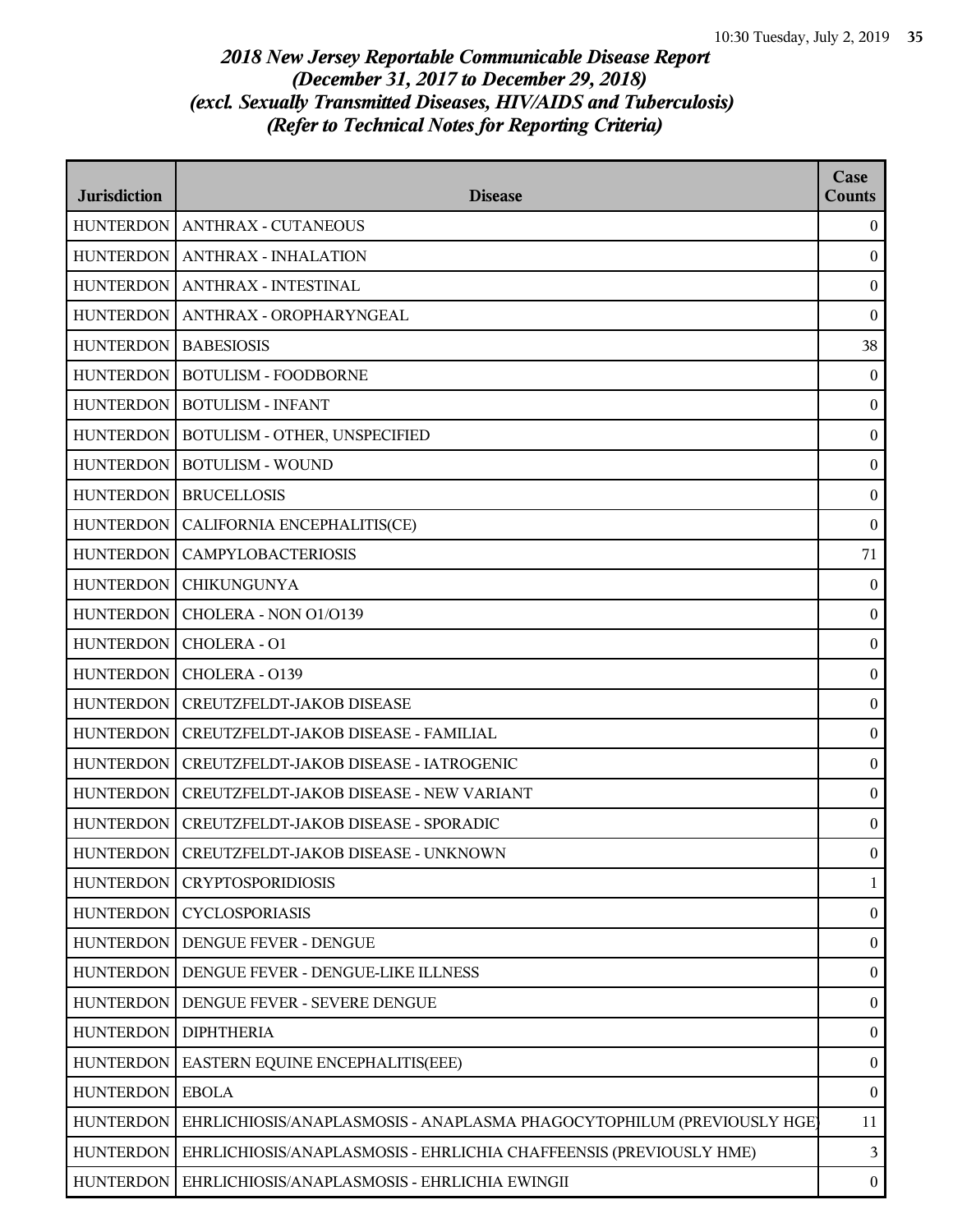| <b>Jurisdiction</b> | <b>Disease</b>                                          | Case<br><b>Counts</b>   |
|---------------------|---------------------------------------------------------|-------------------------|
| <b>HUNTERDON</b>    | EHRLICHIOSIS/ANAPLASMOSIS - UNDETERMINED                | 1                       |
| <b>HUNTERDON</b>    | FOODBORNE INTOXICATIONS - CIGUATERA                     | $\overline{0}$          |
| <b>HUNTERDON</b>    | FOODBORNE INTOXICATIONS - MUSHROOM POISONING            | $\mathbf{0}$            |
| <b>HUNTERDON</b>    | FOODBORNE INTOXICATIONS - PARALYTIC SHELLFISH POISONING | $\bf{0}$                |
| <b>HUNTERDON</b>    | FOODBORNE INTOXICATIONS - SCOMBROID                     | $\boldsymbol{0}$        |
| <b>HUNTERDON</b>    | <b>GIARDIASIS</b>                                       | 7                       |
| <b>HUNTERDON</b>    | HAEMOPHILUS INFLUENZAE                                  | $\overline{4}$          |
| <b>HUNTERDON</b>    | <b>HANTAVIRUS INFECTION</b>                             | $\mathbf{0}$            |
| <b>HUNTERDON</b>    | HANTAVIRUS PULMONARY SYNDROME                           | $\bf{0}$                |
| <b>HUNTERDON</b>    | HEMOLYTIC UREMIC SYNDROME                               | $\mathbf{1}$            |
| <b>HUNTERDON</b>    | <b>HEPATITIS A</b>                                      | $\boldsymbol{0}$        |
| <b>HUNTERDON</b>    | <b>HEPATITIS B - ACUTE</b>                              | $\boldsymbol{0}$        |
| HUNTERDON           | <b>HEPATITIS B - CHRONIC</b>                            | $\overline{c}$          |
| <b>HUNTERDON</b>    | HEPATITIS B - PERINATAL                                 | $\bf{0}$                |
| <b>HUNTERDON</b>    | <b>HEPATITIS C - ACUTE</b>                              | $\mathbf{1}$            |
| <b>HUNTERDON</b>    | HEPATITIS C - CHRONIC                                   | 78                      |
| <b>HUNTERDON</b>    | HEPATITIS C - PERINATAL                                 | $\overline{0}$          |
| <b>HUNTERDON</b>    | INFLUENZA, HUMAN ISOLATES - NOVEL INFLUENZA A           | $\Omega$                |
| <b>HUNTERDON</b>    | INFLUENZA, HUMAN ISOLATES - TYPE 2009 H1N1              | 22                      |
| <b>HUNTERDON</b>    | INFLUENZA, HUMAN ISOLATES - TYPE A (SUBTYPING NOT DONE) | 165                     |
| <b>HUNTERDON</b>    | INFLUENZA, HUMAN ISOLATES - TYPE A H1                   | $\overline{0}$          |
|                     | HUNTERDON   INFLUENZA, HUMAN ISOLATES - TYPE A H3       | 46                      |
| <b>HUNTERDON</b>    | INFLUENZA, HUMAN ISOLATES - TYPE B                      | 171                     |
| <b>HUNTERDON</b>    | <b>JAMESTOWN CANYON VIRUS</b>                           | $\overline{0}$          |
| <b>HUNTERDON</b>    | LACROSSE ENCEPHALITIS(LSE)                              | $\boldsymbol{0}$        |
| <b>HUNTERDON</b>    | <b>LASSA FEVER</b>                                      | $\boldsymbol{0}$        |
| <b>HUNTERDON</b>    | LEGIONELLOSIS                                           | $\overline{\mathbf{3}}$ |
| <b>HUNTERDON</b>    | LEPROSY (HANSEN DISEASE)                                | $\boldsymbol{0}$        |
| <b>HUNTERDON</b>    | <b>LEPTOSPIROSIS</b>                                    | $\bf{0}$                |
| <b>HUNTERDON</b>    | <b>LISTERIOSIS</b>                                      | $\mathbf{1}$            |
| <b>HUNTERDON</b>    | <b>LYME DISEASE</b>                                     | 335                     |
| <b>HUNTERDON</b>    | <b>MALARIA</b>                                          | $\mathbf{0}$            |
| <b>HUNTERDON</b>    | <b>MARBURG</b>                                          | $\mathbf{0}$            |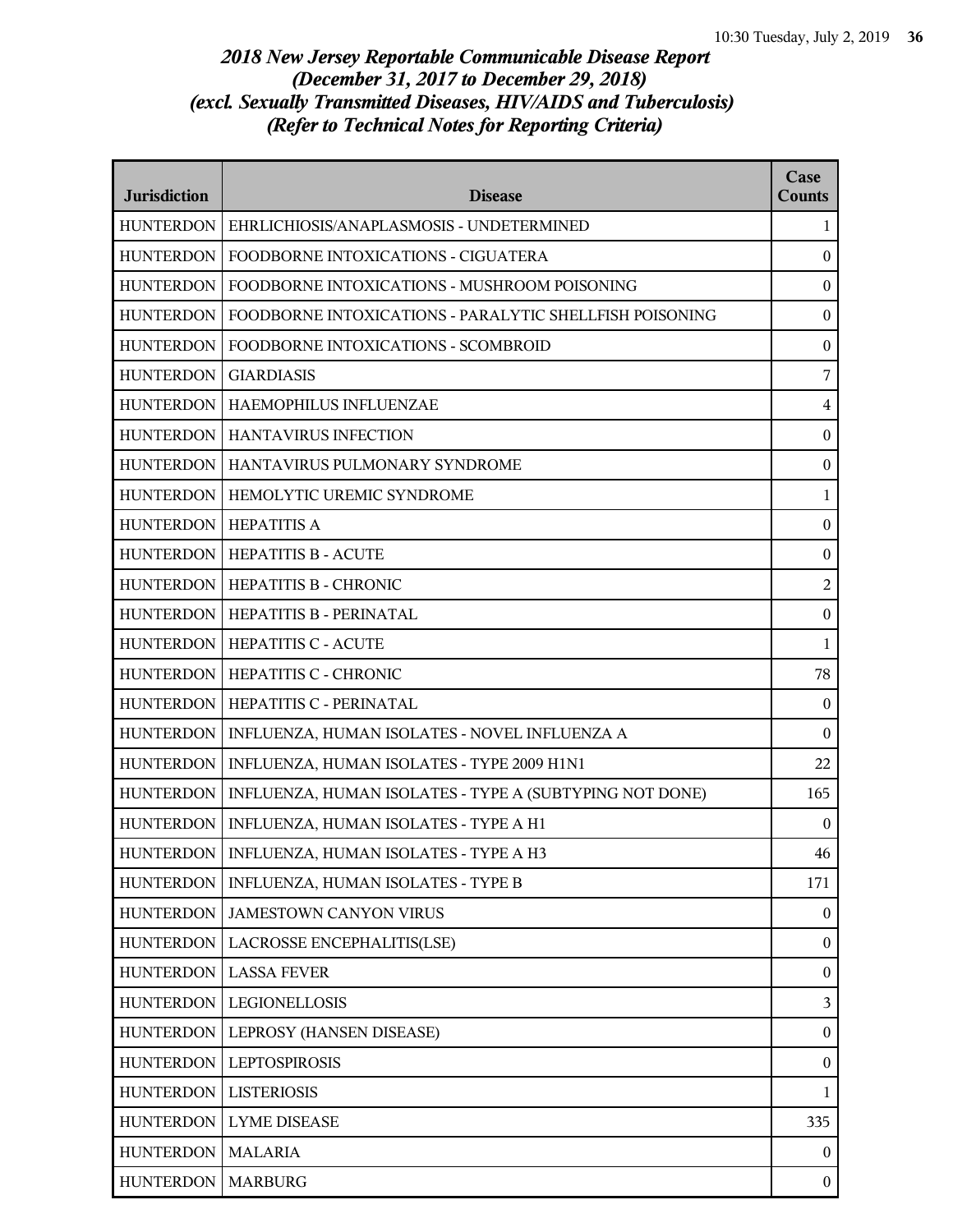| <b>Jurisdiction</b> | <b>Disease</b>                                              | Case<br><b>Counts</b> |
|---------------------|-------------------------------------------------------------|-----------------------|
| <b>HUNTERDON</b>    | <b>MEASLES</b>                                              | $\boldsymbol{0}$      |
| <b>HUNTERDON</b>    | MENINGOCOCCAL DISEASE (NEISSERIA MENINGITIDIS)              | $\boldsymbol{0}$      |
| <b>HUNTERDON</b>    | <b>MUMPS</b>                                                | $\boldsymbol{0}$      |
| <b>HUNTERDON</b>    | <b>PERTUSSIS</b>                                            | $\mathfrak{Z}$        |
| <b>HUNTERDON</b>    | <b>PLAGUE</b>                                               | $\boldsymbol{0}$      |
| <b>HUNTERDON</b>    | <b>POLIOMYELITIS</b>                                        | $\boldsymbol{0}$      |
| <b>HUNTERDON</b>    | <b>POWASSAN</b>                                             | $\boldsymbol{0}$      |
| <b>HUNTERDON</b>    | <b>PSITTACOSIS</b>                                          | $\boldsymbol{0}$      |
| <b>HUNTERDON</b>    | <b>Q FEVER - ACUTE</b>                                      | $\mathbf{0}$          |
| <b>HUNTERDON</b>    | <b>Q FEVER - CHRONIC</b>                                    | $\boldsymbol{0}$      |
| <b>HUNTERDON</b>    | <b>RABIES</b>                                               | $\boldsymbol{0}$      |
| <b>HUNTERDON</b>    | RUBELLA - CONGENITAL                                        | $\boldsymbol{0}$      |
| <b>HUNTERDON</b>    | RUBELLA - NON-CONGENITAL                                    | $\boldsymbol{0}$      |
| <b>HUNTERDON</b>    | SALMONELLOSIS - NON TYPHOID                                 | 18                    |
| <b>HUNTERDON</b>    | SALMONELLOSIS - PARATYPHOID FEVER                           | $\boldsymbol{0}$      |
| <b>HUNTERDON</b>    | <b>SARS</b>                                                 | $\boldsymbol{0}$      |
| <b>HUNTERDON</b>    | SHIGA TOXIN-PRODUCING E.COLI (STEC) - NON O157:H7           | $\overline{2}$        |
| <b>HUNTERDON</b>    | SHIGA TOXIN-PRODUCING E.COLI (STEC) - O157:H7               | $\bf 4$               |
| <b>HUNTERDON</b>    | <b>SHIGELLOSIS</b>                                          | 1                     |
| <b>HUNTERDON</b>    | <b>SMALLPOX</b>                                             | $\boldsymbol{0}$      |
| <b>HUNTERDON</b>    | SPOTTED FEVER GROUP RICKETTSIOSIS                           | 7                     |
|                     | HUNTERDON   ST LOUIS ENCEPHALITIS (SLE)                     | $\bf{0}$              |
| <b>HUNTERDON</b>    | STREPTOCOCCUS AGALACTIAE (GBS)                              | 1                     |
| <b>HUNTERDON</b>    | STREPTOCOCCUS PNEUMONIAE                                    | $\mathfrak{Z}$        |
| <b>HUNTERDON</b>    | STREPTOCOCCUS PYOGENES (GAS) - WITH TOXIC SHOCK SYNDROME    | $\mathbf{0}$          |
| <b>HUNTERDON</b>    | STREPTOCOCCUS PYOGENES (GAS) - WITHOUT TOXIC SHOCK SYNDROME | $\overline{2}$        |
| <b>HUNTERDON</b>    | <b>TETANUS</b>                                              | $\overline{0}$        |
| <b>HUNTERDON</b>    | TOXIC SHOCK SYNDROME - STAPHYLOCOCCAL                       | $\boldsymbol{0}$      |
| <b>HUNTERDON</b>    | <b>TRICHINOSIS</b>                                          | $\boldsymbol{0}$      |
| <b>HUNTERDON</b>    | TULAREMIA                                                   | $\boldsymbol{0}$      |
| <b>HUNTERDON</b>    | <b>TYPHOID FEVER</b>                                        | $\boldsymbol{0}$      |
| <b>HUNTERDON</b>    | VANCOMYCIN-INTERMEDIATE STAPHYLOCOCCUS AUREUS (VISA)        | $\bf{0}$              |
| <b>HUNTERDON</b>    | VANCOMYCIN-RESISTANT STAPHYLOCOCCUS AUREUS (VRSA)           | $\boldsymbol{0}$      |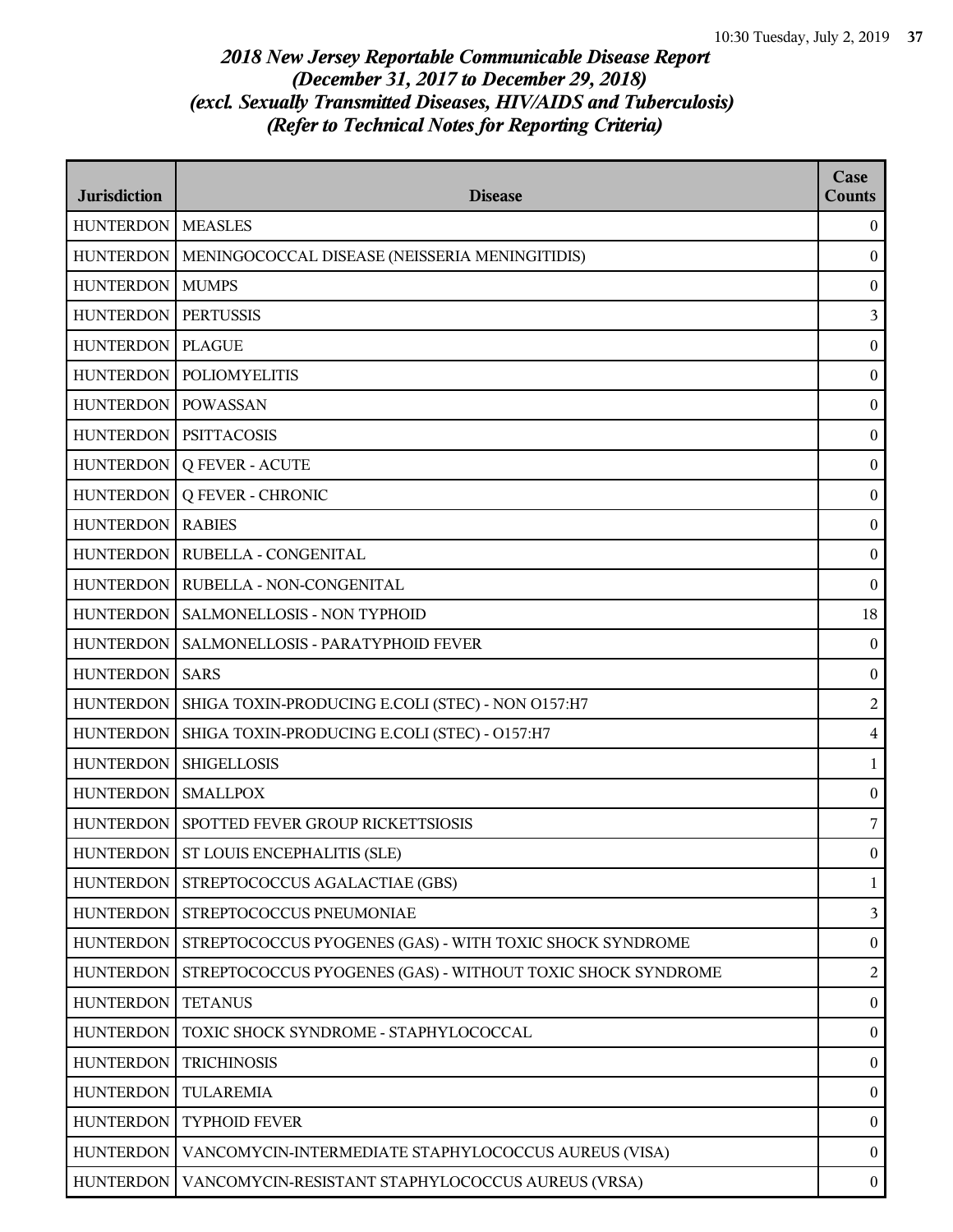| <b>Jurisdiction</b> | <b>Disease</b>                                             | Case<br><b>Counts</b> |
|---------------------|------------------------------------------------------------|-----------------------|
| <b>HUNTERDON</b>    | <b>VARICELLA</b>                                           | $\overline{4}$        |
| <b>HUNTERDON</b>    | VIBRIO INFECTIONS (OTHER THAN V.CHOLERAE SPP.)             | $\overline{4}$        |
| <b>HUNTERDON</b>    | VIRAL HEMORRHAGIC FEVERS OTHER (NOT MARBURG, EBOLA, LASSA) | $\boldsymbol{0}$      |
| <b>HUNTERDON</b>    | WEST NILE VIRUS (WNV)                                      | $\overline{4}$        |
| <b>HUNTERDON</b>    | WESTERN EQUINE ENCEPHALITIS(WEE)                           | $\boldsymbol{0}$      |
| <b>HUNTERDON</b>    | YELLOW FEVER                                               | $\bf{0}$              |
| <b>HUNTERDON</b>    | <b>YERSINIOSIS</b>                                         | $\boldsymbol{0}$      |
| <b>HUNTERDON</b>    | ZIKA VIRUS - DISEASE, CONGENITAL                           | $\boldsymbol{0}$      |
| <b>HUNTERDON</b>    | ZIKA VIRUS - DISEASE, NON-CONGENITAL                       | $\boldsymbol{0}$      |
| <b>HUNTERDON</b>    | ZIKA VIRUS - INFECTION, CONGENITAL                         | $\boldsymbol{0}$      |
| <b>HUNTERDON</b>    | ZIKA VIRUS - INFECTION, NON-CONGENITAL                     | $\boldsymbol{0}$      |
| <b>MERCER</b>       | <b>AMOEBIASIS</b>                                          | $\overline{7}$        |
| <b>MERCER</b>       | <b>ANTHRAX</b>                                             | $\boldsymbol{0}$      |
| <b>MERCER</b>       | <b>ANTHRAX - CUTANEOUS</b>                                 | $\boldsymbol{0}$      |
| <b>MERCER</b>       | <b>ANTHRAX - INHALATION</b>                                | $\boldsymbol{0}$      |
| <b>MERCER</b>       | <b>ANTHRAX - INTESTINAL</b>                                | $\bf{0}$              |
| <b>MERCER</b>       | ANTHRAX - OROPHARYNGEAL                                    | $\boldsymbol{0}$      |
| <b>MERCER</b>       | <b>BABESIOSIS</b>                                          | 26                    |
| <b>MERCER</b>       | <b>BOTULISM - FOODBORNE</b>                                | $\boldsymbol{0}$      |
| <b>MERCER</b>       | <b>BOTULISM - INFANT</b>                                   | $\mathbf{1}$          |
| <b>MERCER</b>       | BOTULISM - OTHER, UNSPECIFIED                              | $\bf{0}$              |
| <b>MERCER</b>       | <b>BOTULISM - WOUND</b>                                    | $\mathbf{0}$          |
| <b>MERCER</b>       | <b>BRUCELLOSIS</b>                                         | $\overline{0}$        |
| <b>MERCER</b>       | CALIFORNIA ENCEPHALITIS(CE)                                | $\bf{0}$              |
| <b>MERCER</b>       | <b>CAMPYLOBACTERIOSIS</b>                                  | 100                   |
| <b>MERCER</b>       | <b>CHIKUNGUNYA</b>                                         | 2                     |
| <b>MERCER</b>       | CHOLERA - NON 01/0139                                      | $\theta$              |
| <b>MERCER</b>       | CHOLERA - 01                                               | $\bf{0}$              |
| <b>MERCER</b>       | CHOLERA - 0139                                             | $\bf{0}$              |
| <b>MERCER</b>       | CREUTZFELDT-JAKOB DISEASE                                  | $\mathbf{0}$          |
| <b>MERCER</b>       | CREUTZFELDT-JAKOB DISEASE - FAMILIAL                       | $\mathbf{0}$          |
| <b>MERCER</b>       | CREUTZFELDT-JAKOB DISEASE - IATROGENIC                     | $\theta$              |
| <b>MERCER</b>       | CREUTZFELDT-JAKOB DISEASE - NEW VARIANT                    | $\mathbf{0}$          |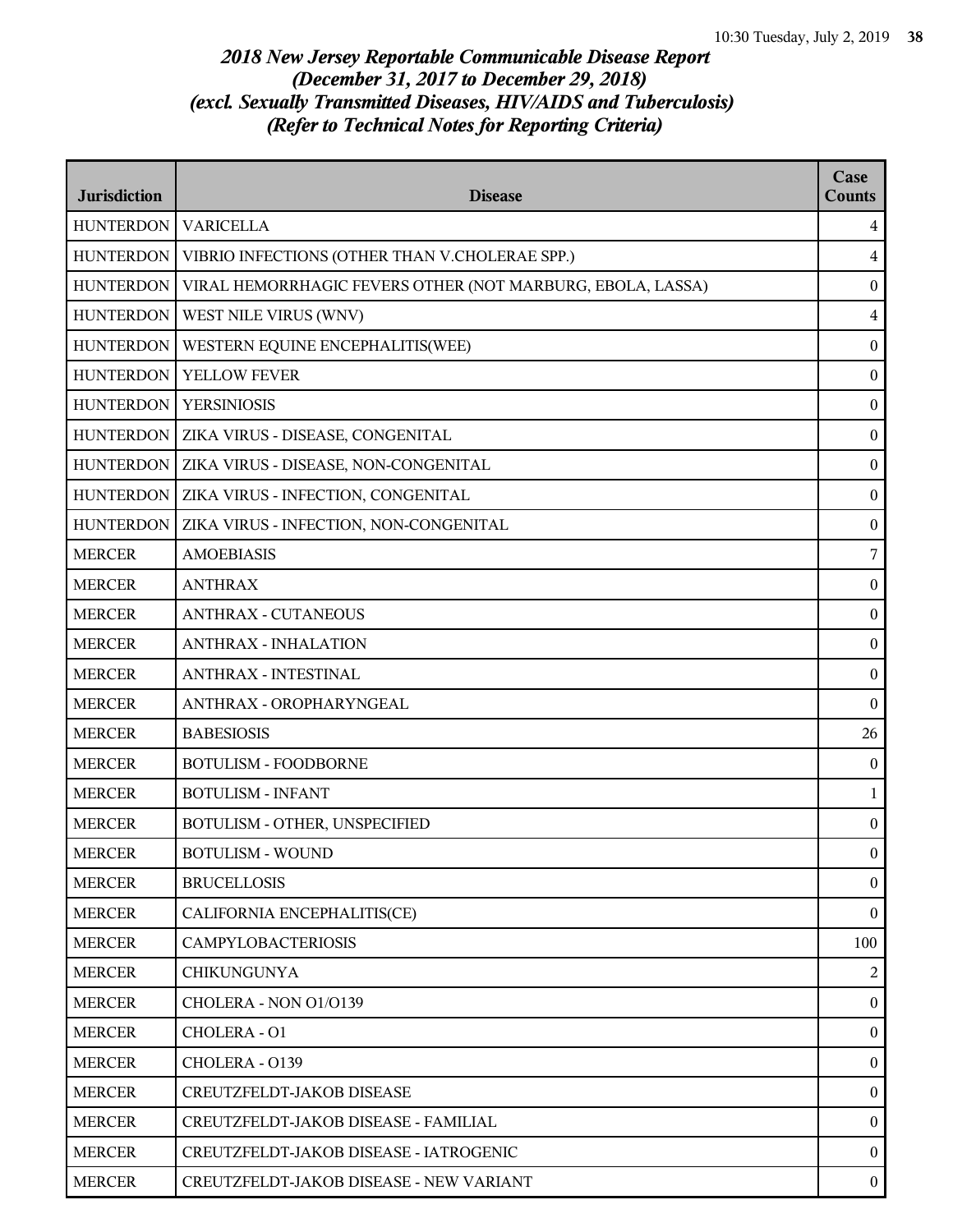| <b>Jurisdiction</b> | <b>Disease</b>                                                         | Case<br><b>Counts</b> |
|---------------------|------------------------------------------------------------------------|-----------------------|
| <b>MERCER</b>       | CREUTZFELDT-JAKOB DISEASE - SPORADIC                                   | $\theta$              |
| <b>MERCER</b>       | CREUTZFELDT-JAKOB DISEASE - UNKNOWN                                    | $\mathbf{0}$          |
| <b>MERCER</b>       | <b>CRYPTOSPORIDIOSIS</b>                                               | 7                     |
| <b>MERCER</b>       | <b>CYCLOSPORIASIS</b>                                                  | $\mathbf{1}$          |
| <b>MERCER</b>       | DENGUE FEVER - DENGUE                                                  | $\overline{c}$        |
| <b>MERCER</b>       | DENGUE FEVER - DENGUE-LIKE ILLNESS                                     | $\boldsymbol{0}$      |
| <b>MERCER</b>       | DENGUE FEVER - SEVERE DENGUE                                           | $\boldsymbol{0}$      |
| <b>MERCER</b>       | <b>DIPHTHERIA</b>                                                      | $\boldsymbol{0}$      |
| <b>MERCER</b>       | EASTERN EQUINE ENCEPHALITIS(EEE)                                       | $\boldsymbol{0}$      |
| <b>MERCER</b>       | <b>EBOLA</b>                                                           | $\boldsymbol{0}$      |
| <b>MERCER</b>       | EHRLICHIOSIS/ANAPLASMOSIS - ANAPLASMA PHAGOCYTOPHILUM (PREVIOUSLY HGE) | 7                     |
| <b>MERCER</b>       | EHRLICHIOSIS/ANAPLASMOSIS - EHRLICHIA CHAFFEENSIS (PREVIOUSLY HME)     | 1                     |
| <b>MERCER</b>       | EHRLICHIOSIS/ANAPLASMOSIS - EHRLICHIA EWINGII                          | $\boldsymbol{0}$      |
| <b>MERCER</b>       | EHRLICHIOSIS/ANAPLASMOSIS - UNDETERMINED                               | $\boldsymbol{0}$      |
| <b>MERCER</b>       | FOODBORNE INTOXICATIONS - CIGUATERA                                    | $\boldsymbol{0}$      |
| <b>MERCER</b>       | FOODBORNE INTOXICATIONS - MUSHROOM POISONING                           | $\boldsymbol{0}$      |
| <b>MERCER</b>       | FOODBORNE INTOXICATIONS - PARALYTIC SHELLFISH POISONING                | $\boldsymbol{0}$      |
| <b>MERCER</b>       | FOODBORNE INTOXICATIONS - SCOMBROID                                    | $\mathbf{1}$          |
| <b>MERCER</b>       | <b>GIARDIASIS</b>                                                      | 20                    |
| <b>MERCER</b>       | HAEMOPHILUS INFLUENZAE                                                 | 11                    |
| <b>MERCER</b>       | <b>HANTAVIRUS INFECTION</b>                                            | $\mathbf{0}$          |
| <b>MERCER</b>       | HANTAVIRUS PULMONARY SYNDROME                                          | $\mathbf{0}$          |
| <b>MERCER</b>       | HEMOLYTIC UREMIC SYNDROME                                              | $\mathbf{0}$          |
| <b>MERCER</b>       | <b>HEPATITIS A</b>                                                     | 6                     |
| <b>MERCER</b>       | <b>HEPATITIS B - ACUTE</b>                                             | 1                     |
| <b>MERCER</b>       | HEPATITIS B - CHRONIC                                                  | 17                    |
| <b>MERCER</b>       | HEPATITIS B - PERINATAL                                                | $\left($              |
| <b>MERCER</b>       | HEPATITIS C - ACUTE                                                    | 3                     |
| <b>MERCER</b>       | HEPATITIS C - CHRONIC                                                  | 343                   |
| <b>MERCER</b>       | HEPATITIS C - PERINATAL                                                | $\mathbf{0}$          |
| <b>MERCER</b>       | INFLUENZA, HUMAN ISOLATES - NOVEL INFLUENZA A                          | $\theta$              |
| <b>MERCER</b>       | INFLUENZA, HUMAN ISOLATES - TYPE 2009 H1N1                             | 39                    |
| <b>MERCER</b>       | INFLUENZA, HUMAN ISOLATES - TYPE A (SUBTYPING NOT DONE)                | 519                   |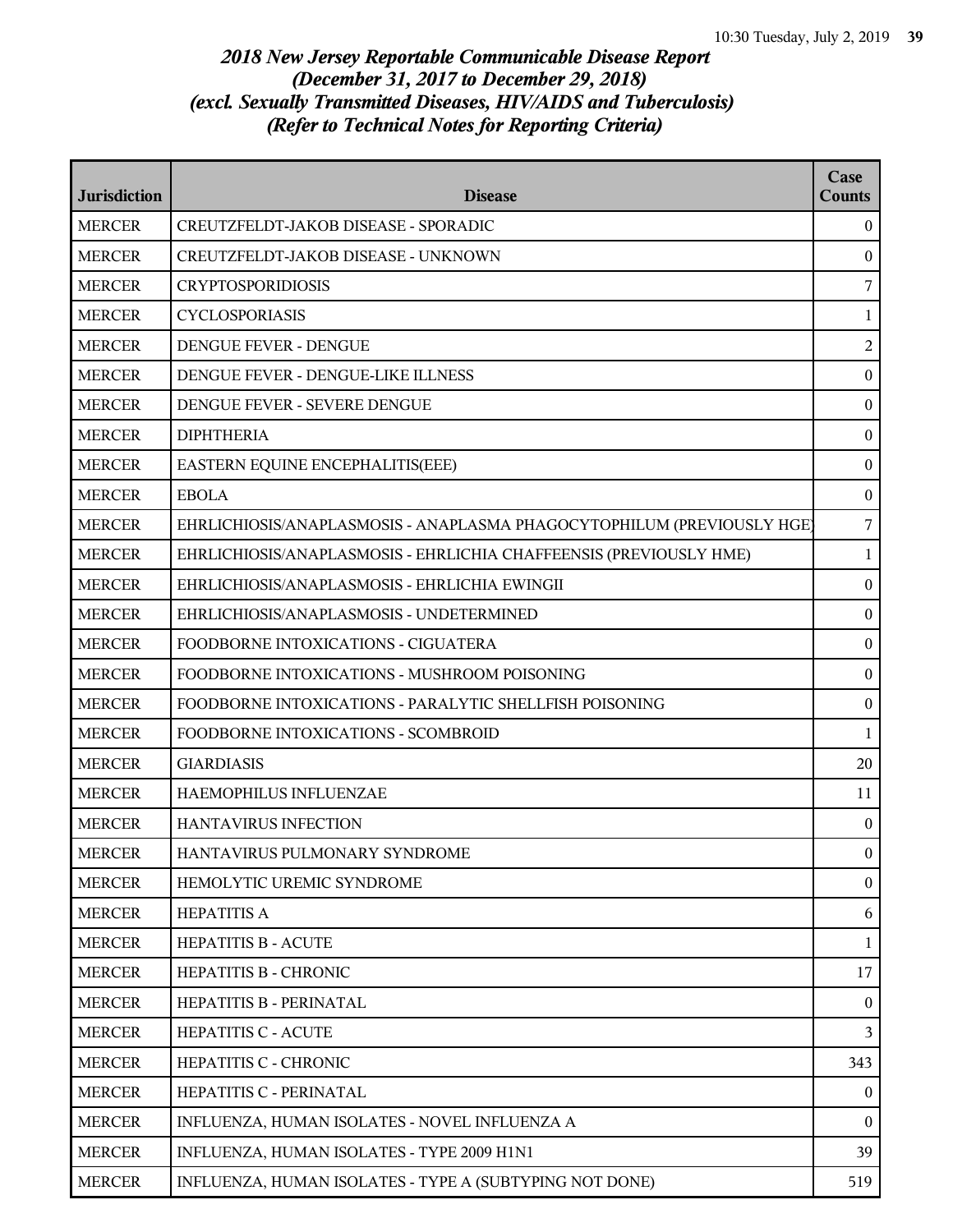| <b>Jurisdiction</b> | <b>Disease</b>                                    | Case<br><b>Counts</b> |
|---------------------|---------------------------------------------------|-----------------------|
| <b>MERCER</b>       | INFLUENZA, HUMAN ISOLATES - TYPE A H1             | $\bf{0}$              |
| <b>MERCER</b>       | INFLUENZA, HUMAN ISOLATES - TYPE A H3             | 23                    |
| <b>MERCER</b>       | INFLUENZA, HUMAN ISOLATES - TYPE B                | 453                   |
| <b>MERCER</b>       | <b>JAMESTOWN CANYON VIRUS</b>                     | $\boldsymbol{0}$      |
| <b>MERCER</b>       | LACROSSE ENCEPHALITIS(LSE)                        | $\boldsymbol{0}$      |
| <b>MERCER</b>       | <b>LASSA FEVER</b>                                | $\boldsymbol{0}$      |
| <b>MERCER</b>       | <b>LEGIONELLOSIS</b>                              | 17                    |
| <b>MERCER</b>       | LEPROSY (HANSEN DISEASE)                          | $\mathbf{0}$          |
| <b>MERCER</b>       | <b>LEPTOSPIROSIS</b>                              | $\mathbf{0}$          |
| <b>MERCER</b>       | <b>LISTERIOSIS</b>                                | $\boldsymbol{0}$      |
| <b>MERCER</b>       | <b>LYME DISEASE</b>                               | 165                   |
| <b>MERCER</b>       | <b>MALARIA</b>                                    | 9                     |
| <b>MERCER</b>       | <b>MARBURG</b>                                    | $\mathbf{0}$          |
| <b>MERCER</b>       | <b>MEASLES</b>                                    | $\boldsymbol{0}$      |
| <b>MERCER</b>       | MENINGOCOCCAL DISEASE (NEISSERIA MENINGITIDIS)    | $\boldsymbol{0}$      |
| <b>MERCER</b>       | <b>MUMPS</b>                                      | 1                     |
| <b>MERCER</b>       | <b>PERTUSSIS</b>                                  | 13                    |
| <b>MERCER</b>       | <b>PLAGUE</b>                                     | $\mathbf{0}$          |
| <b>MERCER</b>       | <b>POLIOMYELITIS</b>                              | $\boldsymbol{0}$      |
| <b>MERCER</b>       | <b>POWASSAN</b>                                   | $\boldsymbol{0}$      |
| <b>MERCER</b>       | <b>PSITTACOSIS</b>                                | $\boldsymbol{0}$      |
| <b>MERCER</b>       | <b>Q FEVER - ACUTE</b>                            | $\theta$              |
| <b>MERCER</b>       | <b>Q FEVER - CHRONIC</b>                          | $\mathbf{0}$          |
| <b>MERCER</b>       | <b>RABIES</b>                                     | $\boldsymbol{0}$      |
| <b>MERCER</b>       | RUBELLA - CONGENITAL                              | $\boldsymbol{0}$      |
| <b>MERCER</b>       | RUBELLA - NON-CONGENITAL                          | $\boldsymbol{0}$      |
| <b>MERCER</b>       | SALMONELLOSIS - NON TYPHOID                       | 59                    |
| <b>MERCER</b>       | SALMONELLOSIS - PARATYPHOID FEVER                 | $\boldsymbol{0}$      |
| <b>MERCER</b>       | <b>SARS</b>                                       | $\boldsymbol{0}$      |
| <b>MERCER</b>       | SHIGA TOXIN-PRODUCING E.COLI (STEC) - NON O157:H7 | $8\,$                 |
| <b>MERCER</b>       | SHIGA TOXIN-PRODUCING E.COLI (STEC) - O157:H7     | $\overline{2}$        |
| <b>MERCER</b>       | <b>SHIGELLOSIS</b>                                | 17                    |
| <b>MERCER</b>       | <b>SMALLPOX</b>                                   | $\mathbf{0}$          |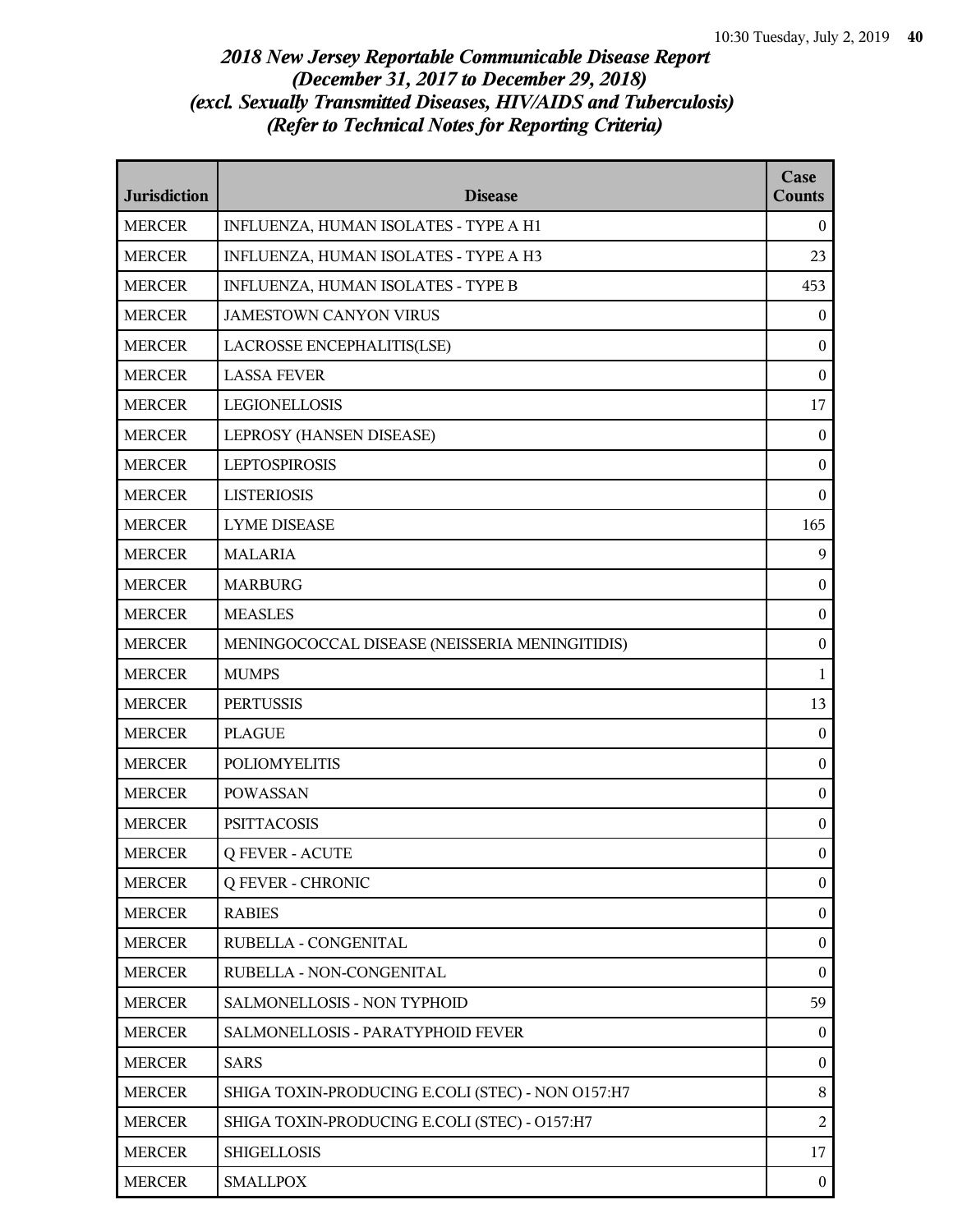| <b>Jurisdiction</b> | <b>Disease</b>                                              | Case<br><b>Counts</b> |
|---------------------|-------------------------------------------------------------|-----------------------|
| <b>MERCER</b>       | SPOTTED FEVER GROUP RICKETTSIOSIS                           | 3                     |
| <b>MERCER</b>       | ST LOUIS ENCEPHALITIS (SLE)                                 | $\mathbf{0}$          |
| <b>MERCER</b>       | STREPTOCOCCUS AGALACTIAE (GBS)                              | 1                     |
| <b>MERCER</b>       | STREPTOCOCCUS PNEUMONIAE                                    | 19                    |
| <b>MERCER</b>       | STREPTOCOCCUS PYOGENES (GAS) - WITH TOXIC SHOCK SYNDROME    | $\bf{0}$              |
| <b>MERCER</b>       | STREPTOCOCCUS PYOGENES (GAS) - WITHOUT TOXIC SHOCK SYNDROME | 12                    |
| <b>MERCER</b>       | <b>TETANUS</b>                                              | $\mathbf{0}$          |
| <b>MERCER</b>       | TOXIC SHOCK SYNDROME - STAPHYLOCOCCAL                       | $\boldsymbol{0}$      |
| <b>MERCER</b>       | <b>TRICHINOSIS</b>                                          | $\boldsymbol{0}$      |
| <b>MERCER</b>       | <b>TULAREMIA</b>                                            | $\bf{0}$              |
| <b>MERCER</b>       | <b>TYPHOID FEVER</b>                                        | $\bf{0}$              |
| <b>MERCER</b>       | VANCOMYCIN-INTERMEDIATE STAPHYLOCOCCUS AUREUS (VISA)        | $\mathbf{1}$          |
| <b>MERCER</b>       | VANCOMYCIN-RESISTANT STAPHYLOCOCCUS AUREUS (VRSA)           | $\boldsymbol{0}$      |
| <b>MERCER</b>       | <b>VARICELLA</b>                                            | 18                    |
| <b>MERCER</b>       | VIBRIO INFECTIONS (OTHER THAN V.CHOLERAE SPP.)              | $\overline{2}$        |
| <b>MERCER</b>       | VIRAL HEMORRHAGIC FEVERS OTHER (NOT MARBURG, EBOLA, LASSA)  | $\bf{0}$              |
| <b>MERCER</b>       | WEST NILE VIRUS (WNV)                                       | $\mathbf{1}$          |
| <b>MERCER</b>       | WESTERN EQUINE ENCEPHALITIS(WEE)                            | $\boldsymbol{0}$      |
| <b>MERCER</b>       | YELLOW FEVER                                                | $\boldsymbol{0}$      |
| <b>MERCER</b>       | <b>YERSINIOSIS</b>                                          | $\bf{0}$              |
| <b>MERCER</b>       | ZIKA VIRUS - DISEASE, CONGENITAL                            | $\bf{0}$              |
| <b>MERCER</b>       | ZIKA VIRUS - DISEASE, NON-CONGENITAL                        | $\overline{0}$        |
| <b>MERCER</b>       | ZIKA VIRUS - INFECTION, CONGENITAL                          | $\boldsymbol{0}$      |
| <b>MERCER</b>       | ZIKA VIRUS - INFECTION, NON-CONGENITAL                      | $\boldsymbol{0}$      |
| <b>MIDDLESEX</b>    | <b>AMOEBIASIS</b>                                           | $\mathbf{3}$          |
| <b>MIDDLESEX</b>    | <b>ANTHRAX</b>                                              | $\bf{0}$              |
| <b>MIDDLESEX</b>    | <b>ANTHRAX - CUTANEOUS</b>                                  | $\bf{0}$              |
| <b>MIDDLESEX</b>    | <b>ANTHRAX - INHALATION</b>                                 | $\overline{0}$        |
| <b>MIDDLESEX</b>    | ANTHRAX - INTESTINAL                                        | $\boldsymbol{0}$      |
| <b>MIDDLESEX</b>    | ANTHRAX - OROPHARYNGEAL                                     | $\bf{0}$              |
| <b>MIDDLESEX</b>    | <b>BABESIOSIS</b>                                           | 20                    |
| <b>MIDDLESEX</b>    | <b>BOTULISM - FOODBORNE</b>                                 | $\overline{0}$        |
| <b>MIDDLESEX</b>    | <b>BOTULISM - INFANT</b>                                    | $\bf{0}$              |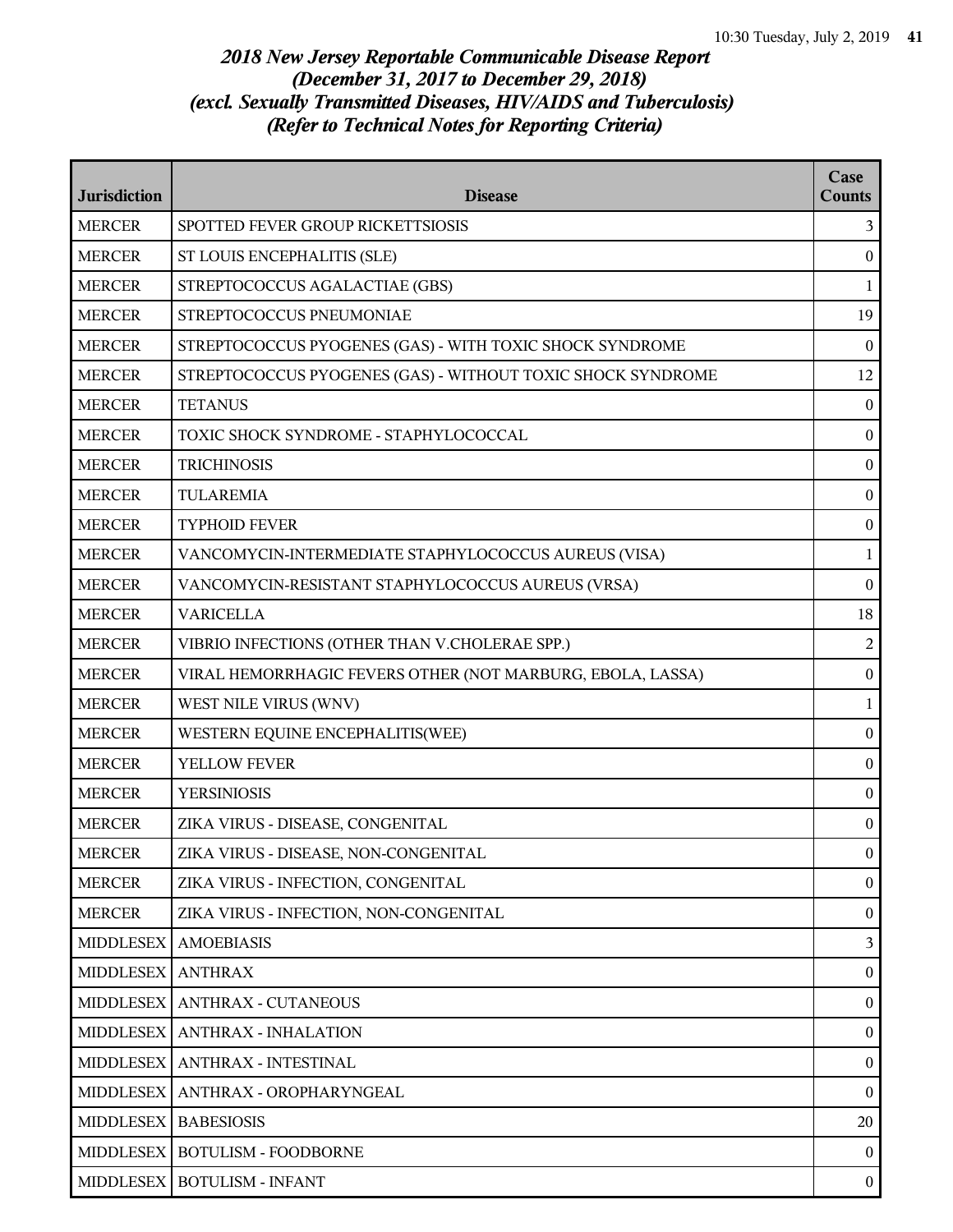| <b>Jurisdiction</b> | <b>Disease</b>                                                         | Case<br><b>Counts</b> |
|---------------------|------------------------------------------------------------------------|-----------------------|
| <b>MIDDLESEX</b>    | BOTULISM - OTHER, UNSPECIFIED                                          | $\overline{0}$        |
| <b>MIDDLESEX</b>    | <b>BOTULISM - WOUND</b>                                                | $\boldsymbol{0}$      |
| <b>MIDDLESEX</b>    | <b>BRUCELLOSIS</b>                                                     | $\boldsymbol{0}$      |
| <b>MIDDLESEX</b>    | CALIFORNIA ENCEPHALITIS(CE)                                            | $\bf{0}$              |
| <b>MIDDLESEX</b>    | <b>CAMPYLOBACTERIOSIS</b>                                              | 121                   |
| <b>MIDDLESEX</b>    | <b>CHIKUNGUNYA</b>                                                     | 4                     |
| <b>MIDDLESEX</b>    | CHOLERA - NON 01/0139                                                  | $\boldsymbol{0}$      |
| <b>MIDDLESEX</b>    | CHOLERA - O1                                                           | $\boldsymbol{0}$      |
| <b>MIDDLESEX</b>    | CHOLERA - 0139                                                         | $\bf{0}$              |
| <b>MIDDLESEX</b>    | CREUTZFELDT-JAKOB DISEASE                                              | $\boldsymbol{0}$      |
| <b>MIDDLESEX</b>    | CREUTZFELDT-JAKOB DISEASE - FAMILIAL                                   | $\bf{0}$              |
| <b>MIDDLESEX</b>    | CREUTZFELDT-JAKOB DISEASE - IATROGENIC                                 | $\boldsymbol{0}$      |
| <b>MIDDLESEX</b>    | <b>CREUTZFELDT-JAKOB DISEASE - NEW VARIANT</b>                         | $\boldsymbol{0}$      |
| <b>MIDDLESEX</b>    | CREUTZFELDT-JAKOB DISEASE - SPORADIC                                   | $\bf{0}$              |
| <b>MIDDLESEX</b>    | CREUTZFELDT-JAKOB DISEASE - UNKNOWN                                    | $\boldsymbol{0}$      |
| <b>MIDDLESEX</b>    | <b>CRYPTOSPORIDIOSIS</b>                                               | 25                    |
| <b>MIDDLESEX</b>    | <b>CYCLOSPORIASIS</b>                                                  | 5                     |
| <b>MIDDLESEX</b>    | DENGUE FEVER - DENGUE                                                  | $\overline{4}$        |
| <b>MIDDLESEX</b>    | DENGUE FEVER - DENGUE-LIKE ILLNESS                                     | $\bf{0}$              |
| <b>MIDDLESEX</b>    | DENGUE FEVER - SEVERE DENGUE                                           | $\boldsymbol{0}$      |
|                     | MIDDLESEX   DIPHTHERIA                                                 | $\bf{0}$              |
|                     | MIDDLESEX   EASTERN EQUINE ENCEPHALITIS(EEE)                           | $\overline{0}$        |
| <b>MIDDLESEX</b>    | <b>EBOLA</b>                                                           | $\boldsymbol{0}$      |
| <b>MIDDLESEX</b>    | EHRLICHIOSIS/ANAPLASMOSIS - ANAPLASMA PHAGOCYTOPHILUM (PREVIOUSLY HGE) | 11                    |
| <b>MIDDLESEX</b>    | EHRLICHIOSIS/ANAPLASMOSIS - EHRLICHIA CHAFFEENSIS (PREVIOUSLY HME)     | 5                     |
| <b>MIDDLESEX</b>    | EHRLICHIOSIS/ANAPLASMOSIS - EHRLICHIA EWINGII                          | $\bf{0}$              |
| <b>MIDDLESEX</b>    | EHRLICHIOSIS/ANAPLASMOSIS - UNDETERMINED                               | $\overline{0}$        |
| <b>MIDDLESEX</b>    | FOODBORNE INTOXICATIONS - CIGUATERA                                    | $\boldsymbol{0}$      |
| <b>MIDDLESEX</b>    | FOODBORNE INTOXICATIONS - MUSHROOM POISONING                           | $\overline{a}$        |
|                     | MIDDLESEX   FOODBORNE INTOXICATIONS - PARALYTIC SHELLFISH POISONING    | $\mathbf{0}$          |
| <b>MIDDLESEX</b>    | FOODBORNE INTOXICATIONS - SCOMBROID                                    | $\mathbf{0}$          |
| <b>MIDDLESEX</b>    | <b>GIARDIASIS</b>                                                      | 25                    |
| <b>MIDDLESEX</b>    | HAEMOPHILUS INFLUENZAE                                                 | 13                    |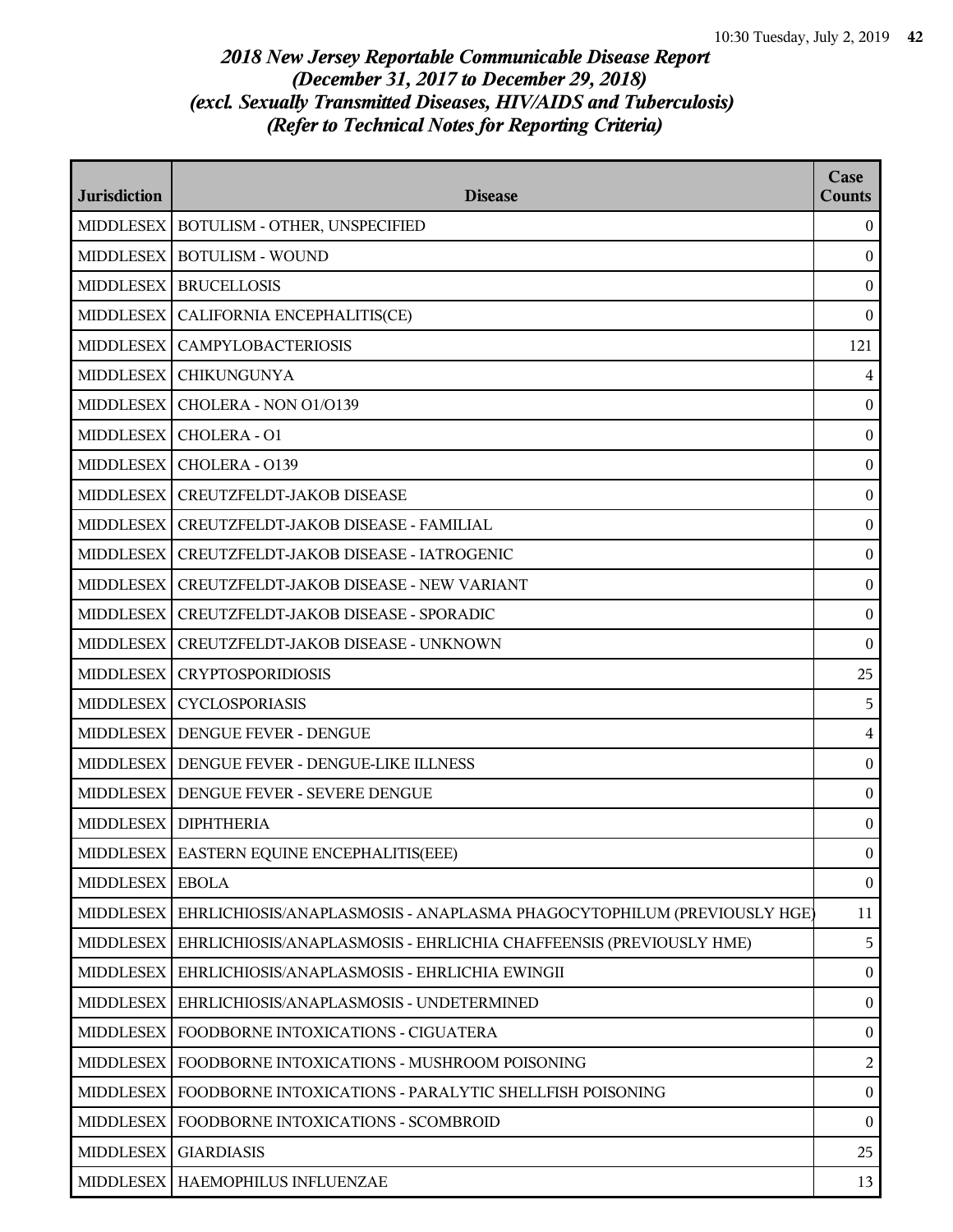| <b>Jurisdiction</b> | <b>Disease</b>                                          | Case<br><b>Counts</b>   |
|---------------------|---------------------------------------------------------|-------------------------|
| <b>MIDDLESEX</b>    | <b>HANTAVIRUS INFECTION</b>                             | $\boldsymbol{0}$        |
| <b>MIDDLESEX</b>    | HANTAVIRUS PULMONARY SYNDROME                           | $\mathbf{0}$            |
| <b>MIDDLESEX</b>    | HEMOLYTIC UREMIC SYNDROME                               | $\mathbf{0}$            |
| <b>MIDDLESEX</b>    | <b>HEPATITIS A</b>                                      | $\mathbf{1}$            |
| <b>MIDDLESEX</b>    | <b>HEPATITIS B - ACUTE</b>                              | $\overline{\mathbf{4}}$ |
| <b>MIDDLESEX</b>    | HEPATITIS B - CHRONIC                                   | 43                      |
| <b>MIDDLESEX</b>    | HEPATITIS B - PERINATAL                                 | $\mathbf{0}$            |
| <b>MIDDLESEX</b>    | HEPATITIS C - ACUTE                                     | 7                       |
| <b>MIDDLESEX</b>    | HEPATITIS C - CHRONIC                                   | 430                     |
| <b>MIDDLESEX</b>    | HEPATITIS C - PERINATAL                                 | $\mathbf{1}$            |
| <b>MIDDLESEX</b>    | INFLUENZA, HUMAN ISOLATES - NOVEL INFLUENZA A           | $\boldsymbol{0}$        |
| <b>MIDDLESEX</b>    | INFLUENZA, HUMAN ISOLATES - TYPE 2009 H1N1              | 36                      |
| <b>MIDDLESEX</b>    | INFLUENZA, HUMAN ISOLATES - TYPE A (SUBTYPING NOT DONE) | 753                     |
| <b>MIDDLESEX</b>    | INFLUENZA, HUMAN ISOLATES - TYPE A H1                   | 11                      |
| <b>MIDDLESEX</b>    | INFLUENZA, HUMAN ISOLATES - TYPE A H3                   | 53                      |
| <b>MIDDLESEX</b>    | INFLUENZA, HUMAN ISOLATES - TYPE B                      | 490                     |
| <b>MIDDLESEX</b>    | <b>JAMESTOWN CANYON VIRUS</b>                           | $\mathbf{0}$            |
| <b>MIDDLESEX</b>    | LACROSSE ENCEPHALITIS(LSE)                              | $\mathbf{0}$            |
| <b>MIDDLESEX</b>    | <b>LASSA FEVER</b>                                      | $\mathbf{0}$            |
| <b>MIDDLESEX</b>    | <b>LEGIONELLOSIS</b>                                    | 31                      |
| <b>MIDDLESEX</b>    | LEPROSY (HANSEN DISEASE)                                | $\boldsymbol{0}$        |
| <b>MIDDLESEX</b>    | <b>LEPTOSPIROSIS</b>                                    | $\mathbf{0}$            |
| <b>MIDDLESEX</b>    | <b>LISTERIOSIS</b>                                      | $\mathbf{1}$            |
| <b>MIDDLESEX</b>    | <b>LYME DISEASE</b>                                     | 154                     |
| <b>MIDDLESEX</b>    | <b>MALARIA</b>                                          | $\overline{4}$          |
| <b>MIDDLESEX</b>    | <b>MARBURG</b>                                          | $\boldsymbol{0}$        |
| <b>MIDDLESEX</b>    | <b>MEASLES</b>                                          | $\mathbf{0}$            |
| <b>MIDDLESEX</b>    | MENINGOCOCCAL DISEASE (NEISSERIA MENINGITIDIS)          | $\boldsymbol{0}$        |
| <b>MIDDLESEX</b>    | <b>MUMPS</b>                                            | $\overline{2}$          |
| <b>MIDDLESEX</b>    | <b>PERTUSSIS</b>                                        | 16                      |
| <b>MIDDLESEX</b>    | <b>PLAGUE</b>                                           | $\boldsymbol{0}$        |
| <b>MIDDLESEX</b>    | <b>POLIOMYELITIS</b>                                    | $\mathbf{0}$            |
| <b>MIDDLESEX</b>    | <b>POWASSAN</b>                                         | $\mathbf{0}$            |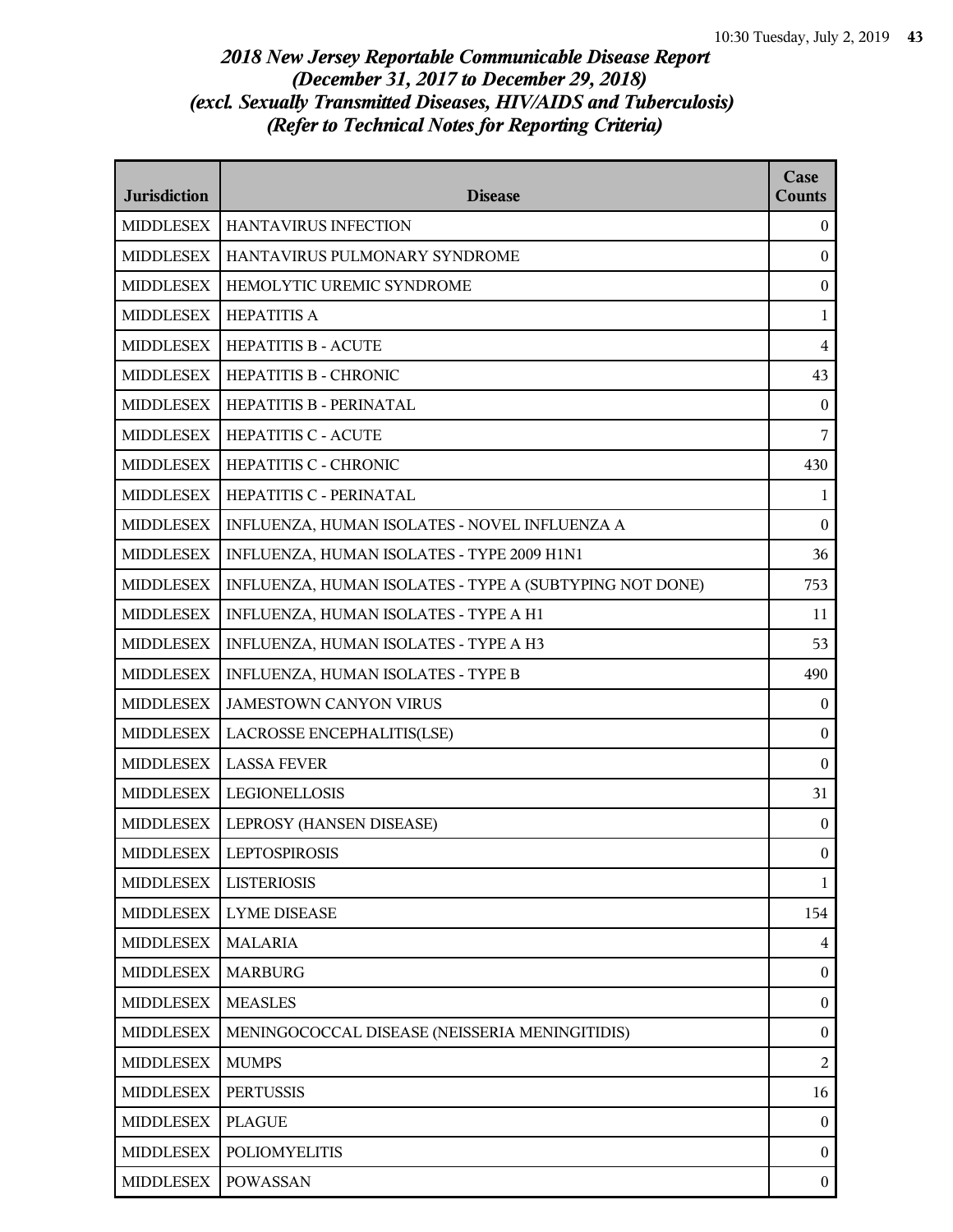| <b>Jurisdiction</b> | <b>Disease</b>                                              | Case<br><b>Counts</b> |
|---------------------|-------------------------------------------------------------|-----------------------|
| <b>MIDDLESEX</b>    | <b>PSITTACOSIS</b>                                          | $\boldsymbol{0}$      |
| <b>MIDDLESEX</b>    | <b>Q FEVER - ACUTE</b>                                      | $\mathbf{0}$          |
| <b>MIDDLESEX</b>    | <b>Q FEVER - CHRONIC</b>                                    | $\boldsymbol{0}$      |
| <b>MIDDLESEX</b>    | <b>RABIES</b>                                               | $\mathbf{0}$          |
| <b>MIDDLESEX</b>    | RUBELLA - CONGENITAL                                        | $\boldsymbol{0}$      |
| <b>MIDDLESEX</b>    | RUBELLA - NON-CONGENITAL                                    | $\bf{0}$              |
| <b>MIDDLESEX</b>    | SALMONELLOSIS - NON TYPHOID                                 | 112                   |
| <b>MIDDLESEX</b>    | SALMONELLOSIS - PARATYPHOID FEVER                           | 1                     |
| <b>MIDDLESEX</b>    | <b>SARS</b>                                                 | $\bf{0}$              |
| <b>MIDDLESEX</b>    | SHIGA TOXIN-PRODUCING E.COLI (STEC) - NON O157:H7           | 16                    |
| <b>MIDDLESEX</b>    | SHIGA TOXIN-PRODUCING E.COLI (STEC) - O157:H7               | $\bf{0}$              |
| <b>MIDDLESEX</b>    | <b>SHIGELLOSIS</b>                                          | 23                    |
| <b>MIDDLESEX</b>    | <b>SMALLPOX</b>                                             | $\bf{0}$              |
| <b>MIDDLESEX</b>    | SPOTTED FEVER GROUP RICKETTSIOSIS                           | 6                     |
| <b>MIDDLESEX</b>    | ST LOUIS ENCEPHALITIS (SLE)                                 | $\boldsymbol{0}$      |
| <b>MIDDLESEX</b>    | STREPTOCOCCUS AGALACTIAE (GBS)                              | 2                     |
| <b>MIDDLESEX</b>    | STREPTOCOCCUS PNEUMONIAE                                    | 41                    |
| <b>MIDDLESEX</b>    | STREPTOCOCCUS PYOGENES (GAS) - WITH TOXIC SHOCK SYNDROME    | $\mathbf{1}$          |
| <b>MIDDLESEX</b>    | STREPTOCOCCUS PYOGENES (GAS) - WITHOUT TOXIC SHOCK SYNDROME | 28                    |
| <b>MIDDLESEX</b>    | <b>TETANUS</b>                                              | $\boldsymbol{0}$      |
| <b>MIDDLESEX</b>    | TOXIC SHOCK SYNDROME - STAPHYLOCOCCAL                       | $\boldsymbol{0}$      |
| <b>MIDDLESEX</b>    | <b>TRICHINOSIS</b>                                          | $\overline{0}$        |
| <b>MIDDLESEX</b>    | <b>TULAREMIA</b>                                            | $\boldsymbol{0}$      |
| <b>MIDDLESEX</b>    | <b>TYPHOID FEVER</b>                                        | 9                     |
| <b>MIDDLESEX</b>    | VANCOMYCIN-INTERMEDIATE STAPHYLOCOCCUS AUREUS (VISA)        | $\boldsymbol{0}$      |
| <b>MIDDLESEX</b>    | VANCOMYCIN-RESISTANT STAPHYLOCOCCUS AUREUS (VRSA)           | $\boldsymbol{0}$      |
| <b>MIDDLESEX</b>    | <b>VARICELLA</b>                                            | 17                    |
| <b>MIDDLESEX</b>    | VIBRIO INFECTIONS (OTHER THAN V.CHOLERAE SPP.)              | 6                     |
| <b>MIDDLESEX</b>    | VIRAL HEMORRHAGIC FEVERS OTHER (NOT MARBURG, EBOLA, LASSA)  | $\boldsymbol{0}$      |
| <b>MIDDLESEX</b>    | WEST NILE VIRUS (WNV)                                       | 5                     |
| <b>MIDDLESEX</b>    | WESTERN EQUINE ENCEPHALITIS(WEE)                            | $\boldsymbol{0}$      |
| <b>MIDDLESEX</b>    | YELLOW FEVER                                                | $\boldsymbol{0}$      |
| <b>MIDDLESEX</b>    | <b>YERSINIOSIS</b>                                          | $\mathbf{1}$          |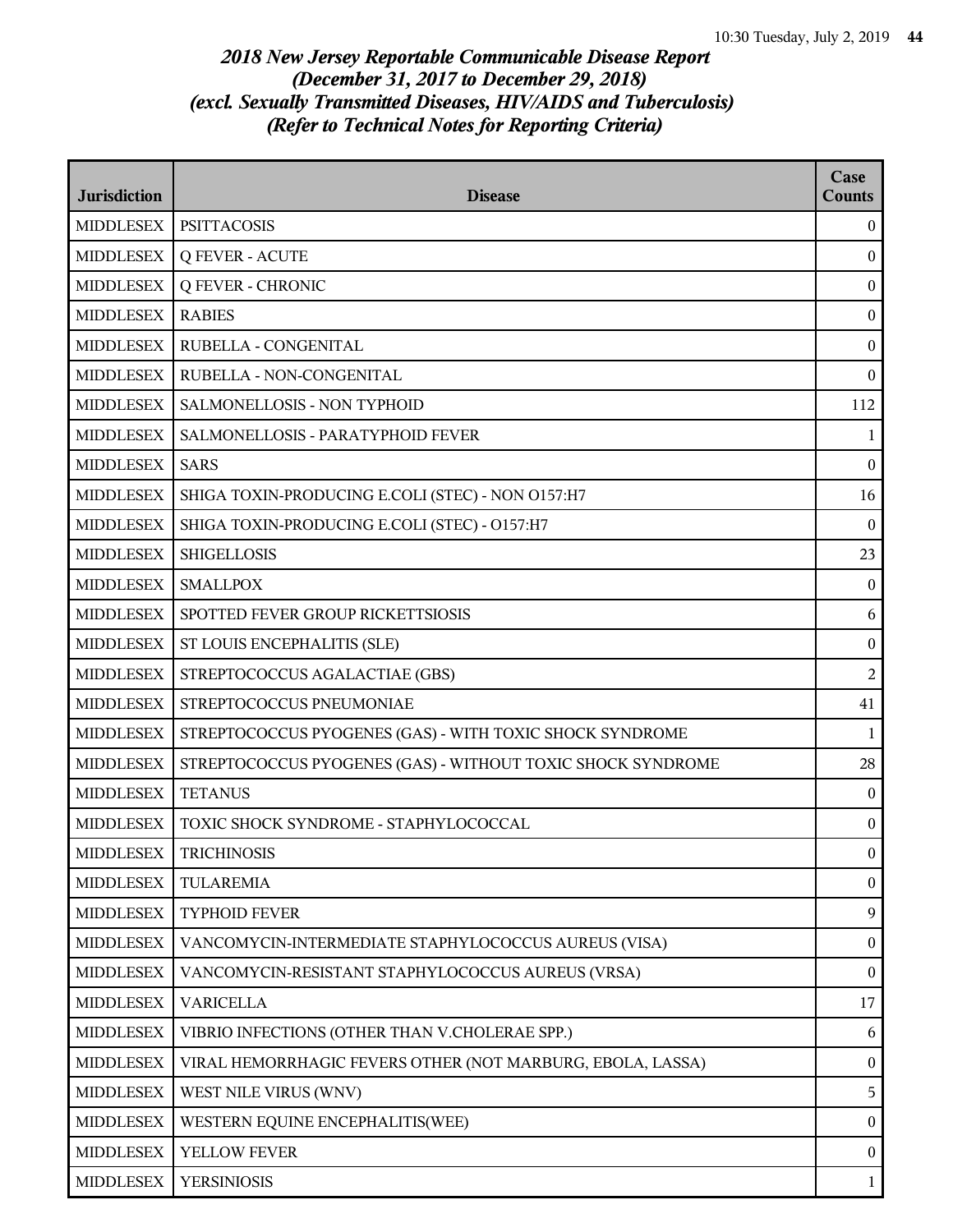| <b>Jurisdiction</b>   | <b>Disease</b>                                | Case<br><b>Counts</b> |
|-----------------------|-----------------------------------------------|-----------------------|
| <b>MIDDLESEX</b>      | ZIKA VIRUS - DISEASE, CONGENITAL              | $\boldsymbol{0}$      |
| <b>MIDDLESEX</b>      | ZIKA VIRUS - DISEASE, NON-CONGENITAL          | 1                     |
| <b>MIDDLESEX</b>      | ZIKA VIRUS - INFECTION, CONGENITAL            | $\boldsymbol{0}$      |
| <b>MIDDLESEX</b>      | ZIKA VIRUS - INFECTION, NON-CONGENITAL        | 1                     |
| <b>MONMOUTH</b>       | <b>AMOEBIASIS</b>                             | $\, 8$                |
| MONMOUTH ANTHRAX      |                                               | $\boldsymbol{0}$      |
| <b>MONMOUTH</b>       | <b>ANTHRAX - CUTANEOUS</b>                    | $\boldsymbol{0}$      |
|                       | MONMOUTH   ANTHRAX - INHALATION               | $\boldsymbol{0}$      |
| <b>MONMOUTH</b>       | <b>ANTHRAX - INTESTINAL</b>                   | $\boldsymbol{0}$      |
| <b>MONMOUTH</b>       | ANTHRAX - OROPHARYNGEAL                       | $\boldsymbol{0}$      |
| MONMOUTH   BABESIOSIS |                                               | 27                    |
| <b>MONMOUTH</b>       | <b>BOTULISM - FOODBORNE</b>                   | $\mathbf{0}$          |
|                       | MONMOUTH   BOTULISM - INFANT                  | $\boldsymbol{0}$      |
| <b>MONMOUTH</b>       | <b>BOTULISM - OTHER, UNSPECIFIED</b>          | $\boldsymbol{0}$      |
| <b>MONMOUTH</b>       | <b>BOTULISM - WOUND</b>                       | $\boldsymbol{0}$      |
|                       | MONMOUTH   BRUCELLOSIS                        | $\boldsymbol{0}$      |
| <b>MONMOUTH</b>       | CALIFORNIA ENCEPHALITIS(CE)                   | $\overline{0}$        |
| <b>MONMOUTH</b>       | <b>CAMPYLOBACTERIOSIS</b>                     | 105                   |
| <b>MONMOUTH</b>       | <b>CHIKUNGUNYA</b>                            | $\mathbf{0}$          |
| <b>MONMOUTH</b>       | CHOLERA - NON O1/O139                         | $\boldsymbol{0}$      |
|                       | MONMOUTH   CHOLERA - O1                       | $\boldsymbol{0}$      |
|                       | MONMOUTH   CHOLERA - 0139                     | $\bf{0}$              |
|                       | MONMOUTH   CREUTZFELDT-JAKOB DISEASE          | $\boldsymbol{0}$      |
| <b>MONMOUTH</b>       | CREUTZFELDT-JAKOB DISEASE - FAMILIAL          | $\overline{0}$        |
| <b>MONMOUTH</b>       | CREUTZFELDT-JAKOB DISEASE - IATROGENIC        | $\boldsymbol{0}$      |
| <b>MONMOUTH</b>       | CREUTZFELDT-JAKOB DISEASE - NEW VARIANT       | $\bf{0}$              |
| <b>MONMOUTH</b>       | CREUTZFELDT-JAKOB DISEASE - SPORADIC          | $\overline{0}$        |
| <b>MONMOUTH</b>       | CREUTZFELDT-JAKOB DISEASE - UNKNOWN           | 1                     |
| <b>MONMOUTH</b>       | <b>CRYPTOSPORIDIOSIS</b>                      | $\overline{3}$        |
| <b>MONMOUTH</b>       | CYCLOSPORIASIS                                | $\mathbf{1}$          |
|                       | MONMOUTH   DENGUE FEVER - DENGUE              | $\bf{0}$              |
|                       | MONMOUTH   DENGUE FEVER - DENGUE-LIKE ILLNESS | $\overline{0}$        |
|                       | MONMOUTH   DENGUE FEVER - SEVERE DENGUE       | $\boldsymbol{0}$      |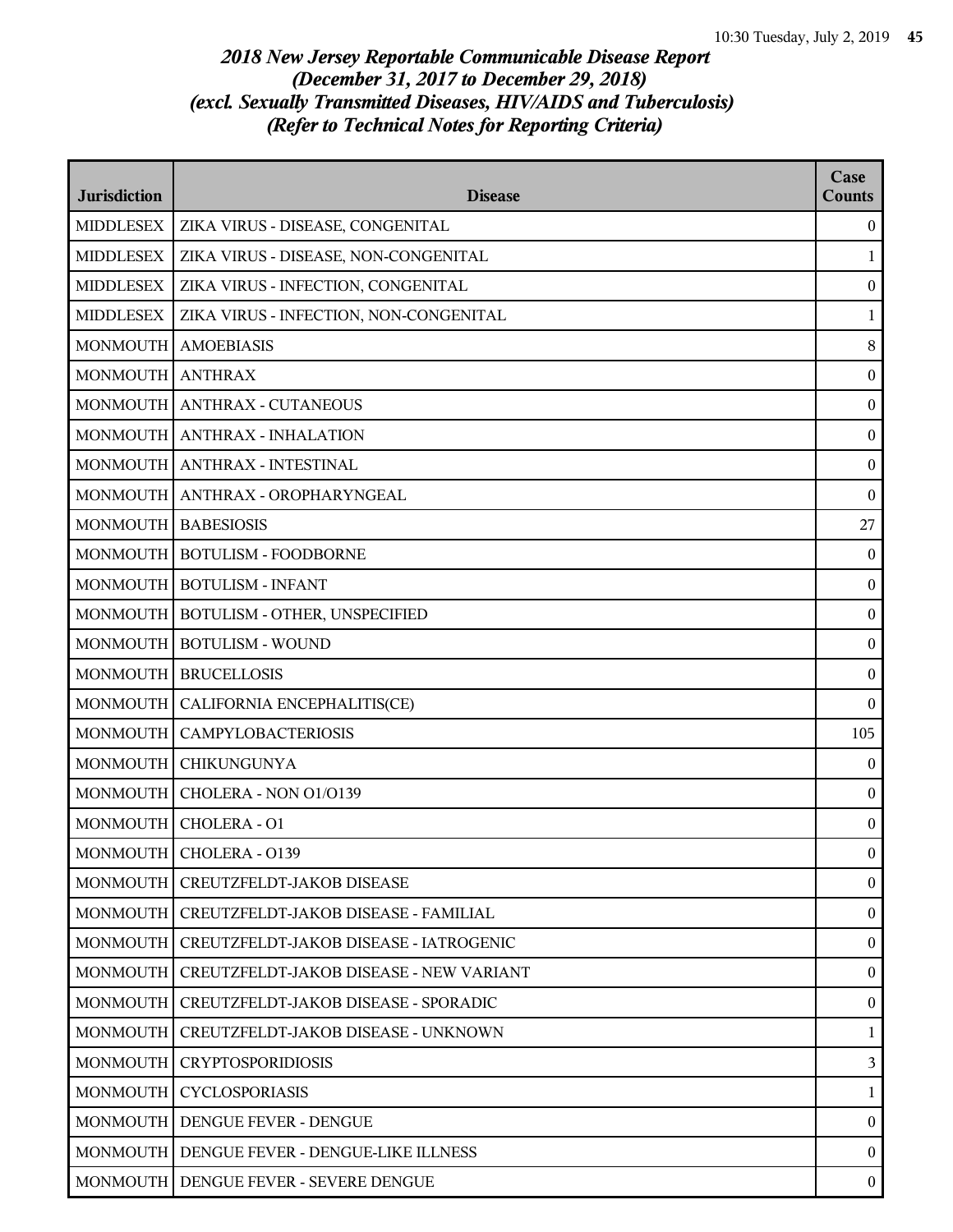| <b>Jurisdiction</b> | <b>Disease</b>                                                                    | Case<br><b>Counts</b> |
|---------------------|-----------------------------------------------------------------------------------|-----------------------|
|                     | MONMOUTH   DIPHTHERIA                                                             | $\boldsymbol{0}$      |
| <b>MONMOUTH</b>     | EASTERN EQUINE ENCEPHALITIS(EEE)                                                  | $\boldsymbol{0}$      |
| <b>MONMOUTH</b>     | <b>EBOLA</b>                                                                      | $\boldsymbol{0}$      |
|                     | MONMOUTH   EHRLICHIOSIS/ANAPLASMOSIS - ANAPLASMA PHAGOCYTOPHILUM (PREVIOUSLY HGE) | 11                    |
| <b>MONMOUTH</b>     | EHRLICHIOSIS/ANAPLASMOSIS - EHRLICHIA CHAFFEENSIS (PREVIOUSLY HME)                | 18                    |
|                     | MONMOUTH   EHRLICHIOSIS/ANAPLASMOSIS - EHRLICHIA EWINGII                          | $\boldsymbol{0}$      |
| <b>MONMOUTH</b>     | EHRLICHIOSIS/ANAPLASMOSIS - UNDETERMINED                                          | $\bf{0}$              |
| <b>MONMOUTH</b>     | FOODBORNE INTOXICATIONS - CIGUATERA                                               | $\bf{0}$              |
| <b>MONMOUTH</b>     | FOODBORNE INTOXICATIONS - MUSHROOM POISONING                                      | $\boldsymbol{0}$      |
| <b>MONMOUTH</b>     | FOODBORNE INTOXICATIONS - PARALYTIC SHELLFISH POISONING                           | $\boldsymbol{0}$      |
|                     | MONMOUTH   FOODBORNE INTOXICATIONS - SCOMBROID                                    | $\bf{0}$              |
| <b>MONMOUTH</b>     | <b>GIARDIASIS</b>                                                                 | 22                    |
|                     | MONMOUTH   HAEMOPHILUS INFLUENZAE                                                 | 14                    |
|                     | MONMOUTH   HANTAVIRUS INFECTION                                                   | $\mathbf{0}$          |
| <b>MONMOUTH</b>     | <b>HANTAVIRUS PULMONARY SYNDROME</b>                                              | $\boldsymbol{0}$      |
|                     | MONMOUTH   HEMOLYTIC UREMIC SYNDROME                                              | $\bf{0}$              |
| <b>MONMOUTH</b>     | <b>HEPATITIS A</b>                                                                | 6                     |
|                     | MONMOUTH   HEPATITIS B - ACUTE                                                    | $\overline{c}$        |
|                     | MONMOUTH   HEPATITIS B - CHRONIC                                                  | 17                    |
|                     | MONMOUTH   HEPATITIS B - PERINATAL                                                | $\boldsymbol{0}$      |
|                     | MONMOUTH   HEPATITIS C - ACUTE                                                    | 14                    |
|                     | MONMOUTH   HEPATITIS C - CHRONIC                                                  | 393                   |
| <b>MONMOUTH</b>     | HEPATITIS C - PERINATAL                                                           | $\boldsymbol{0}$      |
|                     | MONMOUTH   INFLUENZA, HUMAN ISOLATES - NOVEL INFLUENZA A                          | $\overline{0}$        |
| <b>MONMOUTH</b>     | INFLUENZA, HUMAN ISOLATES - TYPE 2009 H1N1                                        | 26                    |
| <b>MONMOUTH</b>     | INFLUENZA, HUMAN ISOLATES - TYPE A (SUBTYPING NOT DONE)                           | 1726                  |
| <b>MONMOUTH</b>     | INFLUENZA, HUMAN ISOLATES - TYPE A H1                                             | 1                     |
| <b>MONMOUTH</b>     | INFLUENZA, HUMAN ISOLATES - TYPE A H3                                             | 24                    |
| <b>MONMOUTH</b>     | INFLUENZA, HUMAN ISOLATES - TYPE B                                                | 952                   |
| <b>MONMOUTH</b>     | <b>JAMESTOWN CANYON VIRUS</b>                                                     | $\overline{0}$        |
| <b>MONMOUTH</b>     | LACROSSE ENCEPHALITIS(LSE)                                                        | $\bf{0}$              |
| <b>MONMOUTH</b>     | <b>LASSA FEVER</b>                                                                | $\overline{0}$        |
| <b>MONMOUTH</b>     | LEGIONELLOSIS                                                                     | 18                    |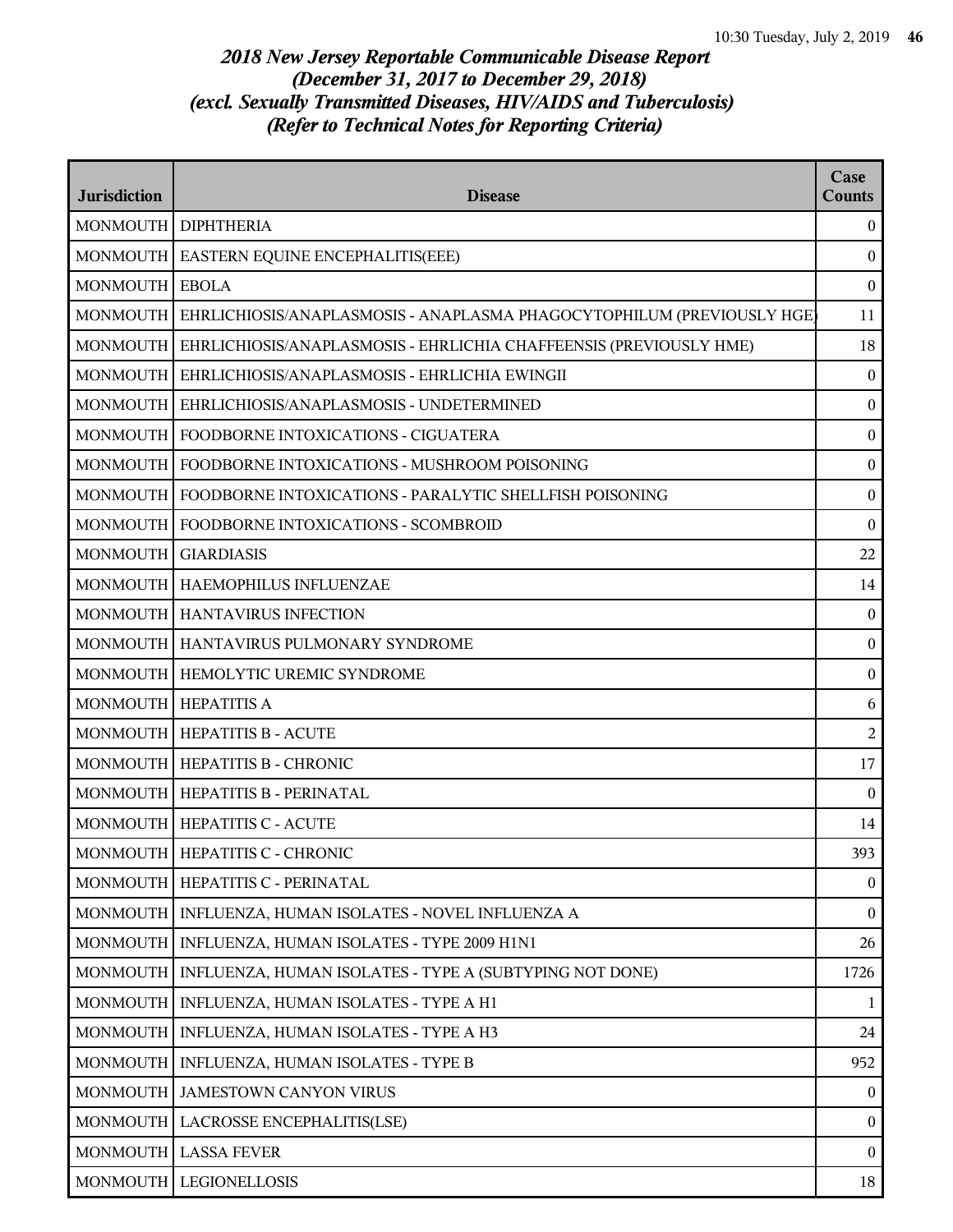| <b>Jurisdiction</b>    | <b>Disease</b>                                              | Case<br><b>Counts</b> |
|------------------------|-------------------------------------------------------------|-----------------------|
|                        | MONMOUTH   LEPROSY (HANSEN DISEASE)                         | $\boldsymbol{0}$      |
| <b>MONMOUTH</b>        | <b>LEPTOSPIROSIS</b>                                        | $\boldsymbol{0}$      |
| MONMOUTH   LISTERIOSIS |                                                             | 2                     |
|                        | MONMOUTH LYME DISEASE                                       | 506                   |
| MONMOUTH MALARIA       |                                                             | $\mathbf{1}$          |
| MONMOUTH MARBURG       |                                                             | $\bf{0}$              |
| <b>MONMOUTH</b>        | <b>MEASLES</b>                                              | $\boldsymbol{0}$      |
| <b>MONMOUTH</b>        | MENINGOCOCCAL DISEASE (NEISSERIA MENINGITIDIS)              | $\boldsymbol{0}$      |
| <b>MONMOUTH</b>        | <b>MUMPS</b>                                                | 5                     |
| <b>MONMOUTH</b>        | <b>PERTUSSIS</b>                                            | 17                    |
| MONMOUTH   PLAGUE      |                                                             | $\boldsymbol{0}$      |
| <b>MONMOUTH</b>        | <b>POLIOMYELITIS</b>                                        | $\boldsymbol{0}$      |
| <b>MONMOUTH</b>        | <b>POWASSAN</b>                                             | $\boldsymbol{0}$      |
|                        | MONMOUTH   PSITTACOSIS                                      | $\boldsymbol{0}$      |
| <b>MONMOUTH</b>        | <b>Q FEVER - ACUTE</b>                                      | $\boldsymbol{0}$      |
| MONMOUTH               | <b>Q FEVER - CHRONIC</b>                                    | $\boldsymbol{0}$      |
| <b>MONMOUTH</b>        | <b>RABIES</b>                                               | $\boldsymbol{0}$      |
| <b>MONMOUTH</b>        | RUBELLA - CONGENITAL                                        | $\boldsymbol{0}$      |
|                        | MONMOUTH   RUBELLA - NON-CONGENITAL                         | $\boldsymbol{0}$      |
| <b>MONMOUTH</b>        | SALMONELLOSIS - NON TYPHOID                                 | 87                    |
|                        | MONMOUTH   SALMONELLOSIS - PARATYPHOID FEVER                | $\boldsymbol{0}$      |
| MONMOUTH   SARS        |                                                             | $\boldsymbol{0}$      |
| <b>MONMOUTH</b>        | SHIGA TOXIN-PRODUCING E.COLI (STEC) - NON O157:H7           | 11                    |
| <b>MONMOUTH</b>        | SHIGA TOXIN-PRODUCING E.COLI (STEC) - O157:H7               | $\overline{4}$        |
| <b>MONMOUTH</b>        | <b>SHIGELLOSIS</b>                                          | 14                    |
| <b>MONMOUTH</b>        | <b>SMALLPOX</b>                                             | $\boldsymbol{0}$      |
| <b>MONMOUTH</b>        | SPOTTED FEVER GROUP RICKETTSIOSIS                           | 27                    |
| <b>MONMOUTH</b>        | <b>ST LOUIS ENCEPHALITIS (SLE)</b>                          | $\boldsymbol{0}$      |
| <b>MONMOUTH</b>        | STREPTOCOCCUS AGALACTIAE (GBS)                              | 2                     |
| <b>MONMOUTH</b>        | STREPTOCOCCUS PNEUMONIAE                                    | 52                    |
| <b>MONMOUTH</b>        | STREPTOCOCCUS PYOGENES (GAS) - WITH TOXIC SHOCK SYNDROME    | 1                     |
| <b>MONMOUTH</b>        | STREPTOCOCCUS PYOGENES (GAS) - WITHOUT TOXIC SHOCK SYNDROME | 28                    |
| <b>MONMOUTH</b>        | <b>TETANUS</b>                                              | $\boldsymbol{0}$      |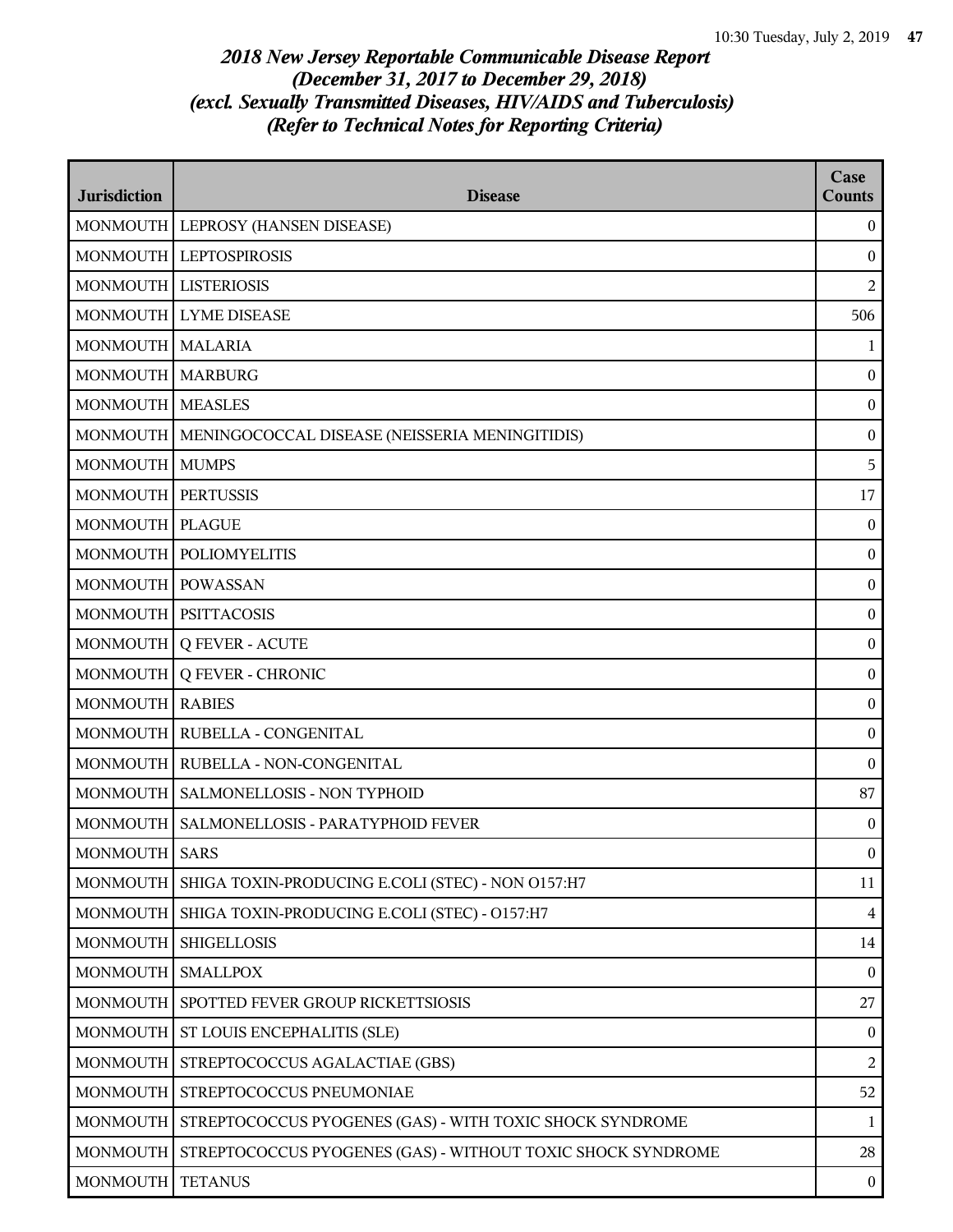| <b>Jurisdiction</b> | <b>Disease</b>                                             | Case<br><b>Counts</b> |
|---------------------|------------------------------------------------------------|-----------------------|
| <b>MONMOUTH</b>     | TOXIC SHOCK SYNDROME - STAPHYLOCOCCAL                      | $\overline{0}$        |
| <b>MONMOUTH</b>     | <b>TRICHINOSIS</b>                                         | $\mathbf{0}$          |
| <b>MONMOUTH</b>     | <b>TULAREMIA</b>                                           | $\boldsymbol{0}$      |
| <b>MONMOUTH</b>     | <b>TYPHOID FEVER</b>                                       | 1                     |
| <b>MONMOUTH</b>     | VANCOMYCIN-INTERMEDIATE STAPHYLOCOCCUS AUREUS (VISA)       | $\boldsymbol{0}$      |
| <b>MONMOUTH</b>     | VANCOMYCIN-RESISTANT STAPHYLOCOCCUS AUREUS (VRSA)          | $\boldsymbol{0}$      |
| <b>MONMOUTH</b>     | <b>VARICELLA</b>                                           | 13                    |
| <b>MONMOUTH</b>     | VIBRIO INFECTIONS (OTHER THAN V.CHOLERAE SPP.)             | 5                     |
| <b>MONMOUTH</b>     | VIRAL HEMORRHAGIC FEVERS OTHER (NOT MARBURG, EBOLA, LASSA) | $\boldsymbol{0}$      |
| <b>MONMOUTH</b>     | WEST NILE VIRUS (WNV)                                      | $\overline{4}$        |
| <b>MONMOUTH</b>     | WESTERN EQUINE ENCEPHALITIS(WEE)                           | $\bf{0}$              |
| <b>MONMOUTH</b>     | <b>YELLOW FEVER</b>                                        | $\boldsymbol{0}$      |
| <b>MONMOUTH</b>     | <b>YERSINIOSIS</b>                                         | 1                     |
| <b>MONMOUTH</b>     | ZIKA VIRUS - DISEASE, CONGENITAL                           | $\boldsymbol{0}$      |
| <b>MONMOUTH</b>     | ZIKA VIRUS - DISEASE, NON-CONGENITAL                       | $\boldsymbol{0}$      |
| <b>MONMOUTH</b>     | <b>ZIKA VIRUS - INFECTION, CONGENITAL</b>                  | $\boldsymbol{0}$      |
| <b>MONMOUTH</b>     | ZIKA VIRUS - INFECTION, NON-CONGENITAL                     | $\boldsymbol{0}$      |
| <b>MORRIS</b>       | <b>AMOEBIASIS</b>                                          | 9                     |
| <b>MORRIS</b>       | <b>ANTHRAX</b>                                             | $\boldsymbol{0}$      |
| <b>MORRIS</b>       | <b>ANTHRAX - CUTANEOUS</b>                                 | $\boldsymbol{0}$      |
| <b>MORRIS</b>       | <b>ANTHRAX - INHALATION</b>                                | $\boldsymbol{0}$      |
| <b>MORRIS</b>       | ANTHRAX - INTESTINAL                                       | $\mathbf{0}$          |
| <b>MORRIS</b>       | ANTHRAX - OROPHARYNGEAL                                    | $\boldsymbol{0}$      |
| <b>MORRIS</b>       | <b>BABESIOSIS</b>                                          | 11                    |
| <b>MORRIS</b>       | <b>BOTULISM - FOODBORNE</b>                                | $\boldsymbol{0}$      |
| <b>MORRIS</b>       | <b>BOTULISM - INFANT</b>                                   | $\mathbf{1}$          |
| <b>MORRIS</b>       | BOTULISM - OTHER, UNSPECIFIED                              | $\overline{0}$        |
| <b>MORRIS</b>       | <b>BOTULISM - WOUND</b>                                    | $\boldsymbol{0}$      |
| <b>MORRIS</b>       | <b>BRUCELLOSIS</b>                                         | $\boldsymbol{0}$      |
| <b>MORRIS</b>       | CALIFORNIA ENCEPHALITIS(CE)                                | $\boldsymbol{0}$      |
| <b>MORRIS</b>       | <b>CAMPYLOBACTERIOSIS</b>                                  | 106                   |
| <b>MORRIS</b>       | <b>CHIKUNGUNYA</b>                                         | $\theta$              |
| <b>MORRIS</b>       | CHOLERA - NON 01/0139                                      | $\bf{0}$              |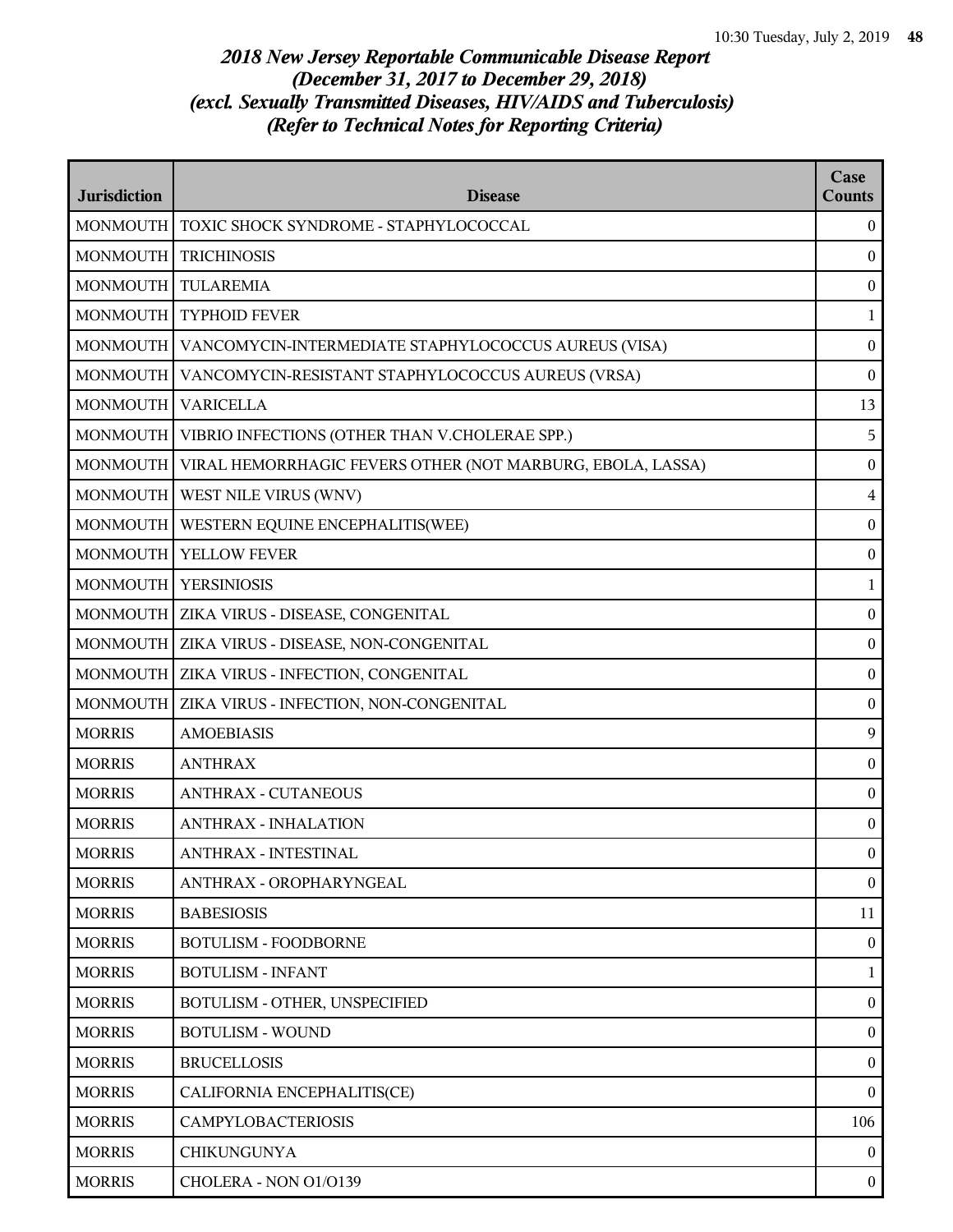| <b>Jurisdiction</b> | <b>Disease</b>                                                         | Case<br>Counts   |
|---------------------|------------------------------------------------------------------------|------------------|
| <b>MORRIS</b>       | CHOLERA - O1                                                           | $\overline{0}$   |
| <b>MORRIS</b>       | CHOLERA - 0139                                                         | $\mathbf{0}$     |
| <b>MORRIS</b>       | CREUTZFELDT-JAKOB DISEASE                                              | $\bf{0}$         |
| <b>MORRIS</b>       | CREUTZFELDT-JAKOB DISEASE - FAMILIAL                                   | $\boldsymbol{0}$ |
| <b>MORRIS</b>       | CREUTZFELDT-JAKOB DISEASE - IATROGENIC                                 | $\mathbf{0}$     |
| <b>MORRIS</b>       | <b>CREUTZFELDT-JAKOB DISEASE - NEW VARIANT</b>                         | $\overline{0}$   |
| <b>MORRIS</b>       | CREUTZFELDT-JAKOB DISEASE - SPORADIC                                   | $\bf{0}$         |
| <b>MORRIS</b>       | CREUTZFELDT-JAKOB DISEASE - UNKNOWN                                    | $\bf{0}$         |
| <b>MORRIS</b>       | <b>CRYPTOSPORIDIOSIS</b>                                               | 16               |
| <b>MORRIS</b>       | <b>CYCLOSPORIASIS</b>                                                  | 9                |
| <b>MORRIS</b>       | DENGUE FEVER - DENGUE                                                  | $\mathbf{1}$     |
| <b>MORRIS</b>       | DENGUE FEVER - DENGUE-LIKE ILLNESS                                     | $\overline{0}$   |
| <b>MORRIS</b>       | DENGUE FEVER - SEVERE DENGUE                                           | $\bf{0}$         |
| <b>MORRIS</b>       | <b>DIPHTHERIA</b>                                                      | $\bf{0}$         |
| <b>MORRIS</b>       | EASTERN EQUINE ENCEPHALITIS(EEE)                                       | $\mathbf{0}$     |
| <b>MORRIS</b>       | <b>EBOLA</b>                                                           | $\bf{0}$         |
| <b>MORRIS</b>       | EHRLICHIOSIS/ANAPLASMOSIS - ANAPLASMA PHAGOCYTOPHILUM (PREVIOUSLY HGE) | 9                |
| <b>MORRIS</b>       | EHRLICHIOSIS/ANAPLASMOSIS - EHRLICHIA CHAFFEENSIS (PREVIOUSLY HME)     | $\overline{3}$   |
| <b>MORRIS</b>       | EHRLICHIOSIS/ANAPLASMOSIS - EHRLICHIA EWINGII                          | $\bf{0}$         |
| <b>MORRIS</b>       | EHRLICHIOSIS/ANAPLASMOSIS - UNDETERMINED                               | $\boldsymbol{0}$ |
| <b>MORRIS</b>       | FOODBORNE INTOXICATIONS - CIGUATERA                                    | $\boldsymbol{0}$ |
| <b>MORRIS</b>       | FOODBORNE INTOXICATIONS - MUSHROOM POISONING                           | $\overline{0}$   |
| <b>MORRIS</b>       | FOODBORNE INTOXICATIONS - PARALYTIC SHELLFISH POISONING                | $\overline{0}$   |
| <b>MORRIS</b>       | FOODBORNE INTOXICATIONS - SCOMBROID                                    | $\overline{0}$   |
| <b>MORRIS</b>       | <b>GIARDIASIS</b>                                                      | 27               |
| <b>MORRIS</b>       | HAEMOPHILUS INFLUENZAE                                                 | 14               |
| <b>MORRIS</b>       | <b>HANTAVIRUS INFECTION</b>                                            | $\theta$         |
| <b>MORRIS</b>       | HANTAVIRUS PULMONARY SYNDROME                                          | $\overline{0}$   |
| <b>MORRIS</b>       | HEMOLYTIC UREMIC SYNDROME                                              | $\mathbf{0}$     |
| <b>MORRIS</b>       | <b>HEPATITIS A</b>                                                     | 7                |
| <b>MORRIS</b>       | <b>HEPATITIS B - ACUTE</b>                                             | $\mathbf{1}$     |
| <b>MORRIS</b>       | <b>HEPATITIS B - CHRONIC</b>                                           | 17               |
| <b>MORRIS</b>       | HEPATITIS B - PERINATAL                                                | $\mathbf{0}$     |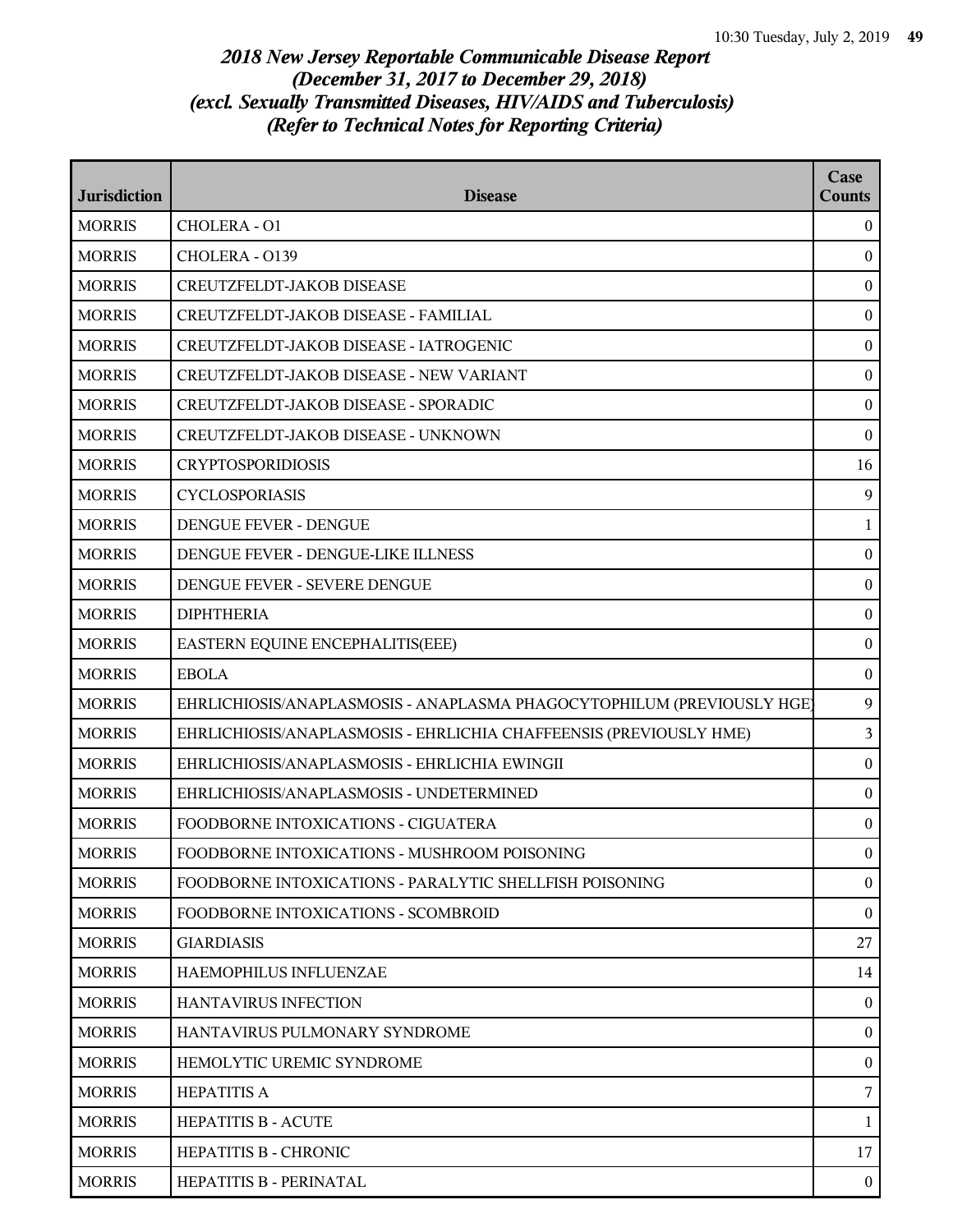| <b>Jurisdiction</b> | <b>Disease</b>                                          | Case<br><b>Counts</b> |
|---------------------|---------------------------------------------------------|-----------------------|
| <b>MORRIS</b>       | <b>HEPATITIS C - ACUTE</b>                              | 7                     |
| <b>MORRIS</b>       | HEPATITIS C - CHRONIC                                   | 197                   |
| <b>MORRIS</b>       | HEPATITIS C - PERINATAL                                 | $\theta$              |
| <b>MORRIS</b>       | INFLUENZA, HUMAN ISOLATES - NOVEL INFLUENZA A           | $\boldsymbol{0}$      |
| <b>MORRIS</b>       | INFLUENZA, HUMAN ISOLATES - TYPE 2009 H1N1              | 105                   |
| <b>MORRIS</b>       | INFLUENZA, HUMAN ISOLATES - TYPE A (SUBTYPING NOT DONE) | 497                   |
| <b>MORRIS</b>       | INFLUENZA, HUMAN ISOLATES - TYPE A H1                   | 7                     |
| <b>MORRIS</b>       | INFLUENZA, HUMAN ISOLATES - TYPE A H3                   | 253                   |
| <b>MORRIS</b>       | INFLUENZA, HUMAN ISOLATES - TYPE B                      | 365                   |
| <b>MORRIS</b>       | <b>JAMESTOWN CANYON VIRUS</b>                           | $\mathbf{0}$          |
| <b>MORRIS</b>       | LACROSSE ENCEPHALITIS(LSE)                              | $\boldsymbol{0}$      |
| <b>MORRIS</b>       | <b>LASSA FEVER</b>                                      | $\boldsymbol{0}$      |
| <b>MORRIS</b>       | <b>LEGIONELLOSIS</b>                                    | 30                    |
| <b>MORRIS</b>       | LEPROSY (HANSEN DISEASE)                                | $\mathbf{0}$          |
| <b>MORRIS</b>       | <b>LEPTOSPIROSIS</b>                                    | $\boldsymbol{0}$      |
| <b>MORRIS</b>       | <b>LISTERIOSIS</b>                                      | 3                     |
| <b>MORRIS</b>       | <b>LYME DISEASE</b>                                     | 472                   |
| <b>MORRIS</b>       | <b>MALARIA</b>                                          | $\overline{4}$        |
| <b>MORRIS</b>       | <b>MARBURG</b>                                          | $\boldsymbol{0}$      |
| <b>MORRIS</b>       | <b>MEASLES</b>                                          | $\boldsymbol{0}$      |
| <b>MORRIS</b>       | MENINGOCOCCAL DISEASE (NEISSERIA MENINGITIDIS)          | $\overline{c}$        |
| <b>MORRIS</b>       | <b>MUMPS</b>                                            | $\overline{2}$        |
| <b>MORRIS</b>       | <b>PERTUSSIS</b>                                        | 18                    |
| <b>MORRIS</b>       | <b>PLAGUE</b>                                           | $\overline{0}$        |
| <b>MORRIS</b>       | <b>POLIOMYELITIS</b>                                    | $\boldsymbol{0}$      |
| <b>MORRIS</b>       | <b>POWASSAN</b>                                         | $\boldsymbol{0}$      |
| <b>MORRIS</b>       | <b>PSITTACOSIS</b>                                      | $\boldsymbol{0}$      |
| <b>MORRIS</b>       | <b>Q FEVER - ACUTE</b>                                  | $\overline{0}$        |
| <b>MORRIS</b>       | <b>Q FEVER - CHRONIC</b>                                | $\overline{0}$        |
| <b>MORRIS</b>       | <b>RABIES</b>                                           | $\boldsymbol{0}$      |
| <b>MORRIS</b>       | RUBELLA - CONGENITAL                                    | $\boldsymbol{0}$      |
| <b>MORRIS</b>       | RUBELLA - NON-CONGENITAL                                | $\theta$              |
| <b>MORRIS</b>       | SALMONELLOSIS - NON TYPHOID                             | 66                    |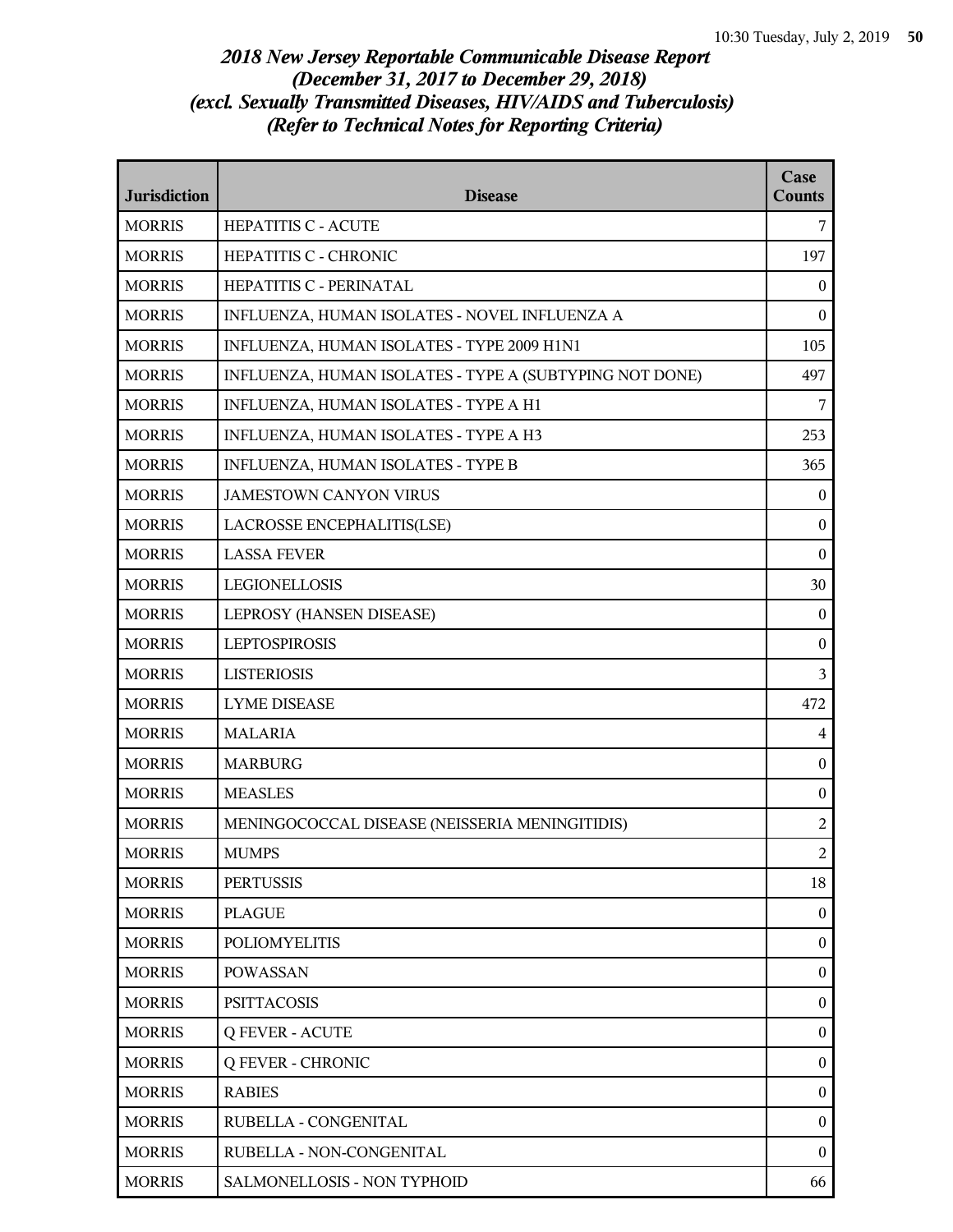| <b>Jurisdiction</b> | <b>Disease</b>                                              | Case<br><b>Counts</b> |
|---------------------|-------------------------------------------------------------|-----------------------|
| <b>MORRIS</b>       | SALMONELLOSIS - PARATYPHOID FEVER                           | $\mathbf{0}$          |
| <b>MORRIS</b>       | <b>SARS</b>                                                 | $\bf{0}$              |
| <b>MORRIS</b>       | SHIGA TOXIN-PRODUCING E.COLI (STEC) - NON O157:H7           | 12                    |
| <b>MORRIS</b>       | SHIGA TOXIN-PRODUCING E.COLI (STEC) - O157:H7               | 5                     |
| <b>MORRIS</b>       | <b>SHIGELLOSIS</b>                                          | 24                    |
| <b>MORRIS</b>       | <b>SMALLPOX</b>                                             | $\bf{0}$              |
| <b>MORRIS</b>       | SPOTTED FEVER GROUP RICKETTSIOSIS                           | 3                     |
| <b>MORRIS</b>       | ST LOUIS ENCEPHALITIS (SLE)                                 | $\bf{0}$              |
| <b>MORRIS</b>       | STREPTOCOCCUS AGALACTIAE (GBS)                              | $\mathbf{0}$          |
| <b>MORRIS</b>       | STREPTOCOCCUS PNEUMONIAE                                    | 28                    |
| <b>MORRIS</b>       | STREPTOCOCCUS PYOGENES (GAS) - WITH TOXIC SHOCK SYNDROME    | $\theta$              |
| <b>MORRIS</b>       | STREPTOCOCCUS PYOGENES (GAS) - WITHOUT TOXIC SHOCK SYNDROME | 14                    |
| <b>MORRIS</b>       | <b>TETANUS</b>                                              | $\theta$              |
| <b>MORRIS</b>       | TOXIC SHOCK SYNDROME - STAPHYLOCOCCAL                       | $\mathbf{0}$          |
| <b>MORRIS</b>       | <b>TRICHINOSIS</b>                                          | $\boldsymbol{0}$      |
| <b>MORRIS</b>       | TULAREMIA                                                   | $\mathbf{0}$          |
| <b>MORRIS</b>       | <b>TYPHOID FEVER</b>                                        | $\bf{0}$              |
| <b>MORRIS</b>       | VANCOMYCIN-INTERMEDIATE STAPHYLOCOCCUS AUREUS (VISA)        | $\bf{0}$              |
| <b>MORRIS</b>       | VANCOMYCIN-RESISTANT STAPHYLOCOCCUS AUREUS (VRSA)           | $\mathbf{0}$          |
| <b>MORRIS</b>       | <b>VARICELLA</b>                                            | 16                    |
| <b>MORRIS</b>       | VIBRIO INFECTIONS (OTHER THAN V.CHOLERAE SPP.)              | 7                     |
| <b>MORRIS</b>       | VIRAL HEMORRHAGIC FEVERS OTHER (NOT MARBURG, EBOLA, LASSA)  | $\mathbf{0}$          |
| <b>MORRIS</b>       | WEST NILE VIRUS (WNV)                                       | 4                     |
| <b>MORRIS</b>       | WESTERN EQUINE ENCEPHALITIS(WEE)                            | $\boldsymbol{0}$      |
| <b>MORRIS</b>       | YELLOW FEVER                                                | $\boldsymbol{0}$      |
| <b>MORRIS</b>       | <b>YERSINIOSIS</b>                                          | $\boldsymbol{0}$      |
| <b>MORRIS</b>       | ZIKA VIRUS - DISEASE, CONGENITAL                            | $\mathbf{0}$          |
| <b>MORRIS</b>       | ZIKA VIRUS - DISEASE, NON-CONGENITAL                        | $\boldsymbol{0}$      |
| <b>MORRIS</b>       | ZIKA VIRUS - INFECTION, CONGENITAL                          | $\boldsymbol{0}$      |
| <b>MORRIS</b>       | ZIKA VIRUS - INFECTION, NON-CONGENITAL                      | $\boldsymbol{0}$      |
| <b>OCEAN</b>        | <b>AMOEBIASIS</b>                                           | 5                     |
| <b>OCEAN</b>        | <b>ANTHRAX</b>                                              | $\mathbf{0}$          |
| <b>OCEAN</b>        | <b>ANTHRAX - CUTANEOUS</b>                                  | $\boldsymbol{0}$      |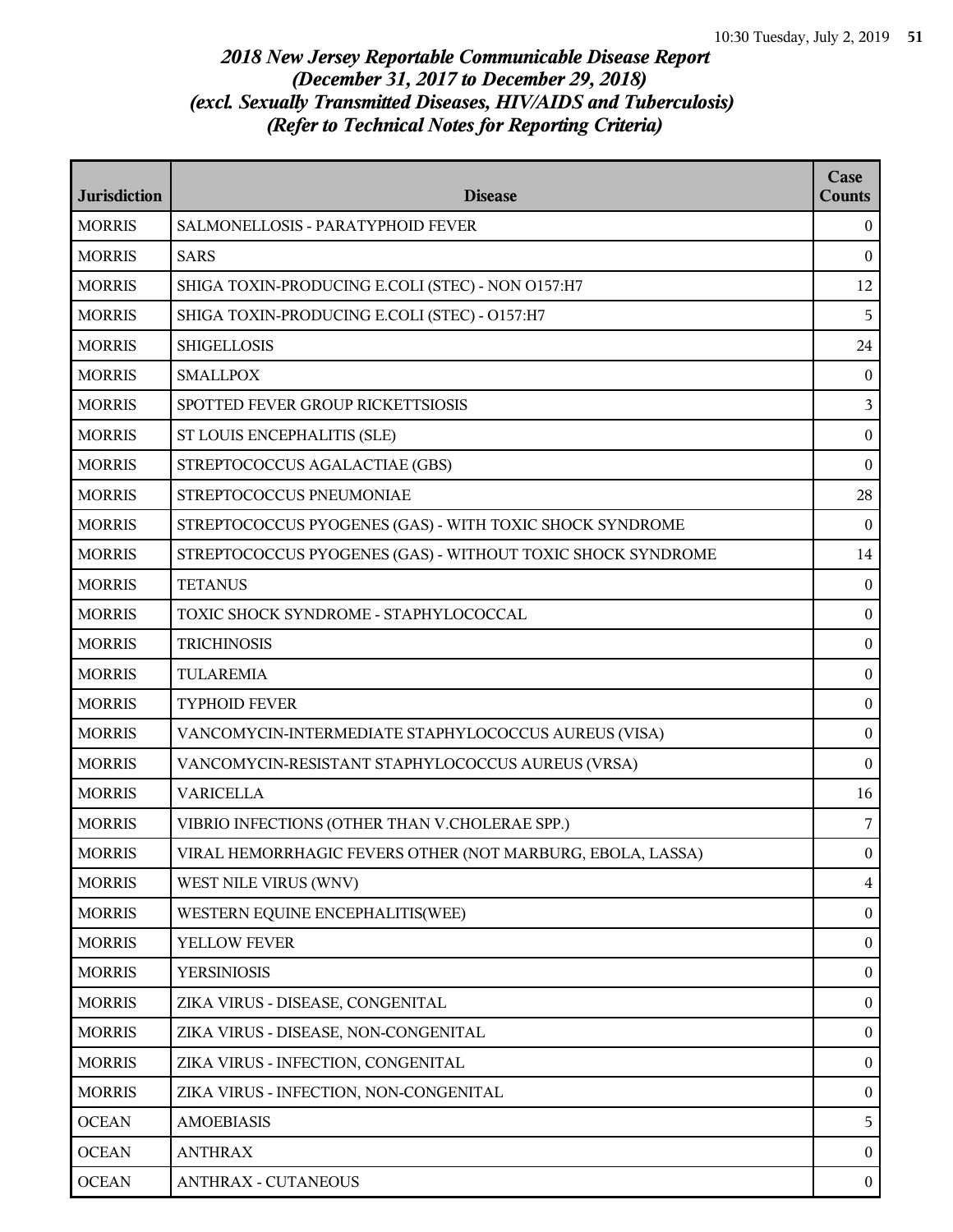| <b>Jurisdiction</b> | <b>Disease</b>                                                         | Case<br>Counts   |
|---------------------|------------------------------------------------------------------------|------------------|
| <b>OCEAN</b>        | <b>ANTHRAX - INHALATION</b>                                            | $\overline{0}$   |
| <b>OCEAN</b>        | <b>ANTHRAX - INTESTINAL</b>                                            | $\mathbf{0}$     |
| <b>OCEAN</b>        | ANTHRAX - OROPHARYNGEAL                                                | $\bf{0}$         |
| <b>OCEAN</b>        | <b>BABESIOSIS</b>                                                      | 15               |
| <b>OCEAN</b>        | <b>BOTULISM - FOODBORNE</b>                                            | $\mathbf{0}$     |
| <b>OCEAN</b>        | <b>BOTULISM - INFANT</b>                                               | $\mathbf{1}$     |
| <b>OCEAN</b>        | BOTULISM - OTHER, UNSPECIFIED                                          | $\boldsymbol{0}$ |
| <b>OCEAN</b>        | <b>BOTULISM - WOUND</b>                                                | $\boldsymbol{0}$ |
| <b>OCEAN</b>        | <b>BRUCELLOSIS</b>                                                     | $\bf{0}$         |
| <b>OCEAN</b>        | CALIFORNIA ENCEPHALITIS(CE)                                            | $\mathbf{0}$     |
| <b>OCEAN</b>        | <b>CAMPYLOBACTERIOSIS</b>                                              | 123              |
| <b>OCEAN</b>        | <b>CHIKUNGUNYA</b>                                                     | 1                |
| <b>OCEAN</b>        | CHOLERA - NON 01/0139                                                  | $\boldsymbol{0}$ |
| <b>OCEAN</b>        | CHOLERA - O1                                                           | $\bf{0}$         |
| <b>OCEAN</b>        | CHOLERA - 0139                                                         | $\mathbf{0}$     |
| <b>OCEAN</b>        | CREUTZFELDT-JAKOB DISEASE                                              | $\bf{0}$         |
| <b>OCEAN</b>        | CREUTZFELDT-JAKOB DISEASE - FAMILIAL                                   | $\boldsymbol{0}$ |
| <b>OCEAN</b>        | CREUTZFELDT-JAKOB DISEASE - IATROGENIC                                 | $\boldsymbol{0}$ |
| <b>OCEAN</b>        | CREUTZFELDT-JAKOB DISEASE - NEW VARIANT                                | $\bf{0}$         |
| <b>OCEAN</b>        | CREUTZFELDT-JAKOB DISEASE - SPORADIC                                   | $\mathbf{0}$     |
| <b>OCEAN</b>        | CREUTZFELDT-JAKOB DISEASE - UNKNOWN                                    | $\bf{0}$         |
| <b>OCEAN</b>        | <b>CRYPTOSPORIDIOSIS</b>                                               | 12               |
| <b>OCEAN</b>        | <b>CYCLOSPORIASIS</b>                                                  | $\mathbf{1}$     |
| <b>OCEAN</b>        | DENGUE FEVER - DENGUE                                                  | $\mathbf{0}$     |
| <b>OCEAN</b>        | DENGUE FEVER - DENGUE-LIKE ILLNESS                                     | $\mathbf{0}$     |
| <b>OCEAN</b>        | DENGUE FEVER - SEVERE DENGUE                                           | $\bf{0}$         |
| <b>OCEAN</b>        | <b>DIPHTHERIA</b>                                                      | $\bf{0}$         |
| <b>OCEAN</b>        | EASTERN EQUINE ENCEPHALITIS(EEE)                                       | $\bf{0}$         |
| <b>OCEAN</b>        | <b>EBOLA</b>                                                           | $\bf{0}$         |
| <b>OCEAN</b>        | EHRLICHIOSIS/ANAPLASMOSIS - ANAPLASMA PHAGOCYTOPHILUM (PREVIOUSLY HGE) | 8                |
| <b>OCEAN</b>        | EHRLICHIOSIS/ANAPLASMOSIS - EHRLICHIA CHAFFEENSIS (PREVIOUSLY HME)     | 22               |
| <b>OCEAN</b>        | EHRLICHIOSIS/ANAPLASMOSIS - EHRLICHIA EWINGII                          | $\theta$         |
| <b>OCEAN</b>        | EHRLICHIOSIS/ANAPLASMOSIS - UNDETERMINED                               | $\overline{a}$   |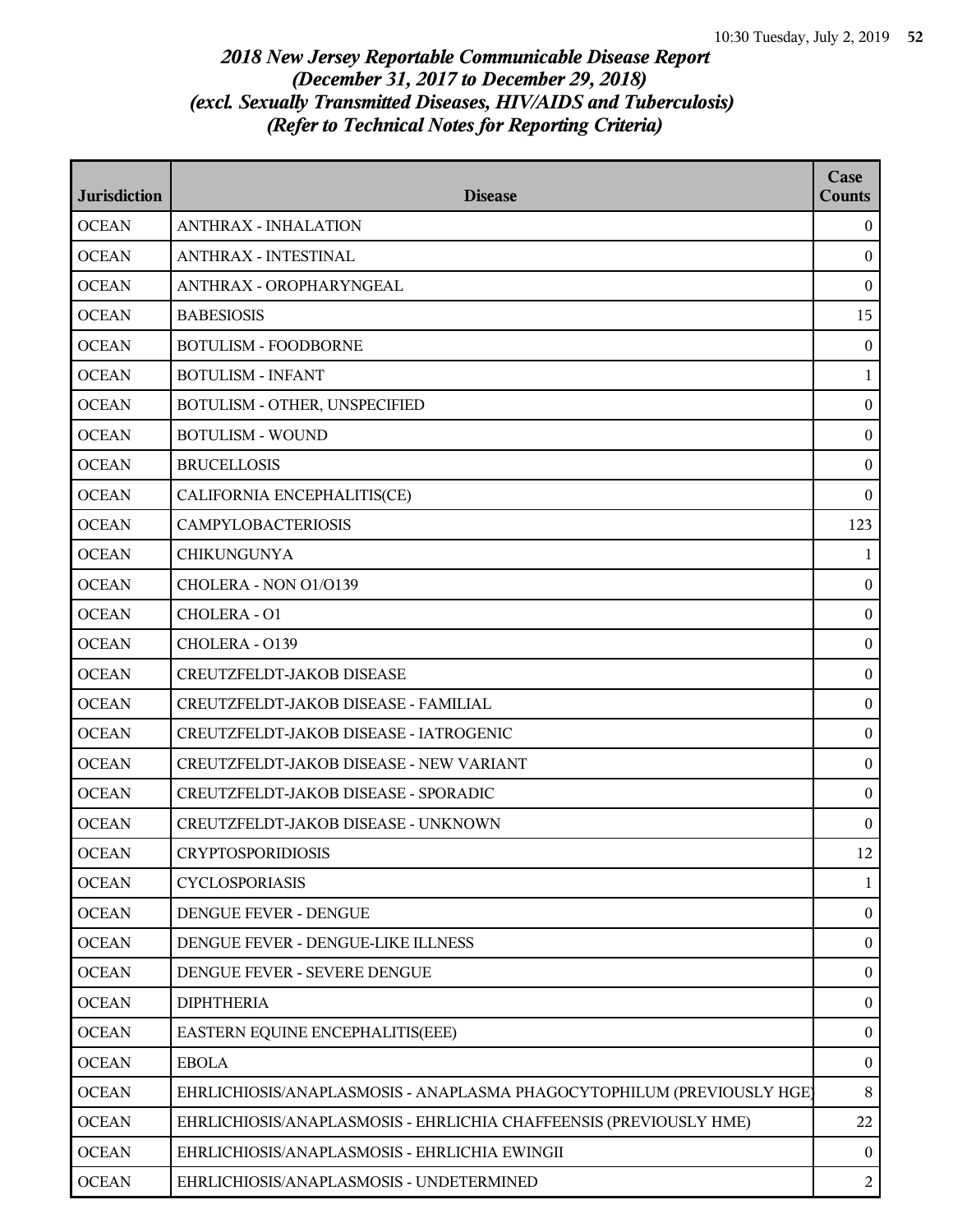| <b>Jurisdiction</b> | <b>Disease</b>                                          | Case<br><b>Counts</b> |
|---------------------|---------------------------------------------------------|-----------------------|
| <b>OCEAN</b>        | FOODBORNE INTOXICATIONS - CIGUATERA                     | $\overline{0}$        |
| <b>OCEAN</b>        | FOODBORNE INTOXICATIONS - MUSHROOM POISONING            | $\boldsymbol{0}$      |
| <b>OCEAN</b>        | FOODBORNE INTOXICATIONS - PARALYTIC SHELLFISH POISONING | $\mathbf{0}$          |
| <b>OCEAN</b>        | FOODBORNE INTOXICATIONS - SCOMBROID                     | $\mathbf{0}$          |
| <b>OCEAN</b>        | <b>GIARDIASIS</b>                                       | 19                    |
| <b>OCEAN</b>        | HAEMOPHILUS INFLUENZAE                                  | 21                    |
| <b>OCEAN</b>        | <b>HANTAVIRUS INFECTION</b>                             | $\overline{0}$        |
| <b>OCEAN</b>        | HANTAVIRUS PULMONARY SYNDROME                           | $\mathbf{0}$          |
| <b>OCEAN</b>        | HEMOLYTIC UREMIC SYNDROME                               | $\boldsymbol{0}$      |
| <b>OCEAN</b>        | <b>HEPATITIS A</b>                                      | $\overline{2}$        |
| <b>OCEAN</b>        | <b>HEPATITIS B - ACUTE</b>                              | 8                     |
| <b>OCEAN</b>        | <b>HEPATITIS B - CHRONIC</b>                            | 18                    |
| <b>OCEAN</b>        | HEPATITIS B - PERINATAL                                 | $\Omega$              |
| <b>OCEAN</b>        | <b>HEPATITIS C - ACUTE</b>                              | 13                    |
| <b>OCEAN</b>        | HEPATITIS C - CHRONIC                                   | 455                   |
| <b>OCEAN</b>        | HEPATITIS C - PERINATAL                                 | 2                     |
| <b>OCEAN</b>        | INFLUENZA, HUMAN ISOLATES - NOVEL INFLUENZA A           | $\mathbf{0}$          |
| <b>OCEAN</b>        | INFLUENZA, HUMAN ISOLATES - TYPE 2009 H1N1              | 90                    |
| <b>OCEAN</b>        | INFLUENZA, HUMAN ISOLATES - TYPE A (SUBTYPING NOT DONE) | 1414                  |
| <b>OCEAN</b>        | INFLUENZA, HUMAN ISOLATES - TYPE A H1                   | 6                     |
| <b>OCEAN</b>        | INFLUENZA, HUMAN ISOLATES - TYPE A H3                   | 35                    |
| <b>OCEAN</b>        | INFLUENZA, HUMAN ISOLATES - TYPE B                      | 770                   |
| <b>OCEAN</b>        | <b>JAMESTOWN CANYON VIRUS</b>                           | $\mathbf{0}$          |
| <b>OCEAN</b>        | LACROSSE ENCEPHALITIS(LSE)                              | $\boldsymbol{0}$      |
| <b>OCEAN</b>        | <b>LASSA FEVER</b>                                      | $\boldsymbol{0}$      |
| <b>OCEAN</b>        | LEGIONELLOSIS                                           | 23                    |
| <b>OCEAN</b>        | LEPROSY (HANSEN DISEASE)                                | $\overline{0}$        |
| <b>OCEAN</b>        | <b>LEPTOSPIROSIS</b>                                    | $\boldsymbol{0}$      |
| <b>OCEAN</b>        | <b>LISTERIOSIS</b>                                      | $\overline{3}$        |
| <b>OCEAN</b>        | <b>LYME DISEASE</b>                                     | 290                   |
| <b>OCEAN</b>        | <b>MALARIA</b>                                          | $\boldsymbol{0}$      |
| <b>OCEAN</b>        | <b>MARBURG</b>                                          | $\overline{0}$        |
| <b>OCEAN</b>        | <b>MEASLES</b>                                          | 30                    |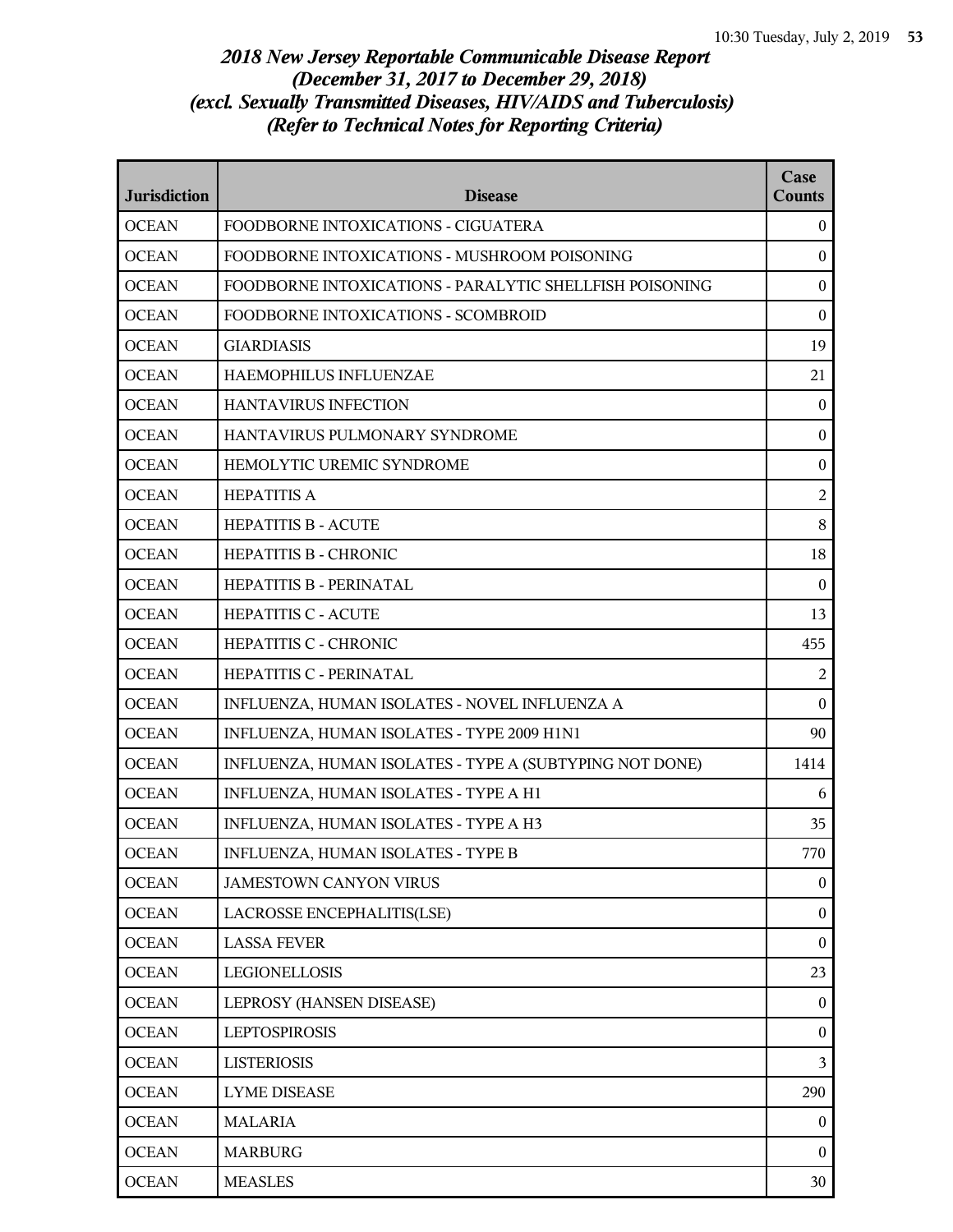| <b>Jurisdiction</b> | <b>Disease</b>                                              | Case<br><b>Counts</b> |
|---------------------|-------------------------------------------------------------|-----------------------|
| <b>OCEAN</b>        | MENINGOCOCCAL DISEASE (NEISSERIA MENINGITIDIS)              | $\theta$              |
| <b>OCEAN</b>        | <b>MUMPS</b>                                                | 6                     |
| <b>OCEAN</b>        | <b>PERTUSSIS</b>                                            | 14                    |
| <b>OCEAN</b>        | <b>PLAGUE</b>                                               | $\mathbf{0}$          |
| <b>OCEAN</b>        | <b>POLIOMYELITIS</b>                                        | $\boldsymbol{0}$      |
| <b>OCEAN</b>        | <b>POWASSAN</b>                                             | $\bf{0}$              |
| <b>OCEAN</b>        | <b>PSITTACOSIS</b>                                          | $\boldsymbol{0}$      |
| <b>OCEAN</b>        | <b>Q FEVER - ACUTE</b>                                      | $\boldsymbol{0}$      |
| <b>OCEAN</b>        | <b>Q FEVER - CHRONIC</b>                                    | $\mathbf{0}$          |
| <b>OCEAN</b>        | <b>RABIES</b>                                               | $\boldsymbol{0}$      |
| <b>OCEAN</b>        | RUBELLA - CONGENITAL                                        | $\bf{0}$              |
| <b>OCEAN</b>        | RUBELLA - NON-CONGENITAL                                    | $\bf{0}$              |
| <b>OCEAN</b>        | SALMONELLOSIS - NON TYPHOID                                 | 97                    |
| <b>OCEAN</b>        | SALMONELLOSIS - PARATYPHOID FEVER                           | $\mathbf{0}$          |
| <b>OCEAN</b>        | <b>SARS</b>                                                 | $\boldsymbol{0}$      |
| <b>OCEAN</b>        | SHIGA TOXIN-PRODUCING E.COLI (STEC) - NON 0157:H7           | 5                     |
| <b>OCEAN</b>        | SHIGA TOXIN-PRODUCING E.COLI (STEC) - O157:H7               | 1                     |
| <b>OCEAN</b>        | <b>SHIGELLOSIS</b>                                          | 278                   |
| <b>OCEAN</b>        | <b>SMALLPOX</b>                                             | $\theta$              |
| <b>OCEAN</b>        | SPOTTED FEVER GROUP RICKETTSIOSIS                           | 27                    |
| <b>OCEAN</b>        | ST LOUIS ENCEPHALITIS (SLE)                                 | $\bf{0}$              |
| <b>OCEAN</b>        | STREPTOCOCCUS AGALACTIAE (GBS)                              | $\boldsymbol{0}$      |
| <b>OCEAN</b>        | STREPTOCOCCUS PNEUMONIAE                                    | 57                    |
| <b>OCEAN</b>        | STREPTOCOCCUS PYOGENES (GAS) - WITH TOXIC SHOCK SYNDROME    | 2                     |
| <b>OCEAN</b>        | STREPTOCOCCUS PYOGENES (GAS) - WITHOUT TOXIC SHOCK SYNDROME | 36                    |
| <b>OCEAN</b>        | <b>TETANUS</b>                                              | $\overline{0}$        |
| <b>OCEAN</b>        | TOXIC SHOCK SYNDROME - STAPHYLOCOCCAL                       | $\mathbf{0}$          |
| <b>OCEAN</b>        | <b>TRICHINOSIS</b>                                          | $\boldsymbol{0}$      |
| <b>OCEAN</b>        | TULAREMIA                                                   | $\boldsymbol{0}$      |
| <b>OCEAN</b>        | <b>TYPHOID FEVER</b>                                        | 1                     |
| <b>OCEAN</b>        | VANCOMYCIN-INTERMEDIATE STAPHYLOCOCCUS AUREUS (VISA)        | $\mathbf{0}$          |
| <b>OCEAN</b>        | VANCOMYCIN-RESISTANT STAPHYLOCOCCUS AUREUS (VRSA)           | $\theta$              |
| <b>OCEAN</b>        | <b>VARICELLA</b>                                            | 85                    |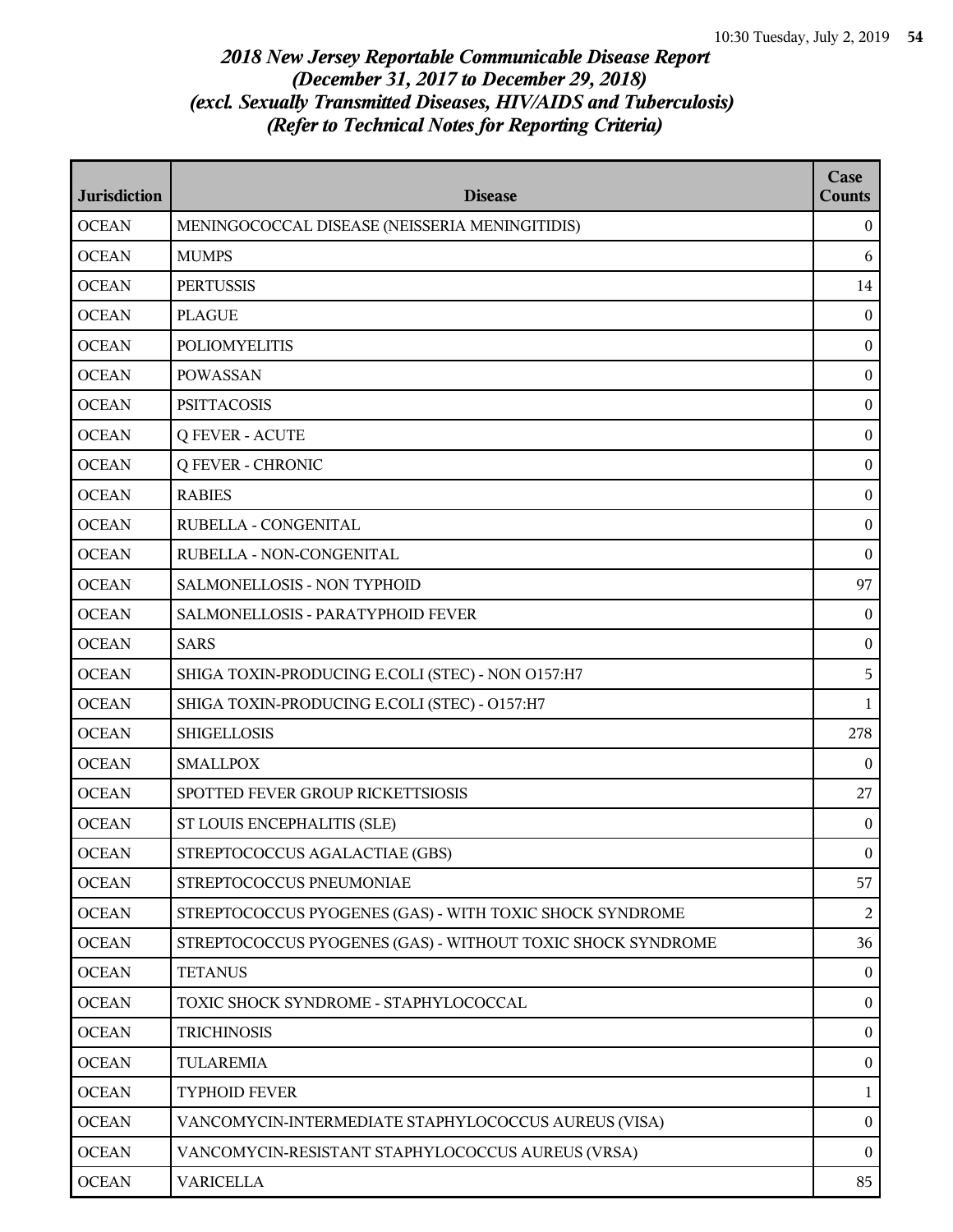| <b>Jurisdiction</b> | <b>Disease</b>                                             | Case<br><b>Counts</b> |
|---------------------|------------------------------------------------------------|-----------------------|
| <b>OCEAN</b>        | VIBRIO INFECTIONS (OTHER THAN V.CHOLERAE SPP.)             | 7                     |
| <b>OCEAN</b>        | VIRAL HEMORRHAGIC FEVERS OTHER (NOT MARBURG, EBOLA, LASSA) | $\bf{0}$              |
| <b>OCEAN</b>        | WEST NILE VIRUS (WNV)                                      | $\overline{2}$        |
| <b>OCEAN</b>        | WESTERN EQUINE ENCEPHALITIS(WEE)                           | $\boldsymbol{0}$      |
| <b>OCEAN</b>        | <b>YELLOW FEVER</b>                                        | $\bf{0}$              |
| <b>OCEAN</b>        | <b>YERSINIOSIS</b>                                         | 1                     |
| <b>OCEAN</b>        | ZIKA VIRUS - DISEASE, CONGENITAL                           | $\bf{0}$              |
| <b>OCEAN</b>        | ZIKA VIRUS - DISEASE, NON-CONGENITAL                       | $\boldsymbol{0}$      |
| <b>OCEAN</b>        | ZIKA VIRUS - INFECTION, CONGENITAL                         | $\boldsymbol{0}$      |
| <b>OCEAN</b>        | ZIKA VIRUS - INFECTION, NON-CONGENITAL                     | $\mathbf{0}$          |
| <b>PASSAIC</b>      | <b>AMOEBIASIS</b>                                          | 6                     |
| <b>PASSAIC</b>      | <b>ANTHRAX</b>                                             | $\bf{0}$              |
| <b>PASSAIC</b>      | <b>ANTHRAX - CUTANEOUS</b>                                 | $\boldsymbol{0}$      |
| <b>PASSAIC</b>      | <b>ANTHRAX - INHALATION</b>                                | $\boldsymbol{0}$      |
| <b>PASSAIC</b>      | <b>ANTHRAX - INTESTINAL</b>                                | $\mathbf{0}$          |
| <b>PASSAIC</b>      | ANTHRAX - OROPHARYNGEAL                                    | $\boldsymbol{0}$      |
| <b>PASSAIC</b>      | <b>BABESIOSIS</b>                                          | 1                     |
| <b>PASSAIC</b>      | <b>BOTULISM - FOODBORNE</b>                                | $\boldsymbol{0}$      |
| <b>PASSAIC</b>      | <b>BOTULISM - INFANT</b>                                   | $\boldsymbol{0}$      |
| <b>PASSAIC</b>      | BOTULISM - OTHER, UNSPECIFIED                              | $\mathbf{0}$          |
| <b>PASSAIC</b>      | <b>BOTULISM - WOUND</b>                                    | $\mathbf{0}$          |
| <b>PASSAIC</b>      | <b>BRUCELLOSIS</b>                                         | $\Omega$              |
| <b>PASSAIC</b>      | CALIFORNIA ENCEPHALITIS(CE)                                | $\mathbf{0}$          |
| <b>PASSAIC</b>      | <b>CAMPYLOBACTERIOSIS</b>                                  | 155                   |
| PASSAIC             | <b>CHIKUNGUNYA</b>                                         | $\mathbf{0}$          |
| <b>PASSAIC</b>      | CHOLERA - NON 01/0139                                      | $\bf{0}$              |
| <b>PASSAIC</b>      | CHOLERA - 01                                               | $\mathbf{0}$          |
| <b>PASSAIC</b>      | CHOLERA - 0139                                             | $\mathbf{0}$          |
| <b>PASSAIC</b>      | CREUTZFELDT-JAKOB DISEASE                                  | $\boldsymbol{0}$      |
| PASSAIC             | CREUTZFELDT-JAKOB DISEASE - FAMILIAL                       | $\mathbf{0}$          |
| <b>PASSAIC</b>      | CREUTZFELDT-JAKOB DISEASE - IATROGENIC                     | $\boldsymbol{0}$      |
| <b>PASSAIC</b>      | CREUTZFELDT-JAKOB DISEASE - NEW VARIANT                    | $\mathbf{0}$          |
| <b>PASSAIC</b>      | CREUTZFELDT-JAKOB DISEASE - SPORADIC                       | $\boldsymbol{0}$      |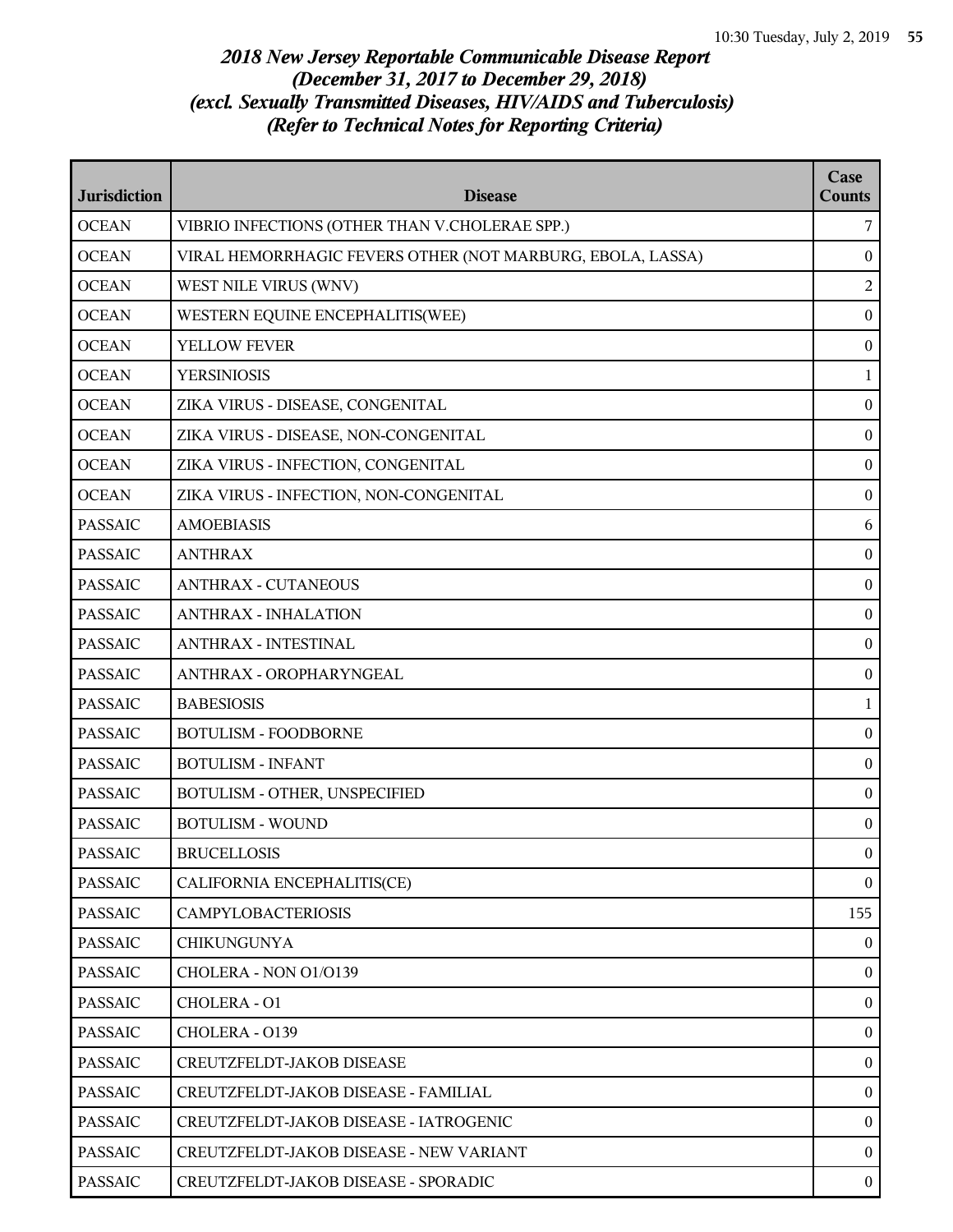| <b>Jurisdiction</b> | <b>Disease</b>                                                         | Case<br><b>Counts</b> |
|---------------------|------------------------------------------------------------------------|-----------------------|
| <b>PASSAIC</b>      | CREUTZFELDT-JAKOB DISEASE - UNKNOWN                                    | $\overline{0}$        |
| <b>PASSAIC</b>      | <b>CRYPTOSPORIDIOSIS</b>                                               | 9                     |
| <b>PASSAIC</b>      | <b>CYCLOSPORIASIS</b>                                                  | $\overline{4}$        |
| <b>PASSAIC</b>      | DENGUE FEVER - DENGUE                                                  | $\mathbf{1}$          |
| <b>PASSAIC</b>      | DENGUE FEVER - DENGUE-LIKE ILLNESS                                     | $\mathbf{0}$          |
| <b>PASSAIC</b>      | DENGUE FEVER - SEVERE DENGUE                                           | $\overline{0}$        |
| <b>PASSAIC</b>      | <b>DIPHTHERIA</b>                                                      | $\boldsymbol{0}$      |
| <b>PASSAIC</b>      | EASTERN EQUINE ENCEPHALITIS(EEE)                                       | $\boldsymbol{0}$      |
| <b>PASSAIC</b>      | <b>EBOLA</b>                                                           | $\boldsymbol{0}$      |
| <b>PASSAIC</b>      | EHRLICHIOSIS/ANAPLASMOSIS - ANAPLASMA PHAGOCYTOPHILUM (PREVIOUSLY HGE) | $\overline{a}$        |
| <b>PASSAIC</b>      | EHRLICHIOSIS/ANAPLASMOSIS - EHRLICHIA CHAFFEENSIS (PREVIOUSLY HME)     | $\mathbf{1}$          |
| <b>PASSAIC</b>      | EHRLICHIOSIS/ANAPLASMOSIS - EHRLICHIA EWINGII                          | $\boldsymbol{0}$      |
| <b>PASSAIC</b>      | EHRLICHIOSIS/ANAPLASMOSIS - UNDETERMINED                               | $\boldsymbol{0}$      |
| <b>PASSAIC</b>      | FOODBORNE INTOXICATIONS - CIGUATERA                                    | $\boldsymbol{0}$      |
| <b>PASSAIC</b>      | FOODBORNE INTOXICATIONS - MUSHROOM POISONING                           | $\overline{0}$        |
| <b>PASSAIC</b>      | FOODBORNE INTOXICATIONS - PARALYTIC SHELLFISH POISONING                | $\overline{0}$        |
| <b>PASSAIC</b>      | FOODBORNE INTOXICATIONS - SCOMBROID                                    | $\boldsymbol{0}$      |
| <b>PASSAIC</b>      | <b>GIARDIASIS</b>                                                      | 24                    |
| <b>PASSAIC</b>      | HAEMOPHILUS INFLUENZAE                                                 | 16                    |
| <b>PASSAIC</b>      | HANTAVIRUS INFECTION                                                   | $\boldsymbol{0}$      |
| <b>PASSAIC</b>      | HANTAVIRUS PULMONARY SYNDROME                                          | $\overline{0}$        |
| <b>PASSAIC</b>      | HEMOLYTIC UREMIC SYNDROME                                              | $\overline{0}$        |
| <b>PASSAIC</b>      | <b>HEPATITIS A</b>                                                     | 2                     |
| <b>PASSAIC</b>      | HEPATITIS B - ACUTE                                                    | $\mathbf{1}$          |
| <b>PASSAIC</b>      | HEPATITIS B - CHRONIC                                                  | 22                    |
| <b>PASSAIC</b>      | HEPATITIS B - PERINATAL                                                | $\overline{0}$        |
| <b>PASSAIC</b>      | HEPATITIS C - ACUTE                                                    | 8                     |
| <b>PASSAIC</b>      | HEPATITIS C - CHRONIC                                                  | 558                   |
| <b>PASSAIC</b>      | HEPATITIS C - PERINATAL                                                | 2                     |
| <b>PASSAIC</b>      | INFLUENZA, HUMAN ISOLATES - NOVEL INFLUENZA A                          | $\overline{0}$        |
| <b>PASSAIC</b>      | INFLUENZA, HUMAN ISOLATES - TYPE 2009 H1N1                             | 106                   |
| <b>PASSAIC</b>      | INFLUENZA, HUMAN ISOLATES - TYPE A (SUBTYPING NOT DONE)                | 1205                  |
| <b>PASSAIC</b>      | INFLUENZA, HUMAN ISOLATES - TYPE A H1                                  | 5                     |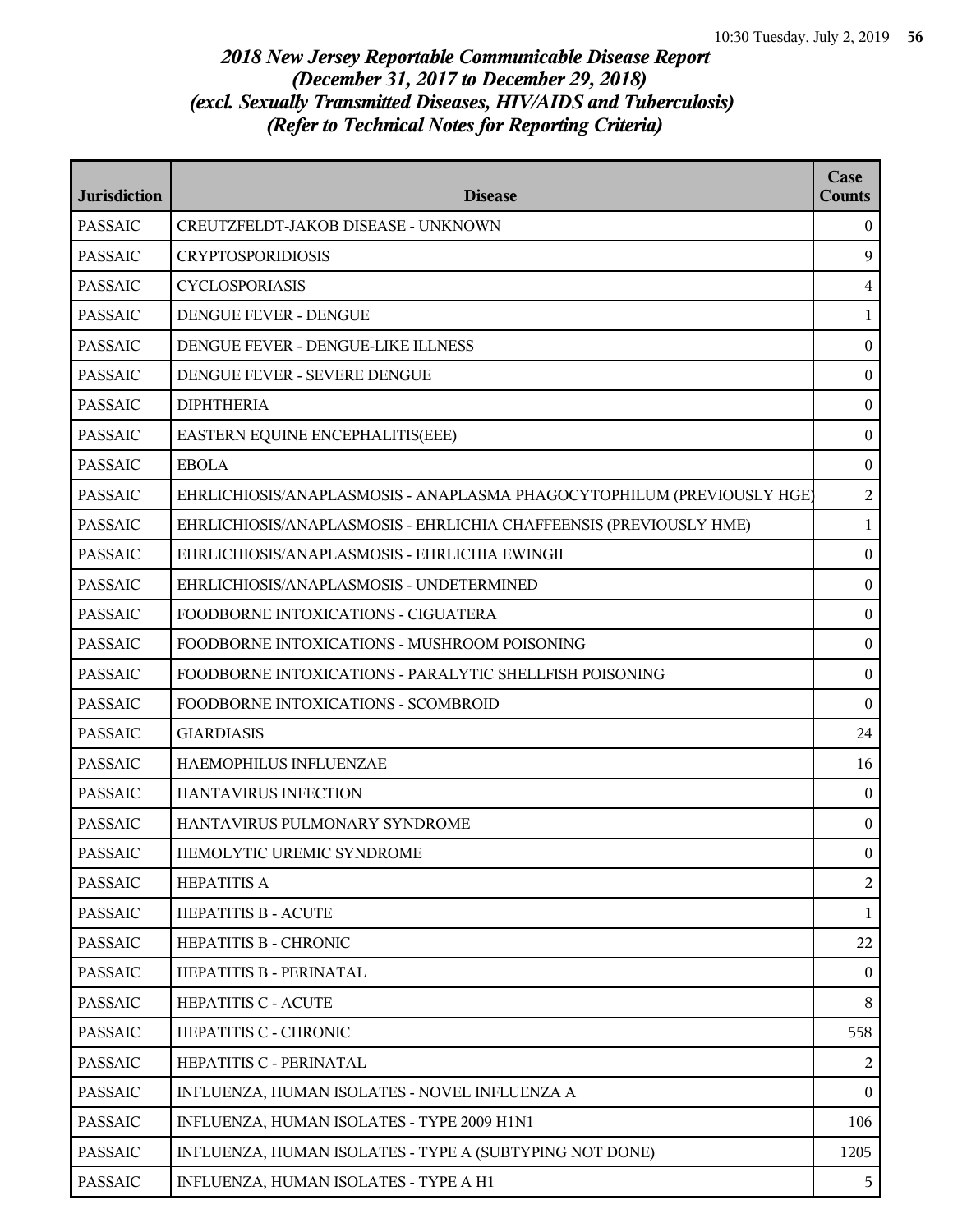| <b>Jurisdiction</b> | <b>Disease</b>                                    | Case<br><b>Counts</b> |
|---------------------|---------------------------------------------------|-----------------------|
| <b>PASSAIC</b>      | INFLUENZA, HUMAN ISOLATES - TYPE A H3             | 116                   |
| <b>PASSAIC</b>      | INFLUENZA, HUMAN ISOLATES - TYPE B                | 809                   |
| <b>PASSAIC</b>      | <b>JAMESTOWN CANYON VIRUS</b>                     | $\mathbf{0}$          |
| <b>PASSAIC</b>      | LACROSSE ENCEPHALITIS(LSE)                        | $\boldsymbol{0}$      |
| <b>PASSAIC</b>      | <b>LASSA FEVER</b>                                | $\boldsymbol{0}$      |
| <b>PASSAIC</b>      | <b>LEGIONELLOSIS</b>                              | 27                    |
| <b>PASSAIC</b>      | LEPROSY (HANSEN DISEASE)                          | $\mathbf{0}$          |
| <b>PASSAIC</b>      | <b>LEPTOSPIROSIS</b>                              | $\mathbf{0}$          |
| <b>PASSAIC</b>      | <b>LISTERIOSIS</b>                                | $\mathbf{1}$          |
| <b>PASSAIC</b>      | <b>LYME DISEASE</b>                               | 149                   |
| <b>PASSAIC</b>      | <b>MALARIA</b>                                    | $\boldsymbol{0}$      |
| <b>PASSAIC</b>      | <b>MARBURG</b>                                    | $\mathbf{0}$          |
| <b>PASSAIC</b>      | <b>MEASLES</b>                                    | 3                     |
| <b>PASSAIC</b>      | MENINGOCOCCAL DISEASE (NEISSERIA MENINGITIDIS)    | $\boldsymbol{0}$      |
| <b>PASSAIC</b>      | <b>MUMPS</b>                                      | $\overline{2}$        |
| <b>PASSAIC</b>      | <b>PERTUSSIS</b>                                  | 25                    |
| <b>PASSAIC</b>      | <b>PLAGUE</b>                                     | $\mathbf{0}$          |
| <b>PASSAIC</b>      | <b>POLIOMYELITIS</b>                              | $\mathbf{0}$          |
| <b>PASSAIC</b>      | <b>POWASSAN</b>                                   | $\boldsymbol{0}$      |
| <b>PASSAIC</b>      | <b>PSITTACOSIS</b>                                | $\boldsymbol{0}$      |
| <b>PASSAIC</b>      | <b>Q FEVER - ACUTE</b>                            | $\boldsymbol{0}$      |
| <b>PASSAIC</b>      | <b>Q FEVER - CHRONIC</b>                          | $\mathbf{0}$          |
| <b>PASSAIC</b>      | <b>RABIES</b>                                     | $\boldsymbol{0}$      |
| <b>PASSAIC</b>      | RUBELLA - CONGENITAL                              | $\boldsymbol{0}$      |
| <b>PASSAIC</b>      | RUBELLA - NON-CONGENITAL                          | $\boldsymbol{0}$      |
| <b>PASSAIC</b>      | SALMONELLOSIS - NON TYPHOID                       | 93                    |
| <b>PASSAIC</b>      | SALMONELLOSIS - PARATYPHOID FEVER                 | $\mathbf{0}$          |
| <b>PASSAIC</b>      | <b>SARS</b>                                       | $\mathbf{0}$          |
| <b>PASSAIC</b>      | SHIGA TOXIN-PRODUCING E.COLI (STEC) - NON O157:H7 | 13                    |
| <b>PASSAIC</b>      | SHIGA TOXIN-PRODUCING E.COLI (STEC) - O157:H7     | $\mathbf{1}$          |
| <b>PASSAIC</b>      | <b>SHIGELLOSIS</b>                                | 27                    |
| <b>PASSAIC</b>      | <b>SMALLPOX</b>                                   | $\overline{0}$        |
| <b>PASSAIC</b>      | SPOTTED FEVER GROUP RICKETTSIOSIS                 | $\overline{3}$        |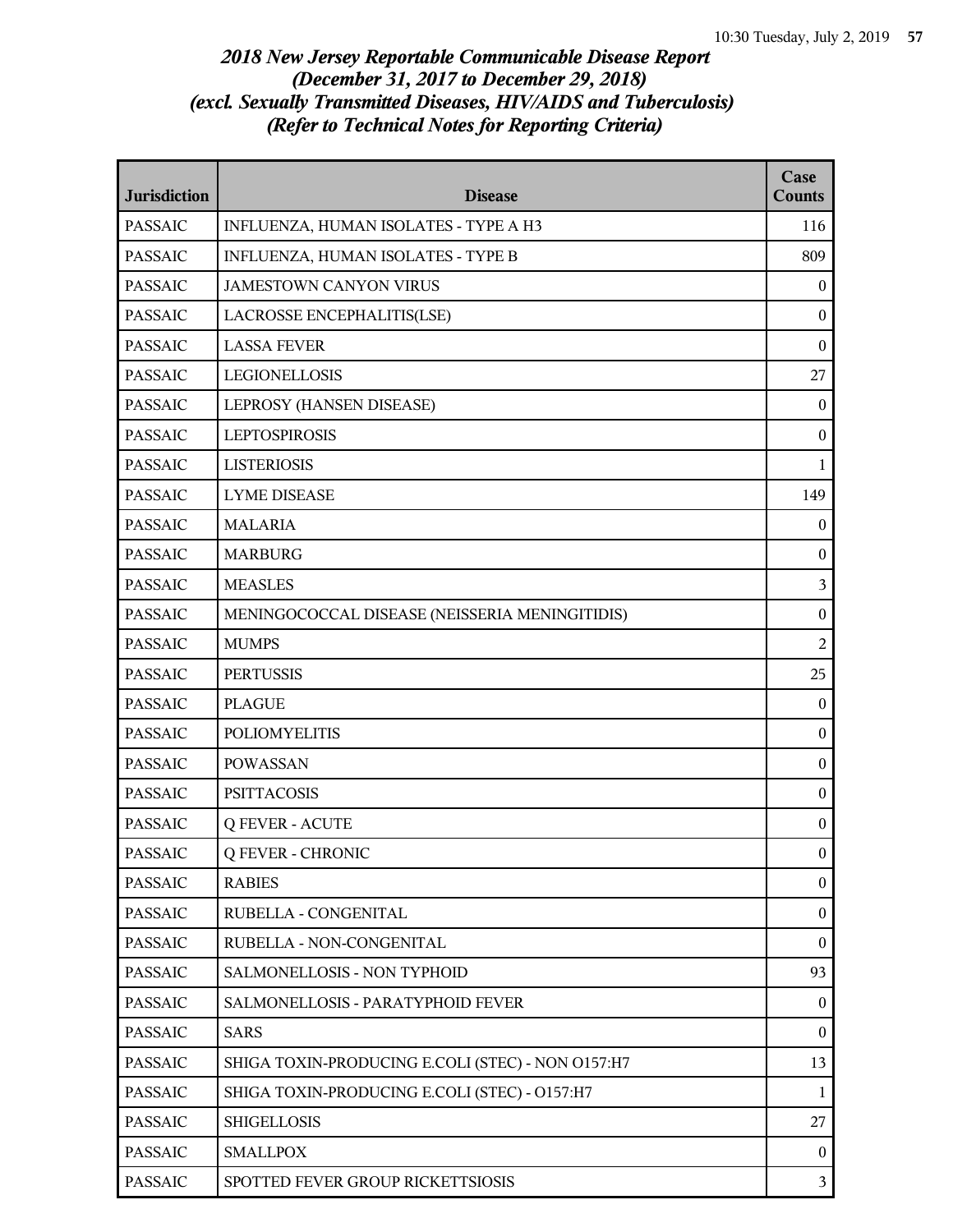| <b>Jurisdiction</b> | <b>Disease</b>                                              | Case<br><b>Counts</b> |
|---------------------|-------------------------------------------------------------|-----------------------|
| <b>PASSAIC</b>      | ST LOUIS ENCEPHALITIS (SLE)                                 | $\mathbf{0}$          |
| <b>PASSAIC</b>      | STREPTOCOCCUS AGALACTIAE (GBS)                              | 3                     |
| <b>PASSAIC</b>      | STREPTOCOCCUS PNEUMONIAE                                    | 42                    |
| <b>PASSAIC</b>      | STREPTOCOCCUS PYOGENES (GAS) - WITH TOXIC SHOCK SYNDROME    | $\mathbf{0}$          |
| <b>PASSAIC</b>      | STREPTOCOCCUS PYOGENES (GAS) - WITHOUT TOXIC SHOCK SYNDROME | 21                    |
| <b>PASSAIC</b>      | <b>TETANUS</b>                                              | $\bf{0}$              |
| <b>PASSAIC</b>      | TOXIC SHOCK SYNDROME - STAPHYLOCOCCAL                       | $\boldsymbol{0}$      |
| <b>PASSAIC</b>      | <b>TRICHINOSIS</b>                                          | $\boldsymbol{0}$      |
| <b>PASSAIC</b>      | <b>TULAREMIA</b>                                            | $\boldsymbol{0}$      |
| <b>PASSAIC</b>      | <b>TYPHOID FEVER</b>                                        | 1                     |
| <b>PASSAIC</b>      | VANCOMYCIN-INTERMEDIATE STAPHYLOCOCCUS AUREUS (VISA)        | $\mathbf{0}$          |
| <b>PASSAIC</b>      | VANCOMYCIN-RESISTANT STAPHYLOCOCCUS AUREUS (VRSA)           | $\mathbf{0}$          |
| <b>PASSAIC</b>      | <b>VARICELLA</b>                                            | 21                    |
| <b>PASSAIC</b>      | VIBRIO INFECTIONS (OTHER THAN V.CHOLERAE SPP.)              | 2                     |
| <b>PASSAIC</b>      | VIRAL HEMORRHAGIC FEVERS OTHER (NOT MARBURG, EBOLA, LASSA)  | $\boldsymbol{0}$      |
| <b>PASSAIC</b>      | WEST NILE VIRUS (WNV)                                       | 3                     |
| <b>PASSAIC</b>      | WESTERN EQUINE ENCEPHALITIS(WEE)                            | $\boldsymbol{0}$      |
| <b>PASSAIC</b>      | YELLOW FEVER                                                | $\boldsymbol{0}$      |
| <b>PASSAIC</b>      | <b>YERSINIOSIS</b>                                          | $\boldsymbol{0}$      |
| <b>PASSAIC</b>      | ZIKA VIRUS - DISEASE, CONGENITAL                            | $\boldsymbol{0}$      |
| <b>PASSAIC</b>      | ZIKA VIRUS - DISEASE, NON-CONGENITAL                        | $\boldsymbol{0}$      |
| <b>PASSAIC</b>      | ZIKA VIRUS - INFECTION, CONGENITAL                          | $\boldsymbol{0}$      |
| <b>PASSAIC</b>      | ZIKA VIRUS - INFECTION, NON-CONGENITAL                      | $\mathbf{0}$          |
| <b>SALEM</b>        | <b>AMOEBIASIS</b>                                           | $\mathbf{0}$          |
| SALEM               | <b>ANTHRAX</b>                                              | $\mathbf{0}$          |
| <b>SALEM</b>        | <b>ANTHRAX - CUTANEOUS</b>                                  | $\mathbf{0}$          |
| <b>SALEM</b>        | <b>ANTHRAX - INHALATION</b>                                 | $\mathbf{0}$          |
| <b>SALEM</b>        | <b>ANTHRAX - INTESTINAL</b>                                 | $\bf{0}$              |
| <b>SALEM</b>        | ANTHRAX - OROPHARYNGEAL                                     | $\mathbf{0}$          |
| SALEM               | <b>BABESIOSIS</b>                                           | $\mathbf{0}$          |
| <b>SALEM</b>        | <b>BOTULISM - FOODBORNE</b>                                 | $\mathbf{0}$          |
| <b>SALEM</b>        | <b>BOTULISM - INFANT</b>                                    | $\mathbf{0}$          |
| <b>SALEM</b>        | BOTULISM - OTHER, UNSPECIFIED                               | $\bf{0}$              |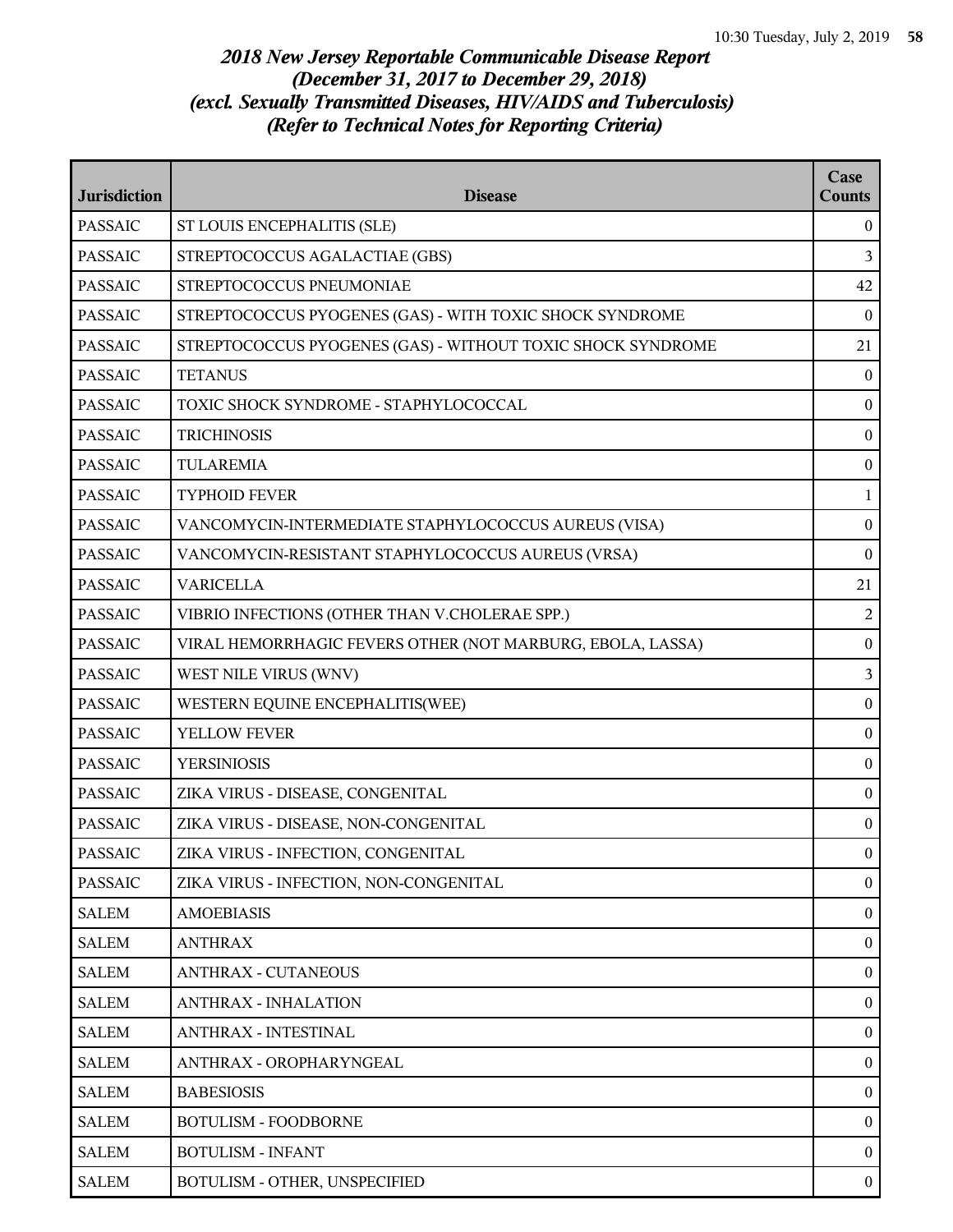| <b>Jurisdiction</b> | <b>Disease</b>                                                         | Case<br><b>Counts</b> |
|---------------------|------------------------------------------------------------------------|-----------------------|
| <b>SALEM</b>        | <b>BOTULISM - WOUND</b>                                                | $\theta$              |
| <b>SALEM</b>        | <b>BRUCELLOSIS</b>                                                     | $\mathbf{0}$          |
| <b>SALEM</b>        | CALIFORNIA ENCEPHALITIS(CE)                                            | $\mathbf{0}$          |
| <b>SALEM</b>        | <b>CAMPYLOBACTERIOSIS</b>                                              | 15                    |
| <b>SALEM</b>        | <b>CHIKUNGUNYA</b>                                                     | $\mathbf{0}$          |
| <b>SALEM</b>        | CHOLERA - NON 01/0139                                                  | $\bf{0}$              |
| <b>SALEM</b>        | CHOLERA - O1                                                           | $\boldsymbol{0}$      |
| <b>SALEM</b>        | CHOLERA - 0139                                                         | $\boldsymbol{0}$      |
| <b>SALEM</b>        | CREUTZFELDT-JAKOB DISEASE                                              | $\boldsymbol{0}$      |
| <b>SALEM</b>        | CREUTZFELDT-JAKOB DISEASE - FAMILIAL                                   | $\boldsymbol{0}$      |
| <b>SALEM</b>        | CREUTZFELDT-JAKOB DISEASE - IATROGENIC                                 | $\mathbf{0}$          |
| <b>SALEM</b>        | CREUTZFELDT-JAKOB DISEASE - NEW VARIANT                                | $\mathbf{0}$          |
| <b>SALEM</b>        | CREUTZFELDT-JAKOB DISEASE - SPORADIC                                   | $\boldsymbol{0}$      |
| <b>SALEM</b>        | CREUTZFELDT-JAKOB DISEASE - UNKNOWN                                    | $\boldsymbol{0}$      |
| <b>SALEM</b>        | <b>CRYPTOSPORIDIOSIS</b>                                               | 1                     |
| <b>SALEM</b>        | <b>CYCLOSPORIASIS</b>                                                  | $\mathbf{0}$          |
| <b>SALEM</b>        | DENGUE FEVER - DENGUE                                                  | $\mathbf{0}$          |
| <b>SALEM</b>        | DENGUE FEVER - DENGUE-LIKE ILLNESS                                     | $\boldsymbol{0}$      |
| <b>SALEM</b>        | DENGUE FEVER - SEVERE DENGUE                                           | $\boldsymbol{0}$      |
| <b>SALEM</b>        | <b>DIPHTHERIA</b>                                                      | $\boldsymbol{0}$      |
| <b>SALEM</b>        | EASTERN EQUINE ENCEPHALITIS(EEE)                                       | $\mathbf{0}$          |
| <b>SALEM</b>        | <b>EBOLA</b>                                                           | $\mathbf{0}$          |
| <b>SALEM</b>        | EHRLICHIOSIS/ANAPLASMOSIS - ANAPLASMA PHAGOCYTOPHILUM (PREVIOUSLY HGE) | $\overline{2}$        |
| <b>SALEM</b>        | EHRLICHIOSIS/ANAPLASMOSIS - EHRLICHIA CHAFFEENSIS (PREVIOUSLY HME)     | $\overline{2}$        |
| <b>SALEM</b>        | EHRLICHIOSIS/ANAPLASMOSIS - EHRLICHIA EWINGII                          | $\mathbf{0}$          |
| <b>SALEM</b>        | EHRLICHIOSIS/ANAPLASMOSIS - UNDETERMINED                               | $\bf{0}$              |
| <b>SALEM</b>        | FOODBORNE INTOXICATIONS - CIGUATERA                                    | $\mathbf{0}$          |
| <b>SALEM</b>        | FOODBORNE INTOXICATIONS - MUSHROOM POISONING                           | $\boldsymbol{0}$      |
| <b>SALEM</b>        | FOODBORNE INTOXICATIONS - PARALYTIC SHELLFISH POISONING                | $\boldsymbol{0}$      |
| <b>SALEM</b>        | FOODBORNE INTOXICATIONS - SCOMBROID                                    | $\boldsymbol{0}$      |
| <b>SALEM</b>        | <b>GIARDIASIS</b>                                                      | 1                     |
| <b>SALEM</b>        | HAEMOPHILUS INFLUENZAE                                                 | $\mathbf{0}$          |
| <b>SALEM</b>        | HANTAVIRUS INFECTION                                                   | $\bf{0}$              |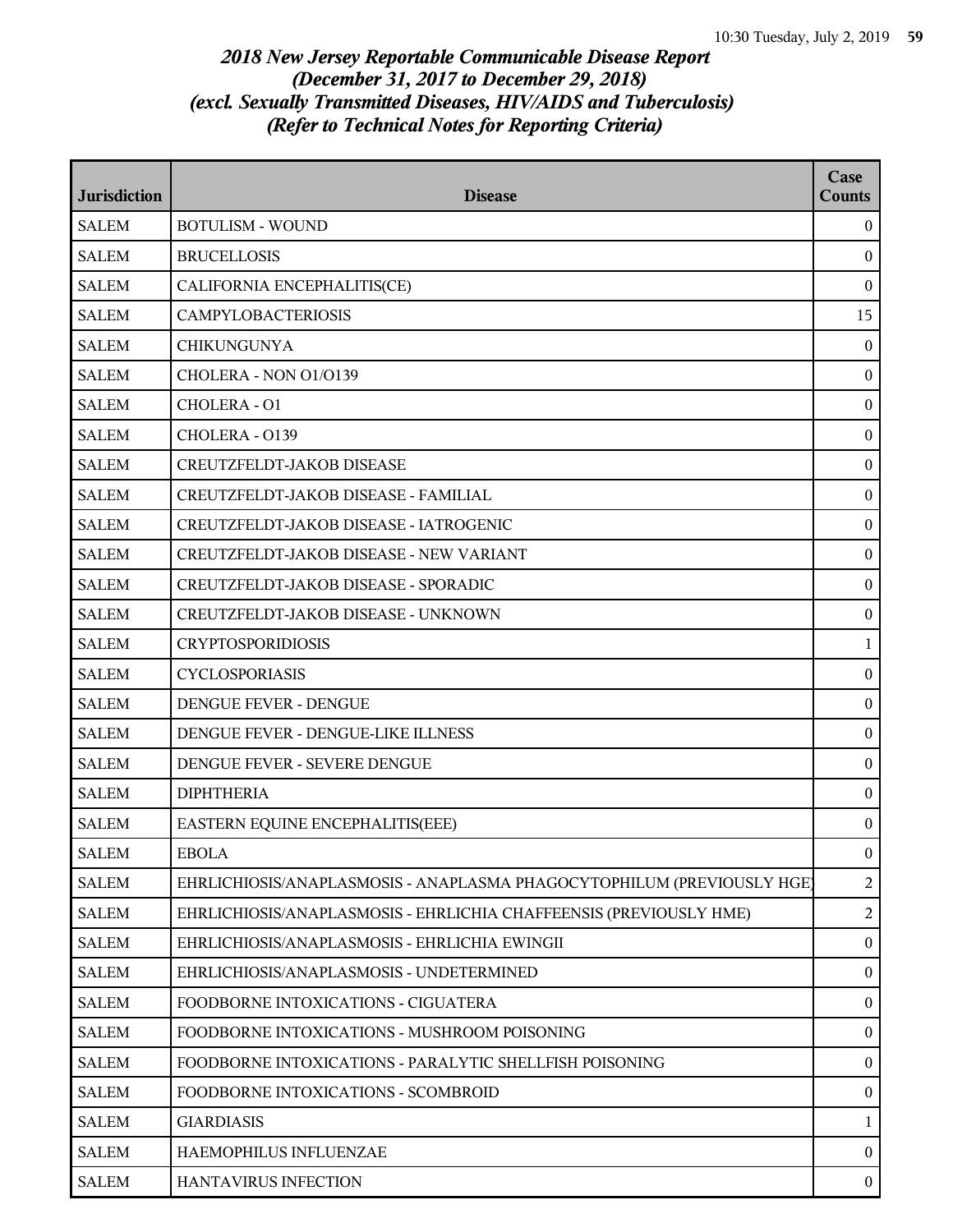| <b>Jurisdiction</b> | <b>Disease</b>                                          | Case<br><b>Counts</b> |
|---------------------|---------------------------------------------------------|-----------------------|
| <b>SALEM</b>        | HANTAVIRUS PULMONARY SYNDROME                           | $\overline{0}$        |
| <b>SALEM</b>        | HEMOLYTIC UREMIC SYNDROME                               | $\overline{0}$        |
| <b>SALEM</b>        | <b>HEPATITIS A</b>                                      | $\mathbf{0}$          |
| <b>SALEM</b>        | <b>HEPATITIS B - ACUTE</b>                              | $\overline{2}$        |
| <b>SALEM</b>        | HEPATITIS B - CHRONIC                                   | $\overline{2}$        |
| <b>SALEM</b>        | HEPATITIS B - PERINATAL                                 | $\boldsymbol{0}$      |
| <b>SALEM</b>        | <b>HEPATITIS C - ACUTE</b>                              | $\overline{2}$        |
| <b>SALEM</b>        | HEPATITIS C - CHRONIC                                   | 64                    |
| <b>SALEM</b>        | HEPATITIS C - PERINATAL                                 | $\mathbf{0}$          |
| <b>SALEM</b>        | INFLUENZA, HUMAN ISOLATES - NOVEL INFLUENZA A           | $\boldsymbol{0}$      |
| <b>SALEM</b>        | INFLUENZA, HUMAN ISOLATES - TYPE 2009 H1N1              | 3                     |
| <b>SALEM</b>        | INFLUENZA, HUMAN ISOLATES - TYPE A (SUBTYPING NOT DONE) | 13                    |
| <b>SALEM</b>        | INFLUENZA, HUMAN ISOLATES - TYPE A H1                   | $\mathbf{0}$          |
| <b>SALEM</b>        | INFLUENZA, HUMAN ISOLATES - TYPE A H3                   | 1                     |
| <b>SALEM</b>        | INFLUENZA, HUMAN ISOLATES - TYPE B                      | 11                    |
| <b>SALEM</b>        | <b>JAMESTOWN CANYON VIRUS</b>                           | $\boldsymbol{0}$      |
| <b>SALEM</b>        | LACROSSE ENCEPHALITIS(LSE)                              | $\boldsymbol{0}$      |
| <b>SALEM</b>        | <b>LASSA FEVER</b>                                      | $\mathbf{0}$          |
| <b>SALEM</b>        | <b>LEGIONELLOSIS</b>                                    | 1                     |
| <b>SALEM</b>        | LEPROSY (HANSEN DISEASE)                                | $\boldsymbol{0}$      |
| <b>SALEM</b>        | <b>LEPTOSPIROSIS</b>                                    | $\boldsymbol{0}$      |
| <b>SALEM</b>        | <b>LISTERIOSIS</b>                                      | 1                     |
| <b>SALEM</b>        | <b>LYME DISEASE</b>                                     | 58                    |
| SALEM               | <b>MALARIA</b>                                          | $\mathbf{0}$          |
| <b>SALEM</b>        | <b>MARBURG</b>                                          | $\boldsymbol{0}$      |
| <b>SALEM</b>        | <b>MEASLES</b>                                          | $\boldsymbol{0}$      |
| <b>SALEM</b>        | MENINGOCOCCAL DISEASE (NEISSERIA MENINGITIDIS)          | $\overline{0}$        |
| <b>SALEM</b>        | <b>MUMPS</b>                                            | $\overline{2}$        |
| <b>SALEM</b>        | <b>PERTUSSIS</b>                                        | $\boldsymbol{0}$      |
| <b>SALEM</b>        | <b>PLAGUE</b>                                           | $\boldsymbol{0}$      |
| <b>SALEM</b>        | <b>POLIOMYELITIS</b>                                    | $\boldsymbol{0}$      |
| SALEM               | <b>POWASSAN</b>                                         | $\overline{0}$        |
| <b>SALEM</b>        | <b>PSITTACOSIS</b>                                      | $\boldsymbol{0}$      |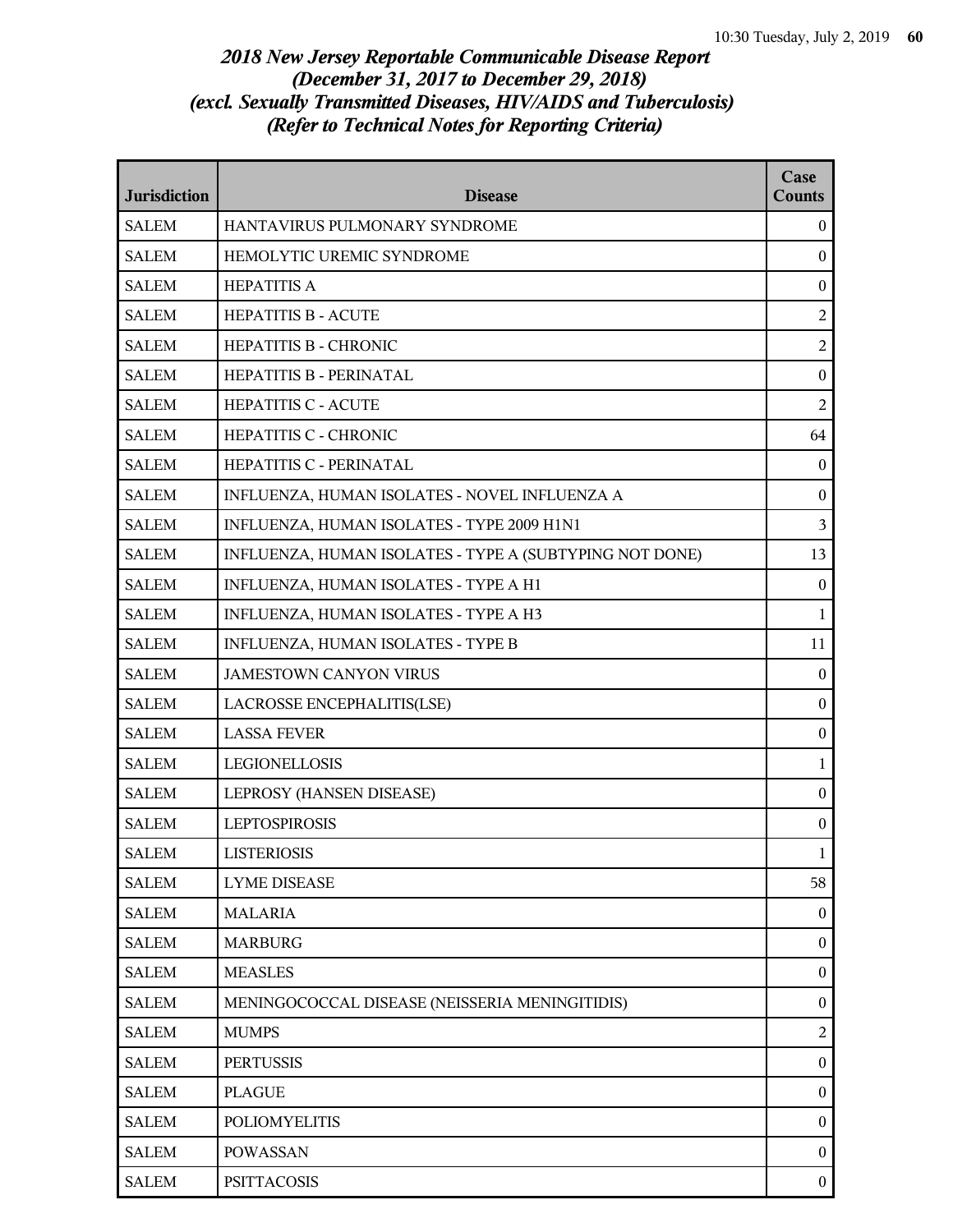| <b>Jurisdiction</b> | <b>Disease</b>                                              | Case<br><b>Counts</b> |
|---------------------|-------------------------------------------------------------|-----------------------|
| <b>SALEM</b>        | <b>Q FEVER - ACUTE</b>                                      | $\overline{0}$        |
| <b>SALEM</b>        | <b>Q FEVER - CHRONIC</b>                                    | $\bf{0}$              |
| <b>SALEM</b>        | <b>RABIES</b>                                               | $\mathbf{0}$          |
| <b>SALEM</b>        | RUBELLA - CONGENITAL                                        | $\boldsymbol{0}$      |
| <b>SALEM</b>        | RUBELLA - NON-CONGENITAL                                    | $\boldsymbol{0}$      |
| <b>SALEM</b>        | SALMONELLOSIS - NON TYPHOID                                 | 9                     |
| <b>SALEM</b>        | SALMONELLOSIS - PARATYPHOID FEVER                           | $\mathbf{0}$          |
| <b>SALEM</b>        | <b>SARS</b>                                                 | $\mathbf{0}$          |
| <b>SALEM</b>        | SHIGA TOXIN-PRODUCING E.COLI (STEC) - NON 0157:H7           | $\boldsymbol{0}$      |
| <b>SALEM</b>        | SHIGA TOXIN-PRODUCING E.COLI (STEC) - O157:H7               | $\boldsymbol{0}$      |
| <b>SALEM</b>        | <b>SHIGELLOSIS</b>                                          | $\mathbf{0}$          |
| <b>SALEM</b>        | <b>SMALLPOX</b>                                             | $\boldsymbol{0}$      |
| <b>SALEM</b>        | SPOTTED FEVER GROUP RICKETTSIOSIS                           | 3                     |
| <b>SALEM</b>        | ST LOUIS ENCEPHALITIS (SLE)                                 | $\boldsymbol{0}$      |
| <b>SALEM</b>        | STREPTOCOCCUS AGALACTIAE (GBS)                              | $\boldsymbol{0}$      |
| <b>SALEM</b>        | STREPTOCOCCUS PNEUMONIAE                                    | 1                     |
| <b>SALEM</b>        | STREPTOCOCCUS PYOGENES (GAS) - WITH TOXIC SHOCK SYNDROME    | $\mathbf{0}$          |
| <b>SALEM</b>        | STREPTOCOCCUS PYOGENES (GAS) - WITHOUT TOXIC SHOCK SYNDROME | 3                     |
| <b>SALEM</b>        | <b>TETANUS</b>                                              | $\boldsymbol{0}$      |
| <b>SALEM</b>        | TOXIC SHOCK SYNDROME - STAPHYLOCOCCAL                       | $\boldsymbol{0}$      |
| <b>SALEM</b>        | <b>TRICHINOSIS</b>                                          | $\mathbf{0}$          |
| <b>SALEM</b>        | TULAREMIA                                                   | $\Omega$              |
| <b>SALEM</b>        | <b>TYPHOID FEVER</b>                                        | $\mathbf{0}$          |
| <b>SALEM</b>        | VANCOMYCIN-INTERMEDIATE STAPHYLOCOCCUS AUREUS (VISA)        | $\boldsymbol{0}$      |
| <b>SALEM</b>        | VANCOMYCIN-RESISTANT STAPHYLOCOCCUS AUREUS (VRSA)           | $\boldsymbol{0}$      |
| SALEM               | <b>VARICELLA</b>                                            | 6                     |
| <b>SALEM</b>        | VIBRIO INFECTIONS (OTHER THAN V.CHOLERAE SPP.)              | $\mathbf{0}$          |
| <b>SALEM</b>        | VIRAL HEMORRHAGIC FEVERS OTHER (NOT MARBURG, EBOLA, LASSA)  | $\boldsymbol{0}$      |
| <b>SALEM</b>        | WEST NILE VIRUS (WNV)                                       | $\boldsymbol{0}$      |
| <b>SALEM</b>        | WESTERN EQUINE ENCEPHALITIS(WEE)                            | $\boldsymbol{0}$      |
| <b>SALEM</b>        | YELLOW FEVER                                                | $\boldsymbol{0}$      |
| <b>SALEM</b>        | <b>YERSINIOSIS</b>                                          | 1                     |
| <b>SALEM</b>        | ZIKA VIRUS - DISEASE, CONGENITAL                            | $\boldsymbol{0}$      |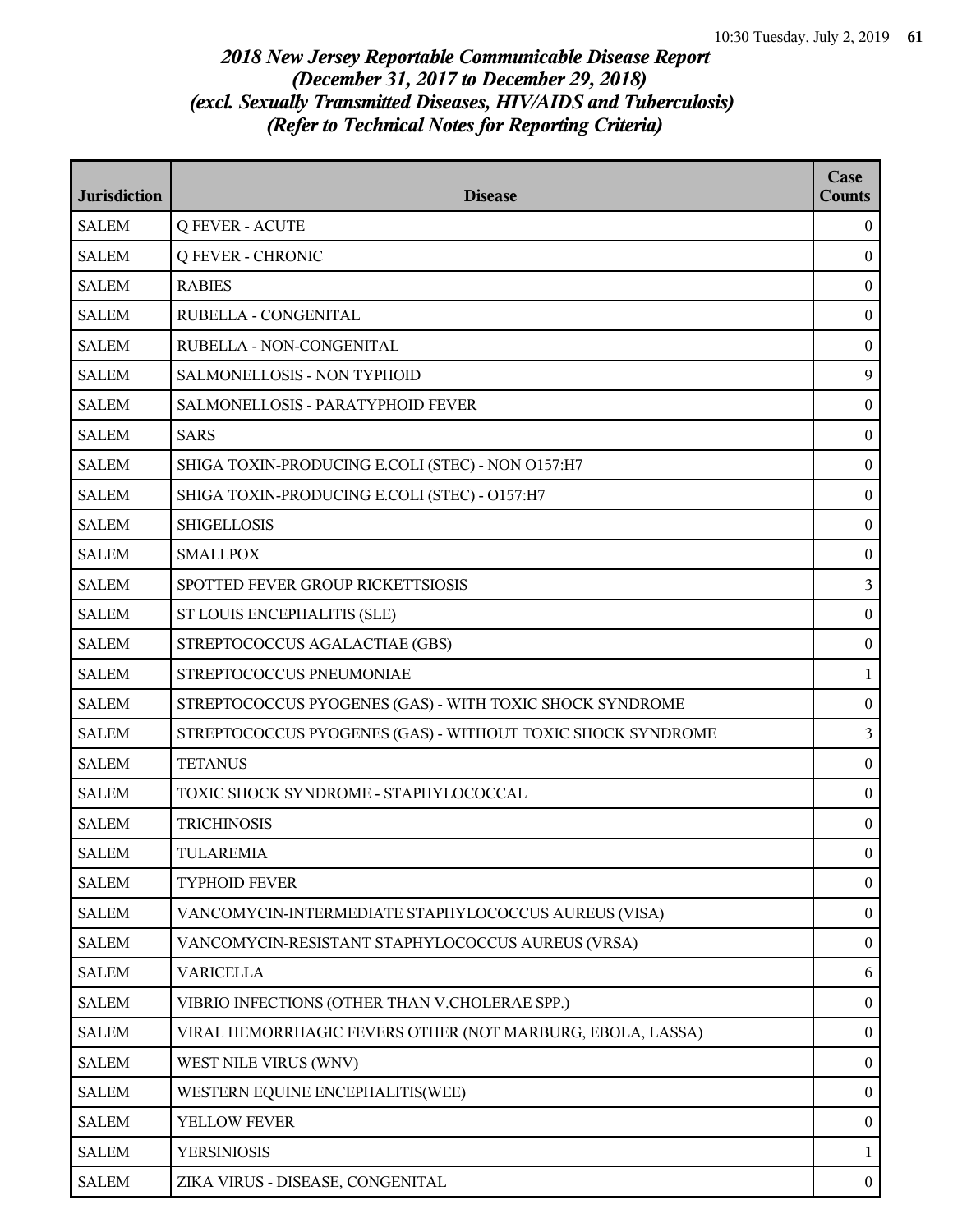| <b>Jurisdiction</b> | <b>Disease</b>                          | Case<br><b>Counts</b> |
|---------------------|-----------------------------------------|-----------------------|
| <b>SALEM</b>        | ZIKA VIRUS - DISEASE, NON-CONGENITAL    | $\overline{0}$        |
| <b>SALEM</b>        | ZIKA VIRUS - INFECTION, CONGENITAL      | $\mathbf{0}$          |
| <b>SALEM</b>        | ZIKA VIRUS - INFECTION, NON-CONGENITAL  | $\boldsymbol{0}$      |
| <b>SOMERSET</b>     | <b>AMOEBIASIS</b>                       | $\overline{2}$        |
| <b>SOMERSET</b>     | <b>ANTHRAX</b>                          | $\boldsymbol{0}$      |
| <b>SOMERSET</b>     | <b>ANTHRAX - CUTANEOUS</b>              | $\bf{0}$              |
| <b>SOMERSET</b>     | <b>ANTHRAX - INHALATION</b>             | $\boldsymbol{0}$      |
| <b>SOMERSET</b>     | <b>ANTHRAX - INTESTINAL</b>             | $\boldsymbol{0}$      |
| <b>SOMERSET</b>     | ANTHRAX - OROPHARYNGEAL                 | $\bf{0}$              |
| <b>SOMERSET</b>     | <b>BABESIOSIS</b>                       | 19                    |
| <b>SOMERSET</b>     | <b>BOTULISM - FOODBORNE</b>             | $\mathbf{0}$          |
| <b>SOMERSET</b>     | <b>BOTULISM - INFANT</b>                | $\overline{2}$        |
| <b>SOMERSET</b>     | BOTULISM - OTHER, UNSPECIFIED           | $\boldsymbol{0}$      |
| <b>SOMERSET</b>     | <b>BOTULISM - WOUND</b>                 | $\bf{0}$              |
| <b>SOMERSET</b>     | <b>BRUCELLOSIS</b>                      | $\boldsymbol{0}$      |
| <b>SOMERSET</b>     | CALIFORNIA ENCEPHALITIS(CE)             | $\bf{0}$              |
| <b>SOMERSET</b>     | <b>CAMPYLOBACTERIOSIS</b>               | 70                    |
| <b>SOMERSET</b>     | <b>CHIKUNGUNYA</b>                      | 5                     |
| <b>SOMERSET</b>     | CHOLERA - NON 01/0139                   | $\bf{0}$              |
| <b>SOMERSET</b>     | CHOLERA - O1                            | $\boldsymbol{0}$      |
| <b>SOMERSET</b>     | CHOLERA - 0139                          | $\bf{0}$              |
| <b>SOMERSET</b>     | CREUTZFELDT-JAKOB DISEASE               | $\mathbf{0}$          |
| <b>SOMERSET</b>     | CREUTZFELDT-JAKOB DISEASE - FAMILIAL    | $\overline{0}$        |
| <b>SOMERSET</b>     | CREUTZFELDT-JAKOB DISEASE - IATROGENIC  | $\bf{0}$              |
| <b>SOMERSET</b>     | CREUTZFELDT-JAKOB DISEASE - NEW VARIANT | $\overline{0}$        |
| <b>SOMERSET</b>     | CREUTZFELDT-JAKOB DISEASE - SPORADIC    | $\bf{0}$              |
| <b>SOMERSET</b>     | CREUTZFELDT-JAKOB DISEASE - UNKNOWN     | $\theta$              |
| <b>SOMERSET</b>     | <b>CRYPTOSPORIDIOSIS</b>                | 16                    |
| <b>SOMERSET</b>     | <b>CYCLOSPORIASIS</b>                   | $\mathbf{3}$          |
| <b>SOMERSET</b>     | DENGUE FEVER - DENGUE                   | 2                     |
| <b>SOMERSET</b>     | DENGUE FEVER - DENGUE-LIKE ILLNESS      | $\overline{0}$        |
| <b>SOMERSET</b>     | DENGUE FEVER - SEVERE DENGUE            | $\overline{0}$        |
| <b>SOMERSET</b>     | <b>DIPHTHERIA</b>                       | $\mathbf{0}$          |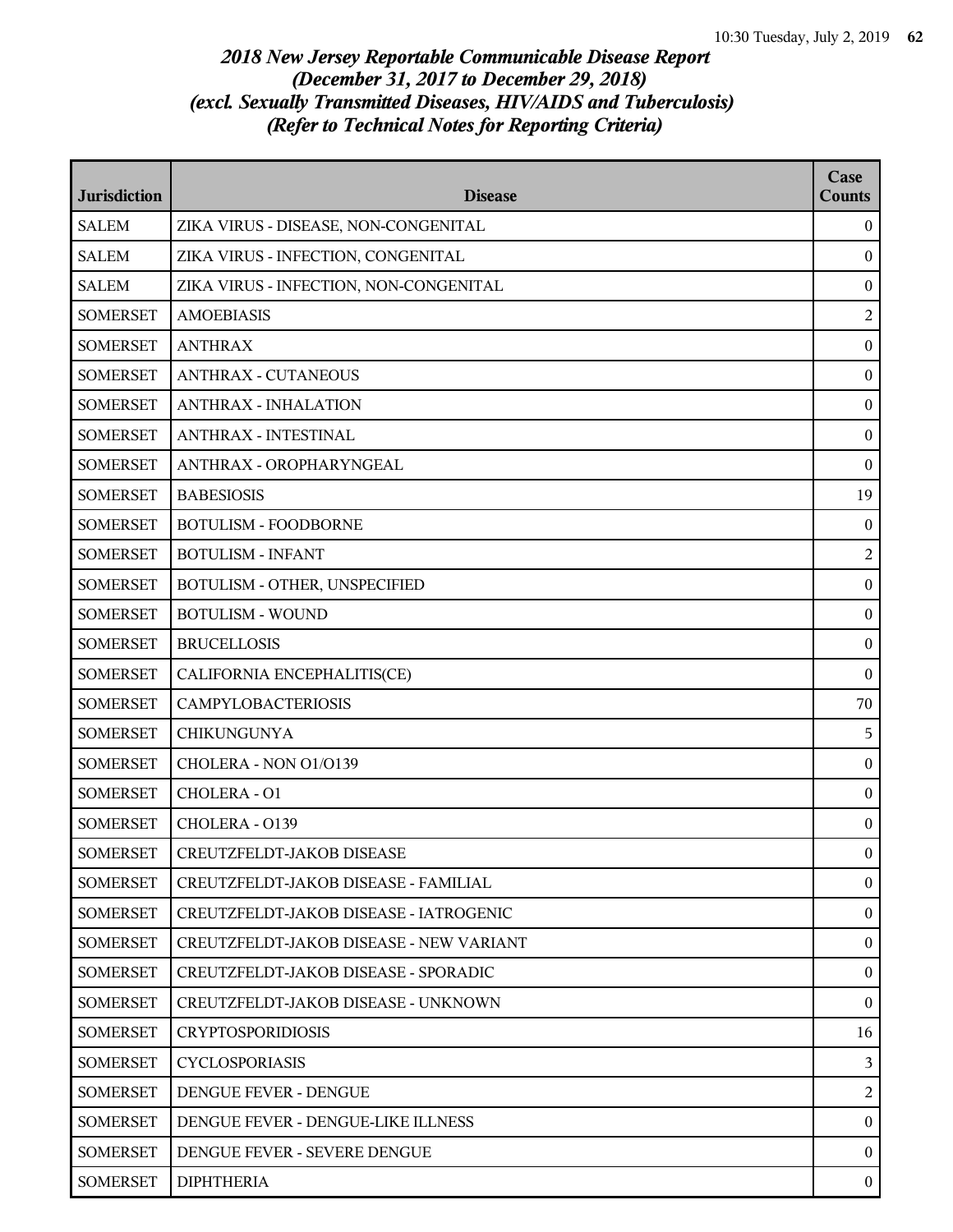| <b>Jurisdiction</b> | <b>Disease</b>                                                         | Case<br><b>Counts</b> |
|---------------------|------------------------------------------------------------------------|-----------------------|
| <b>SOMERSET</b>     | EASTERN EQUINE ENCEPHALITIS(EEE)                                       | $\bf{0}$              |
| <b>SOMERSET</b>     | <b>EBOLA</b>                                                           | $\bf{0}$              |
| <b>SOMERSET</b>     | EHRLICHIOSIS/ANAPLASMOSIS - ANAPLASMA PHAGOCYTOPHILUM (PREVIOUSLY HGE) | 5                     |
| <b>SOMERSET</b>     | EHRLICHIOSIS/ANAPLASMOSIS - EHRLICHIA CHAFFEENSIS (PREVIOUSLY HME)     | 3                     |
| <b>SOMERSET</b>     | EHRLICHIOSIS/ANAPLASMOSIS - EHRLICHIA EWINGII                          | $\boldsymbol{0}$      |
| <b>SOMERSET</b>     | EHRLICHIOSIS/ANAPLASMOSIS - UNDETERMINED                               | $\mathbf{1}$          |
| <b>SOMERSET</b>     | FOODBORNE INTOXICATIONS - CIGUATERA                                    | $\boldsymbol{0}$      |
| <b>SOMERSET</b>     | FOODBORNE INTOXICATIONS - MUSHROOM POISONING                           | $\boldsymbol{0}$      |
| <b>SOMERSET</b>     | FOODBORNE INTOXICATIONS - PARALYTIC SHELLFISH POISONING                | $\bf{0}$              |
| <b>SOMERSET</b>     | FOODBORNE INTOXICATIONS - SCOMBROID                                    | $\boldsymbol{0}$      |
| <b>SOMERSET</b>     | <b>GIARDIASIS</b>                                                      | 13                    |
| <b>SOMERSET</b>     | HAEMOPHILUS INFLUENZAE                                                 | 7                     |
| <b>SOMERSET</b>     | HANTAVIRUS INFECTION                                                   | $\boldsymbol{0}$      |
| <b>SOMERSET</b>     | HANTAVIRUS PULMONARY SYNDROME                                          | $\bf{0}$              |
| <b>SOMERSET</b>     | HEMOLYTIC UREMIC SYNDROME                                              | $\overline{2}$        |
| <b>SOMERSET</b>     | <b>HEPATITIS A</b>                                                     | $\bf{0}$              |
| <b>SOMERSET</b>     | <b>HEPATITIS B - ACUTE</b>                                             | $\bf{0}$              |
| <b>SOMERSET</b>     | HEPATITIS B - CHRONIC                                                  | 15                    |
| <b>SOMERSET</b>     | HEPATITIS B - PERINATAL                                                | $\overline{0}$        |
| <b>SOMERSET</b>     | <b>HEPATITIS C - ACUTE</b>                                             | $\mathbf{1}$          |
| <b>SOMERSET</b>     | <b>HEPATITIS C - CHRONIC</b>                                           | 112                   |
| <b>SOMERSET</b>     | HEPATITIS C - PERINATAL                                                | $\theta$              |
| <b>SOMERSET</b>     | INFLUENZA, HUMAN ISOLATES - NOVEL INFLUENZA A                          | $\overline{0}$        |
| <b>SOMERSET</b>     | INFLUENZA, HUMAN ISOLATES - TYPE 2009 H1N1                             | 25                    |
| <b>SOMERSET</b>     | INFLUENZA, HUMAN ISOLATES - TYPE A (SUBTYPING NOT DONE)                | 180                   |
| <b>SOMERSET</b>     | INFLUENZA, HUMAN ISOLATES - TYPE A H1                                  | $\overline{4}$        |
| <b>SOMERSET</b>     | INFLUENZA, HUMAN ISOLATES - TYPE A H3                                  | 70                    |
| <b>SOMERSET</b>     | INFLUENZA, HUMAN ISOLATES - TYPE B                                     | 192                   |
| <b>SOMERSET</b>     | JAMESTOWN CANYON VIRUS                                                 | $\overline{0}$        |
| <b>SOMERSET</b>     | LACROSSE ENCEPHALITIS(LSE)                                             | $\bf{0}$              |
| <b>SOMERSET</b>     | <b>LASSA FEVER</b>                                                     | $\bf{0}$              |
| <b>SOMERSET</b>     | LEGIONELLOSIS                                                          | 7                     |
| <b>SOMERSET</b>     | LEPROSY (HANSEN DISEASE)                                               | $\bf{0}$              |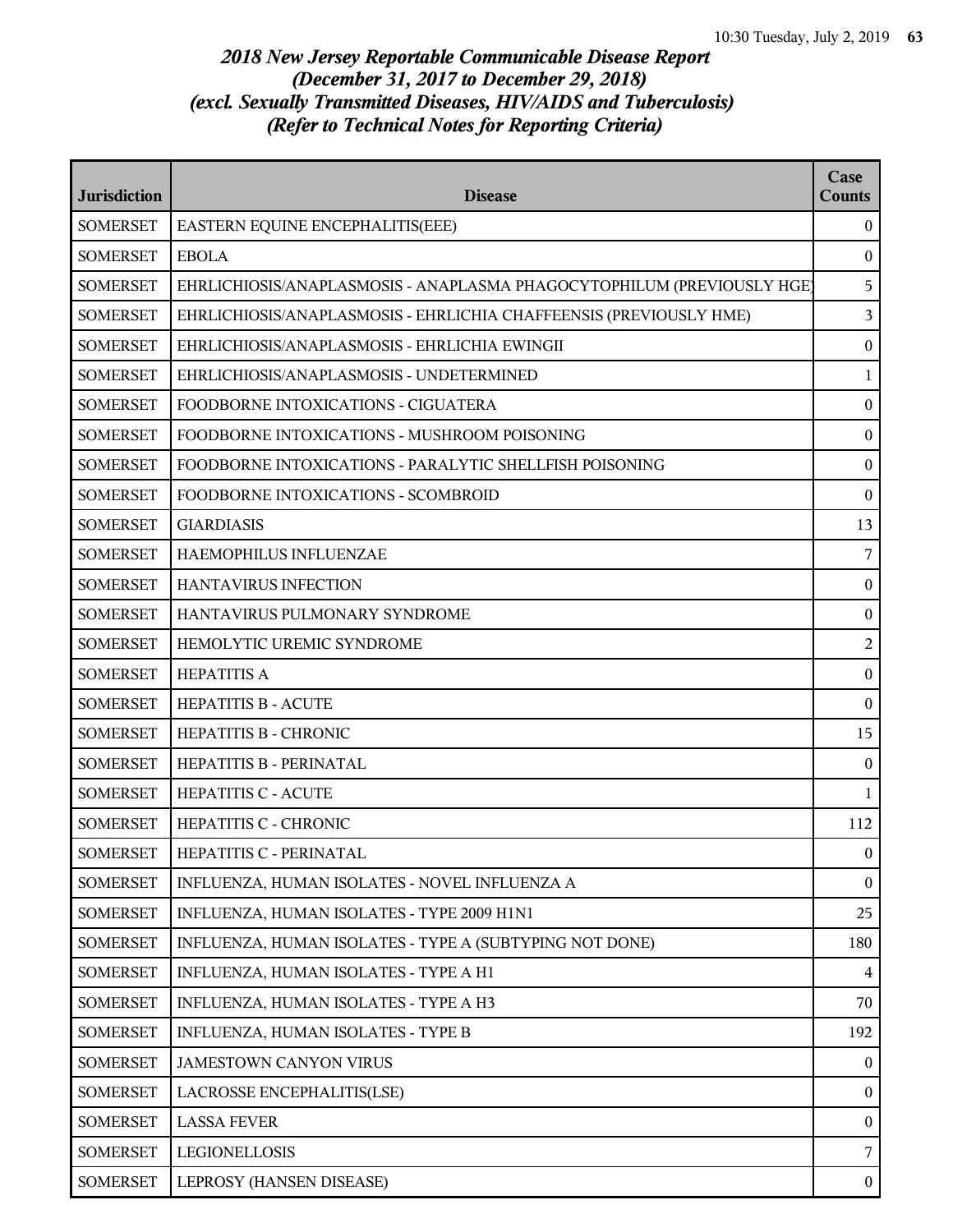| <b>Jurisdiction</b> | <b>Disease</b>                                              | Case<br><b>Counts</b> |
|---------------------|-------------------------------------------------------------|-----------------------|
| <b>SOMERSET</b>     | <b>LEPTOSPIROSIS</b>                                        | $\bf{0}$              |
| <b>SOMERSET</b>     | <b>LISTERIOSIS</b>                                          | $\bf{0}$              |
| <b>SOMERSET</b>     | <b>LYME DISEASE</b>                                         | 225                   |
| <b>SOMERSET</b>     | <b>MALARIA</b>                                              | 6                     |
| <b>SOMERSET</b>     | <b>MARBURG</b>                                              | $\boldsymbol{0}$      |
| <b>SOMERSET</b>     | <b>MEASLES</b>                                              | $\boldsymbol{0}$      |
| <b>SOMERSET</b>     | MENINGOCOCCAL DISEASE (NEISSERIA MENINGITIDIS)              | $\boldsymbol{0}$      |
| <b>SOMERSET</b>     | <b>MUMPS</b>                                                | $\overline{2}$        |
| <b>SOMERSET</b>     | <b>PERTUSSIS</b>                                            | 6                     |
| <b>SOMERSET</b>     | <b>PLAGUE</b>                                               | $\boldsymbol{0}$      |
| <b>SOMERSET</b>     | <b>POLIOMYELITIS</b>                                        | $\boldsymbol{0}$      |
| <b>SOMERSET</b>     | <b>POWASSAN</b>                                             | $\boldsymbol{0}$      |
| <b>SOMERSET</b>     | <b>PSITTACOSIS</b>                                          | $\boldsymbol{0}$      |
| <b>SOMERSET</b>     | <b>Q FEVER - ACUTE</b>                                      | $\bf{0}$              |
| <b>SOMERSET</b>     | <b>Q FEVER - CHRONIC</b>                                    | $\boldsymbol{0}$      |
| <b>SOMERSET</b>     | <b>RABIES</b>                                               | $\boldsymbol{0}$      |
| <b>SOMERSET</b>     | RUBELLA - CONGENITAL                                        | $\bf{0}$              |
| <b>SOMERSET</b>     | RUBELLA - NON-CONGENITAL                                    | $\bf{0}$              |
| <b>SOMERSET</b>     | SALMONELLOSIS - NON TYPHOID                                 | 58                    |
| <b>SOMERSET</b>     | SALMONELLOSIS - PARATYPHOID FEVER                           | $\boldsymbol{0}$      |
| <b>SOMERSET</b>     | <b>SARS</b>                                                 | $\boldsymbol{0}$      |
| <b>SOMERSET</b>     | SHIGA TOXIN-PRODUCING E.COLI (STEC) - NON 0157:H7           | 9                     |
| <b>SOMERSET</b>     | SHIGA TOXIN-PRODUCING E.COLI (STEC) - O157:H7               | $\overline{3}$        |
| <b>SOMERSET</b>     | <b>SHIGELLOSIS</b>                                          | 12                    |
| <b>SOMERSET</b>     | <b>SMALLPOX</b>                                             | $\boldsymbol{0}$      |
| <b>SOMERSET</b>     | SPOTTED FEVER GROUP RICKETTSIOSIS                           | $\overline{4}$        |
| <b>SOMERSET</b>     | ST LOUIS ENCEPHALITIS (SLE)                                 | $\bf{0}$              |
| <b>SOMERSET</b>     | STREPTOCOCCUS AGALACTIAE (GBS)                              | $\mathbf{1}$          |
| <b>SOMERSET</b>     | STREPTOCOCCUS PNEUMONIAE                                    | 24                    |
| <b>SOMERSET</b>     | STREPTOCOCCUS PYOGENES (GAS) - WITH TOXIC SHOCK SYNDROME    | $\boldsymbol{0}$      |
| <b>SOMERSET</b>     | STREPTOCOCCUS PYOGENES (GAS) - WITHOUT TOXIC SHOCK SYNDROME | $\overline{7}$        |
| <b>SOMERSET</b>     | <b>TETANUS</b>                                              | $\bf{0}$              |
| <b>SOMERSET</b>     | TOXIC SHOCK SYNDROME - STAPHYLOCOCCAL                       | $\bf{0}$              |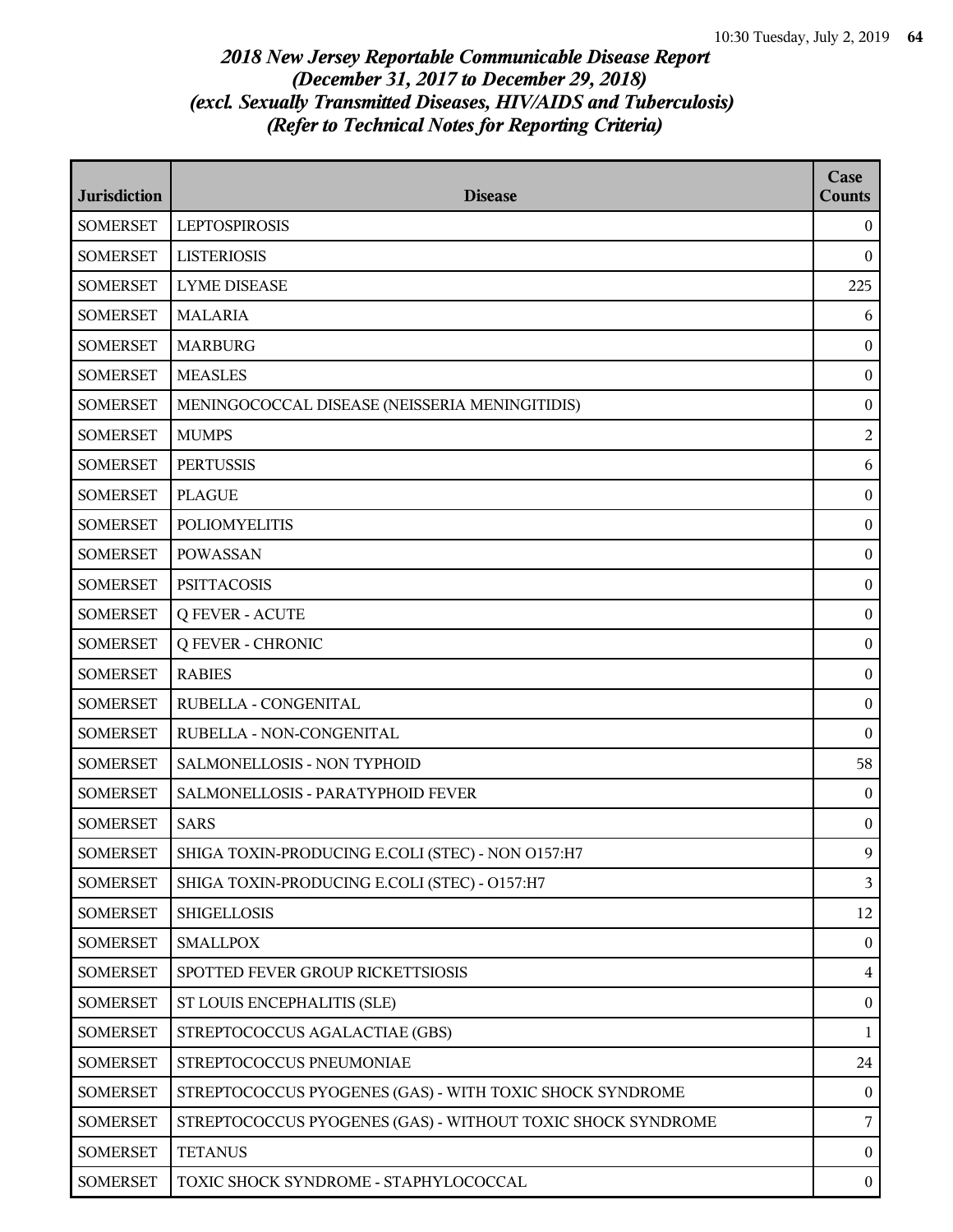| <b>Jurisdiction</b> | <b>Disease</b>                                             | Case<br>Counts   |
|---------------------|------------------------------------------------------------|------------------|
| <b>SOMERSET</b>     | <b>TRICHINOSIS</b>                                         | $\bf{0}$         |
| <b>SOMERSET</b>     | <b>TULAREMIA</b>                                           | $\mathbf{0}$     |
| <b>SOMERSET</b>     | <b>TYPHOID FEVER</b>                                       | $\mathbf{1}$     |
| <b>SOMERSET</b>     | VANCOMYCIN-INTERMEDIATE STAPHYLOCOCCUS AUREUS (VISA)       | $\bf{0}$         |
| <b>SOMERSET</b>     | VANCOMYCIN-RESISTANT STAPHYLOCOCCUS AUREUS (VRSA)          | $\boldsymbol{0}$ |
| <b>SOMERSET</b>     | <b>VARICELLA</b>                                           | 10               |
| <b>SOMERSET</b>     | VIBRIO INFECTIONS (OTHER THAN V.CHOLERAE SPP.)             | $\mathbf{1}$     |
| <b>SOMERSET</b>     | VIRAL HEMORRHAGIC FEVERS OTHER (NOT MARBURG, EBOLA, LASSA) | $\bf{0}$         |
| <b>SOMERSET</b>     | WEST NILE VIRUS (WNV)                                      | $\overline{4}$   |
| <b>SOMERSET</b>     | WESTERN EQUINE ENCEPHALITIS(WEE)                           | $\boldsymbol{0}$ |
| <b>SOMERSET</b>     | YELLOW FEVER                                               | $\bf{0}$         |
| <b>SOMERSET</b>     | <b>YERSINIOSIS</b>                                         | $\mathbf{1}$     |
| <b>SOMERSET</b>     | ZIKA VIRUS - DISEASE, CONGENITAL                           | $\boldsymbol{0}$ |
| <b>SOMERSET</b>     | ZIKA VIRUS - DISEASE, NON-CONGENITAL                       | $\boldsymbol{0}$ |
| <b>SOMERSET</b>     | ZIKA VIRUS - INFECTION, CONGENITAL                         | $\boldsymbol{0}$ |
| <b>SOMERSET</b>     | ZIKA VIRUS - INFECTION, NON-CONGENITAL                     | $\bf{0}$         |
| <b>SUSSEX</b>       | <b>AMOEBIASIS</b>                                          | $\bf{0}$         |
| <b>SUSSEX</b>       | <b>ANTHRAX</b>                                             | $\boldsymbol{0}$ |
| <b>SUSSEX</b>       | <b>ANTHRAX - CUTANEOUS</b>                                 | $\boldsymbol{0}$ |
| <b>SUSSEX</b>       | <b>ANTHRAX - INHALATION</b>                                | $\boldsymbol{0}$ |
| <b>SUSSEX</b>       | <b>ANTHRAX - INTESTINAL</b>                                | $\bf{0}$         |
| <b>SUSSEX</b>       | ANTHRAX - OROPHARYNGEAL                                    | $\overline{0}$   |
| <b>SUSSEX</b>       | <b>BABESIOSIS</b>                                          | 7                |
| <b>SUSSEX</b>       | <b>BOTULISM - FOODBORNE</b>                                | $\boldsymbol{0}$ |
| <b>SUSSEX</b>       | <b>BOTULISM - INFANT</b>                                   | $\bf{0}$         |
| <b>SUSSEX</b>       | BOTULISM - OTHER, UNSPECIFIED                              | $\boldsymbol{0}$ |
| <b>SUSSEX</b>       | <b>BOTULISM - WOUND</b>                                    | $\bf{0}$         |
| <b>SUSSEX</b>       | <b>BRUCELLOSIS</b>                                         | $\boldsymbol{0}$ |
| <b>SUSSEX</b>       | CALIFORNIA ENCEPHALITIS(CE)                                | $\bf{0}$         |
| <b>SUSSEX</b>       | <b>CAMPYLOBACTERIOSIS</b>                                  | 33               |
| <b>SUSSEX</b>       | <b>CHIKUNGUNYA</b>                                         | 1                |
| <b>SUSSEX</b>       | CHOLERA - NON 01/0139                                      | $\overline{0}$   |
| <b>SUSSEX</b>       | CHOLERA - O1                                               | $\bf{0}$         |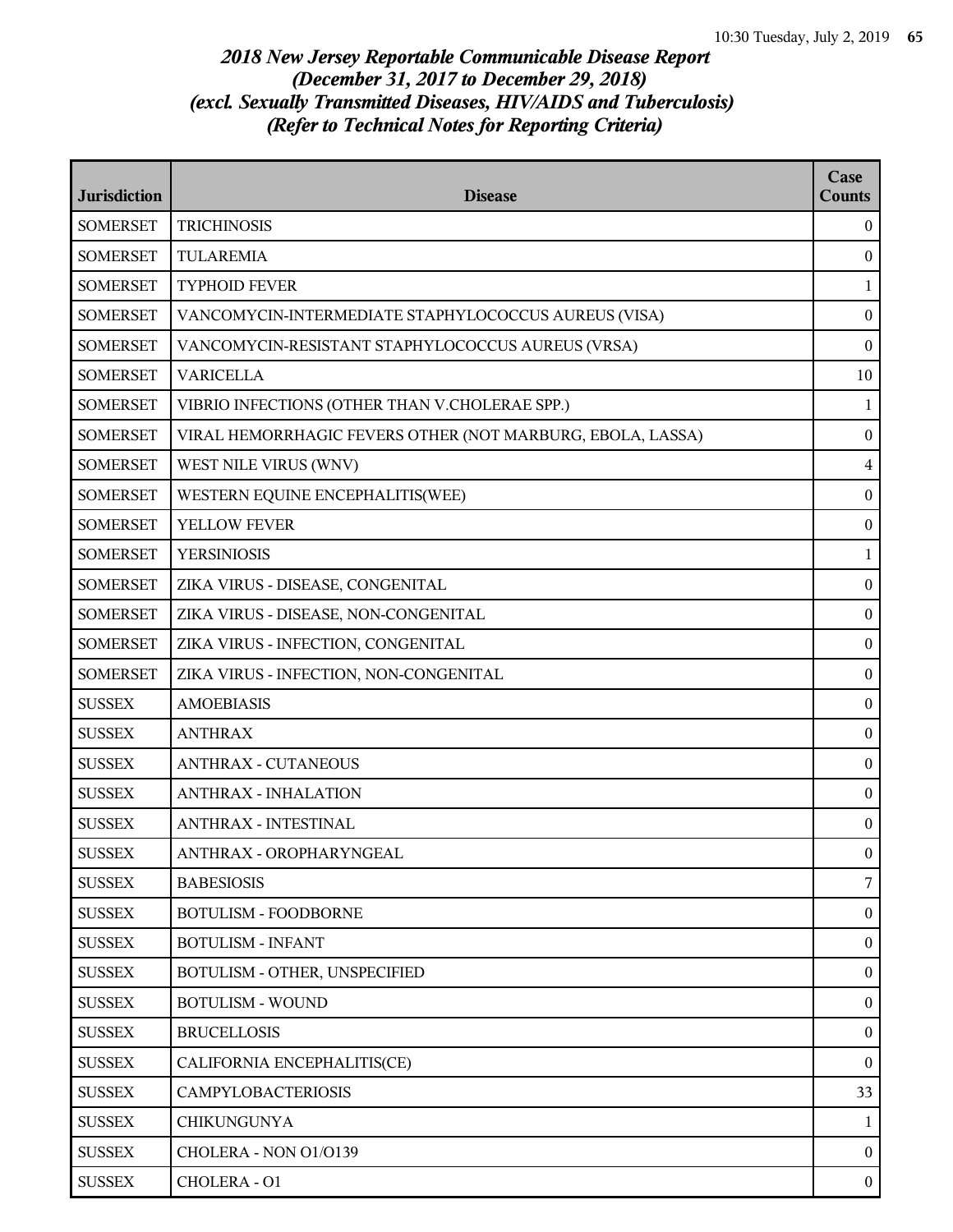| <b>Jurisdiction</b> | <b>Disease</b>                                                         | Case<br><b>Counts</b> |
|---------------------|------------------------------------------------------------------------|-----------------------|
| <b>SUSSEX</b>       | CHOLERA - 0139                                                         | $\theta$              |
| <b>SUSSEX</b>       | <b>CREUTZFELDT-JAKOB DISEASE</b>                                       | $\bf{0}$              |
| <b>SUSSEX</b>       | CREUTZFELDT-JAKOB DISEASE - FAMILIAL                                   | $\mathbf{0}$          |
| <b>SUSSEX</b>       | CREUTZFELDT-JAKOB DISEASE - IATROGENIC                                 | $\boldsymbol{0}$      |
| <b>SUSSEX</b>       | CREUTZFELDT-JAKOB DISEASE - NEW VARIANT                                | $\boldsymbol{0}$      |
| <b>SUSSEX</b>       | CREUTZFELDT-JAKOB DISEASE - SPORADIC                                   | $\mathbf{0}$          |
| <b>SUSSEX</b>       | CREUTZFELDT-JAKOB DISEASE - UNKNOWN                                    | $\boldsymbol{0}$      |
| <b>SUSSEX</b>       | <b>CRYPTOSPORIDIOSIS</b>                                               | 7                     |
| <b>SUSSEX</b>       | <b>CYCLOSPORIASIS</b>                                                  | 1                     |
| <b>SUSSEX</b>       | DENGUE FEVER - DENGUE                                                  | $\boldsymbol{0}$      |
| <b>SUSSEX</b>       | DENGUE FEVER - DENGUE-LIKE ILLNESS                                     | $\mathbf{0}$          |
| <b>SUSSEX</b>       | DENGUE FEVER - SEVERE DENGUE                                           | $\boldsymbol{0}$      |
| <b>SUSSEX</b>       | <b>DIPHTHERIA</b>                                                      | $\mathbf{0}$          |
| <b>SUSSEX</b>       | EASTERN EQUINE ENCEPHALITIS(EEE)                                       | $\mathbf{0}$          |
| <b>SUSSEX</b>       | <b>EBOLA</b>                                                           | $\boldsymbol{0}$      |
| <b>SUSSEX</b>       | EHRLICHIOSIS/ANAPLASMOSIS - ANAPLASMA PHAGOCYTOPHILUM (PREVIOUSLY HGE) | 11                    |
| <b>SUSSEX</b>       | EHRLICHIOSIS/ANAPLASMOSIS - EHRLICHIA CHAFFEENSIS (PREVIOUSLY HME)     | 3                     |
| <b>SUSSEX</b>       | EHRLICHIOSIS/ANAPLASMOSIS - EHRLICHIA EWINGII                          | $\mathbf{0}$          |
| <b>SUSSEX</b>       | EHRLICHIOSIS/ANAPLASMOSIS - UNDETERMINED                               | 1                     |
| <b>SUSSEX</b>       | FOODBORNE INTOXICATIONS - CIGUATERA                                    | $\boldsymbol{0}$      |
| <b>SUSSEX</b>       | FOODBORNE INTOXICATIONS - MUSHROOM POISONING                           | $\boldsymbol{0}$      |
| <b>SUSSEX</b>       | FOODBORNE INTOXICATIONS - PARALYTIC SHELLFISH POISONING                | $\boldsymbol{0}$      |
| <b>SUSSEX</b>       | FOODBORNE INTOXICATIONS - SCOMBROID                                    | $\mathbf{0}$          |
| <b>SUSSEX</b>       | <b>GIARDIASIS</b>                                                      | 10                    |
| <b>SUSSEX</b>       | HAEMOPHILUS INFLUENZAE                                                 | $\overline{4}$        |
| <b>SUSSEX</b>       | <b>HANTAVIRUS INFECTION</b>                                            | $\mathbf{0}$          |
| <b>SUSSEX</b>       | HANTAVIRUS PULMONARY SYNDROME                                          | $\mathbf{0}$          |
| <b>SUSSEX</b>       | HEMOLYTIC UREMIC SYNDROME                                              | $\bf{0}$              |
| <b>SUSSEX</b>       | <b>HEPATITIS A</b>                                                     | $\boldsymbol{0}$      |
| <b>SUSSEX</b>       | <b>HEPATITIS B - ACUTE</b>                                             | 1                     |
| <b>SUSSEX</b>       | <b>HEPATITIS B - CHRONIC</b>                                           | 4                     |
| <b>SUSSEX</b>       | HEPATITIS B - PERINATAL                                                | $\mathbf{0}$          |
| <b>SUSSEX</b>       | <b>HEPATITIS C - ACUTE</b>                                             | 1                     |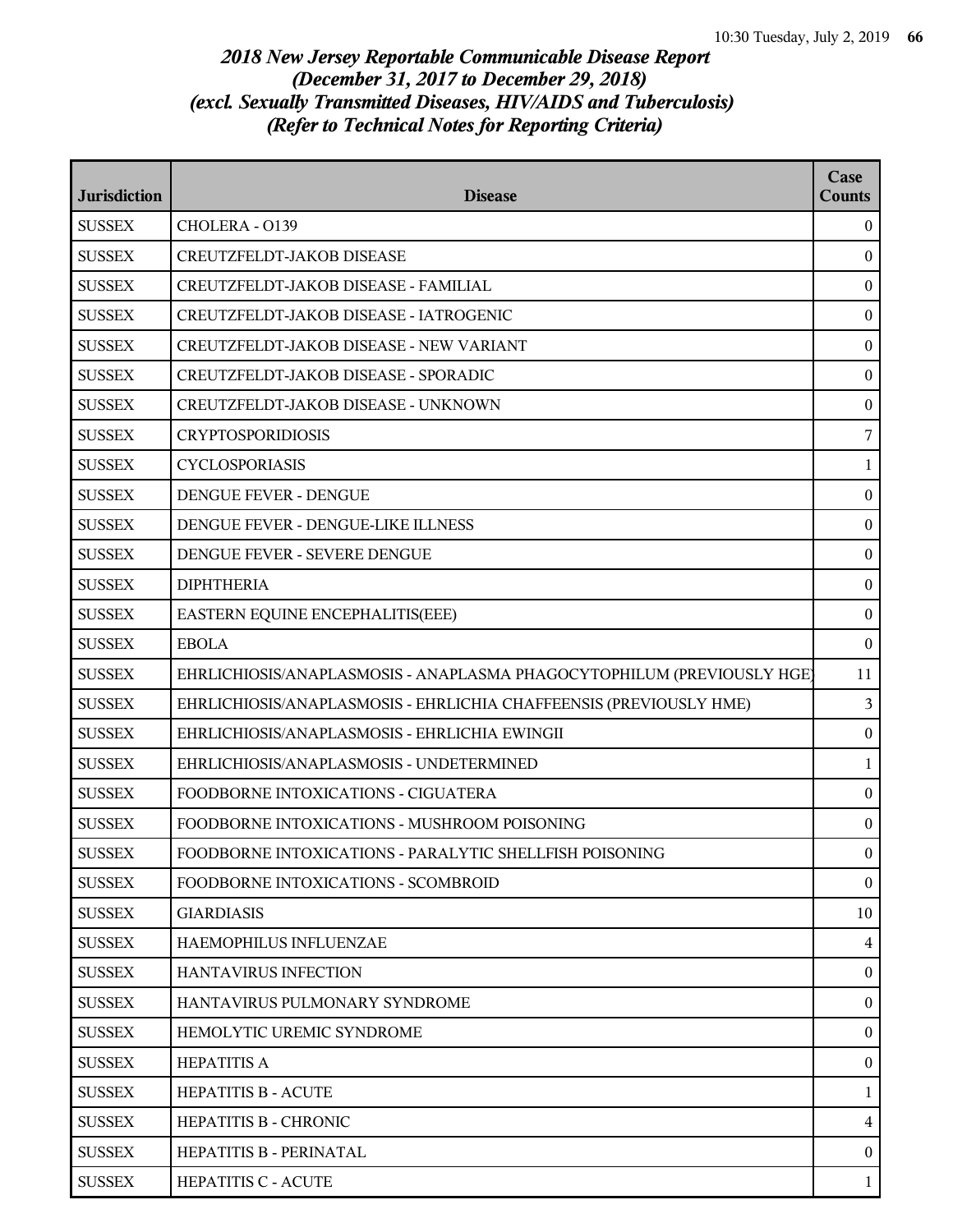| <b>Jurisdiction</b> | <b>Disease</b>                                          | Case<br><b>Counts</b> |
|---------------------|---------------------------------------------------------|-----------------------|
| <b>SUSSEX</b>       | HEPATITIS C - CHRONIC                                   | 103                   |
| <b>SUSSEX</b>       | HEPATITIS C - PERINATAL                                 | $\overline{0}$        |
| <b>SUSSEX</b>       | INFLUENZA, HUMAN ISOLATES - NOVEL INFLUENZA A           | $\Omega$              |
| <b>SUSSEX</b>       | INFLUENZA, HUMAN ISOLATES - TYPE 2009 H1N1              | 46                    |
| <b>SUSSEX</b>       | INFLUENZA, HUMAN ISOLATES - TYPE A (SUBTYPING NOT DONE) | 97                    |
| <b>SUSSEX</b>       | INFLUENZA, HUMAN ISOLATES - TYPE A H1                   | $\bf{0}$              |
| <b>SUSSEX</b>       | INFLUENZA, HUMAN ISOLATES - TYPE A H3                   | 68                    |
| <b>SUSSEX</b>       | INFLUENZA, HUMAN ISOLATES - TYPE B                      | 95                    |
| <b>SUSSEX</b>       | <b>JAMESTOWN CANYON VIRUS</b>                           | $\overline{0}$        |
| <b>SUSSEX</b>       | LACROSSE ENCEPHALITIS(LSE)                              | $\boldsymbol{0}$      |
| <b>SUSSEX</b>       | <b>LASSA FEVER</b>                                      | $\boldsymbol{0}$      |
| <b>SUSSEX</b>       | <b>LEGIONELLOSIS</b>                                    | 10                    |
| <b>SUSSEX</b>       | LEPROSY (HANSEN DISEASE)                                | $\mathbf{0}$          |
| <b>SUSSEX</b>       | <b>LEPTOSPIROSIS</b>                                    | $\boldsymbol{0}$      |
| <b>SUSSEX</b>       | <b>LISTERIOSIS</b>                                      | $\overline{4}$        |
| <b>SUSSEX</b>       | <b>LYME DISEASE</b>                                     | 246                   |
| <b>SUSSEX</b>       | <b>MALARIA</b>                                          | $\boldsymbol{0}$      |
| <b>SUSSEX</b>       | <b>MARBURG</b>                                          | $\mathbf{0}$          |
| <b>SUSSEX</b>       | <b>MEASLES</b>                                          | $\boldsymbol{0}$      |
| <b>SUSSEX</b>       | MENINGOCOCCAL DISEASE (NEISSERIA MENINGITIDIS)          | $\boldsymbol{0}$      |
| <b>SUSSEX</b>       | <b>MUMPS</b>                                            | $\bf{0}$              |
| <b>SUSSEX</b>       | <b>PERTUSSIS</b>                                        | $\overline{4}$        |
| <b>SUSSEX</b>       | <b>PLAGUE</b>                                           | $\mathbf{0}$          |
| <b>SUSSEX</b>       | <b>POLIOMYELITIS</b>                                    | $\boldsymbol{0}$      |
| <b>SUSSEX</b>       | <b>POWASSAN</b>                                         | $\mathbf{1}$          |
| <b>SUSSEX</b>       | <b>PSITTACOSIS</b>                                      | $\boldsymbol{0}$      |
| <b>SUSSEX</b>       | <b>Q FEVER - ACUTE</b>                                  | $\overline{0}$        |
| <b>SUSSEX</b>       | <b>Q FEVER - CHRONIC</b>                                | $\boldsymbol{0}$      |
| <b>SUSSEX</b>       | <b>RABIES</b>                                           | $\boldsymbol{0}$      |
| <b>SUSSEX</b>       | RUBELLA - CONGENITAL                                    | $\boldsymbol{0}$      |
| <b>SUSSEX</b>       | RUBELLA - NON-CONGENITAL                                | $\boldsymbol{0}$      |
| <b>SUSSEX</b>       | SALMONELLOSIS - NON TYPHOID                             | 18                    |
| <b>SUSSEX</b>       | SALMONELLOSIS - PARATYPHOID FEVER                       | $\boldsymbol{0}$      |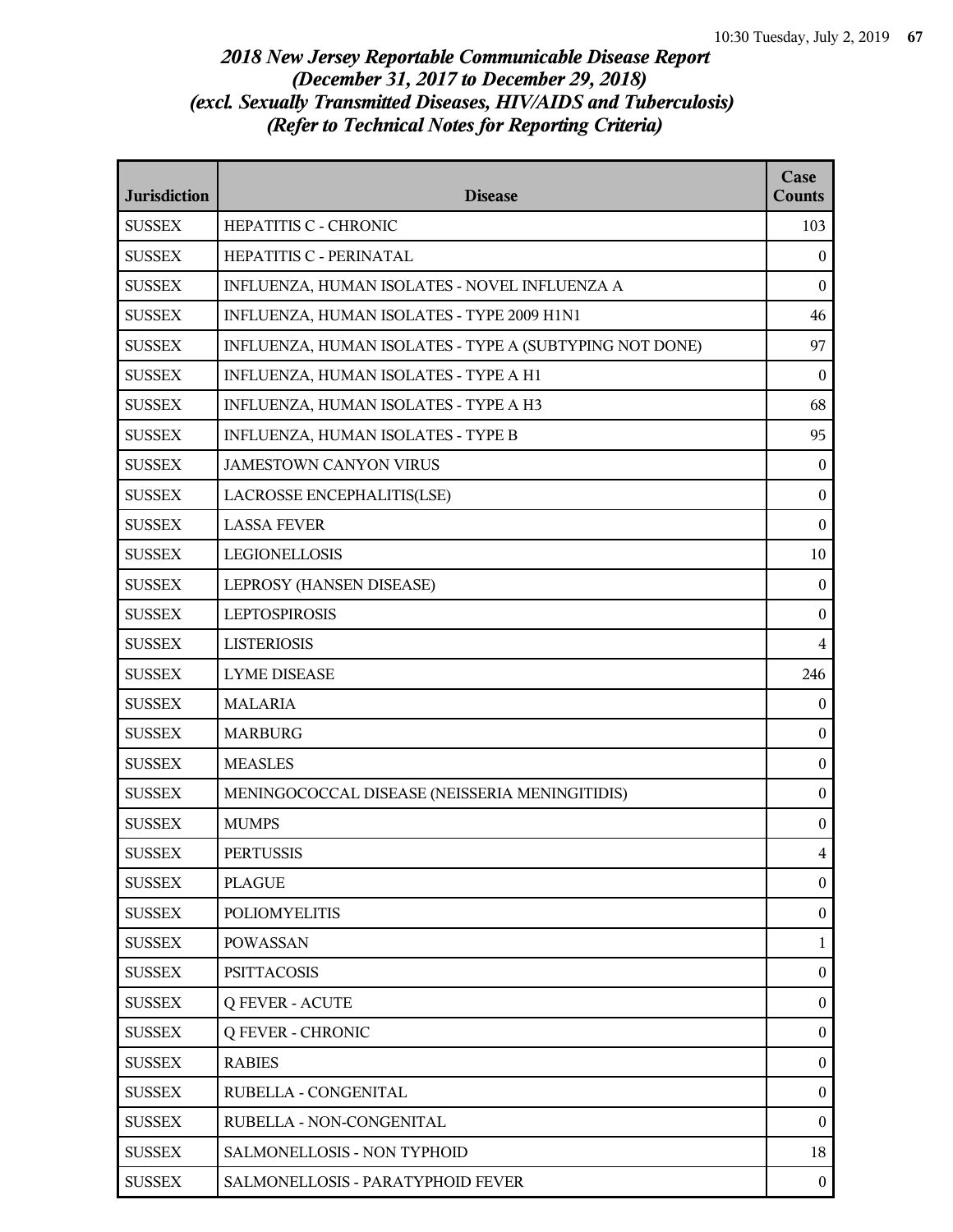| <b>Jurisdiction</b> | <b>Disease</b>                                              | Case<br><b>Counts</b> |
|---------------------|-------------------------------------------------------------|-----------------------|
| <b>SUSSEX</b>       | <b>SARS</b>                                                 | $\overline{0}$        |
| <b>SUSSEX</b>       | SHIGA TOXIN-PRODUCING E.COLI (STEC) - NON O157:H7           | 1                     |
| <b>SUSSEX</b>       | SHIGA TOXIN-PRODUCING E.COLI (STEC) - O157:H7               | $\overline{a}$        |
| <b>SUSSEX</b>       | <b>SHIGELLOSIS</b>                                          | $\overline{3}$        |
| <b>SUSSEX</b>       | <b>SMALLPOX</b>                                             | $\boldsymbol{0}$      |
| <b>SUSSEX</b>       | SPOTTED FEVER GROUP RICKETTSIOSIS                           | $\overline{3}$        |
| <b>SUSSEX</b>       | ST LOUIS ENCEPHALITIS (SLE)                                 | $\boldsymbol{0}$      |
| <b>SUSSEX</b>       | STREPTOCOCCUS AGALACTIAE (GBS)                              | 1                     |
| <b>SUSSEX</b>       | STREPTOCOCCUS PNEUMONIAE                                    | 9                     |
| <b>SUSSEX</b>       | STREPTOCOCCUS PYOGENES (GAS) - WITH TOXIC SHOCK SYNDROME    | $\boldsymbol{0}$      |
| <b>SUSSEX</b>       | STREPTOCOCCUS PYOGENES (GAS) - WITHOUT TOXIC SHOCK SYNDROME | 5                     |
| <b>SUSSEX</b>       | <b>TETANUS</b>                                              | $\boldsymbol{0}$      |
| <b>SUSSEX</b>       | TOXIC SHOCK SYNDROME - STAPHYLOCOCCAL                       | $\boldsymbol{0}$      |
| <b>SUSSEX</b>       | <b>TRICHINOSIS</b>                                          | $\bf{0}$              |
| <b>SUSSEX</b>       | <b>TULAREMIA</b>                                            | $\boldsymbol{0}$      |
| <b>SUSSEX</b>       | <b>TYPHOID FEVER</b>                                        | $\bf{0}$              |
| <b>SUSSEX</b>       | VANCOMYCIN-INTERMEDIATE STAPHYLOCOCCUS AUREUS (VISA)        | $\boldsymbol{0}$      |
| <b>SUSSEX</b>       | VANCOMYCIN-RESISTANT STAPHYLOCOCCUS AUREUS (VRSA)           | $\bf{0}$              |
| <b>SUSSEX</b>       | <b>VARICELLA</b>                                            | 22                    |
| <b>SUSSEX</b>       | VIBRIO INFECTIONS (OTHER THAN V.CHOLERAE SPP.)              | $\overline{2}$        |
| <b>SUSSEX</b>       | VIRAL HEMORRHAGIC FEVERS OTHER (NOT MARBURG, EBOLA, LASSA)  | $\bf{0}$              |
| <b>SUSSEX</b>       | WEST NILE VIRUS (WNV)                                       | $\mathbf{1}$          |
| <b>SUSSEX</b>       | WESTERN EQUINE ENCEPHALITIS(WEE)                            | $\overline{0}$        |
| <b>SUSSEX</b>       | YELLOW FEVER                                                | $\overline{0}$        |
| <b>SUSSEX</b>       | <b>YERSINIOSIS</b>                                          | $\mathbf{0}$          |
| <b>SUSSEX</b>       | ZIKA VIRUS - DISEASE, CONGENITAL                            | $\overline{0}$        |
| <b>SUSSEX</b>       | ZIKA VIRUS - DISEASE, NON-CONGENITAL                        | $\mathbf{0}$          |
| <b>SUSSEX</b>       | ZIKA VIRUS - INFECTION, CONGENITAL                          | $\boldsymbol{0}$      |
| <b>SUSSEX</b>       | ZIKA VIRUS - INFECTION, NON-CONGENITAL                      | $\mathbf{0}$          |
| <b>UNION</b>        | <b>AMOEBIASIS</b>                                           | 6                     |
| <b>UNION</b>        | <b>ANTHRAX</b>                                              | $\mathbf{0}$          |
| <b>UNION</b>        | <b>ANTHRAX - CUTANEOUS</b>                                  | $\overline{0}$        |
| <b>UNION</b>        | <b>ANTHRAX - INHALATION</b>                                 | $\overline{0}$        |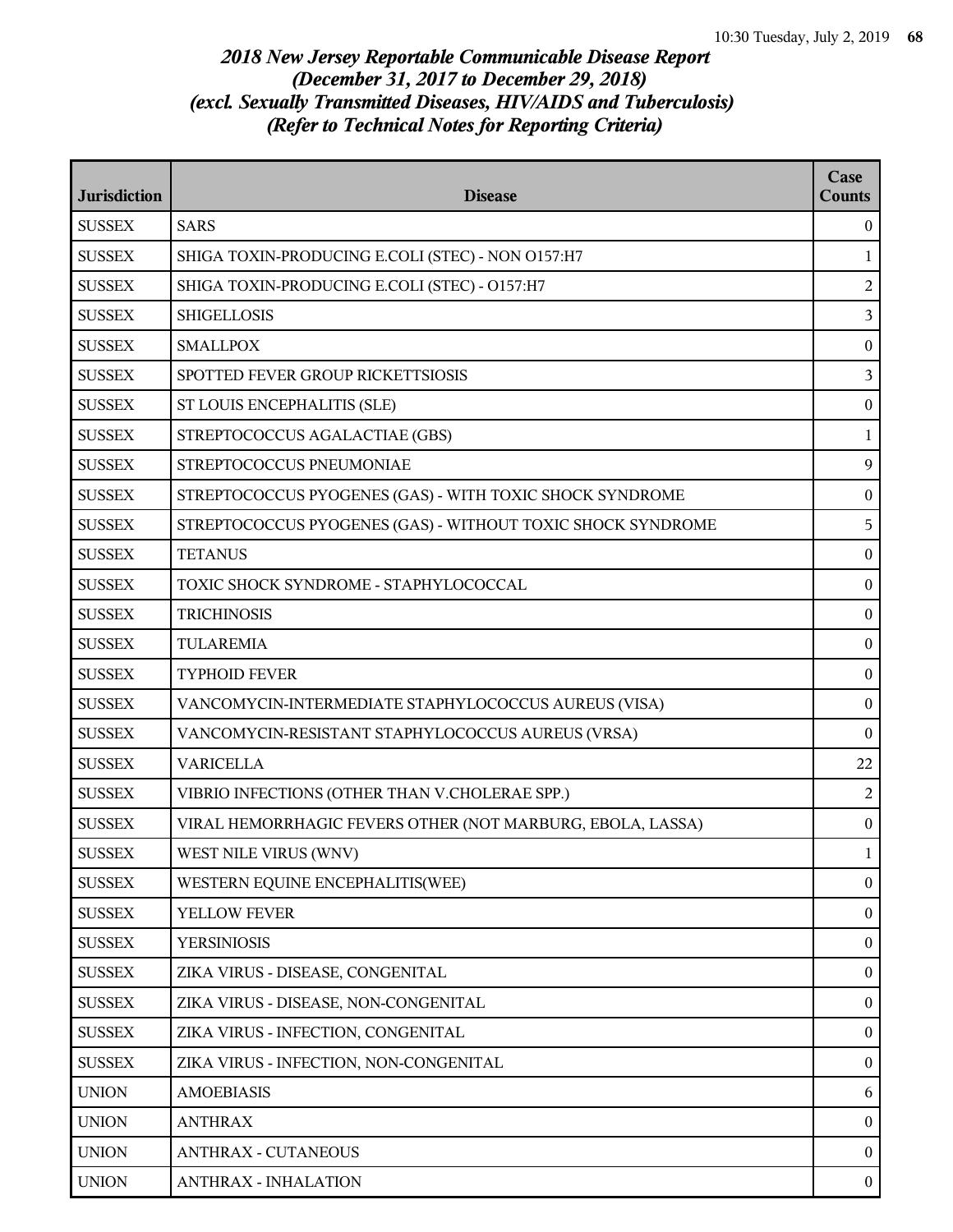| <b>Jurisdiction</b> | <b>Disease</b>                                                         | Case<br><b>Counts</b> |
|---------------------|------------------------------------------------------------------------|-----------------------|
| <b>UNION</b>        | ANTHRAX - INTESTINAL                                                   | $\overline{0}$        |
| <b>UNION</b>        | ANTHRAX - OROPHARYNGEAL                                                | $\mathbf{0}$          |
| <b>UNION</b>        | <b>BABESIOSIS</b>                                                      | $\overline{4}$        |
| <b>UNION</b>        | <b>BOTULISM - FOODBORNE</b>                                            | $\bf{0}$              |
| <b>UNION</b>        | <b>BOTULISM - INFANT</b>                                               | $\mathbf{0}$          |
| <b>UNION</b>        | BOTULISM - OTHER, UNSPECIFIED                                          | $\overline{0}$        |
| <b>UNION</b>        | <b>BOTULISM - WOUND</b>                                                | $\boldsymbol{0}$      |
| <b>UNION</b>        | <b>BRUCELLOSIS</b>                                                     | $\boldsymbol{0}$      |
| <b>UNION</b>        | CALIFORNIA ENCEPHALITIS(CE)                                            | $\bf{0}$              |
| <b>UNION</b>        | <b>CAMPYLOBACTERIOSIS</b>                                              | 129                   |
| <b>UNION</b>        | <b>CHIKUNGUNYA</b>                                                     | $\overline{0}$        |
| <b>UNION</b>        | CHOLERA - NON 01/0139                                                  | $\bf{0}$              |
| <b>UNION</b>        | CHOLERA - 01                                                           | $\mathbf{0}$          |
| <b>UNION</b>        | CHOLERA - 0139                                                         | $\bf{0}$              |
| <b>UNION</b>        | CREUTZFELDT-JAKOB DISEASE                                              | $\mathbf{0}$          |
| <b>UNION</b>        | CREUTZFELDT-JAKOB DISEASE - FAMILIAL                                   | $\bf{0}$              |
| <b>UNION</b>        | CREUTZFELDT-JAKOB DISEASE - IATROGENIC                                 | $\boldsymbol{0}$      |
| <b>UNION</b>        | CREUTZFELDT-JAKOB DISEASE - NEW VARIANT                                | $\mathbf{0}$          |
| <b>UNION</b>        | CREUTZFELDT-JAKOB DISEASE - SPORADIC                                   | $\boldsymbol{0}$      |
| <b>UNION</b>        | CREUTZFELDT-JAKOB DISEASE - UNKNOWN                                    | $\mathbf{0}$          |
| <b>UNION</b>        | <b>CRYPTOSPORIDIOSIS</b>                                               | 14                    |
| <b>UNION</b>        | <b>CYCLOSPORIASIS</b>                                                  | 16                    |
| <b>UNION</b>        | DENGUE FEVER - DENGUE                                                  | $\mathbf{1}$          |
| <b>UNION</b>        | DENGUE FEVER - DENGUE-LIKE ILLNESS                                     | $\mathbf{0}$          |
| <b>UNION</b>        | DENGUE FEVER - SEVERE DENGUE                                           | $\mathbf{0}$          |
| <b>UNION</b>        | <b>DIPHTHERIA</b>                                                      | $\mathbf{0}$          |
| <b>UNION</b>        | EASTERN EQUINE ENCEPHALITIS(EEE)                                       | $\mathbf{0}$          |
| <b>UNION</b>        | <b>EBOLA</b>                                                           | $\mathbf{0}$          |
| <b>UNION</b>        | EHRLICHIOSIS/ANAPLASMOSIS - ANAPLASMA PHAGOCYTOPHILUM (PREVIOUSLY HGE) | 2                     |
| <b>UNION</b>        | EHRLICHIOSIS/ANAPLASMOSIS - EHRLICHIA CHAFFEENSIS (PREVIOUSLY HME)     | $\mathbf{0}$          |
| <b>UNION</b>        | EHRLICHIOSIS/ANAPLASMOSIS - EHRLICHIA EWINGII                          | $\overline{0}$        |
| <b>UNION</b>        | EHRLICHIOSIS/ANAPLASMOSIS - UNDETERMINED                               | $\overline{0}$        |
| <b>UNION</b>        | FOODBORNE INTOXICATIONS - CIGUATERA                                    | $\bf{0}$              |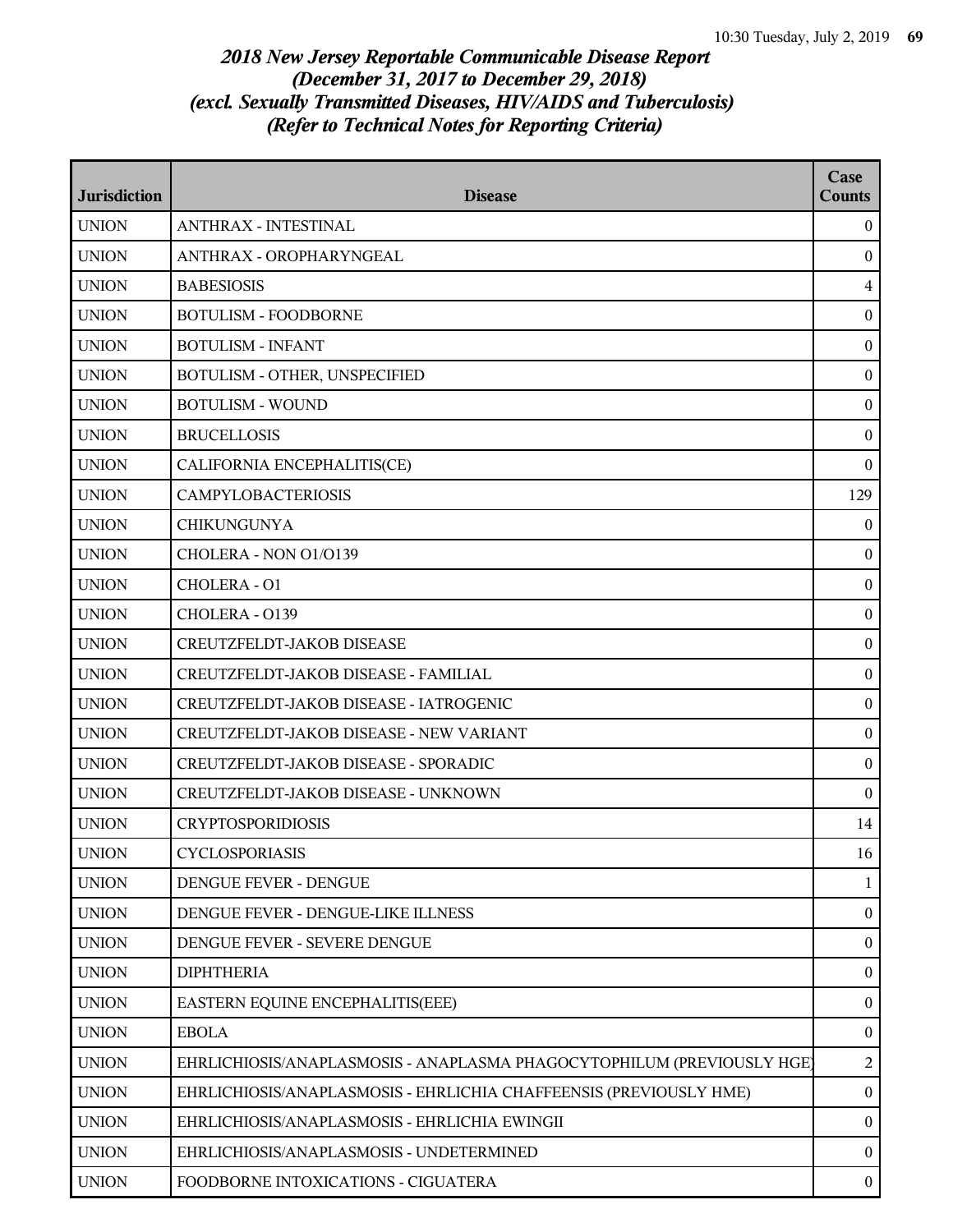| <b>Jurisdiction</b> | <b>Disease</b>                                          | Case<br><b>Counts</b> |
|---------------------|---------------------------------------------------------|-----------------------|
| <b>UNION</b>        | FOODBORNE INTOXICATIONS - MUSHROOM POISONING            | $^{0}$                |
| <b>UNION</b>        | FOODBORNE INTOXICATIONS - PARALYTIC SHELLFISH POISONING | $\overline{0}$        |
| <b>UNION</b>        | FOODBORNE INTOXICATIONS - SCOMBROID                     | $\mathbf{0}$          |
| <b>UNION</b>        | <b>GIARDIASIS</b>                                       | 24                    |
| <b>UNION</b>        | HAEMOPHILUS INFLUENZAE                                  | $\sqrt{ }$            |
| <b>UNION</b>        | HANTAVIRUS INFECTION                                    | $\mathbf{0}$          |
| <b>UNION</b>        | HANTAVIRUS PULMONARY SYNDROME                           | $\boldsymbol{0}$      |
| <b>UNION</b>        | HEMOLYTIC UREMIC SYNDROME                               | $\boldsymbol{0}$      |
| <b>UNION</b>        | <b>HEPATITIS A</b>                                      | $\overline{2}$        |
| <b>UNION</b>        | <b>HEPATITIS B - ACUTE</b>                              | $\overline{2}$        |
| <b>UNION</b>        | <b>HEPATITIS B - CHRONIC</b>                            | 26                    |
| <b>UNION</b>        | HEPATITIS B - PERINATAL                                 | $\bf{0}$              |
| <b>UNION</b>        | <b>HEPATITIS C - ACUTE</b>                              | $\overline{2}$        |
| <b>UNION</b>        | <b>HEPATITIS C - CHRONIC</b>                            | 299                   |
| <b>UNION</b>        | HEPATITIS C - PERINATAL                                 | $\boldsymbol{0}$      |
| <b>UNION</b>        | INFLUENZA, HUMAN ISOLATES - NOVEL INFLUENZA A           | $\theta$              |
| <b>UNION</b>        | INFLUENZA, HUMAN ISOLATES - TYPE 2009 H1N1              | 238                   |
| <b>UNION</b>        | INFLUENZA, HUMAN ISOLATES - TYPE A (SUBTYPING NOT DONE) | 555                   |
| <b>UNION</b>        | INFLUENZA, HUMAN ISOLATES - TYPE A H1                   | 28                    |
| <b>UNION</b>        | INFLUENZA, HUMAN ISOLATES - TYPE A H3                   | 434                   |
| <b>UNION</b>        | INFLUENZA, HUMAN ISOLATES - TYPE B                      | 669                   |
| <b>UNION</b>        | JAMESTOWN CANYON VIRUS                                  | $\overline{0}$        |
| <b>UNION</b>        | LACROSSE ENCEPHALITIS(LSE)                              | $\boldsymbol{0}$      |
| <b>UNION</b>        | <b>LASSA FEVER</b>                                      | $\theta$              |
| <b>UNION</b>        | LEGIONELLOSIS                                           | 30                    |
| <b>UNION</b>        | LEPROSY (HANSEN DISEASE)                                | $\boldsymbol{0}$      |
| <b>UNION</b>        | <b>LEPTOSPIROSIS</b>                                    | $\overline{0}$        |
| <b>UNION</b>        | <b>LISTERIOSIS</b>                                      | $\overline{2}$        |
| <b>UNION</b>        | <b>LYME DISEASE</b>                                     | 92                    |
| <b>UNION</b>        | <b>MALARIA</b>                                          | 9                     |
| <b>UNION</b>        | <b>MARBURG</b>                                          | $\boldsymbol{0}$      |
| <b>UNION</b>        | <b>MEASLES</b>                                          | $\overline{0}$        |
| <b>UNION</b>        | MENINGOCOCCAL DISEASE (NEISSERIA MENINGITIDIS)          | $\mathbf{0}$          |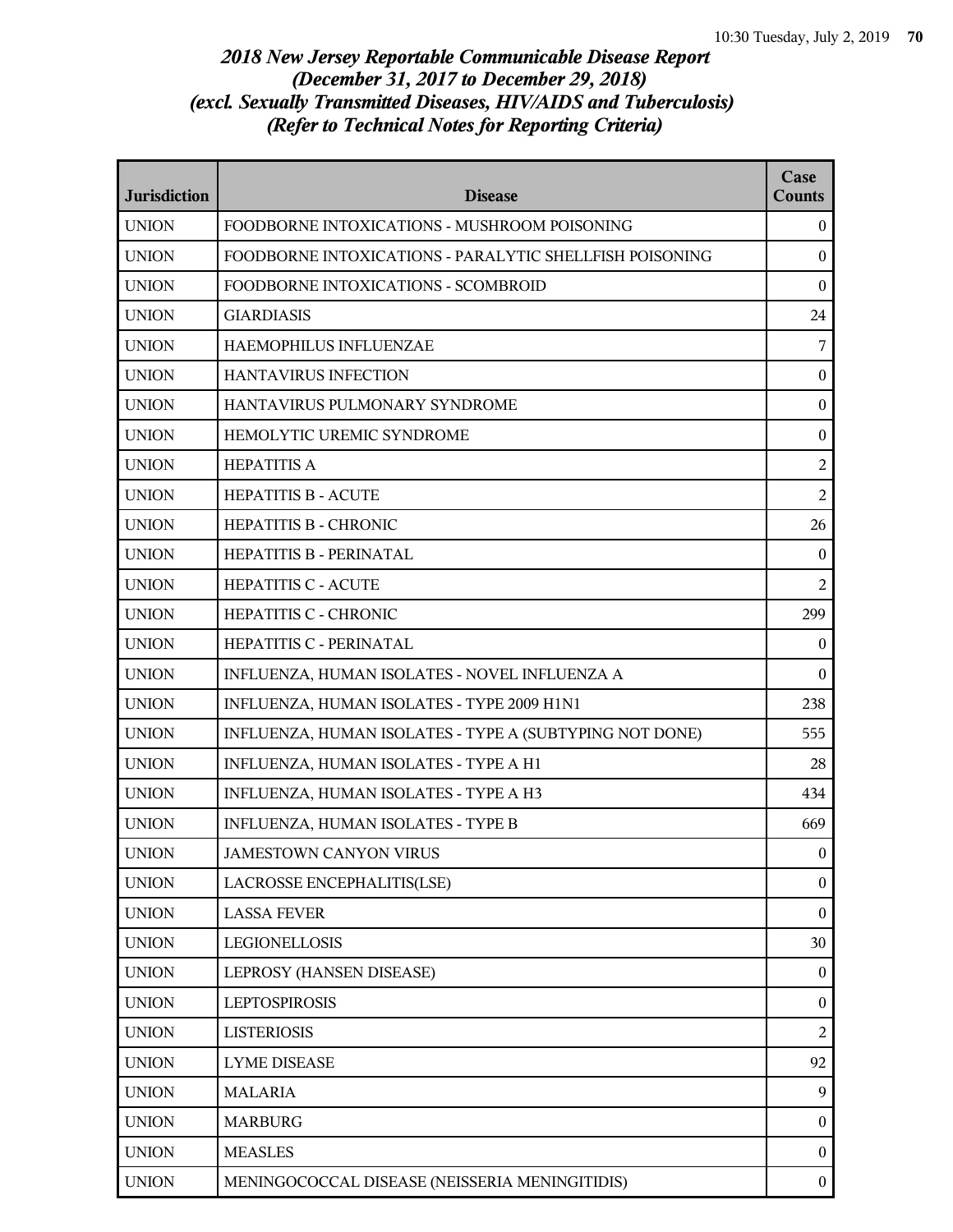| <b>Jurisdiction</b> | <b>Disease</b>                                              | Case<br>Counts   |
|---------------------|-------------------------------------------------------------|------------------|
| <b>UNION</b>        | <b>MUMPS</b>                                                | $\mathbf{1}$     |
| <b>UNION</b>        | <b>PERTUSSIS</b>                                            | 23               |
| <b>UNION</b>        | <b>PLAGUE</b>                                               | $\mathbf{0}$     |
| <b>UNION</b>        | <b>POLIOMYELITIS</b>                                        | $\bf{0}$         |
| <b>UNION</b>        | <b>POWASSAN</b>                                             | $\boldsymbol{0}$ |
| <b>UNION</b>        | <b>PSITTACOSIS</b>                                          | $\bf{0}$         |
| <b>UNION</b>        | <b>Q FEVER - ACUTE</b>                                      | $\boldsymbol{0}$ |
| <b>UNION</b>        | <b>Q FEVER - CHRONIC</b>                                    | $\bf{0}$         |
| <b>UNION</b>        | <b>RABIES</b>                                               | $\bf{0}$         |
| <b>UNION</b>        | RUBELLA - CONGENITAL                                        | $\boldsymbol{0}$ |
| <b>UNION</b>        | RUBELLA - NON-CONGENITAL                                    | $\bf{0}$         |
| <b>UNION</b>        | SALMONELLOSIS - NON TYPHOID                                 | 81               |
| <b>UNION</b>        | SALMONELLOSIS - PARATYPHOID FEVER                           | $\mathbf{0}$     |
| <b>UNION</b>        | <b>SARS</b>                                                 | $\bf{0}$         |
| <b>UNION</b>        | SHIGA TOXIN-PRODUCING E.COLI (STEC) - NON 0157:H7           | 5                |
| <b>UNION</b>        | SHIGA TOXIN-PRODUCING E.COLI (STEC) - O157:H7               | 3                |
| <b>UNION</b>        | <b>SHIGELLOSIS</b>                                          | 33               |
| <b>UNION</b>        | <b>SMALLPOX</b>                                             | $\overline{0}$   |
| <b>UNION</b>        | SPOTTED FEVER GROUP RICKETTSIOSIS                           | 6                |
| <b>UNION</b>        | ST LOUIS ENCEPHALITIS (SLE)                                 | $\boldsymbol{0}$ |
| <b>UNION</b>        | STREPTOCOCCUS AGALACTIAE (GBS)                              | $\mathbf{1}$     |
| <b>UNION</b>        | STREPTOCOCCUS PNEUMONIAE                                    | 28               |
| <b>UNION</b>        | STREPTOCOCCUS PYOGENES (GAS) - WITH TOXIC SHOCK SYNDROME    | $\bf{0}$         |
| <b>UNION</b>        | STREPTOCOCCUS PYOGENES (GAS) - WITHOUT TOXIC SHOCK SYNDROME | 18               |
| <b>UNION</b>        | <b>TETANUS</b>                                              | $\bf{0}$         |
| <b>UNION</b>        | TOXIC SHOCK SYNDROME - STAPHYLOCOCCAL                       | $\boldsymbol{0}$ |
| <b>UNION</b>        | <b>TRICHINOSIS</b>                                          | $\bf{0}$         |
| <b>UNION</b>        | <b>TULAREMIA</b>                                            | $\bf{0}$         |
| <b>UNION</b>        | <b>TYPHOID FEVER</b>                                        | $\bf{0}$         |
| <b>UNION</b>        | VANCOMYCIN-INTERMEDIATE STAPHYLOCOCCUS AUREUS (VISA)        | $\bf{0}$         |
| <b>UNION</b>        | VANCOMYCIN-RESISTANT STAPHYLOCOCCUS AUREUS (VRSA)           | $\mathbf{0}$     |
| <b>UNION</b>        | <b>VARICELLA</b>                                            | 9                |
| <b>UNION</b>        | VIBRIO INFECTIONS (OTHER THAN V.CHOLERAE SPP.)              | 11               |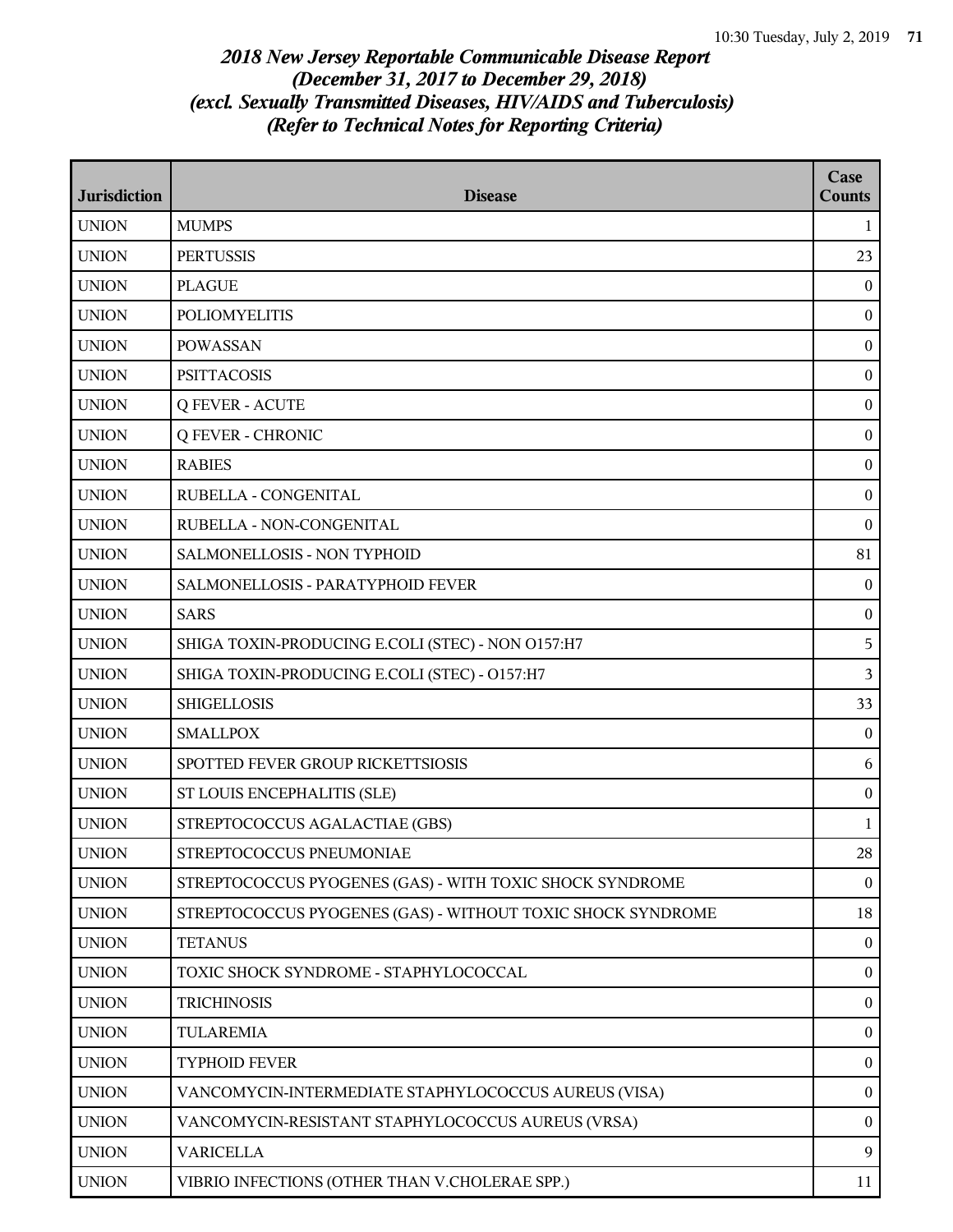| <b>Jurisdiction</b> | <b>Disease</b>                                              | Case<br><b>Counts</b> |
|---------------------|-------------------------------------------------------------|-----------------------|
| <b>UNION</b>        | VIRAL HEMORRHAGIC FEVERS OTHER (NOT MARBURG, EBOLA, LASSA)  | $\overline{0}$        |
| <b>UNION</b>        | WEST NILE VIRUS (WNV)                                       | 1                     |
| <b>UNION</b>        | WESTERN EQUINE ENCEPHALITIS(WEE)                            | $\boldsymbol{0}$      |
| <b>UNION</b>        | YELLOW FEVER                                                | $\boldsymbol{0}$      |
| <b>UNION</b>        | <b>YERSINIOSIS</b>                                          | $\mathbf{1}$          |
| <b>UNION</b>        | ZIKA VIRUS - DISEASE, CONGENITAL                            | $\boldsymbol{0}$      |
| <b>UNION</b>        | ZIKA VIRUS - DISEASE, NON-CONGENITAL                        | 1                     |
| <b>UNION</b>        | ZIKA VIRUS - INFECTION, CONGENITAL                          | $\boldsymbol{0}$      |
| <b>UNION</b>        | ZIKA VIRUS - INFECTION, NON-CONGENITAL                      | $\mathbf{1}$          |
| <b>UNKNOWN</b>      | <b>CAMPYLOBACTERIOSIS</b>                                   | $\overline{2}$        |
| <b>UNKNOWN</b>      | INFLUENZA, HUMAN ISOLATES - TYPE 2009 H1N1                  | 2                     |
| <b>UNKNOWN</b>      | INFLUENZA, HUMAN ISOLATES - TYPE A (SUBTYPING NOT DONE)     | 142                   |
| <b>UNKNOWN</b>      | INFLUENZA, HUMAN ISOLATES - TYPE A H1                       | 3                     |
| <b>UNKNOWN</b>      | INFLUENZA, HUMAN ISOLATES - TYPE A H3                       | 11                    |
| <b>UNKNOWN</b>      | INFLUENZA, HUMAN ISOLATES - TYPE B                          | 105                   |
| <b>UNKNOWN</b>      | SALMONELLOSIS - NON TYPHOID                                 | 1                     |
| <b>UNKNOWN</b>      | STREPTOCOCCUS PNEUMONIAE                                    | 1                     |
| <b>UNKNOWN</b>      | STREPTOCOCCUS PYOGENES (GAS) - WITHOUT TOXIC SHOCK SYNDROME | $\mathbf{1}$          |
| <b>WARREN</b>       | <b>AMOEBIASIS</b>                                           | $\mathbf{1}$          |
| <b>WARREN</b>       | <b>ANTHRAX</b>                                              | $\mathbf{0}$          |
| WARREN              | <b>ANTHRAX - CUTANEOUS</b>                                  | $\boldsymbol{0}$      |
| <b>WARREN</b>       | ANTHRAX - INHALATION                                        | $\Omega$              |
| <b>WARREN</b>       | ANTHRAX - INTESTINAL                                        | $\overline{0}$        |
| <b>WARREN</b>       | ANTHRAX - OROPHARYNGEAL                                     | $\mathbf{0}$          |
| <b>WARREN</b>       | <b>BABESIOSIS</b>                                           | 7                     |
| <b>WARREN</b>       | <b>BOTULISM - FOODBORNE</b>                                 | $\mathbf{0}$          |
| <b>WARREN</b>       | <b>BOTULISM - INFANT</b>                                    | $\boldsymbol{0}$      |
| <b>WARREN</b>       | BOTULISM - OTHER, UNSPECIFIED                               | $\boldsymbol{0}$      |
| <b>WARREN</b>       | <b>BOTULISM - WOUND</b>                                     | $\mathbf{0}$          |
| <b>WARREN</b>       | <b>BRUCELLOSIS</b>                                          | $\mathbf{0}$          |
| <b>WARREN</b>       | CALIFORNIA ENCEPHALITIS(CE)                                 | $\overline{0}$        |
| <b>WARREN</b>       | <b>CAMPYLOBACTERIOSIS</b>                                   | 23                    |
| <b>WARREN</b>       | <b>CHIKUNGUNYA</b>                                          | $\mathbf{0}$          |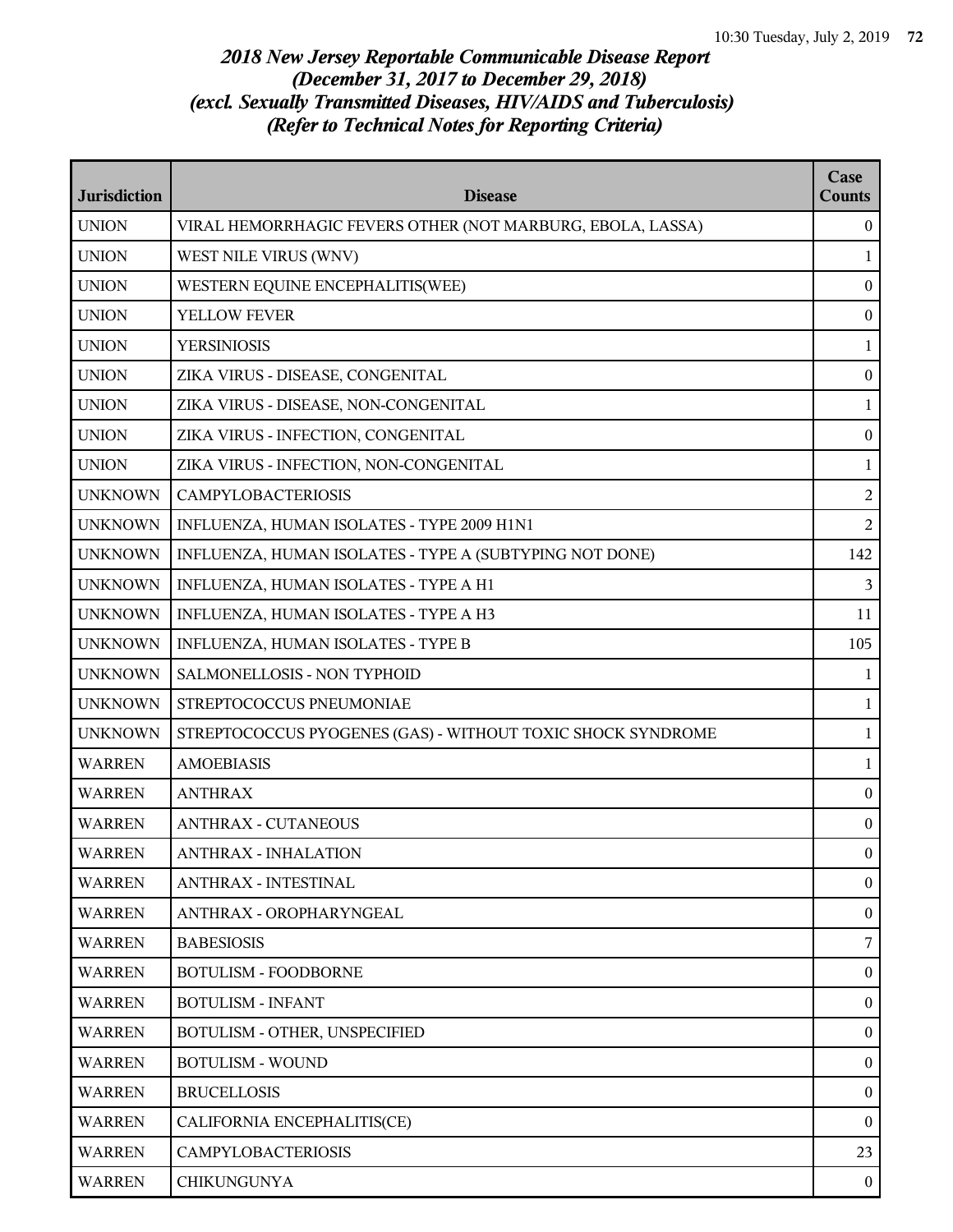## *2018 New Jersey Reportable Communicable Disease Report (December 31, 2017 to December 29, 2018) (excl. Sexually Transmitted Diseases, HIV/AIDS and Tuberculosis) (Refer to Technical Notes for Reporting Criteria)*

| <b>Jurisdiction</b> | <b>Disease</b>                                                         | Case<br><b>Counts</b> |
|---------------------|------------------------------------------------------------------------|-----------------------|
| <b>WARREN</b>       | CHOLERA - NON O1/O139                                                  | $\theta$              |
| <b>WARREN</b>       | CHOLERA - O1                                                           | $\mathbf{0}$          |
| <b>WARREN</b>       | CHOLERA - 0139                                                         | $\mathbf{0}$          |
| <b>WARREN</b>       | CREUTZFELDT-JAKOB DISEASE                                              | $\boldsymbol{0}$      |
| <b>WARREN</b>       | CREUTZFELDT-JAKOB DISEASE - FAMILIAL                                   | $\boldsymbol{0}$      |
| <b>WARREN</b>       | CREUTZFELDT-JAKOB DISEASE - IATROGENIC                                 | $\mathbf{0}$          |
| <b>WARREN</b>       | CREUTZFELDT-JAKOB DISEASE - NEW VARIANT                                | $\boldsymbol{0}$      |
| <b>WARREN</b>       | CREUTZFELDT-JAKOB DISEASE - SPORADIC                                   | $\boldsymbol{0}$      |
| <b>WARREN</b>       | CREUTZFELDT-JAKOB DISEASE - UNKNOWN                                    | $\boldsymbol{0}$      |
| <b>WARREN</b>       | <b>CRYPTOSPORIDIOSIS</b>                                               | $\overline{2}$        |
| <b>WARREN</b>       | <b>CYCLOSPORIASIS</b>                                                  | $\mathbf{0}$          |
| <b>WARREN</b>       | DENGUE FEVER - DENGUE                                                  | $\boldsymbol{0}$      |
| <b>WARREN</b>       | DENGUE FEVER - DENGUE-LIKE ILLNESS                                     | $\boldsymbol{0}$      |
| <b>WARREN</b>       | DENGUE FEVER - SEVERE DENGUE                                           | $\boldsymbol{0}$      |
| <b>WARREN</b>       | <b>DIPHTHERIA</b>                                                      | $\boldsymbol{0}$      |
| <b>WARREN</b>       | EASTERN EQUINE ENCEPHALITIS(EEE)                                       | $\mathbf{0}$          |
| <b>WARREN</b>       | <b>EBOLA</b>                                                           | $\mathbf{0}$          |
| <b>WARREN</b>       | EHRLICHIOSIS/ANAPLASMOSIS - ANAPLASMA PHAGOCYTOPHILUM (PREVIOUSLY HGE) | 10                    |
| <b>WARREN</b>       | EHRLICHIOSIS/ANAPLASMOSIS - EHRLICHIA CHAFFEENSIS (PREVIOUSLY HME)     | $\overline{2}$        |
| <b>WARREN</b>       | EHRLICHIOSIS/ANAPLASMOSIS - EHRLICHIA EWINGII                          | $\boldsymbol{0}$      |
| <b>WARREN</b>       | EHRLICHIOSIS/ANAPLASMOSIS - UNDETERMINED                               | 1                     |
| <b>WARREN</b>       | FOODBORNE INTOXICATIONS - CIGUATERA                                    | $\mathbf{0}$          |
| <b>WARREN</b>       | FOODBORNE INTOXICATIONS - MUSHROOM POISONING                           | $\bf{0}$              |
| <b>WARREN</b>       | FOODBORNE INTOXICATIONS - PARALYTIC SHELLFISH POISONING                | $\boldsymbol{0}$      |
| <b>WARREN</b>       | FOODBORNE INTOXICATIONS - SCOMBROID                                    | $\mathbf{0}$          |
| <b>WARREN</b>       | <b>GIARDIASIS</b>                                                      | $\overline{4}$        |
| <b>WARREN</b>       | HAEMOPHILUS INFLUENZAE                                                 | $\overline{2}$        |
| <b>WARREN</b>       | HANTAVIRUS INFECTION                                                   | $\boldsymbol{0}$      |
| <b>WARREN</b>       | HANTAVIRUS PULMONARY SYNDROME                                          | $\boldsymbol{0}$      |
| <b>WARREN</b>       | HEMOLYTIC UREMIC SYNDROME                                              | $\mathbf{0}$          |
| <b>WARREN</b>       | <b>HEPATITIS A</b>                                                     | $\mathbf{0}$          |
| <b>WARREN</b>       | <b>HEPATITIS B - ACUTE</b>                                             | $\mathbf{0}$          |
| <b>WARREN</b>       | HEPATITIS B - CHRONIC                                                  | 1                     |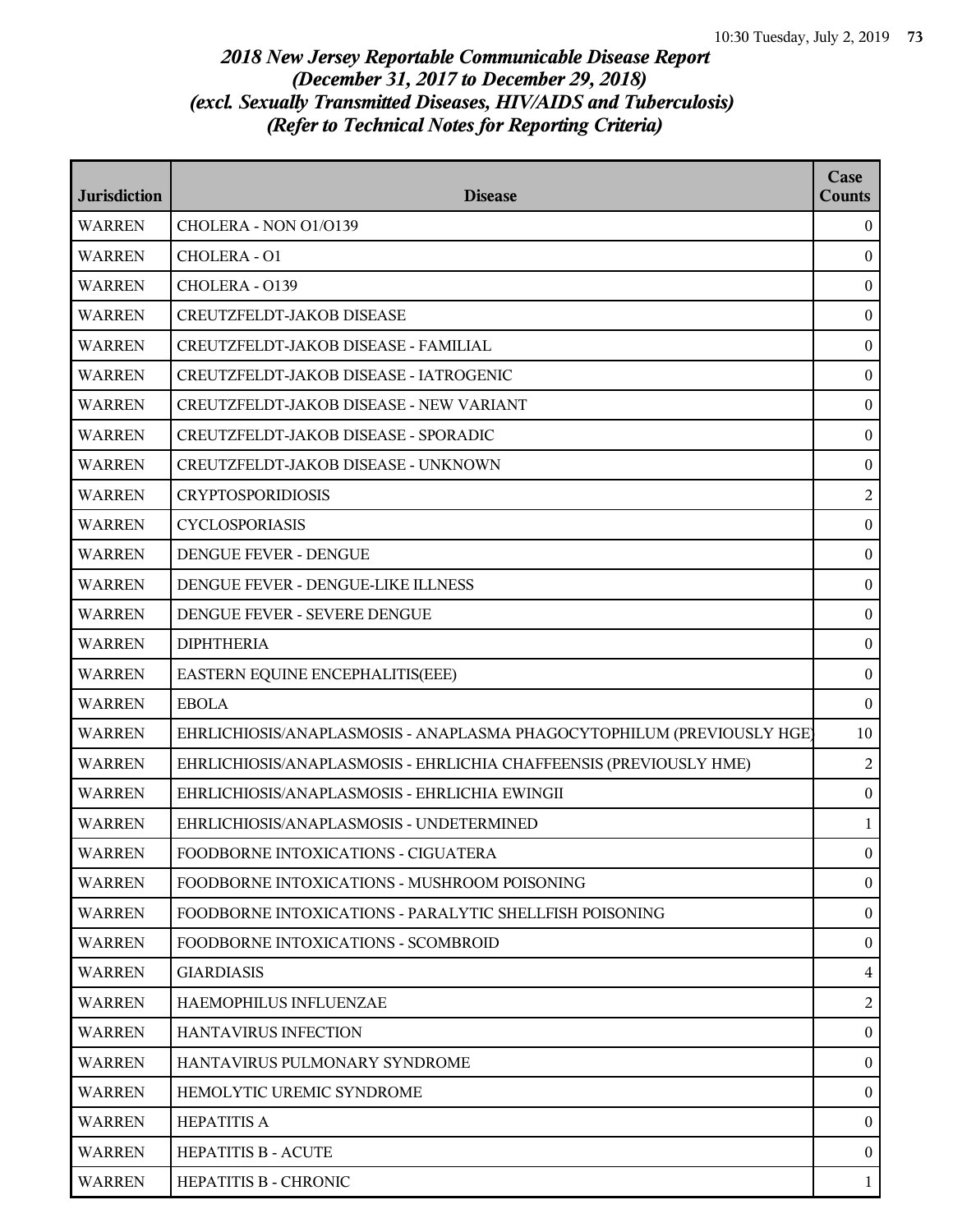## *2018 New Jersey Reportable Communicable Disease Report (December 31, 2017 to December 29, 2018) (excl. Sexually Transmitted Diseases, HIV/AIDS and Tuberculosis) (Refer to Technical Notes for Reporting Criteria)*

| <b>Jurisdiction</b> | <b>Disease</b>                                          | Case<br><b>Counts</b> |
|---------------------|---------------------------------------------------------|-----------------------|
| <b>WARREN</b>       | HEPATITIS B - PERINATAL                                 | $\bf{0}$              |
| <b>WARREN</b>       | <b>HEPATITIS C - ACUTE</b>                              | $\overline{c}$        |
| <b>WARREN</b>       | HEPATITIS C - CHRONIC                                   | 90                    |
| <b>WARREN</b>       | HEPATITIS C - PERINATAL                                 | $\mathbf{0}$          |
| <b>WARREN</b>       | INFLUENZA, HUMAN ISOLATES - NOVEL INFLUENZA A           | $\boldsymbol{0}$      |
| <b>WARREN</b>       | INFLUENZA, HUMAN ISOLATES - TYPE 2009 H1N1              | 14                    |
| <b>WARREN</b>       | INFLUENZA, HUMAN ISOLATES - TYPE A (SUBTYPING NOT DONE) | 107                   |
| <b>WARREN</b>       | INFLUENZA, HUMAN ISOLATES - TYPE A H1                   | $\overline{4}$        |
| <b>WARREN</b>       | INFLUENZA, HUMAN ISOLATES - TYPE A H3                   | 17                    |
| <b>WARREN</b>       | INFLUENZA, HUMAN ISOLATES - TYPE B                      | 26                    |
| <b>WARREN</b>       | <b>JAMESTOWN CANYON VIRUS</b>                           | $\mathbf{0}$          |
| <b>WARREN</b>       | LACROSSE ENCEPHALITIS(LSE)                              | $\boldsymbol{0}$      |
| <b>WARREN</b>       | <b>LASSA FEVER</b>                                      | $\boldsymbol{0}$      |
| <b>WARREN</b>       | <b>LEGIONELLOSIS</b>                                    | 3                     |
| <b>WARREN</b>       | LEPROSY (HANSEN DISEASE)                                | $\boldsymbol{0}$      |
| <b>WARREN</b>       | <b>LEPTOSPIROSIS</b>                                    | $\mathbf{0}$          |
| <b>WARREN</b>       | <b>LISTERIOSIS</b>                                      | $\theta$              |
| <b>WARREN</b>       | <b>LYME DISEASE</b>                                     | 244                   |
| <b>WARREN</b>       | <b>MALARIA</b>                                          | 1                     |
| <b>WARREN</b>       | <b>MARBURG</b>                                          | $\boldsymbol{0}$      |
| <b>WARREN</b>       | <b>MEASLES</b>                                          | $\boldsymbol{0}$      |
| <b>WARREN</b>       | MENINGOCOCCAL DISEASE (NEISSERIA MENINGITIDIS)          | $\mathbf{0}$          |
| <b>WARREN</b>       | <b>MUMPS</b>                                            | $\boldsymbol{0}$      |
| <b>WARREN</b>       | <b>PERTUSSIS</b>                                        | 14                    |
| <b>WARREN</b>       | <b>PLAGUE</b>                                           | $\boldsymbol{0}$      |
| <b>WARREN</b>       | <b>POLIOMYELITIS</b>                                    | $\boldsymbol{0}$      |
| <b>WARREN</b>       | <b>POWASSAN</b>                                         | $\mathbf{0}$          |
| <b>WARREN</b>       | <b>PSITTACOSIS</b>                                      | $\boldsymbol{0}$      |
| <b>WARREN</b>       | <b>Q FEVER - ACUTE</b>                                  | $\boldsymbol{0}$      |
| <b>WARREN</b>       | <b>Q FEVER - CHRONIC</b>                                | $\boldsymbol{0}$      |
| <b>WARREN</b>       | <b>RABIES</b>                                           | $\boldsymbol{0}$      |
| <b>WARREN</b>       | RUBELLA - CONGENITAL                                    | $\overline{0}$        |
| <b>WARREN</b>       | RUBELLA - NON-CONGENITAL                                | $\boldsymbol{0}$      |